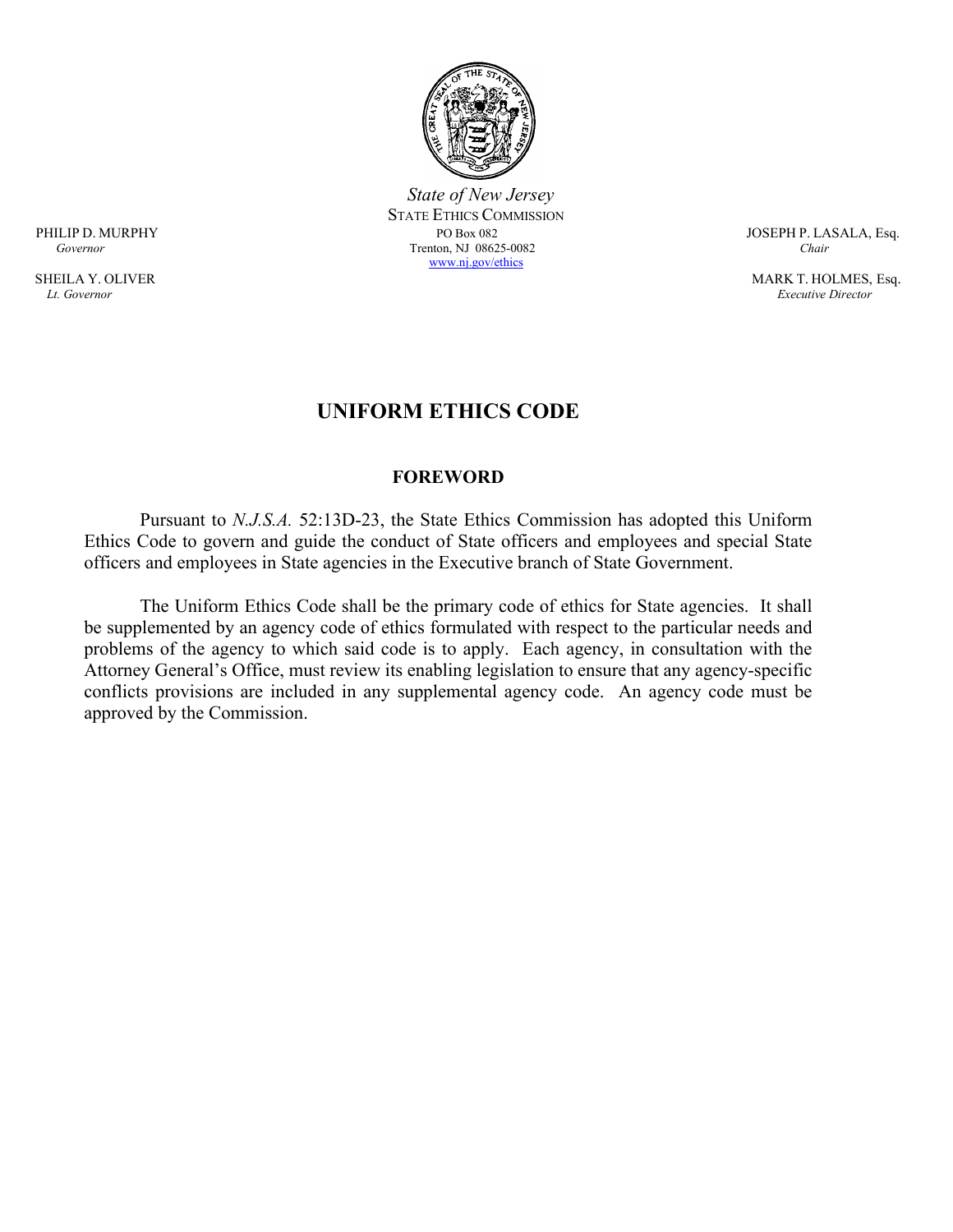# **TABLE OF CONTENTS**

| I.             |                                               |
|----------------|-----------------------------------------------|
| II.            |                                               |
| III.           |                                               |
| IV.            |                                               |
| V.             |                                               |
| VI.            |                                               |
| VII.           |                                               |
| VIII.          |                                               |
| IX.            |                                               |
| $\mathbf{X}$ . |                                               |
| XI.            |                                               |
| XII.           |                                               |
| XIII.          | FAMILY MEMBERS - CONFLICTS OF INTEREST  16    |
| XIV.           | RESTRICTIONS ON ACTIVITIES AND EMPLOYMENT FOR |
| XV.            |                                               |
| XVI.           |                                               |
|                |                                               |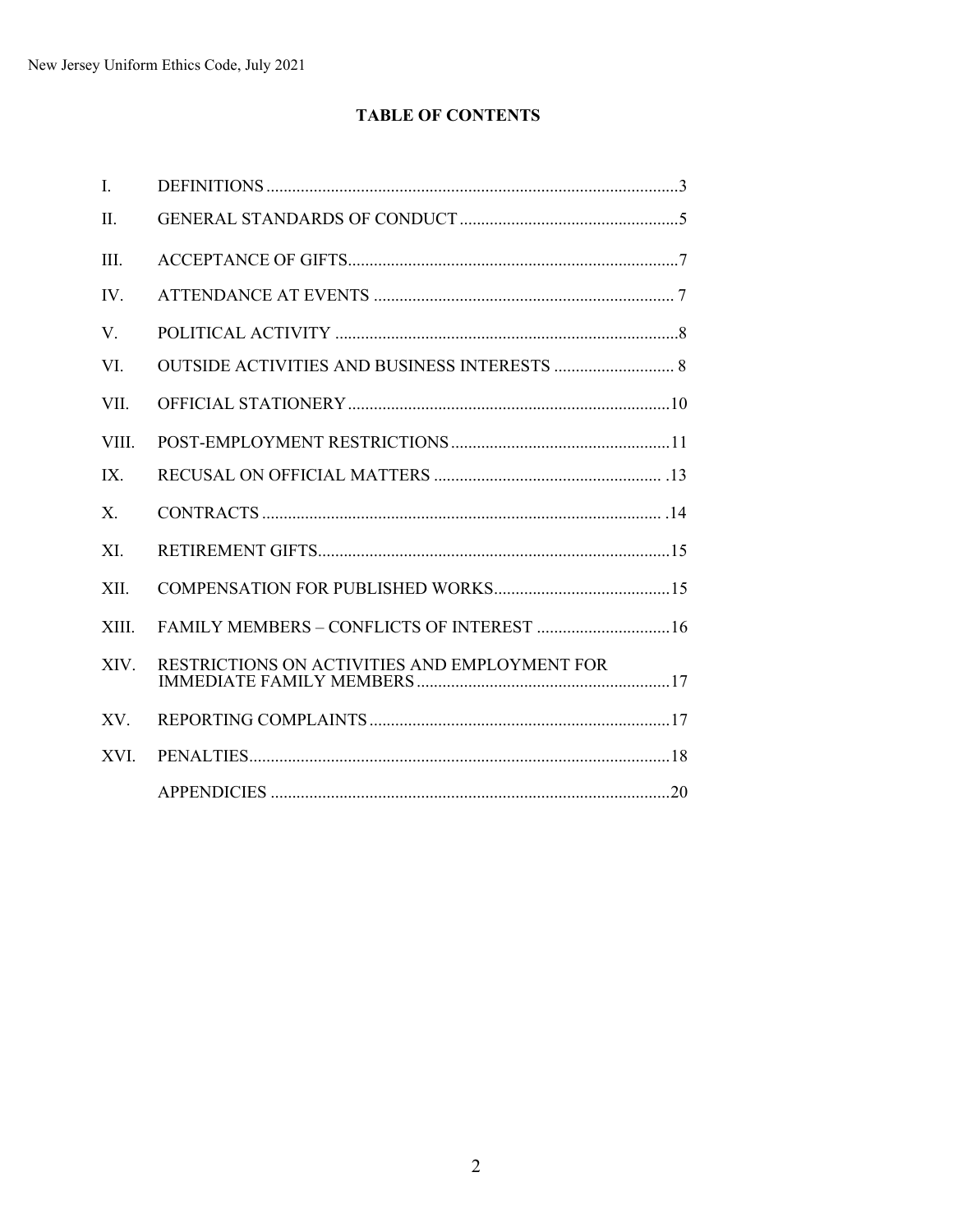# **I. DEFINITIONS**

As used in this Uniform Ethics Code, and unless a different meaning clearly appears from the context, the following terms shall have the following meanings.

"Commission" means the State Ethics Commission, established in but not of the Department of Law and Public Safety pursuant to *N.J.S.A.* 52:13D-21.

"Conflicts Law" means the New Jersey Conflicts of Interest Law, *N.J.S.A.* 52:13D-12 et seq.

"Ethics Liaison Officer" means the individual(s) designated by the agency head to assist the State Ethics Commission in implementing and enforcing the Conflicts Law and related ethics codes.

"Event" means a meeting, conference, seminar, speaking engagement, symposium, training course, ground-breaking, ribbon-cutting, meal, open house, cocktail party, fundraiser, holiday party, social function, or similar event that takes place away from the State official's work location, is sponsored or co-sponsored by a supplier or a non-State government source and the invitation for which is extended to the State official because of his or her official position.

"Gift" means any fee, commission, service, compensation, gratuity, or other thing of value of any kind. If an item has more than a nominal monetary value, it will be characterized as a gift. A gift includes admission to an event for which a member of the general public would be charged, a meal, transportation, or offer of employment.

"Head of a State agency" means, in the case of the Executive branch of government, except with respect to interstate agencies, the department head or, if the agency is not assigned to a department, the Governor.

"Immediate Family Member" means an individual's spouse, domestic partner, civil union partner, child, parent or sibling residing in the same household. *N.J.S.A.* 52:13D-13(i).

"Interest" means (1) the ownership or control of more than 10% of the profits or assets of a firm, association, or partnership, or more than 10% of the stock in a corporation for profit other than a professional service corporation organized under the "Professional Service Corporation Act," P.L. 1969, c. 232 (C. 14A:17-1 et seq.); or (2) the ownership or control of more than 1% of the profits of a firm, association, or partnership, or more than 1% of the stock in any corporation, (a) which is the holder of, or an applicant for, a casino license or in any holding or intermediary company with respect thereto, as defined by the "Casino Control Act," P.L.1977, c. 110 (C.5:12-1 et seq.), or (b) which is the holder of, or an applicant for, a medical cannabis cultivator, medical cannabis manufacturer, medical cannabis dispensary, or clinical registrant permit issued pursuant to P.L.2009, c. 307 (C.24:6I–1 et al.), or any holding or intermediary company with respect thereto, or (c) which is the holder of, or an applicant for, a cannabis cultivator, cannabis manufacturer, cannabis wholesaler, cannabis distributor, cannabis retailer, or cannabis delivery service license issued pursuant to P.L.2021, c. 16 (C.24:6I–31 et al.), or which is an entity that employs or uses a certified personal use cannabis handler to perform work for or on behalf of a licensed cannabis establishment, distributor, or delivery service, or any holding or intermediary company with respect to thereto. The provisions of this act governing the conduct of individuals are applicable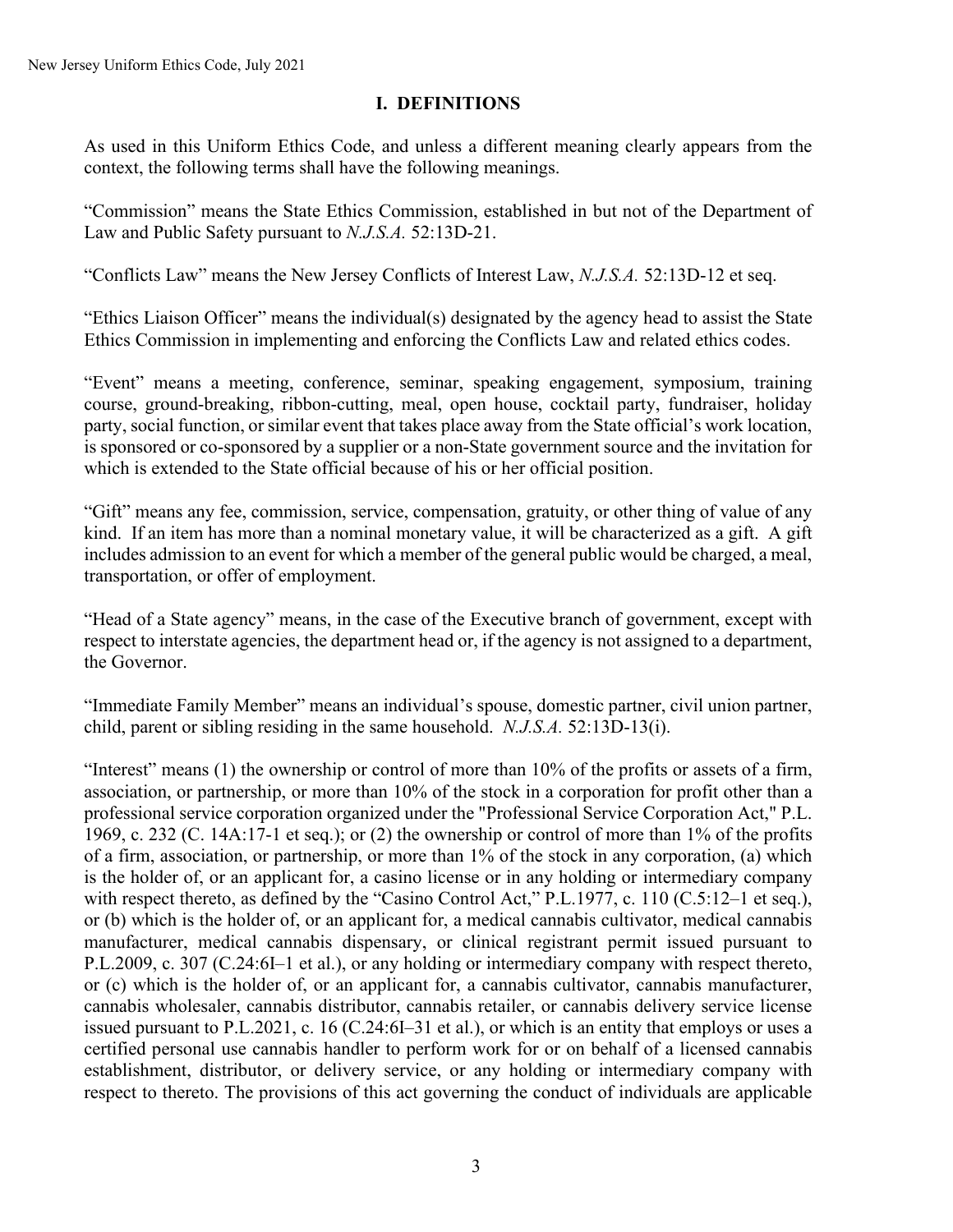New Jersey Uniform Ethics Code, July 2021

to shareholders, associates or professional employees of a professional service corporation regardless of the extent or amount of their shareholder interest in such a corporation.

"Interested party" means: 1. Any person, or employee, representative or agent thereof, who is or may reasonably be anticipated to be subject to the regulatory, licensing or supervisory authority of the State official's agency; 2. Any supplier, or employee, representative or agent thereof; 3. Any organization that advocates or represents the positions of its members to the State official's agency; or 4. Any organization a majority of whose members are as described in paragraphs 1 through 3 above.

"Medical cannabis permit" includes: a medical cannabis cultivator permit, medical cannabis manufacturer permit, medical cannabis dispensary permit, or clinical registrant permit issued pursuant to P.L.2009, c. 307 (C.24:6I–1 et al.).

"Medical cannabis entity" means a medical cannabis permit holder or applicant, any entity that employs any certified medical cannabis handler to perform transfers or deliveries of medical cannabis, or any holding or intermediary company with respect thereto.

"Person" means any natural person, association or corporation.

"Personal use cannabis license" includes: a cannabis cultivator, cannabis manufacturer, cannabis wholesaler, cannabis distributor, cannabis retailer, or cannabis delivery service license issued pursuant to P.L.2021, c. 16 (C.24:6I–31 et al.).

"Personal use cannabis entity" means a personal use cannabis license holder or applicant, any entity that employs or uses a certified personal use cannabis handler to perform work for or on behalf of a licensed cannabis establishment, distributor, or delivery service, or any holding or intermediary company with respect to thereto.

"Published work" means any tangible medium of expression, including, but not limited to, literary, pictorial, graphic and sculptural matter; sound recordings; and software. *N.J.A.C.* 19:61- 6.2.

"Relative," as used in section XIII, means an individual's spouse, and the individual's or his/her spouse's parent, child, sibling, aunt, uncle, niece, nephew, grandparent, grandchild, son-in-law, daughter-in-law, stepparent, stepchild, stepbrother, stepsister, half-brother, or half-sister, whether the relative is related to the individual or the individual's spouse by blood, marriage or adoption.

"Special State officer or employee" means (1) any person holding an office or employment in a State agency, excluding an interstate agency, for which office or employment no compensation is authorized or provided by law, or no compensation other than a sum in reimbursement of expenses, whether payable per diem or per annum, is authorized or provided by law; (2) any person, not a member of the Legislature, holding a part-time elective or appointive office or employment in a State agency, excluding an interstate agency, or (3) any person appointed as a New Jersey member to an interstate agency the duties of which membership are not full-time.

"State agency" means any of the principal departments in the Executive branch of the State Government, and any division, board, bureau, office, commission or other instrumentality within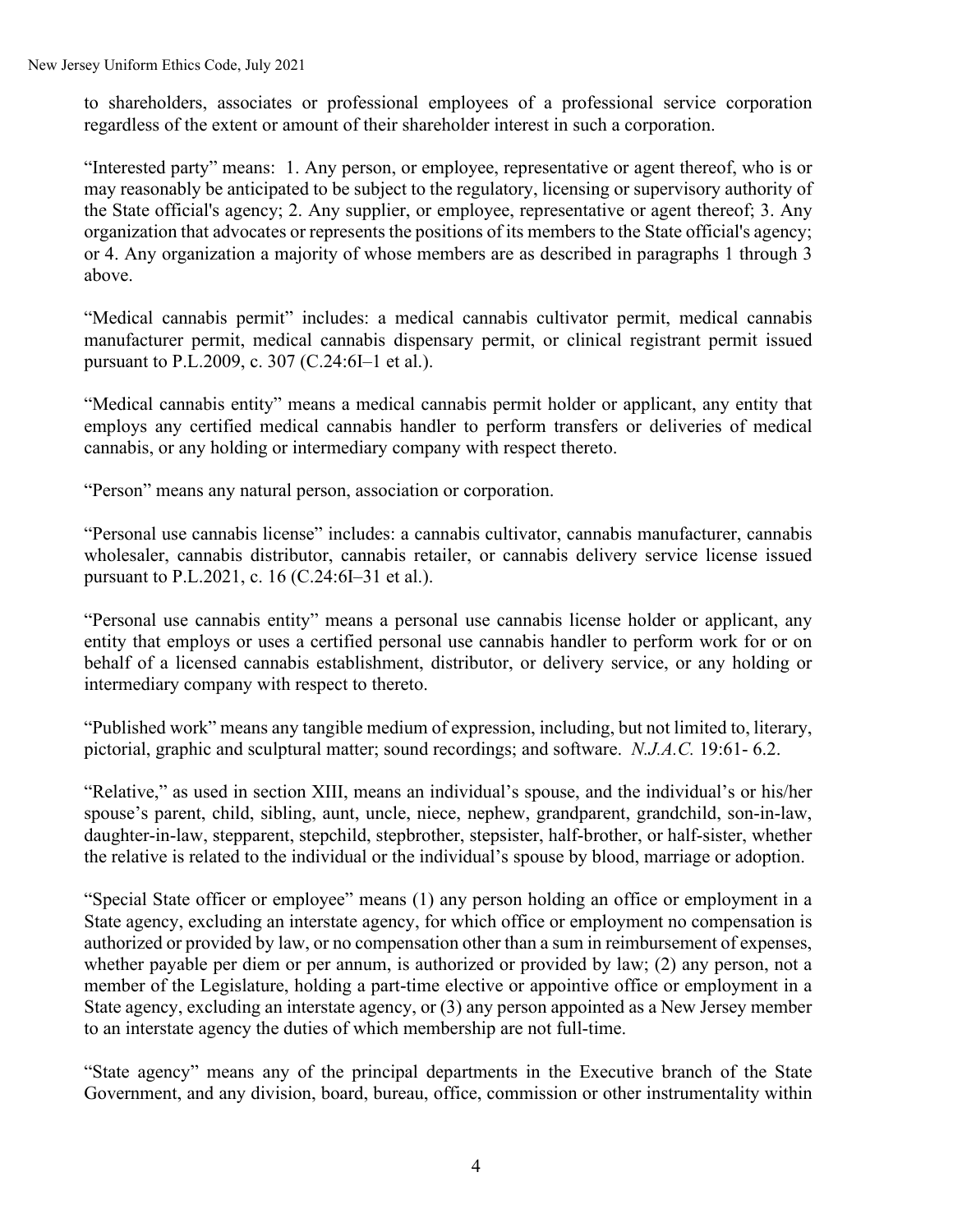or created by such department, and, to the extent consistent with law, any interstate agency to which New Jersey is a party and any independent State authority, commission, instrumentality or agency. A county or municipality shall not be deemed an agency or instrumentality of the State.

"State officer or employee" means any person, other than a special State officer or employee (1) holding an office or employment in a State agency, excluding an interstate agency, other than a member of the Legislature or (2) appointed as a New Jersey member to an interstate agency.

"Supplier" means any person that is providing or is seeking to provide or may reasonably be expected to provide goods and/or services to the State officer or employee's or special State officer or employee's agency, including, but not limited to, consultants, vendors and lessors.

"Unclassified office or position" means any office or position in the unclassified service of the civil service of the Executive branch of State government.

# **II. GENERAL STANDARDS OF CONDUCT**

It is essential that the conduct of public officials and employees shall hold the respect and confidence of the people. Public officials must, therefore, avoid conduct that is in violation of their public trust or that creates a justifiable impression among the public that such trust is being violated. Accordingly, State officers and employees and special State officers and employees shall conform their conduct to the following standards.

- 1. No State officer or employee or special State officer or employee should have any interest, financial or otherwise, direct or indirect, or engage in any business or transaction or professional activity, which is in substantial conflict with the proper discharge of his/her duties in the public interest.
- 2. No State officer or employee or special State officer or employee should engage in any particular business, profession, trade or occupation which is subject to licensing or regulation by a specific agency of State Government without promptly filing notice of such activity with the Commission.
- 3. No State officer or employee or special State officer or employee should act in his/her official capacity in any matter wherein he/she has a direct or indirect personal financial interest that might reasonably be expected to impair his/her objectivity or independence of judgment.
- 4. No State officer or employee or special State officer or employee should knowingly act in any way that might reasonably be expected to create an impression or suspicion among the public having knowledge of his/her acts that he/she may be engaged in conduct violative of his trust as a State officer or employee or special State officer or employee.

### **Misuse of Official Position or Information**

5. No State officer or employee or special State officer or employee should use or attempt to use his/her official position to secure unwarranted privileges or advantage for him/herself or others.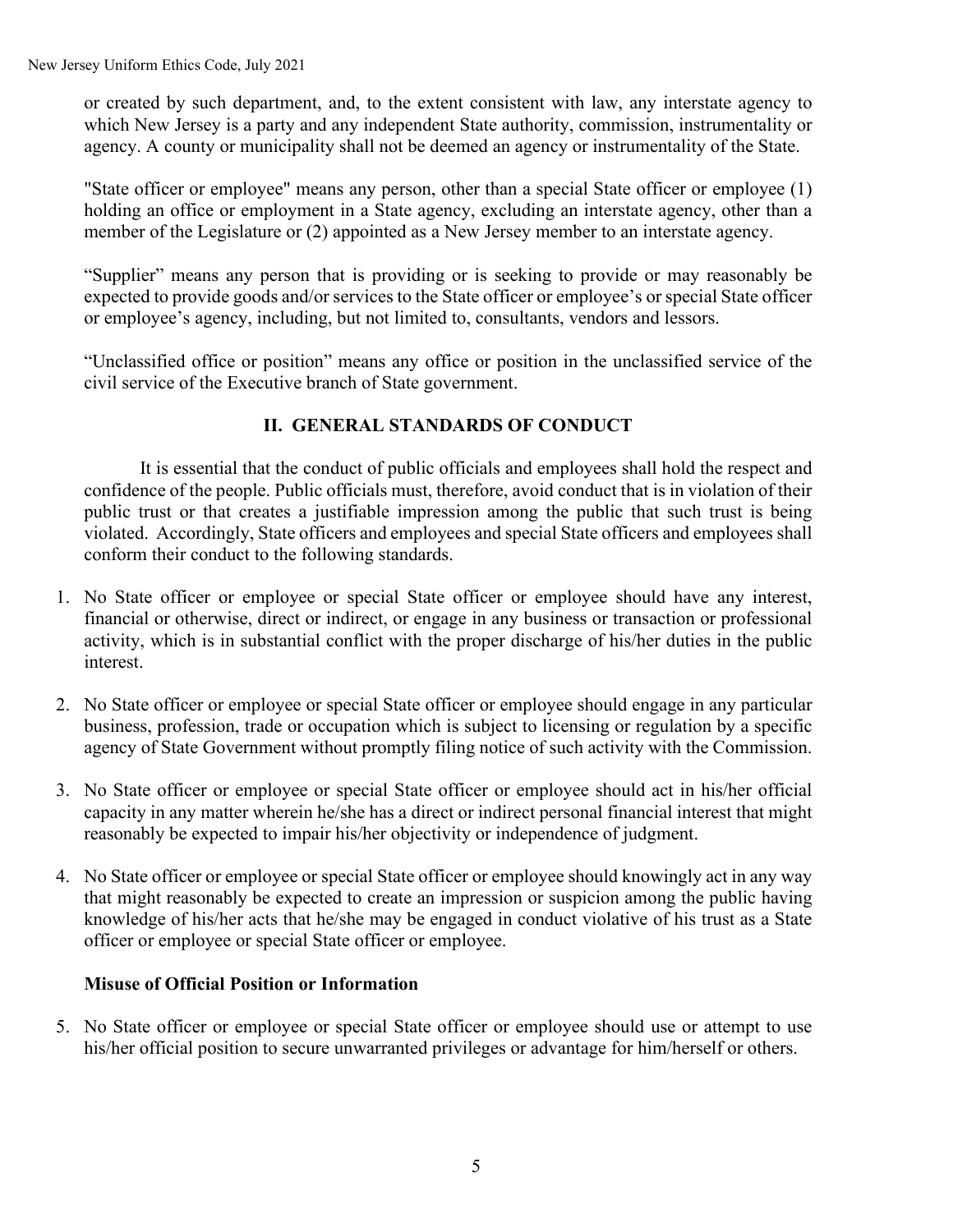New Jersey Uniform Ethics Code, July 2021

6. No State officer or employee or special State officer or employee, shall willfully disclose to any person, whether or not for pecuniary gain, any information not generally available to members of the public which he/she receives or acquires in the course of and by reason of his/her official duties. No State officer or employee or special State officer or employee shall use for the purpose of pecuniary gain, whether directly or indirectly, any information not generally available to members of the public which he/she receives or acquires in the course of and by reason of his/her official duties.

### **Representation/Appearance Before a State Agency**

- 7. No State officer or employee, nor any partnership, firm or corporation in which he/she has an interest, nor any partner, officer or employee of any such partnership, firm or corporation, shall represent, appear for, or negotiate on behalf of, or agree to represent, appear for, or negotiate on behalf of, any person or party other than the State in connection with any cause, proceeding, application or other matter pending before any State agency. Nothing contained herein shall be deemed to prohibit any such partnership, firm or corporation from appearing on its own behalf.
- 8. No special State officer or employee, nor any partnership, firm or corporation in which he/she has an interest, nor any partner, officer or employee of any such partnership, firm or corporation, shall represent, appear for, or negotiate on behalf of, or agree to represent, appear for or negotiate on behalf of, any person or party other than the State in connection with any cause, proceeding, application or other matter pending before the particular office, bureau, board, council, commission, authority, agency, fund or system in which such special State officer or employee holds office or employment.

Nothing contained in this section shall be deemed to prohibit any State officer or employee or special State officer or employee from representing, appearing for or negotiating on behalf of, or agreeing to represent, appear for, or negotiate on behalf of, any person or party other than the State in connection with any proceeding:

- i. Pending before any court of record of this State,
- ii. In regard to a claim for compensation arising under chapter 15 of Title 34 of the Revised Statutes (Workers' Compensation),
- iii. In connection with the determination or review of transfer inheritance or estate taxes,
- iv. In connection with the filing of corporate or other documents in the office of the Secretary of State,
- v. Before the Division on Civil Rights or any successor thereof,
- vi. Before the New Jersey State Board of Mediation or any successor thereof,
- vii. Before the New Jersey Public Employment Relations Commission or any successor thereof,
- viii. Before the Unsatisfied Claim and Judgment Fund Board or any successor thereof solely for the purpose of filing a notice of intention pursuant to P.L.1952, c.174, s.5 (C.39:6-65),or
	- ix. Before any State agency on behalf of a county, municipality or school district, or any authority, agency or commission of any thereof except where the State is an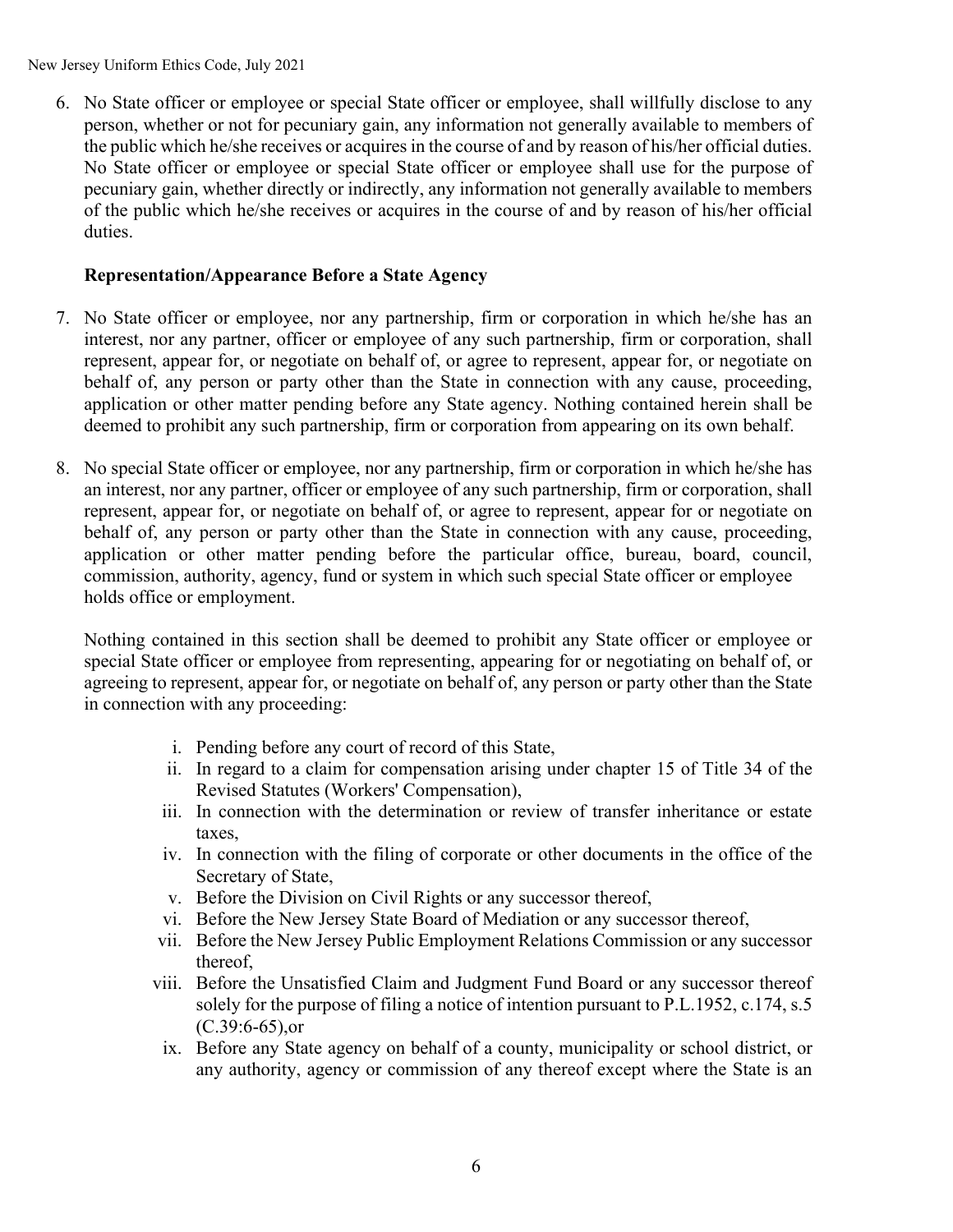adverse party in the proceeding and provided he is not holding any office or employment in the State agency in which any such proceeding is pending.

### **III. ACCEPTANCE OF GIFTS**

No State officer or employee or special State officer or employee shall accept any gift, favor, service or other thing of value related in any way to the State official's public duties.

Upon the recommendation of the Special Counsel for Ethics Review and Compliance, the Commission has adopted a zero tolerance policy for acceptance of gifts. (See *Report of the Special Ethics Counsel to the Governor of the State of New Jersey*, dated March 14, 2005.) Accordingly, any gift that is offered to or received by a State officer or employee or special State officer or employee or, his/her spouse, immediate family member, partner or associate shall be immediately reported to the agency's Ethics Liaison Officer ("ELO"). Unless the State officer or employee or special State officer or employee is permitted to receive the gift or thing of value in accordance with the Commission's rules on attendance at events (see section IV), no State officer or employee or special State officer or employee or, his/her spouse, immediate family member, partner or associate shall accept, either directly or indirectly, any gift, favor, service or other thing of value related in any way to the State official's public duties.

The exceptions to the zero tolerance rules for acceptance of gifts are set forth below.

- 1. Unsolicited gifts or benefits of trivial or nominal value, such as complimentary articles offered to the public in general, and gifts received as a result of mass advertising mailings to the general business public may be retained by the recipient or the recipient's department for general use if such use does not create an impression of a conflict of interest or a violation of the public trust. The receipt of such complimentary articles is not required to be reported to the ELO.
- 2. A State officer or employee or special State officer or employee may receive a gift, favor, service or other thing of value from a vendor under the same terms and conditions as are offered or made available to members of the general public.
- 3. A State employee is permitted to give or receive a gift from a co-worker, a supervisor or a subordinate. The gift should not be excessive or inappropriate for a business environment. Such gift shall not be reported to the ELO.
- 4. In accordance with *N.J.S.A.* 52:13D-24, gift provisions do not apply to the acceptance of contributions to the campaign of an announced candidate for elective public office.

The procedures for reporting receipt of a gift are set forth in Appendix A.

### **IV. ATTENDANCE AT EVENTS**

Attendance at an event that is sponsored or co-sponsored by an entity other than the State must be approved by the agency's ELO.

A State employee must complete the form identified as "Request for Approval For Attendance At Event," prior to attendance.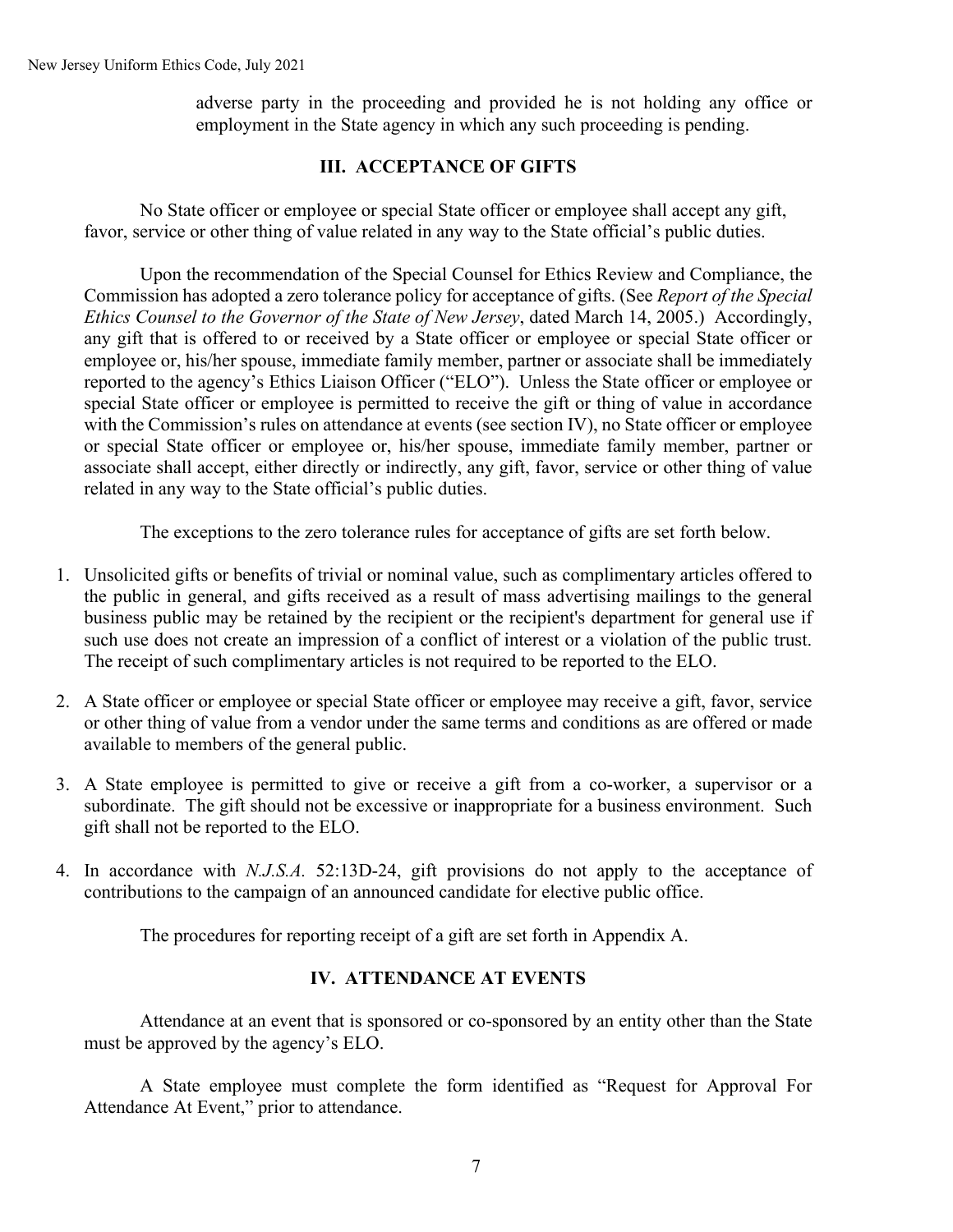A State employee shall not attend an event in his or her official capacity unless a legitimate State purpose will be served.

Costs associated with attendance at an event shall be paid or reimbursed in accordance with *N.J.S.A.* 52:13D-24 and *N.J.A.C.* 19:61-6.1 et seq.

A State employee is prohibited from accepting honoraria in connection with his/her attendance or participation at an event. *N.J.S.A.* 52:13D-24.

A State employee is prohibited from accepting entertainment, or reimbursement for entertainment, that is collateral to an event, such as a golf outing, tickets to a sporting event or a meal taken other than in a group setting with all attendees present.

The Commission's rules on attendance at an event and the form that must be completed prior to attendance at an event are set forth in Appendix B.

### **V. POLITICAL ACTIVITY**

Upon giving notice to the agency ELO, a State employee may be involved in political activities unless:

- 1. the State employee is prohibited from such activities by State or federal statute or agency rule; or
- 2. the political activity conflicts with the employee's official duties.

Pursuant to *N.J.S.A.* 52:13D-14 and *N.J.S.A.* 52:13D-24, a State employee may accept a contribution to the campaign of an announced candidate for elective public office provided the contribution is not known to be given in lieu of a payment that is prohibited by the Conflicts Law. Further, a State employee is subject to the Department of Personnel's Administrative Code provisions governing political activity, *N.J.A.C.* 4A:10-1.2. Note that a State employee is not permitted to serve as a campaign treasurer on any campaign that is subject to the jurisdiction of the Election Law Enforcement Commission.

The Commission's Guidelines on Political Activities and the provisions of *N.J.A.C.* 4A:10- 1.2 are set forth in Appendix C.

### **VI. OUTSIDE ACTIVITIES AND BUSINESS INTERESTS**

No State officer or employee or special State officer or employee should undertake any employment or service, whether compensated or not, which might reasonably be expected to impair his/her objectivity and independence of judgment in the exercise of his/her official duties.

A State officer or employee's participation in any service, activity or employment that is outside his/her official State duties may be prohibited by the Conflicts Law, other State or Federal law or regulation, or the code of ethics adopted by the employee's agency. Accordingly, a State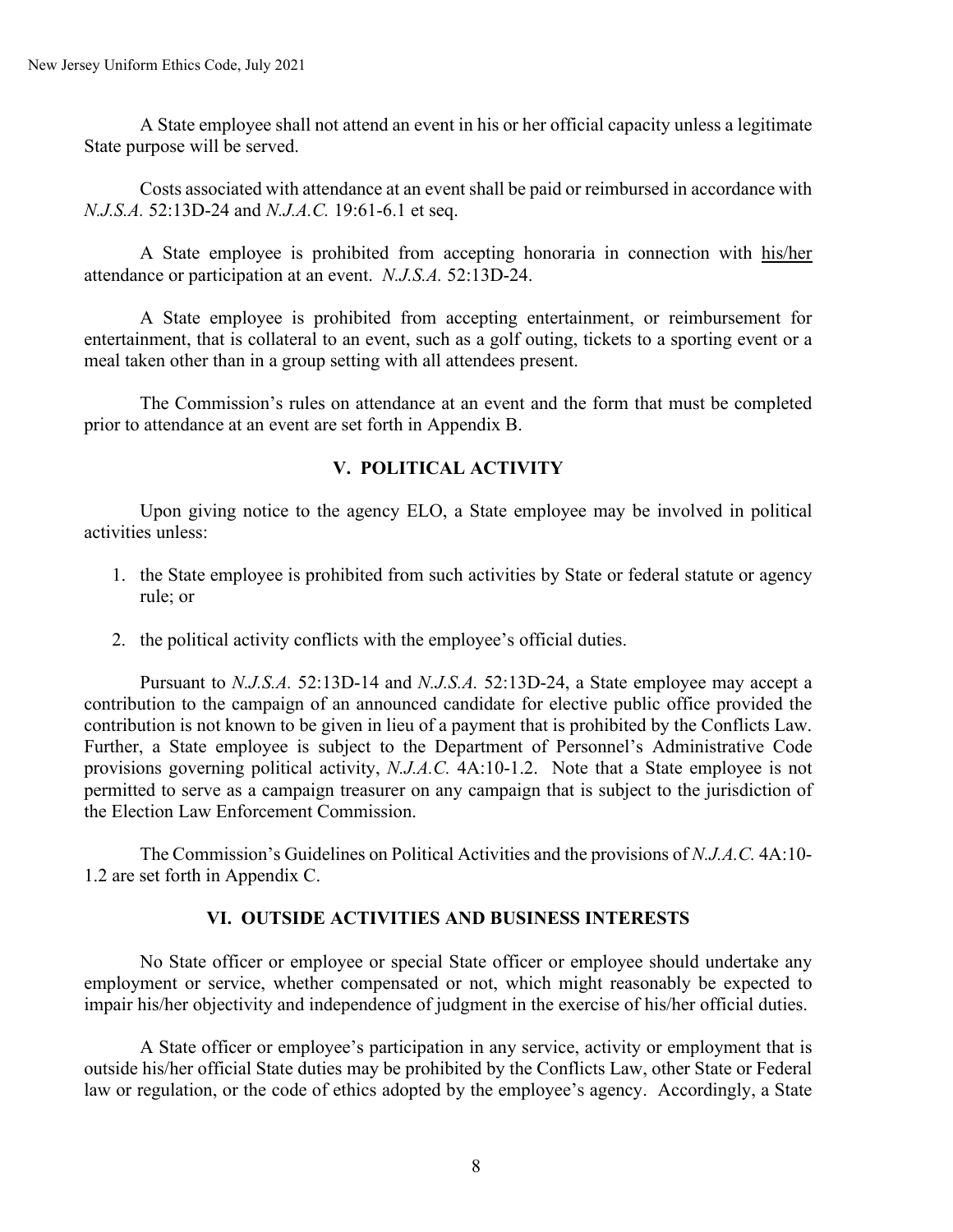officer or employee shall obtain the approval of the ELO prior to engaging in any of the following outside activities.

- 1. Commencement of any business, trade, profession or other compensated employment, including the acceptance of compensation for a speech or published work;
- 2. Uncompensated or volunteer work for or with any entity; or
- 3. Holding office or title in the governing or advisory board of any entity.

Notwithstanding the requirement to disclose outside employment and activities, a State agency may exempt disclosure of specific kinds of outside employment or activities if the agency is satisfied that such activity or employment does not present a conflict of interest.

A State officer or employee is not permitted to hold an interest in, or represent, appear for, or negotiate on behalf of a casino licensee or applicant, a medical cannabis permit holder, applicant, or entity, or a personal use cannabis license holder, applicant, or entity. A State officer or employee is also not permitted to hold employment with a casino licensee or applicant, a medical cannabis permit holder, applicant, or entity, or a personal use cannabis license holder, applicant, or entity, unless the Commission grants a waiver. A waiver is granted in circumstances where it is determined by the Commission that such activity will not interfere with the responsibilities of the State officer or employee and will not create a conflict of interest or the appearance of such conflict.

A special State officer or employee is prohibited from holding an interest in or representing, appearing for or negotiating on behalf of a casino licensee or applicant, or any holding or intermediary company with respect thereto, a medical cannabis permit holder, applicant, or entity, or personal use cannabis license holder, applicant, or entity. However, a special State officer or employee without responsibility for matters affecting casino activity may hold employment with a casino license holder or applicant and, if so employed, may hold an interest in or represent, appear for or negotiate on behalf of his/her casino employer. Similarly, a special State officer or employee without responsibility for matters affecting medical cannabis activity or personal use cannabis activity may hold employment with a medical cannabis permit holder, applicant, or entity, or a personal use cannabis license holder, applicant, or entity, and if so employed, may hold an interest in or represent, appear for, or negotiate on behalf of that cannabis-related employer. *N.J.S.A.* 52:13D-17.2(b).

All State officers and employees shall complete the Outside Activity Questionnaire attached to this document as Appendix D, in accordance with the procedures adopted by his/her agency. These procedures shall, at a minimum, require that each current employee complete the questionnaire and that each new employee complete the questionnaire upon commencement of employment with the agency. The procedures shall also require that a State officer or employee amend his/her Outside Activity Questionnaire whenever there is a change in the employee's outside activity or State employment. A State agency shall require disclosure of additional information regarding the outside activities of its employees as necessary to address the particular needs and problems of the agency.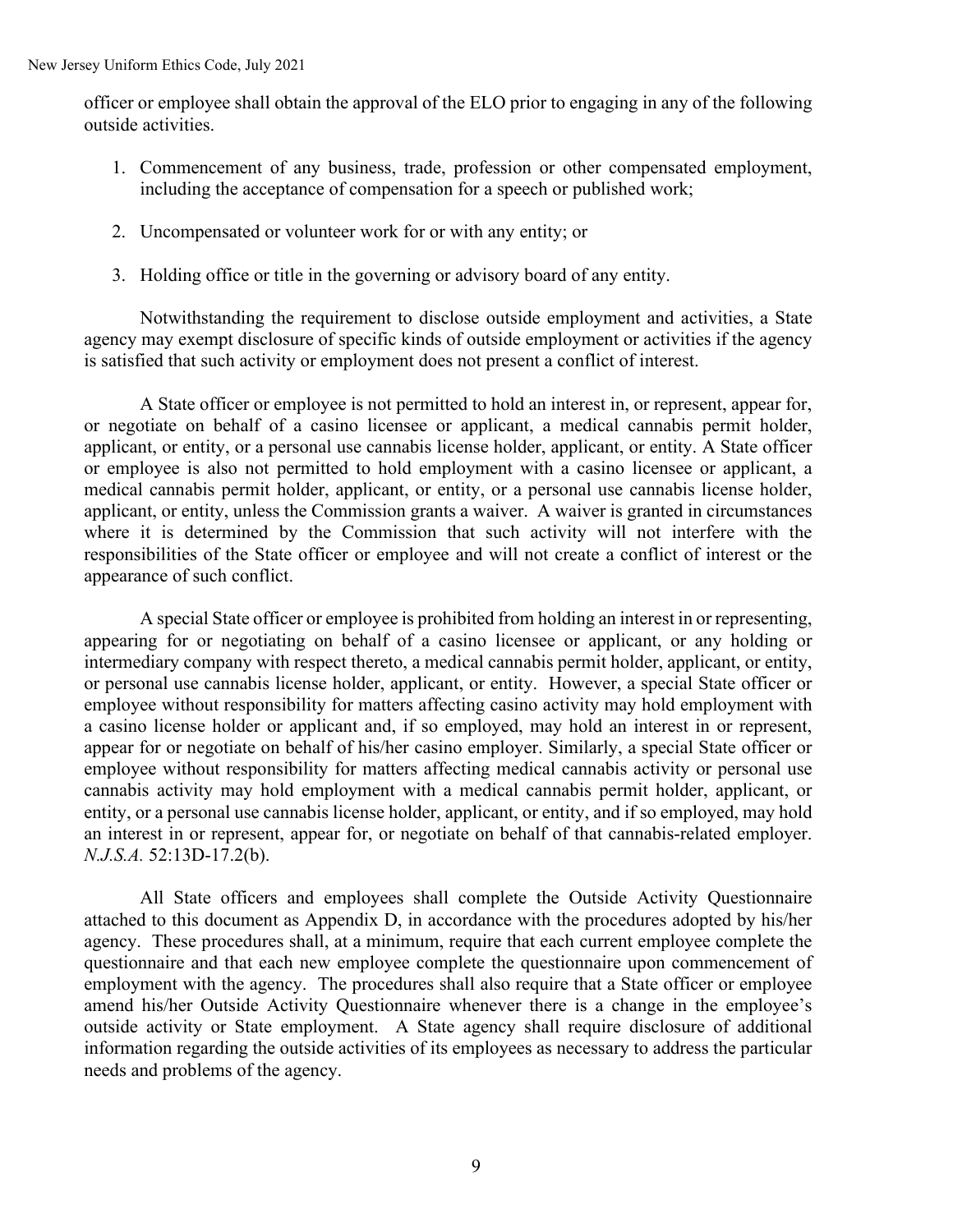The agency ELO shall review all outside activity questionnaires and determine whether the outside activity is permissible in accordance with the Conflicts Law, the Uniform Ethics Code, the agency code of ethics or any other authority. A State officer or employee may appeal an agency ELO's decision to disapprove an outside activity. Such appeal shall be submitted in writing to the Commission within 60 days of the employee's receipt of the agency's decision. The appeal shall cite the relevant section(s) of the Conflicts Law, Uniform Ethics Code, agency code of ethics or other authority which supports the position of the employee that such outside activity should be permitted.

Each State agency shall develop a Conflict of Interest questionnaire for special State officers and employees of that agency. Each State agency shall develop a process for the review and retention of both Outside Activity Questionnaires and Conflict of Interest Questionnaires.

The Commission's Guidelines Governing Outside Activities are set forth in Appendix E.

#### **Blind Trusts**

A blind trust may be used by a State officer or employee, a special State officer or employee, his/her spouse or domestic partner or dependent children to avoid conflicts situations caused by financial interests. The trust must conform to the standards set forth in the Blind Trust Guidelines, Appendix F.

#### **VII. OFFICIAL STATIONERY**

Official stationery shall be used only in connection with the State agency's official business. The limitations on use of official stationery also apply to personal stationery paid for by an officer or employee if it is imprinted with the agency office or the title of the State officer or employee.

A State officer or employee or special State officer may not use official stationery to promote a candidate for elective office, endorse a State vendor or contractor, express a personal opinion on a matter that is not related to his/her official duties, or to promote his/her financial or other self-interest.

Exceptions: A State officer or employee or special State officer or employee may use official stationery to write a letter of recommendation for, or respond to an inquiry about, a current or former colleague or employee. These permissible uses are only acceptable so long as the use of official stationery does not create an impression that the State officer or employee is engaged in an unwarranted use of his/her position. For example, it would not be appropriate for a State employee to recommend an individual for inclusion in a program over which the State employee has supervisory or regulatory authority. In addition, there must be a reasonable connection between the officer's or employee's official duties and the use and purpose of the letter.

A State agency may not use official stationery to solicit a contribution from any interested party. Solicitation of any other entity must be reviewed and approved by the agency's ELO.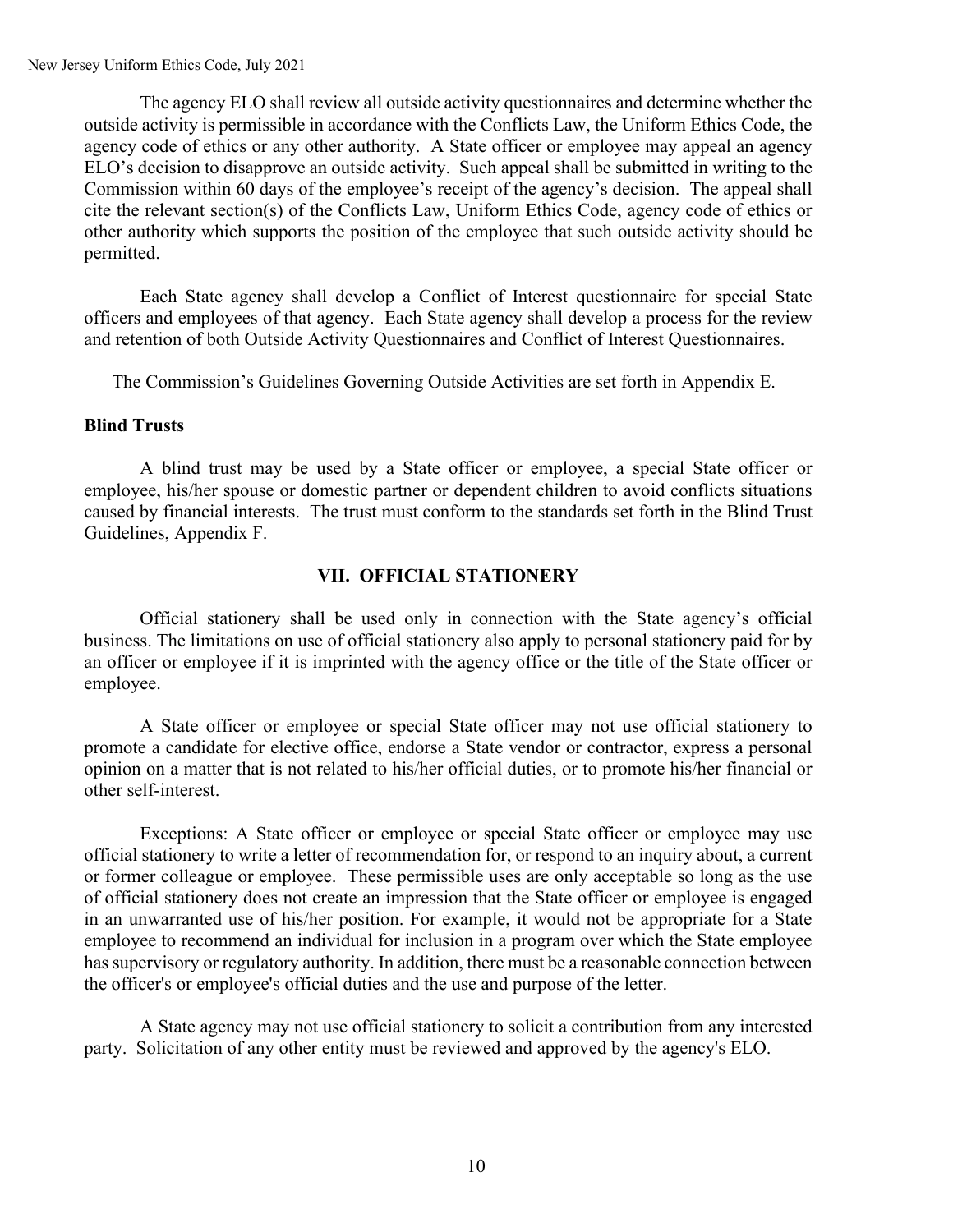The Commission's Guidelines with respect to the use of official stationery are set forth in Appendix G.

#### **VIII. POST-EMPLOYMENT RESTRICTIONS**

#### **Seeking Future Employment**

State officers or employees who have direct and substantial contact with any interested parties must refrain from circulating resumes or in any manner seeking employment with those individuals or entities while still in State service. If an employee is solicited for potential employment by an entity with which he/she has direct and substantial contact, that solicitation must be disclosed immediately to the employee's management and to the agency's ELO. Employees who do not have direct and substantial contact with interested parties may circulate resumes and enter into discussions regarding potential employment with those individuals or entities so long as they avoid any situations that may give rise to an unwarranted advantage. All employees are cautioned that discussions, interviews, and negotiations shall not take place on State time.

#### **Lifetime Ban**

At no time subsequent to the termination of his/her office or employment in any State agency may a former State officer or employee or special State officer or employee represent, appear for, negotiate on behalf of, or provide information or services not generally available to members of the public, or agree to perform any of those activities, for any party other than the State in connection with a specific cause, proceeding, application or matter with which the State officer or employee or special State officer or employee had been substantially and directly involved at any time during the course of his/her office or employment. *N.J.S.A.* 52:13D-17. This lifetime ban applies not only to the State officer or employee or special State officer or employee personally, but also to the partnership, firm or corporation under the following circumstances: (1) if the former State officer or employee or special State officer or employee is a shareholder, associate or professional employee of a firm organized as a professional service corporation or (2) if the former State officer or employee or special State officer or employee owns or controls more than 10% of the stock of a corporation or more than 10% of the profits or assets of a firm, association or partnership.

#### **One-Year Ban – Certain State Officials**

In accordance with the recommendation of the Special Counsel for Ethics Review and Compliance, a one-year ban on the activities described in this section shall apply to any head, deputy head or assistant head of any principal department, board, commission or authority, the Superintendent of State Police, the Governor's Chief of Staff, Chief of Management and Operations, Chief of Policy and Communications, Chief Counsel, Director of Communications, Policy Counselor, and any deputy or principal administrative assistant to any of the aforementioned members of the staff of the Office of the Governor.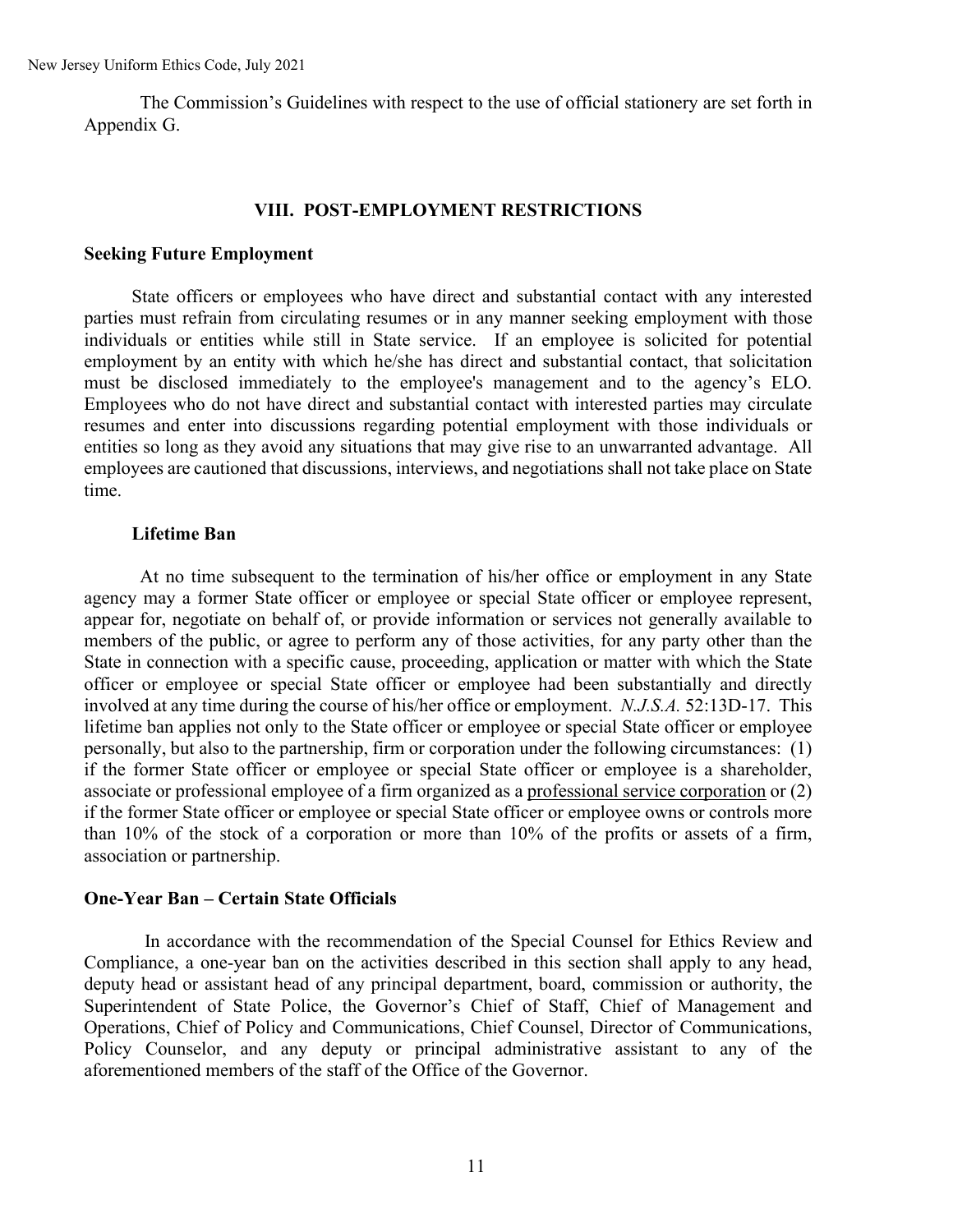For one year after the termination of the State office or employment of any of the individuals noted above, he/she shall not represent, appear for, or negotiate on behalf of, or agree to represent, appear for, or negotiate on behalf of any person or party other than the State with or before any officer or employee of the State agency in which he/she served. The provisions of this subsection shall not apply to any partnership, firm or corporation in which he/she has an interest or is employed, or to any partner, officer, director or employee of such partnership, firm or corporation. Nothing contained in this section shall prohibit a State agency from contracting with a former State officer or employee to act on behalf of the State.

In addition, the governor and each head of a principal department in the Executive branch are prohibited, for one year after the termination of office or employment, from registering as a "governmental affairs agent," as that term is defined in *N.J.S.A.* 52:13C-20. *N.J.S.A.* 52:13C-21.4.

#### **Two-Year Casino, Medical Cannabis, and Personal Use Cannabis Employment Restriction**

*N.J.S.A.* 52:13D-17.2 sets forth post-employment restrictions applicable to State officers or employees subject to financial disclosure by law or executive order, and State officers or employees or special State officers or employees with responsibility for matters affecting casino activities, medical cannabis activities, and personal use cannabis activities.

Such persons, and members of their immediate families, are prohibited from holding, directly or indirectly, an interest in, or holding employment with: (1) a casino licensee or applicant; (2) a medical cannabis permit holder, applicant, or entity; or (3) a personal use cannabis license holder, applicant, or entity, for a period of two years following the termination of their State employment. In addition, such persons may not represent, appear for, or negotiate on behalf of a casino licensee or applicant, medical cannabis permit holder, applicant, or entity, or personal use cannabis license holder, applicant, or entity.

If such person or a member of the person's immediate family is employed by a partnership, firm or corporation providing professional services to a casino licensee or applicant or holding or intermediary company of the licensee or applicant, the entity may engage in casino-related matters but the person or a member of the person's immediate family must be screened from these matters for a period of two years following the termination of the person's State employment. The same restrictions apply where a person or member of the person's immediate family is working for a medical cannabis permit holder, applicant, or entity, or personal use cannabis license holder, applicant, or entity.

If such person holds an equity interest in such entity, or is the former Governor, Lieutenant Governor, or Attorney General or a member of the immediate family of one of these individuals, then the entity is also prohibited from representing, appearing for, or negotiating on behalf of a casino licensee or applicant, medical cannabis permit holder, applicant, or entity, or personal use cannabis license holder, applicant, or entity.

#### **Waivers**

In accordance with *N.J.S.A.* 52:13D-17.2, the Commission may grant an exception from the above employment restrictions for a person's immediate family member or an employee who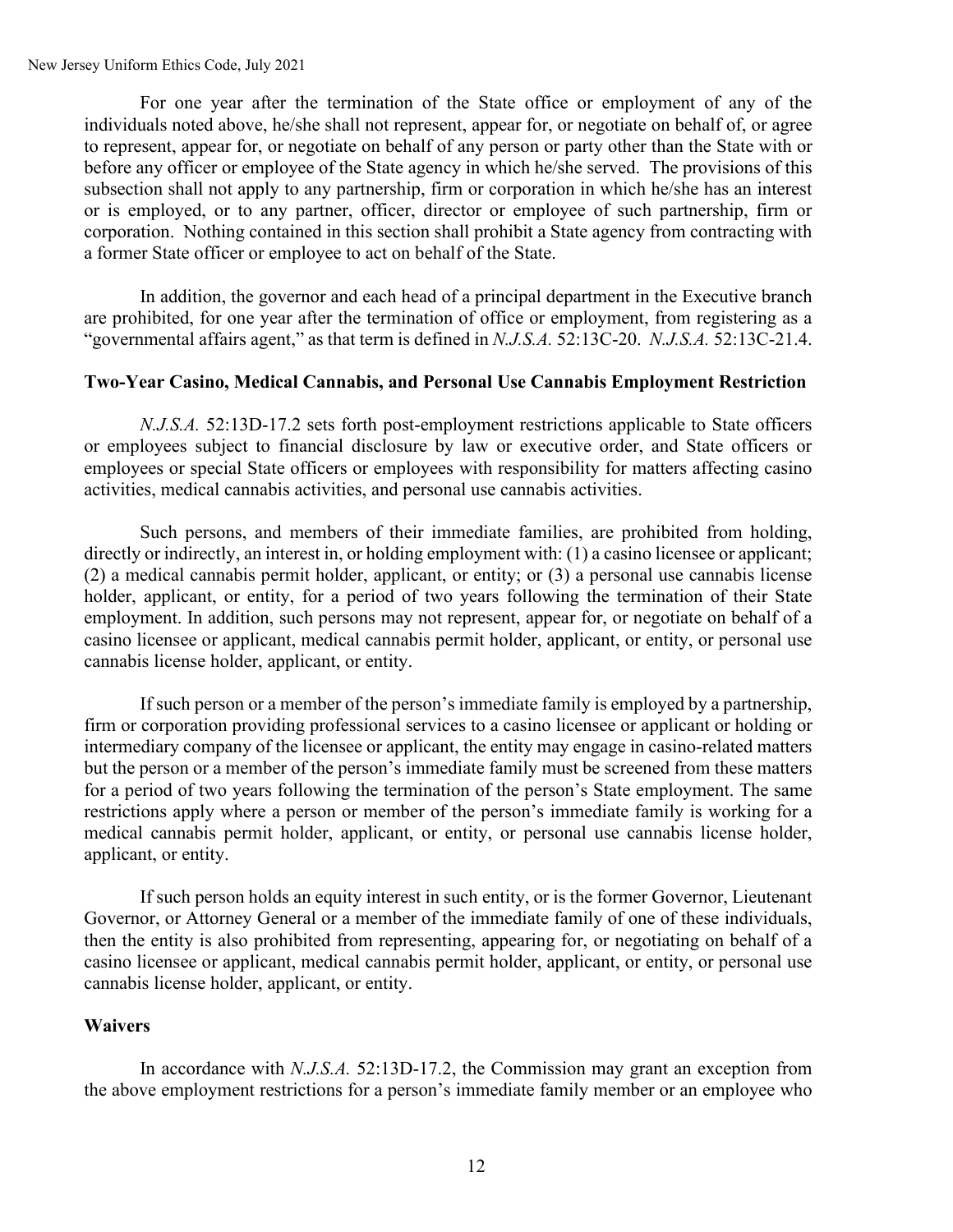was terminated as a result of a reduction in force, (provided that the employee did not hold a policy-making management position during the five years prior to termination of employment) whenever it determines that such waiver will not create a conflict of interest or the appearance of a conflict of interest.

The Commission's Guidelines with respect to Post-Employment Restrictions are set forth in Appendix H.

### **IX. RECUSAL ON OFFICIAL MATTERS**

A State officer or employee or special State officer or employee is required to recuse him/herself on an official matter that involves any private sector individual, association, corporation or other entity that employed or did business with the State officer or employee or special State officer or employee during the one year prior to the employee's commencement of State service.

A State officer or employee or special State officer or employee is required to recuse him/herself on an official matter if he/she had any involvement in that matter, other than on behalf of the State, prior to commencement of his/her State service.

A State official is required to recuse himself or herself from an official matter that involves any individual, association, corporation or other entity from which the State official received a campaign contribution, individually or in the aggregate, in an amount required to be reported by *N.J.A.C.* 19:25-10. Recusal is required regardless of whether the State official is elected to the office or position associated with the campaign contribution. The recusal shall remain in effect until the expiration of the term of office which the State official was seeking when the contribution was made.

A State officer or employee or special State officer or employee is required to recuse him/herself on an official matter if he/she has a financial or personal interest that is incompatible with the proper discharge of his/her public duties.

An incompatible personal or financial interest includes, but is not limited to, outside employment; a debtor/creditor relationship; a fiduciary relationship; a source of income; any matter pertaining to or involving a relative or cohabitant; a relationship with a person providing funds, goods or services without compensation; any matter pertaining to or involving a business associate or business investment; and a leadership role in a professional or trade organization, which interest might reasonably be expected to impair a State official's objectivity and independence of judgment in the exercise of his/her official duties or might reasonably be expected to create an impression or suspicion among the public having knowledge of his or her acts that he/she may be engaged in conduct violative of his/her trust as a State official.

Upon determining that a State official shall recuse him/herself on any matter, the State official shall execute the recusal in writing, and shall have no involvement with the subject matter of the recusal. If a State official cannot determine whether he/she should execute a letter of recusal in any matter, the State official shall contact his/her agency ELO or the Commission for guidance. A State official shall seek the advice of the State agency's counsel, agency ELO or the Commission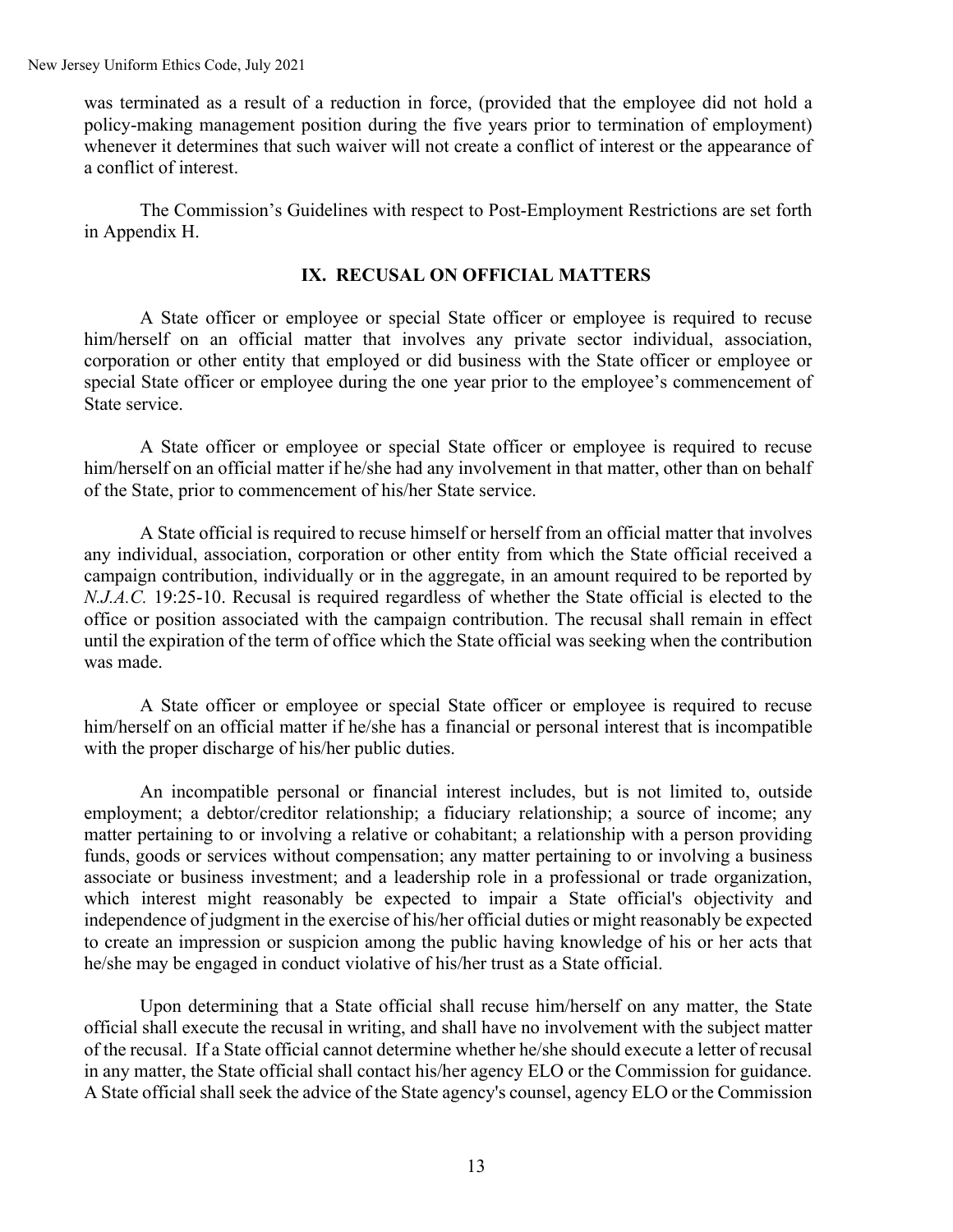as to the propriety of participation in a matter if any person requests that a State official recuse him/herself from that matter. Oral advice, followed up by a writing, shall be provided by the agency's counsel, the agency ELO or the Commission to avoid delay. Oral advice shall subsequently be memorialized by a writing or by inclusion in public minutes.

The Commission's regulations governing recusal, *N.J.A.C* 19:61-7.1 et seq., which include the required elements for a written recusal, are set forth in Appendix I.

### **X. CONTRACTS**

With few exceptions, a State employee may not enter into a contractual agreement with the State.

An agency head, deputy head or assistant head is prohibited from engaging in any private business transactions with any employee in his/her agency.

#### **Limitation on contracting by State officer or employee**

Pursuant to *N.J.S.A.* 52:13D-19, no State officer or employee shall knowingly undertake or execute, in whole or in part, any contract, agreement, sale or purchase of the value of \$25.00 or more, made, entered into, awarded or granted by any State agency. The exceptions to this prohibition are set forth below. As used in this section, State officer or employee also includes his or her partners, any other person for the use or benefit of the State employee or on his or her account or any corporation which he/she controls or in which he/she owns or controls more than 1% of the stock.

#### **Limitation on contracting by special State officer or employee**

Pursuant to *N.J.S.A.* 52:13D-19, no special State officer or employee who has duties or responsibilities in connection with the purchase or acquisition of property or services by the State agency where he/she is employed or an officer shall knowingly undertake or execute, in whole or in part, any contract, agreement, sale or purchase of the value of \$25.00 or more, made, entered into, awarded or granted by that State agency. The exceptions to this prohibition are set forth below. As used in this paragraph, special State officer or employee also includes his/her partners, any other person for the use or benefit of the special State employee or on his/her account or any corporation which he/she controls or in which he/she owns or controls more than 1% of the stock.

The restrictions contained above shall apply to the contracts of interstate agencies to the extent consistent with law only if the contract, agreement, sale or purchase is undertaken or executed by a New Jersey member to that agency or by his/her partners or a corporation in which he/she owns or controls more than 1% of the stock.

#### **Permissible Contracts with the State**

(1) With the prior approval of the Commission, a State officer or employee or special State officer or employee is permitted to enter into the following: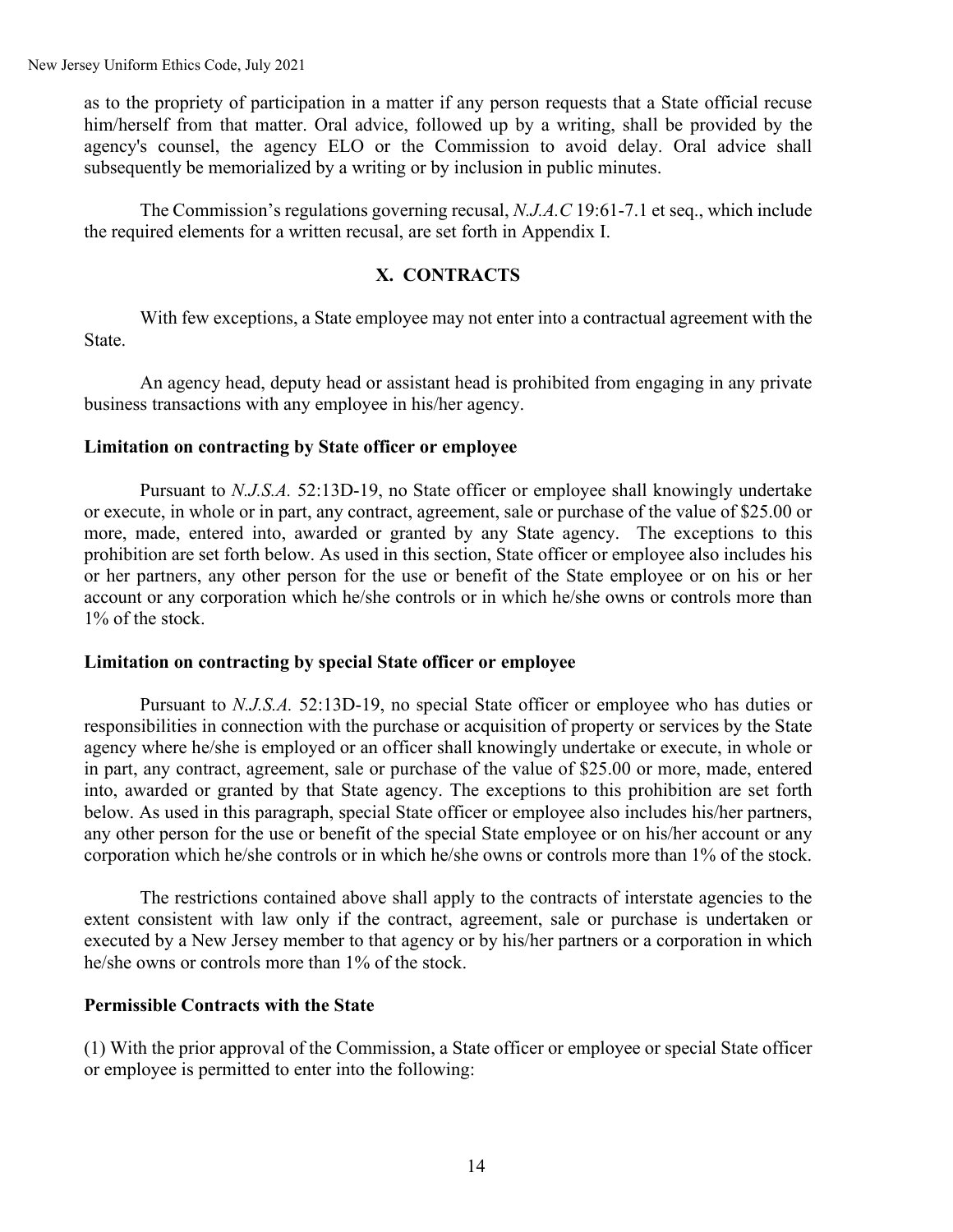(a) purchases, contracts, agreements or sales which are made or let after public notice and competitive bidding or which, in accordance with public bidding laws or regulations applicable to other State agencies, may be made, negotiated or awarded without public advertising for bids, or

(b) any contract of insurance entered into by the Director of the Division of Purchase and Property pursuant to *N.J.S.A.* [52:27B-62.](http://www.lexis.com/research/buttonTFLink?_m=e98ef352522ec860de82def8192a71dd&_xfercite=%3ccite%20cc%3d%22USA%22%3e%3c%21%5bCDATA%5bN.J.%20Stat.%20%a7%2052%3a13D-19%5d%5d%3e%3c%2fcite%3e&_butType=4&_butStat=0&_butNum=3&_butInline=1&_butinfo=NJ%20CODE%2052%3a27B-62&_fmtstr=FULL&docnum=1&_startdoc=1&wchp=dGLbVlb-zSkAB&_md5=9a5b287feee93120d33fd0d737b7bd9e)

(2) A State officer or employee or a special State officer or employee or his partners or any corporation or firm in which he/she owns or controls more than 1% of the stock, assets or profits may enter into a contract or agreement with a State agency where the contract or agreement is for the development of scientific or technological discoveries or innovations in which the State agency has a property right, if the State agency has a procedure in its code of ethics for authorizing these contracts or agreements that minimizes actual conflicts of interest, and the code of ethics was approved in accordance with *N.J.S.A.* [52:13D-23,](http://www.lexis.com/research/buttonTFLink?_m=c8507fb6bbdb6890b8dadb89e3df25eb&_xfercite=%3ccite%20cc%3d%22USA%22%3e%3c%21%5bCDATA%5bN.J.%20Stat.%20%a7%2052%3a13D-19.1%5d%5d%3e%3c%2fcite%3e&_butType=4&_butStat=0&_butNum=3&_butInline=1&_butinfo=NJ%20CODE%2052%3a13D-23&_fmtstr=FULL&docnum=1&_startdoc=1&wchp=dGLbVlb-zSkAB&_md5=3d1165836fe623d23d91cc12c0de805c) and the contract or agreement complies with that code procedure.

(3) A State officer or employee or a special State officer or employee or his/her partners or any corporation or firm in which he/she owns or controls more than 1% of the stock, assets or profits may enter into a rental agreement with a State agency which operates a facility which rents space or provides services to assist small businesses which employ 50 people or less, pursuant to the same terms and conditions as those offered to members of the public generally.

The Commission's Guidelines on Privatization, set forth in Appendix J, are applicable to a State employee's participation in an open competitive bid process for the privatization of services currently being provided by his/her agency.

### **XI. RETIREMENT GIFTS**

A gift can be given to a State employee upon his/her retirement from State service. There are specific limits to the value of a permissible retirement gift. A State employee shall refer to Appendix K for the provisions governing retirement gifts.

#### **XII. COMPENSATION FOR PUBLISHED WORKS**

A State officer or employee or special State officer or employee may not solicit, receive, or agree to receive, compensation from sources other than the State for published work(s) created as part of his/her official duties on State time and/or using State resources.

However, a State officer or employee or special State officer or employee, other than a "designated State officer," (the Governor, cabinet-level officers and other principal administrative officers of the State) may, in connection with any service, advice, assistance, appearance, speech or other matter related to his/her official duties, receive or agree to receive, whether directly or indirectly, from sources other than the State, reasonable fees for published works on matters within his/her official duties not created on State time and/or using State resources.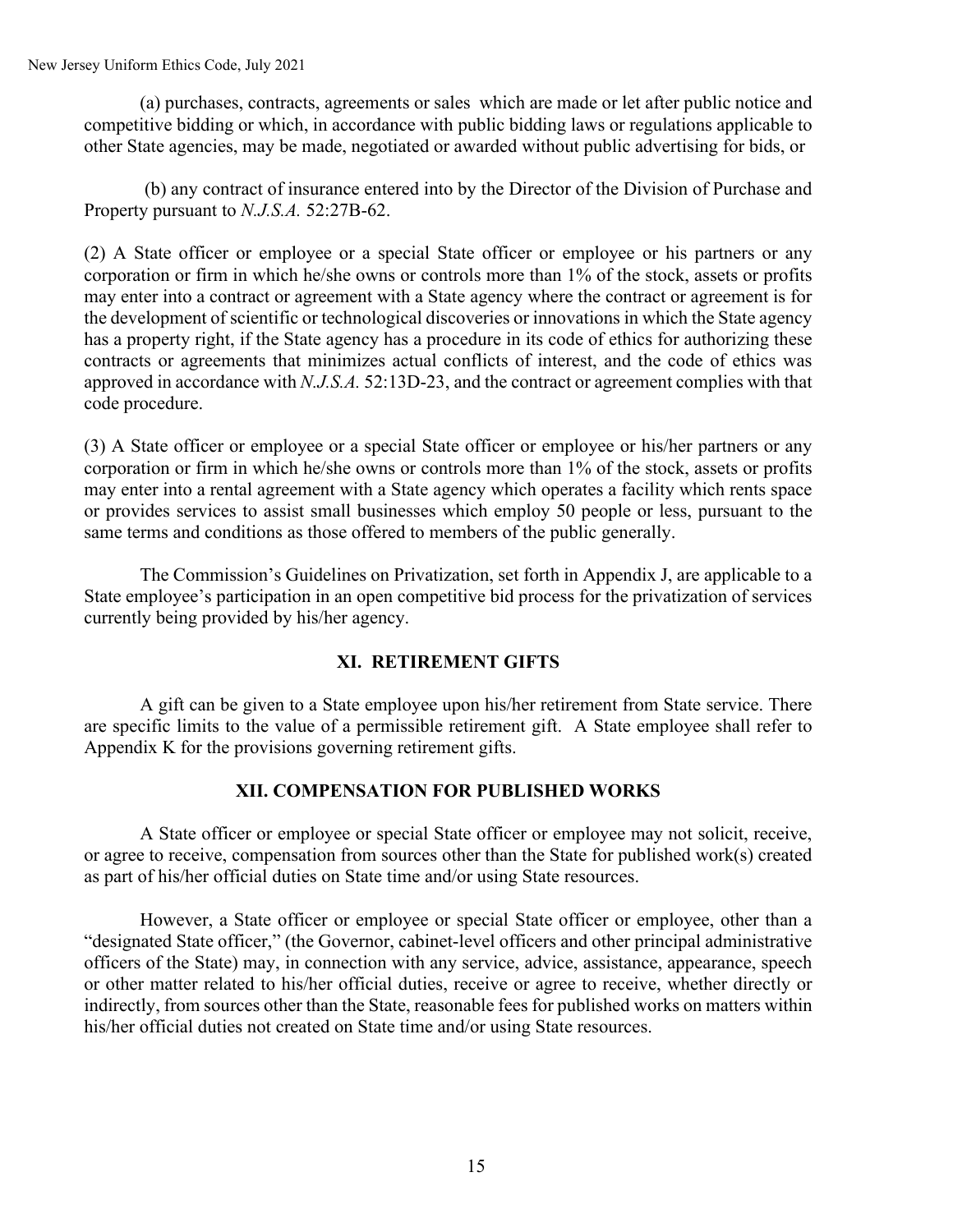In addition, a State officer or employee or special State officer or employee may accept compensation from sources other than the State for published work(s) on matters unrelated to his/her official duties created on his/her own time and with non-State resources.

Before agreeing to accept or accepting any compensation from a source other than the State for any published work, a State officer or employee or special State officer or employee must secure his/her State agency's approval to do so.

In determining whether to grant such approval, the State agency shall consider, among other things, whether the compensation is offered by an interested party, and whether the published work uses or discloses information not generally available to the public. The determination shall be consistent with applicable law and agency policy.

No State officer or employee or special State officer or employee may use his/her official title in soliciting compensation for a published work.

The Commission's Guidelines with respect to Published Works are set forth in Appendix L.

### **XIII. FAMILY MEMBERS - CONFLICTS OF INTEREST**

1. No relative of the Governor may be employed in any unclassified office or position within the State.

2. No relative of a commissioner or department head may be employed in any unclassified office or position within the department over which the department head exercises authority.

3. A relative of an assistant or deputy department head may be employed in an unclassified office or position within the department in which the assistant or deputy serves, provided that he/she is not assigned to a position over which the assistant or deputy department head exercises authority.

4. A relative of a head or assistant head of a division within a department may be employed in an unclassified office or position within the department in which the division head or assistant division head serves, provided that he/she is not assigned to a position over which the assistant or deputy department head exercises authority.

5. A relative of an appointed member of a governing or advisory body of an independent authority, board, commission, agency or instrumentality of the State may not be employed in any office or position in that entity.

6. A relative of an appointed New Jersey member of a governing body of a bi-state or multi-state agency may not be employed in an office or position in that bi-state or multi-state agency, unless otherwise permitted by law.

7. No State officer or employee or special State officer or employee may supervise his/her relative, or exercise any authority with regard to personnel actions involving his/her relative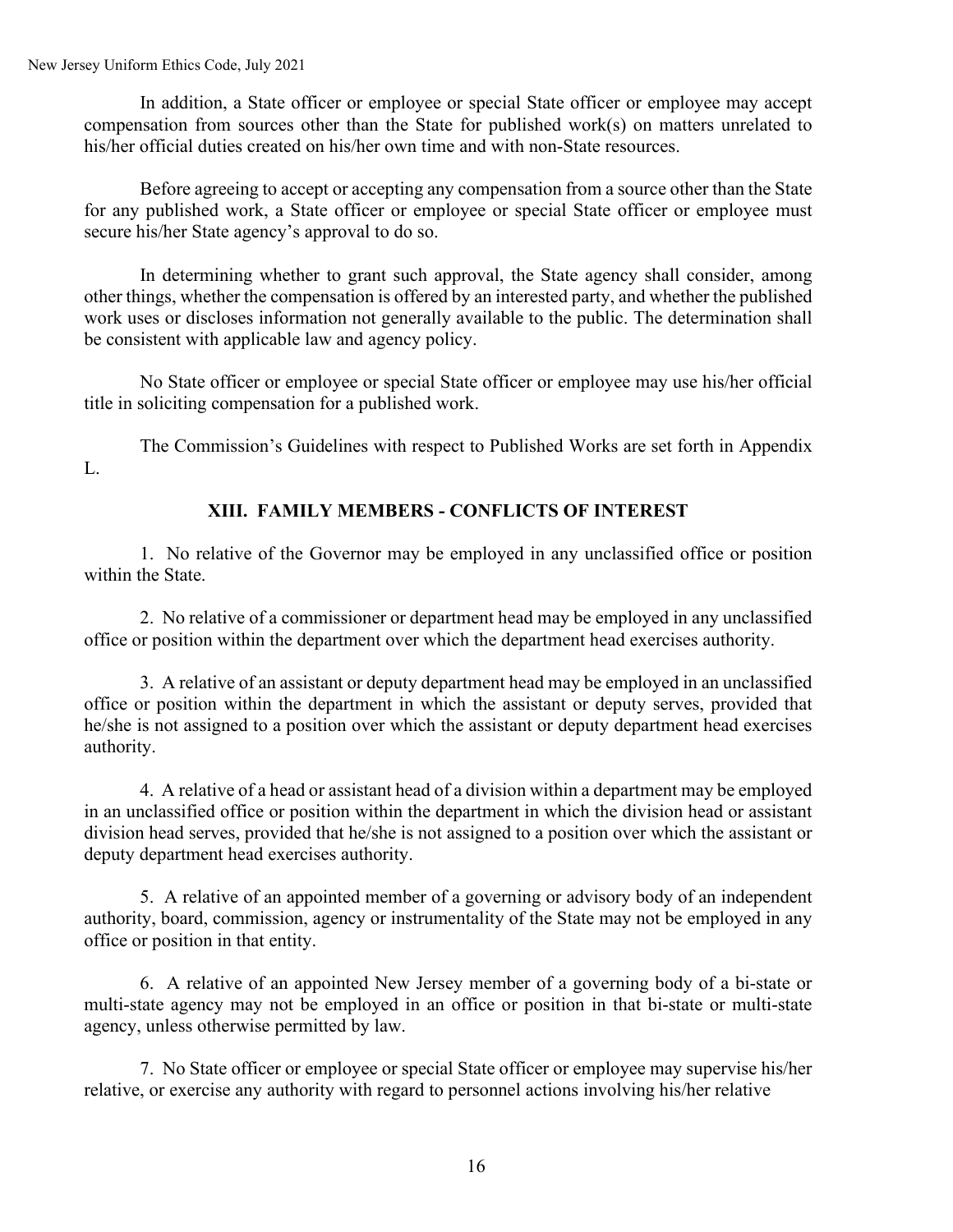8. Each State agency shall require State officers and employees and special State officers and employees to disclose information sufficient for the agency to determine whether the employment of any individual within the agency is prohibited.

### **Cohabitation**

The Commission has determined that the prohibition regarding personnel actions and the supervision of family members, set forth in paragraph 7 above, is applicable to non-related individuals who share the same household with the same financial interdependence that the Commission views as creating a conflict in spousal situations.

### **Dating Relationship**

In the case of individuals involved in dating relationships, the Commission has found violations of the Conflicts Law in situations where the State employee had official involvement in a matter affecting the individual with whom he/she had a dating relationship. Accordingly, a State officer or employee or special State officer or employee shall not have any involvement in his/her official capacity in any matter that pertains to or involves an individual with whom he/she has a dating relationship.

The Commission's guidelines with respect to "Official Interactions with Family Members/Cohabitants and Dating Relationships" is attached hereto as Exhibit M.

### **XIV. RESTRICTIONS ON ACTIVITIES AND EMPLOYMENT FOR IMMEDIATE FAMILY MEMBERS**

#### **Concurrent Employment Restriction**

An immediate family member of a State officer or employee, or of any "person," as defined at *N.J.S.A.* 52:13D-17.2(a), may not hold directly or indirectly, an interest in, hold employment with, or represent, appear for, or negotiate on behalf of a holder of, or applicant for, a casino license, or any holding or intermediate company with respect thereto, nor may they hold directly or indirectly, an interest in, hold employment with, or represent, appear for, or negotiate on behalf of a medical cannabis permit holder, applicant, or entity, or a personal use cannabis license holder, applicant, or entity.

However, an immediate family member of a State officer or employee or "person" may be employed by a casino, medical cannabis permit holder, applicant, or entity, or personal use cannabis license holder, applicant, or entity in circumstances where it is determined by the Commission that such employment will not interfere with the responsibilities of the State officer or employee or "person" and will not create a conflict of interest or the appearance of such conflict. *N.J.S.A.* 52:13D-17.2(b).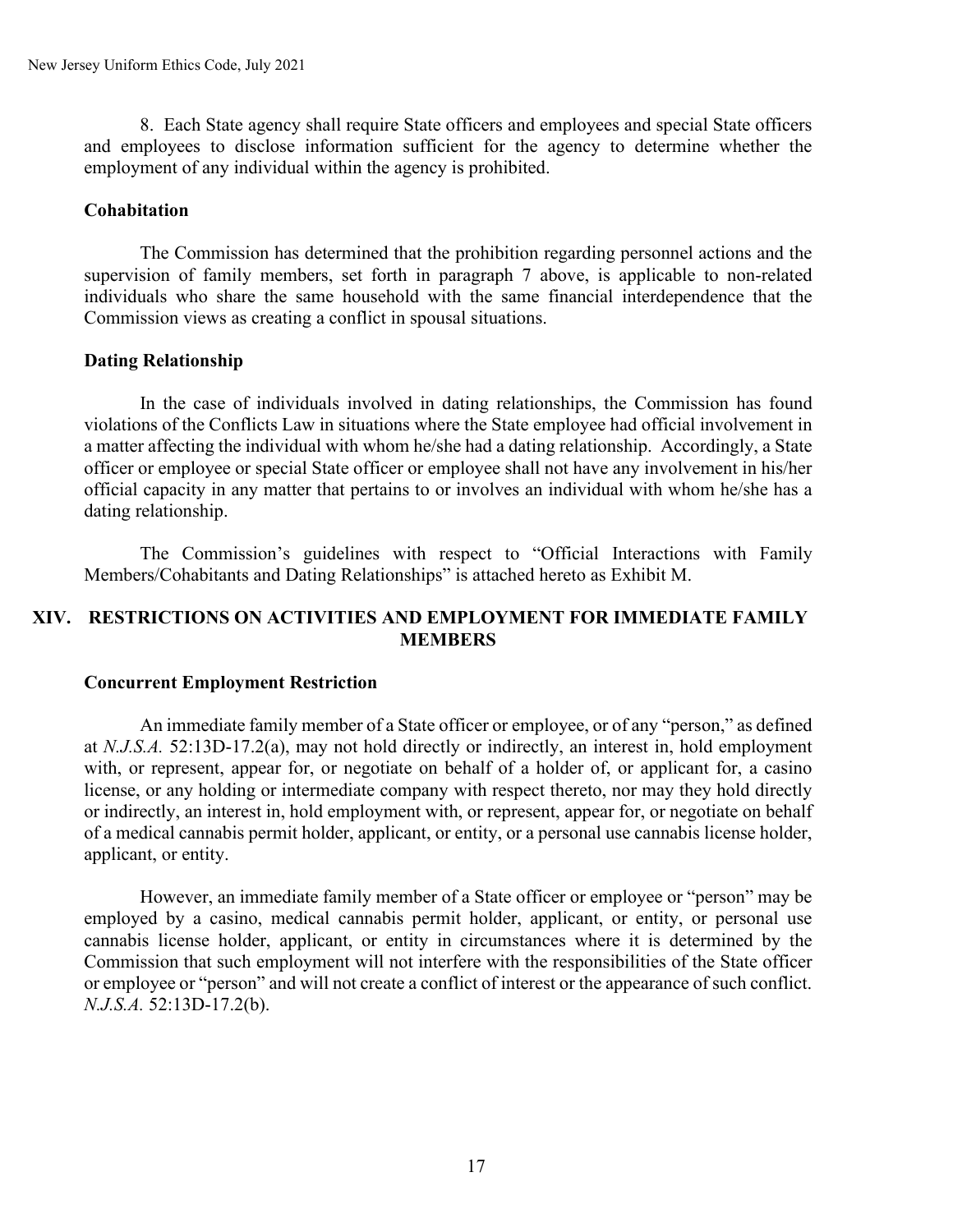#### **Post-Employment Restriction**

An immediate family member of a "person," as defined at *N.J.S.A.* 52:13D-17.2(a), may not hold, directly or indirectly, an interest in, hold employment with, or represent, appear for, or negotiate on behalf of, any: (1) casino licensee or applicant; (2) medical cannabis permit holder, applicant, or entity; or (3) personal use cannabis license holder, applicant, or entity, in connection with any phase of development, permitting, licensure, or any other matter related to casino activity, medical cannabis activity, or personal use cannabis activity, for a period of two years following the termination of the office or employment of such person.

However, an immediate family member of a "person" may be employed by a casino, medical cannabis permit holder, applicant, or entity, or personal use cannabis license holder, applicant, or entity in circumstances where it is determined by the Commission that such employment will not interfere with the responsibilities of the "person" and will not create a conflict of interest or the appearance of such conflict. *N.J.S.A.* 52:13D-17.2(c)(1).

Related post-employment restrictions that apply to State officials defined as "persons" are noted in section VIII.

#### **XV. REPORTING COMPLAINTS**

Allegations that a State officer or employee or special State officer or employee has violated a provision of this Uniform Code, the Conflicts Law, the Commission's rules, an agency code of ethics or any other standard within the jurisdiction of the Commission should be reported to the appropriate agency ELO or the Commission staff. Allegations should contain as much detailed information as possible and, if the complainant chooses to identify him/herself, should include contact information so that the ELO or Commission staff can obtain additional information if necessary. A complainant is not required to disclose his/her identity when reporting an alleged ethics violation.

#### **XVI. PENALTIES**

The Commission is empowered to impose the following penalties in accordance with specific provisions of the Conflicts Law. Note that violations committed by a former State officer or employee or special State officer or employee may be subject to penalties so long as the Commission's investigation of same was initiated not later than two years following termination of service.

1. *N.J.S.A.* 52:13D-17 provides that any person who willfully violates the general postemployment restrictions set forth in that provision is a disorderly person, and shall be subject to a fine not to exceed \$1,000 or imprisonment not to exceed six months, or both. In addition, for violations occurring after March 15, 2006, any former State officer or employee or former special State officer or employee found by the Commission to have violated any of the provisions of this section shall be assessed a civil penalty of not less than \$500 or more than \$10,000.

2. *N.J.S.A.* 52:13D-17.2(h) provides that any person who willfully violates the casino-related, medical cannabis-related, or personal use cannabis-related post-employment restrictions set forth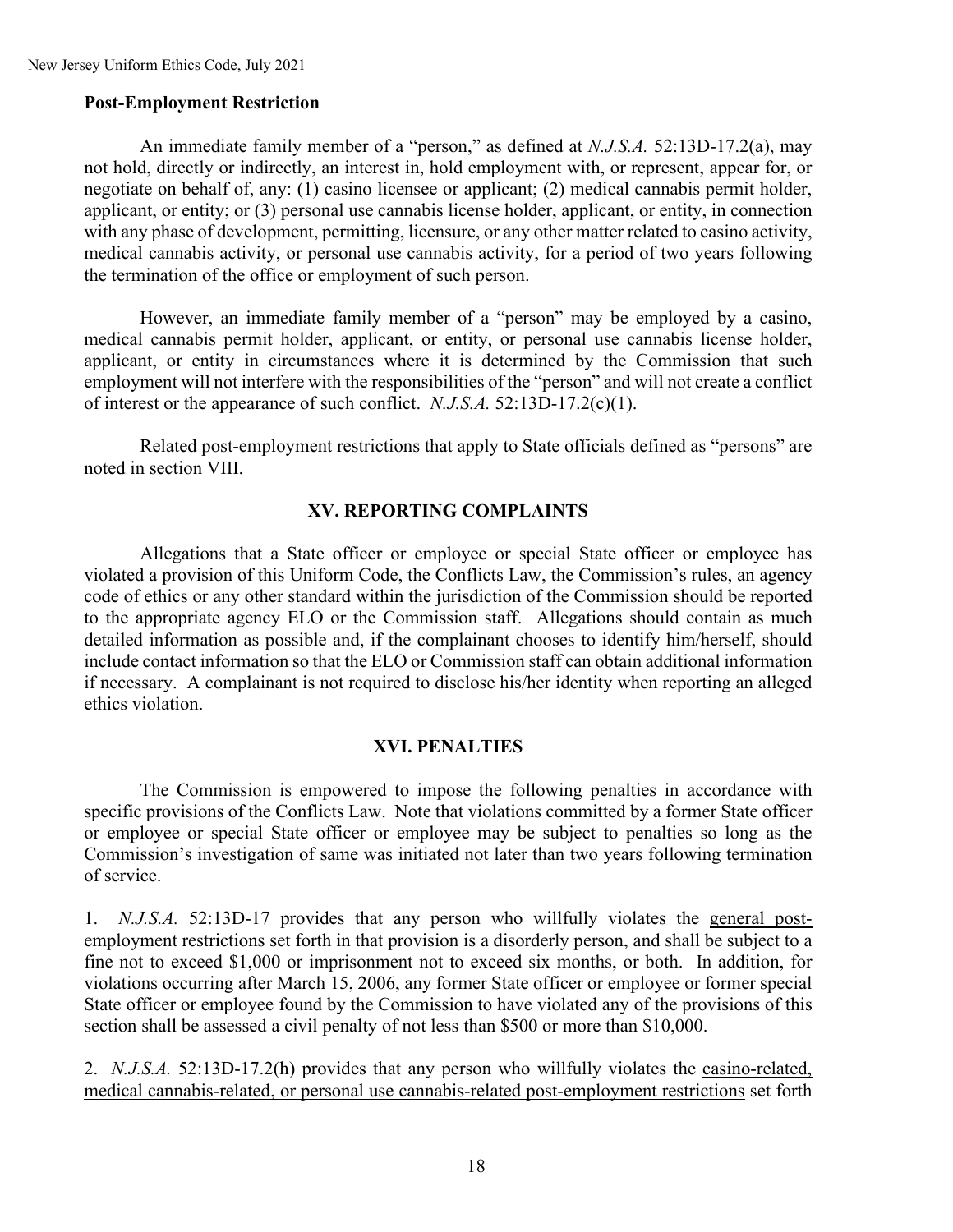New Jersey Uniform Ethics Code, July 2021

in Section 17.2 (c) is a disorderly person, and shall be subject to a fine not to exceed \$1,000 or imprisonment not to exceed six months, or both. In addition, for violations of Section  $17.2(c)$ occurring after March 15, 2006, any former State officer or employee or former special State officer or employee found to have violated any of the provisions of this section shall be assessed a civil penalty of not less than \$500 or more than \$10,000.

3. *N.J.S.A.* 52:13D-21(i) provides that any current or former State officer or employee or special State officer or employee found guilty by the Commission of violating any provision of the Conflicts Law, the Uniform Ethics Code, or any agency code of ethics, shall be fined not less than \$500 nor more than \$10,000, and may be suspended from office or employment by order of the Commission for a period not to exceed one year. In addition, for violations occurring after March 15, 2006, the State Ethics Commission may also order restitution, demotion, censure or reprimand.

This subsection further provides that if the Commission finds that the conduct of the officer or employee constitutes a willful and continuous disregard of the provisions of the Conflicts Law, the Uniform Ethics Code or any agency code of ethics, it may order that person removed from office or employment and may further bar the person from holding any public office or employment in this State in any capacity whatsoever for a period not exceeding five years from the date on which the person was found guilty by the Commission.

This subsection further provides that the Commission may impose a penalty of \$50 per day of violation for failure to file an appropriate financial disclosure statement required to be submitted to the Commission by law, regulation or executive order.

(See penalty provisions set forth at *N.J.A.C.* 19:61-3.1(j) and *N.J.A.C.* 19:61-5.6(c).)

4. *N.J.S.A.* 52:13D-23(d) provides that violations of the Uniform Ethics Code or any agency code of ethics shall be cause for removal, suspension, demotion or other disciplinary action by the State officer or agency having the power of removal or discipline. With respect to a person who is in the classified civil service, the procedure leading to such removal or discipline shall be governed by the Civil Service Act, *N.J.S.A.* 11A:1-1 et seq. and the Rules of the Department of Personnel. No action for removal or discipline shall be taken under this subsection except upon the referral or with the approval of the Commission.

5**.** *N.J.S.A.* 52:13D-26 provides that any person who willfully induces or attempts to induce a State officer or employee or special State officer or employee to violate any of the provisions of the Conflicts Law is a disorderly person, and shall be subject to a fine not to exceed \$500 or imprisonment not to exceed 6 months, or both.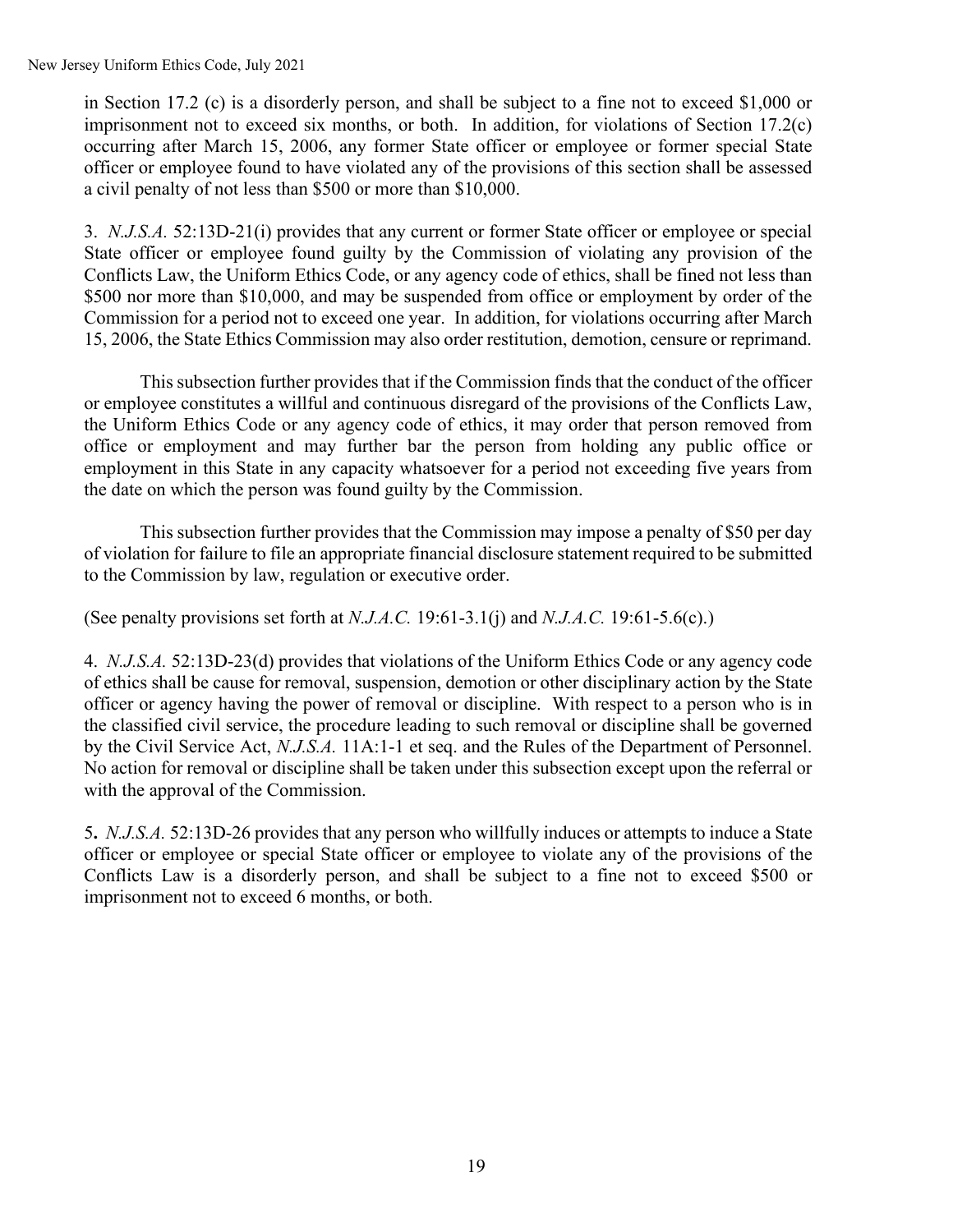#### **A-1**

#### **APPENDIX A**

# **GUIDELINES GOVERNING RECEIPT OF GIFTS AND FAVORS**

- 1. Each department shall require full disclosure by employees to the office of the department head through the Ethics Liaison Officer upon receipt of a gift or any other thing of value related in any way to the State officer or employee's or special State officer or employee's public duties.
- 2. Each department should designate an Ethics Liaison Officer to monitor compliance with specific procedures under which officers and employees shall proceed upon receipt of a gift or any other thing of value related in any way to their public duties.
- 3. All officers and employees should be instructed that any gift or other thing of value offered to or by an officer or employee that is related in any way to his/her public duties must be reported and remitted immediately to the Ethics Liaison Officer. Similarly, any favor, service, employment or offer of employment from such person or corporation must be reported immediately.
- 4. The Ethics Liaison Officer shall return a gift or thing of value that is related in any way to an officer or employee's public duties to the donor or shall otherwise appropriately dispose of it.
- 5. Unsolicited gifts or benefits of trivial or nominal value, such as complimentary articles offered to the public in general, and gifts received as a result of mass advertising mailings to the general business public may be retained by the recipient or the recipient's department for general use if such use does not create an impression of a conflict of interest or a violation of the public trust. An impression of a conflict may be created, for example, if an employee of a regulatory agency uses a pocket calendar conspicuously marked with the name of a company that it regulates or if an office in a State agency displays a wall calendar from a vendor, creating the impression of an endorsement.
- 6. The Ethics Liaison Officer will have the responsibility of keeping the records of all such occurrences; names of the employees, individuals, and companies involved, and the final disposition of the gift or thing of value.
- 7. The assistance of the Director of the State Ethics Commission will be available to all Ethics Liaison Officers to aid them in individual cases.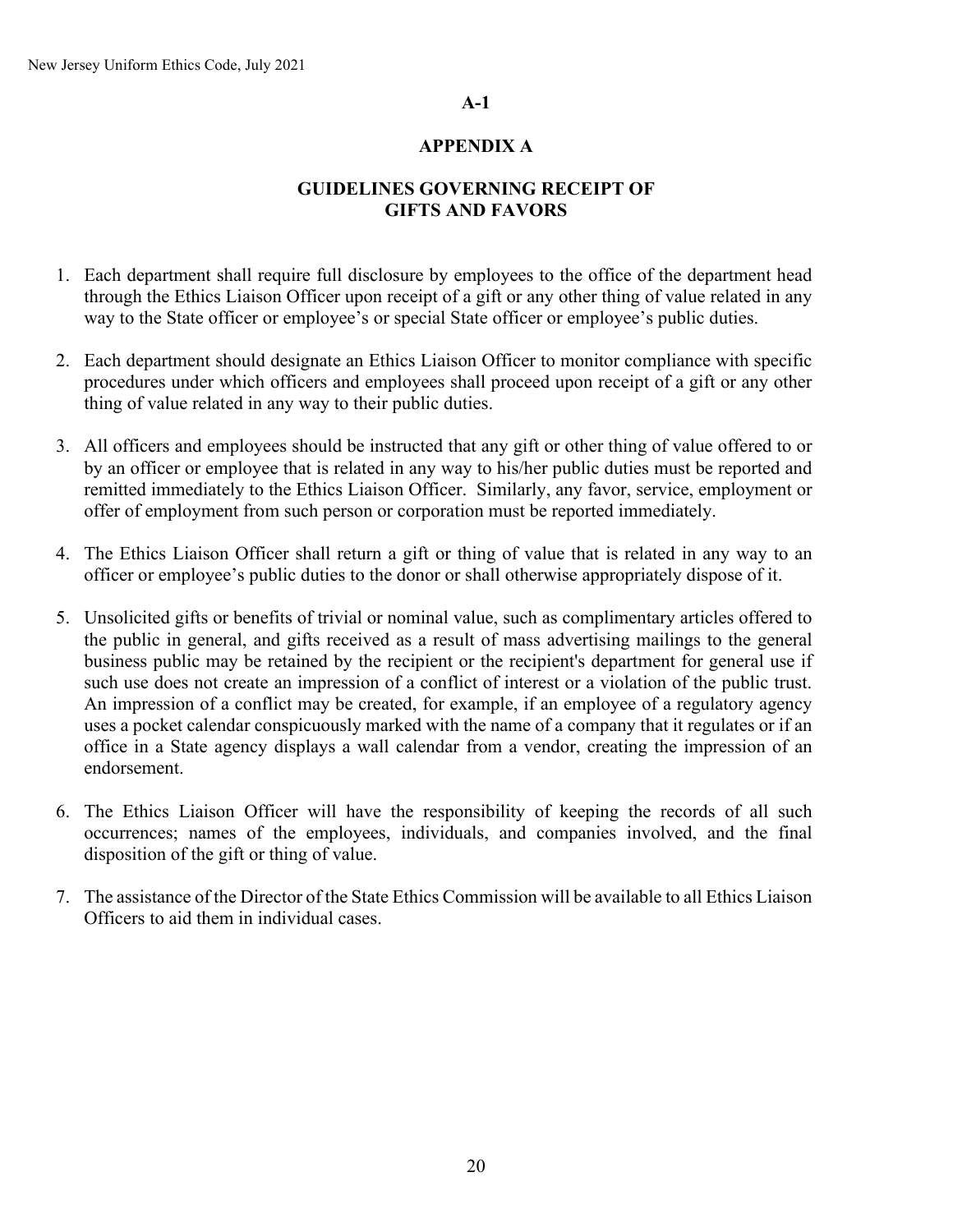#### **APPENDIX B**

### SUBCHAPTER 6. ATTENDANCE AT EVENTS, ACCEPTANCE OF HONORARIA, ACCEPTANCE OF COMPENSATION FOR PUBLISHED WORKS, AND ACCEPTANCE OF THINGS OF VALUE

#### 19:61-6.1 Applicability

The rules in this subchapter apply to all State officials in the Executive branch of State government.

#### 19:61-6.2 Definitions

The following words and terms, as used in this subchapter, shall have the following meanings, unless the context clearly indicates otherwise.

"Allowable entertainment expenses" means the costs for a guest speaker, incidental music and other ancillary entertainment at any meal at an event, provided they are moderate and not elaborate or excessive, but does not include the costs of personal recreation, such as being a spectator at or engaging in a sporting or athletic activity which may occur as part of that event.

"Approval" means, for the purposes of N.J.A.C. 19:61-6.4 and 6.5, written permission from the department head to attend and/or participate in an event; and/or to accept direct or indirect benefits in connection with attendance.

"Department head" means the administrative or executive head of the State official's agency or his or her designee.

"Direct benefit" means acceptance by a State official from the sponsor of an event or any other person of travel, meals, accommodation, waiver of conference or event fee or any other costs associated with attending the event for which no payment is made by the State but is not intended to mean nominal refreshments such as nonalcoholic beverages and snacks (doughnuts, pastries and cookies).

"Event" means a meeting, conference, seminar, speaking engagement, symposium, training course, ground-breaking, ribbon-cutting, meal, open house, cocktail party, fundraiser, holiday party, social function, or similar event that takes place away from the State official's work location, is sponsored or co-sponsored by a supplier or a non-State government source and the invitation for which is extended to the State official because of his or her official position.

"Indirect benefit" means acceptance by a State official from the event sponsor or any other person of reimbursement for costs of travel, meals, accommodation, event fees, or any other costs associated with attending the event for which no reimbursement is made by the State but is not intended to mean nominal refreshments such as nonalcoholic beverages and snacks (doughnuts, pastries and cookies).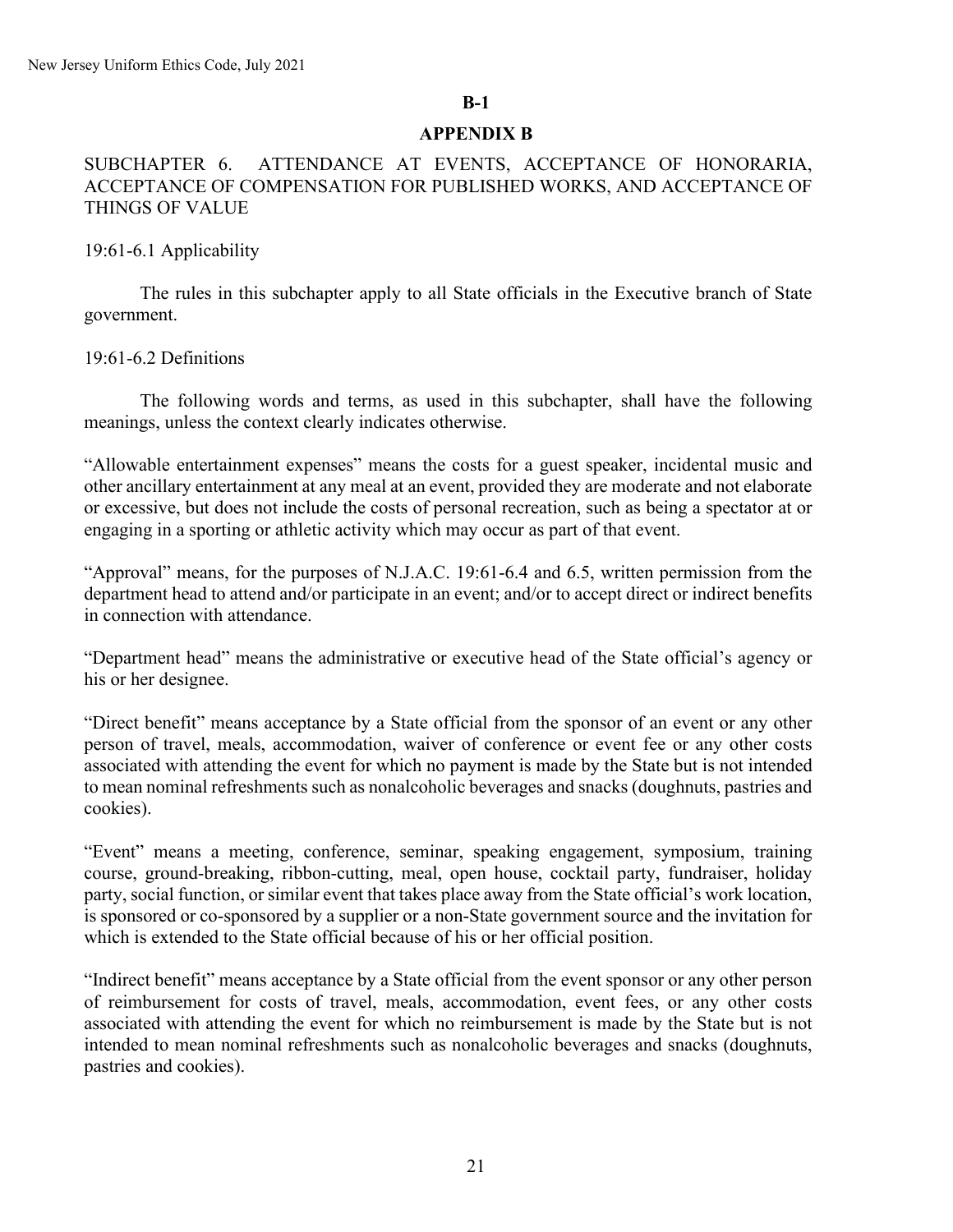"Interested party" means:

1. Any person, or employee, representative or agent thereof, who is or may reasonably be anticipated to be subject to the regulatory, licensing or supervisory authority of the State official's agency;

2. Any supplier, or employee, representative or agent thereof;

3. Any organization that advocates or represents the positions of its members to the State official's agency; or

4. Any organization a majority of whose members are as described in paragraphs 1 through 3 above.

"Personal funds" means funds of a State official. It does not include funds that are loaned, advanced, promised or reimbursed to a State official for any purpose by an interested party.

"Published work" means any tangible medium of expression, including, but not limited to, literary, pictorial, graphic and sculptural matter; sound recordings; and software.

"Reasonable expenditures for travel or subsistence" means commercial travel rates directly to and from an event and food and lodging expenses which are moderate and neither elaborate nor excessive.

"Supplier" means any person that is providing or is seeking to provide or may reasonably be expected to provide goods and/or services to the State official's agency, including, but not limited to, consultants, vendors and lessors.

"Thing of value" includes, but is not limited to, compensation; money; a stock, bond, note or other investment in an entity; employment, offer of employment; gift; reward; honorarium; favor; goods, service; loan; forgiveness of indebtedness; gratuity; property or real property; labor; fee; commission; contribution; rebate or discount in the price of any thing of value; an automobile or other means of personal transportation; entertainment; meal; or any other thing of value offered to or solicited or accepted by a State official in connection with his or her official position.

### 19:61-6.3 Granting of approval

 (a) For the purposes of N.J.A.C. 19:61-6.4 and 6.5, when a department head grants approval to attend an event, the department head shall determine whether a legitimate State purpose will be served by attendance and shall consider the provisions of the Conflicts of Interest Law, the uniform ethics code and the agency code of ethics, any applicable Executive Orders, the guidelines and rules of the Commission, any departmental administrative policies and any other relevant considerations. Relevant considerations include, but are not limited to:

- 1. The identity of the sponsor;
- 2. The purpose of the event;
- 3. The identity of other expected participants;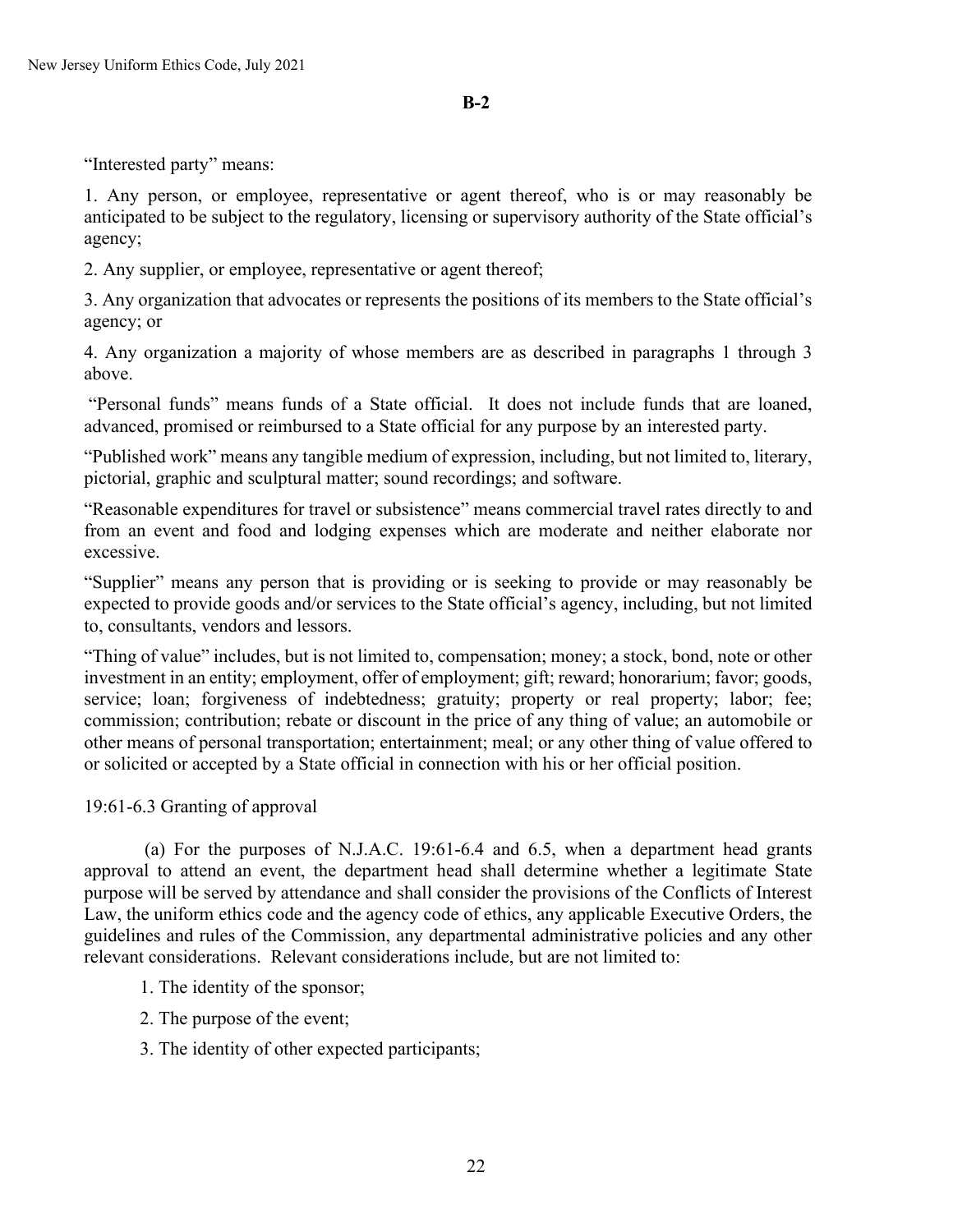4. Whether attendance and/or participation in the event will assist the State official in carrying out his or her official duties and support the mission of the agency; and

5. The monetary value and character of the costs and benefits provided by the sponsor, including whether the costs and benefits are comparable to those offered to or purchased by other attendees.

(b) Approval shall be requested in writing on the form provided in N.J.A.C. 19:61-6.8. Such forms shall be retained by the State agency for a period of five years from the date of approval of the form.

(c) When an agency has numerous divisions or similar subunits with very diverse missions, the department head may request that the Commission permit that such divisions rather than the department State agency be treated as agencies for the purposes of this subchapter. The department head shall provide the Commission with information identifying the diversity of the missions of the divisions and justifying their separate treatment as agencies.

19:61-6.4 Attendance at an event sponsored by an interested party

(a) The State official shall secure the prior approval of the department head to attend such an event.

(b) Except as provided in (c) below:

1. The State shall pay the reasonable expenses of the State official associated with attending the event.

2. Neither the State official nor the State shall receive any direct or indirect benefit from any other source.

(c) The requirement and prohibition in (b) above need not apply if the event is designed to provide training, dissemination of information, or the exchange of ideas and the State official is making a speech, is participating in a panel at the event or is an accompanying resource person for the speaker and/or participant, subject to the reasonable approval of the department head. The direct or indirect benefit provided to the State official by the sponsor of the event may include the following:

1. Reimbursement or payment of actual and reasonable expenditures for travel or subsistence and allowable entertainment expenses associated with attending an event in New Jersey if expenditures for travel or subsistence and entertainment expenses are not paid for by the State of New Jersey;

2. Reimbursement or payment of actual and reasonable expenditures for travel or subsistence outside New Jersey, not to exceed \$500.00 per trip, if expenditures for travel or subsistence and entertainment expenses are not paid for by the State of New Jersey. The \$500.00 per trip limitation shall not apply if the reimbursement or payment is made by:

i. A nonprofit organization of which the State official is, at the time of reimbursement or payment, an active member as a result of the payment of a fee or charge for membership to the organization by the State;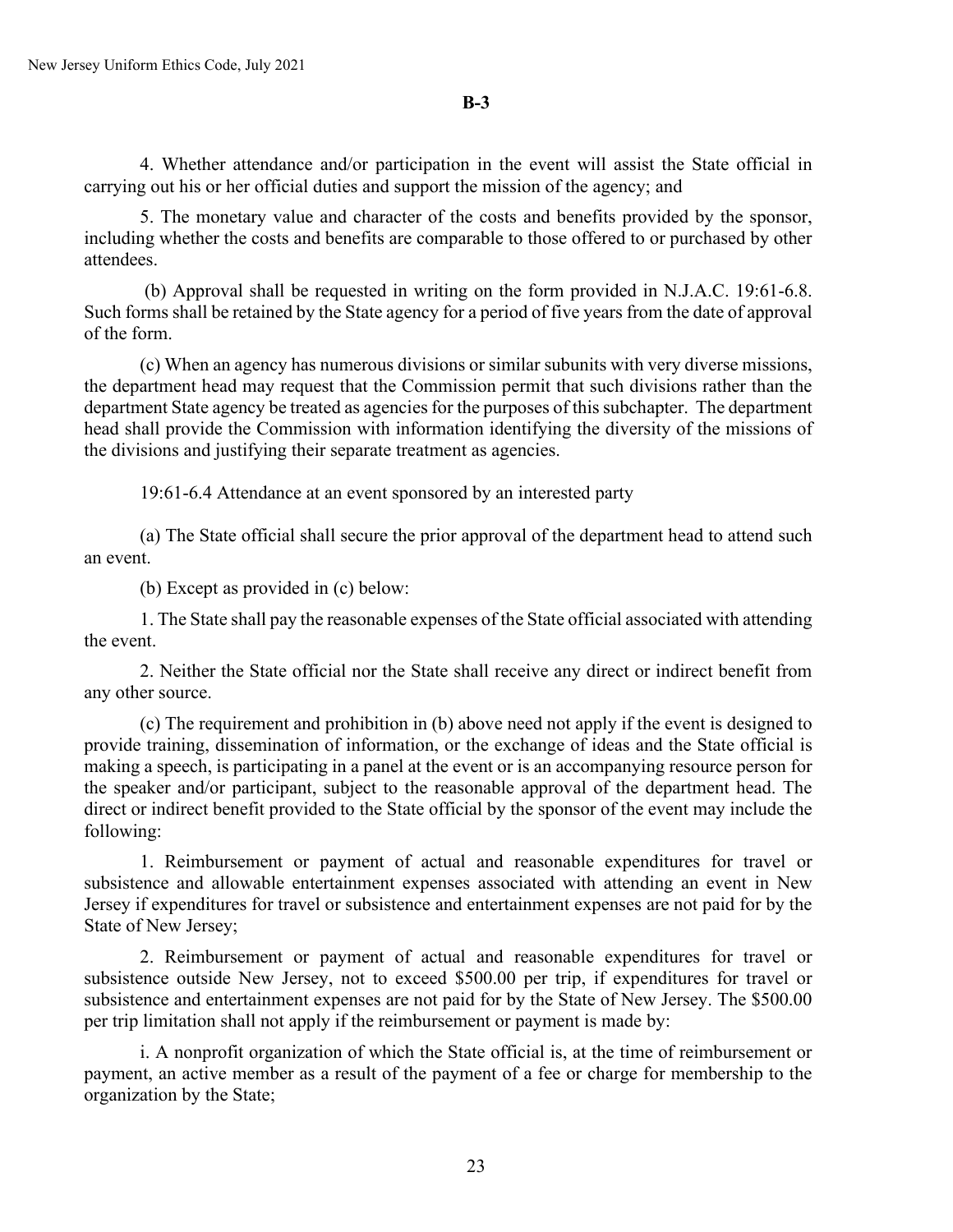ii. A nonprofit organization that does not contract with the State to provide goods, materials, equipment, or services; or

iii. Any agency of the federal government, any agency of another state or of two or more states, or any political subdivision of another state.

(d) If an actual conflict or the appearance of a conflict could arise under the application of (c) above, (b) above shall govern.

(e) Approvals granted under (c) above must be forwarded to the Commission for review.

(f) The State official may pay his or her own expenses with his or her personal funds.

(g) The State official shall not accept an honorarium or fee for a speech or presentation at an event covered by this section.

#### *Examples:*

An employee of the Department of Environmental Protection has been invited to attend a conference of the Association of Environmental Authorities and has been asked to present a short program to explain a new series of forms being proposed by the Department. The Association has offered to waive the \$200.00 conference fee; the conference program includes morning and afternoon refreshments and lunch. If the Department head approves the employee's attendance and participation in the conference, the employee may accept the waiver of the fee and the refreshments and meal included in the program. A copy of the Department head's approval must be forwarded to the Commission.

The Motor Vehicle Commission (MVC) is considering the purchase of new pollution testing equipment. One of the companies that plans to submit a bid invites several MVC employees to a demonstration of the equipment to be held at a hotel conference center. A seafood buffet will be served after the demonstration. With proper approval, the employees may attend the demonstration, but because the company plans to submit a bid to provide this equipment and is therefore an interested party with respect to the MVC, the employees may not partake of the seafood buffet at the expense of the vendor. The employees may, however, pay the cost of the buffet personally.

Three employees from different units of the Department of Transportation are responsible for weekly monitoring of a construction project. Each Friday morning, they meet with the contractor's representative at the site field office to review the week's progress and to assess projected schedules. The meetings generally last one to two hours; coffee is available, but no other refreshments or meals are served or offered. Because no direct or indirect benefits are offered or provided and because the meetings are part of the employees' job responsibilities, the meetings are not "events" for the purposes of this subchapter.

19:61-6.5 Attendance at an event sponsored by an entity other than an interested party

 (a) The State official shall secure the prior approval of the department head to attend such an event.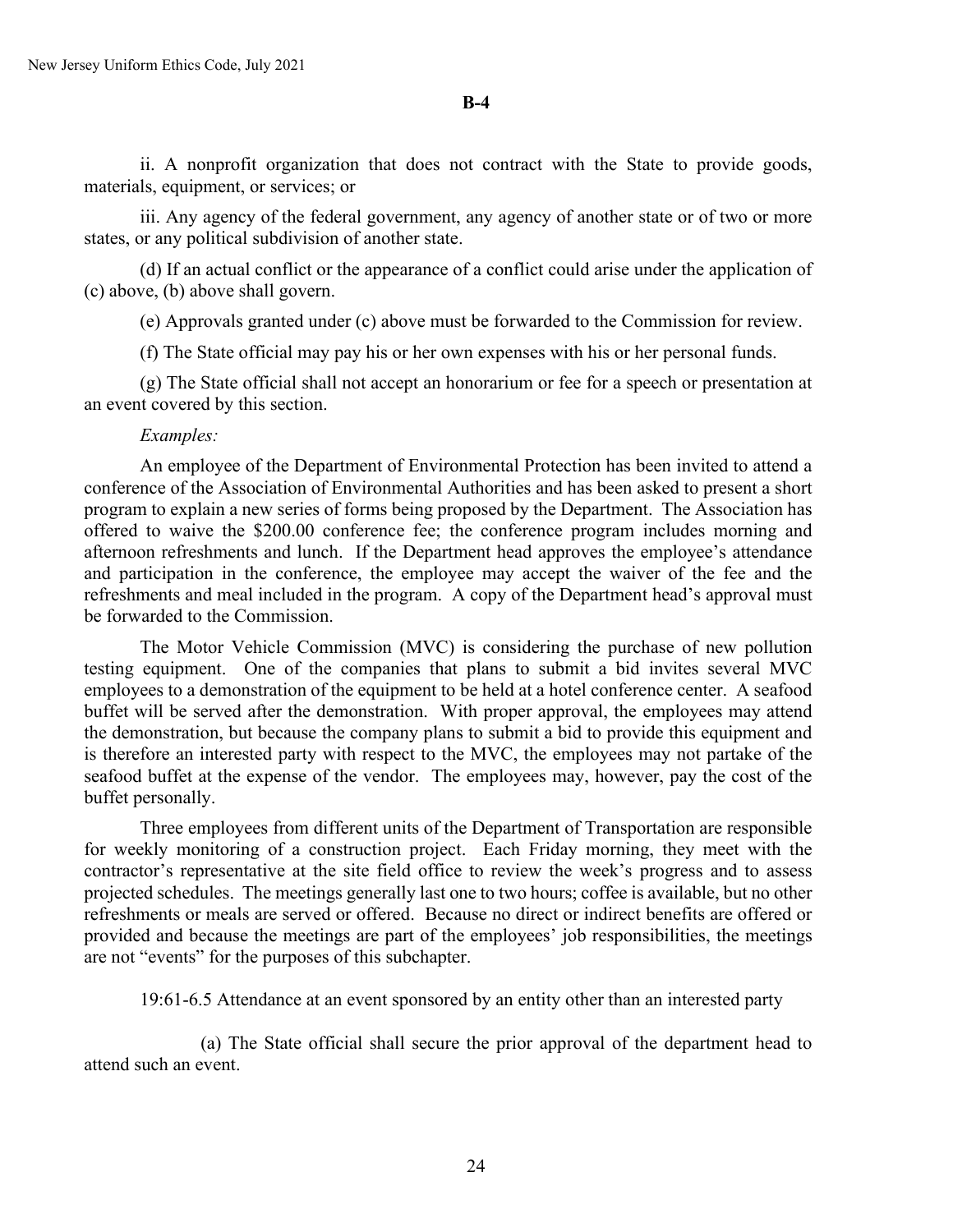(b) The State may pay the reasonable expenses of the State official associated with attending the event or may permit the State official to accept direct or indirect benefits. Direct or indirect benefits may include the following:

1. Reimbursement or payment of actual and reasonable expenditures for travel or subsistence and allowable entertainment expenses associated with attending an event in New Jersey if expenditures for travel or subsistence and entertainment expenses are not paid for by the State of New Jersey;

2. Reimbursement or payment of actual and reasonable expenditures for travel or subsistence outside New Jersey, not to exceed \$500.00 per trip, if expenditures for travel or subsistence and entertainment expenses are not paid for by the State of New Jersey. The \$500.00 per trip limitation shall not apply if the reimbursement or payment is made by:

i. A nonprofit organization of which the State official is, at the time of reimbursement or payment, an active member as a result of the payment of a fee or charge for membership to the organization by the State;

ii. A nonprofit organization that does not contract with the State to provide goods, materials, equipment, or services; or

iii. Any agency of the federal government, any agency of another state or of two or more states, or any political subdivision of another state.

(c) An interested party shall not provide a direct or indirect benefit to the State official in order to facilitate his or her attendance.

(d) A State official making a speech or presentation at the event shall not accept an honorarium or fee from the sponsor.

(e) Under no circumstances shall a State official accept entertainment collateral to the event, such as a golf outing, or meals taken other than in a group setting with all attendees, or reimbursement therefore.

#### *Examples:*

An employee of the Commerce, Economic Growth and Tourism Commission has been invited, by the Mexican Tourist Bureau, an agency of the Mexican government, to attend a series of meetings on promoting tourism in both countries. The employee will be giving a speech at dinner on the final day of the meetings and has been offered a \$500.00 honorarium. The employee may attend the meetings but is not permitted to accept an honorarium in connection with his speech. He may accept, directly or by reimbursement, actual expenditures for travel and reasonable subsistence for which no payment or reimbursement is made by the State, not to exceed the statutory limit of \$500.00.

A local non-profit organization would like to hold a dinner/fundraiser honoring a Technical Assistant at the Department of Insurance who has been a long-time supporter of the organization. The organization plans to use the Technical Assistant's picture, name and official title on the promotional literature. The Technical Assistant may attend the event but is prohibited from allowing such use of his official title for fundraising purposes.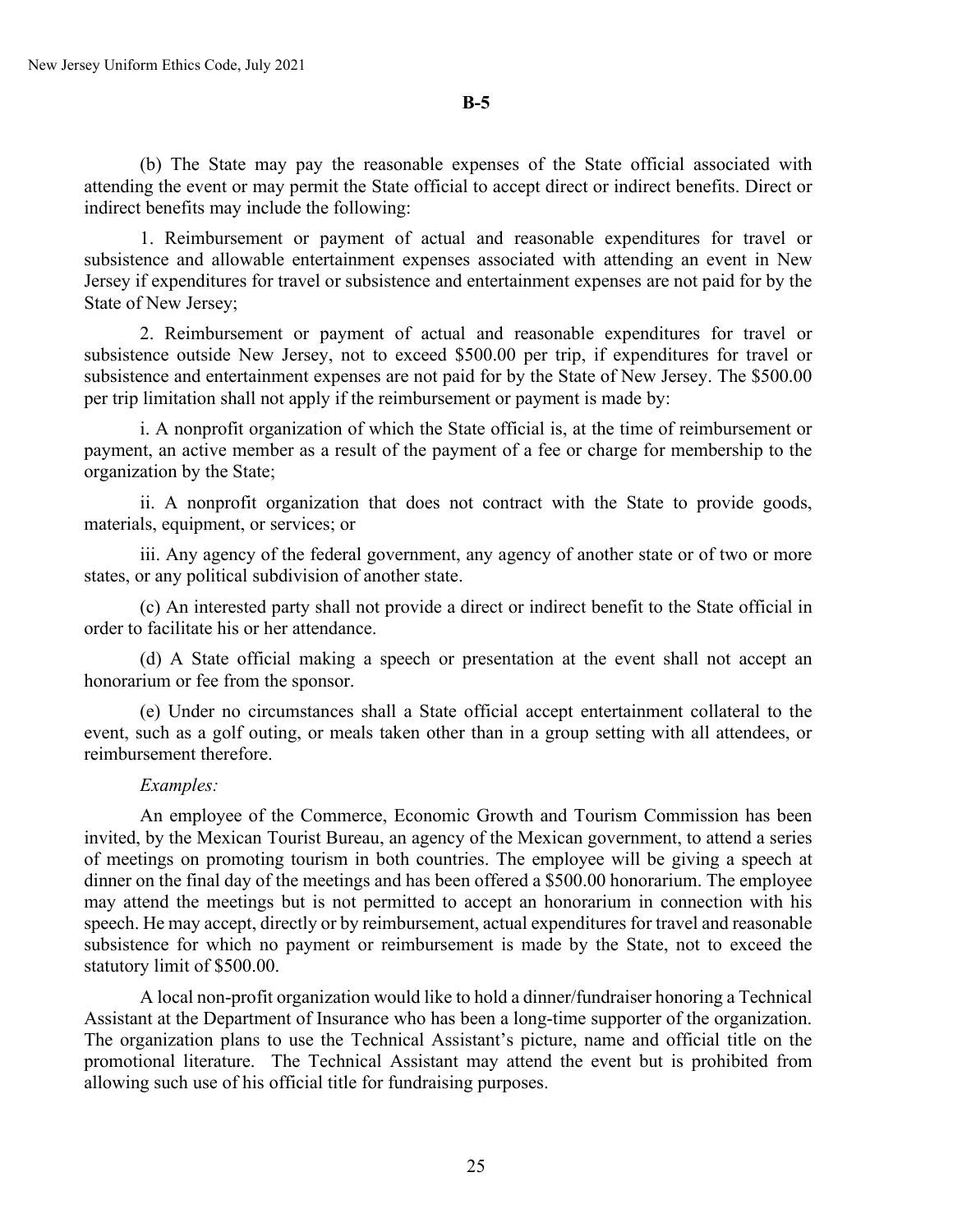19:61-6.6 Use of official title for private fundraising

A State official shall not permit the use of his or her official title for the purpose of fundraising for a private organization.

19:61-6.7 Compensation for published work(s)

(a) A State official shall not accept compensation for published work(s) created as part of his or her official duties on State time utilizing State resources, but may accept compensation for published works not created as part of his or her official duties.

(b) A State official shall secure the permission of the department head to accept compensation for published work(s) not created as part of his or her official duties. In determining whether such approval can be granted, the Department head shall consider the provisions of the Conflicts of Interest Law, the uniform ethics code, the agency code of ethics, any applicable Executive Orders, the Commission's Guidelines for Secondary Employment, any other applicable guidelines or rules of the Commission, any applicable administrative policies of the agency, and the following conditions:

1. Whether compensation is being paid by an interested party;

2. Whether the published work(s) uses or discloses information not generally available to the public;

(c) The State official shall prepare the published work(s) on his or her own time, without using the services of other State officials or resources owned by the State.

(d) The State official shall not use his or her official title in any way in soliciting compensation.

#### *Examples:*

As part of his official duties, a Department of Transportation employee evaluates surveying equipment and trains Department employees on its use. The employee recently completed an indepth evaluation of ten different types of surveying instruments and made a recommendation to the purchasing unit. The employee would like to publish the entire report in Transportation Magazine. He has been offered \$500 for the article. The Department must make a policy decision as to whether the article may be published. The employee is prohibited from accepting compensation for the article, even if the Department grants permission for the publication, since it was created as part of his official duties prepared on State time and utilizing State resources.

An Environmental Technician at the Department of Environmental Protection has been asked to write an article for an environmental journal on how New Jersey's automobile emission standards differ from those of Pennsylvania. He has been offered \$500 for the article. The Environmental Technician is permitted to publish the article and receive compensation since it is on a subject matter related to, but not a part of, his official duties, so long as he prepares the article at home, on his own time, without using any State resources.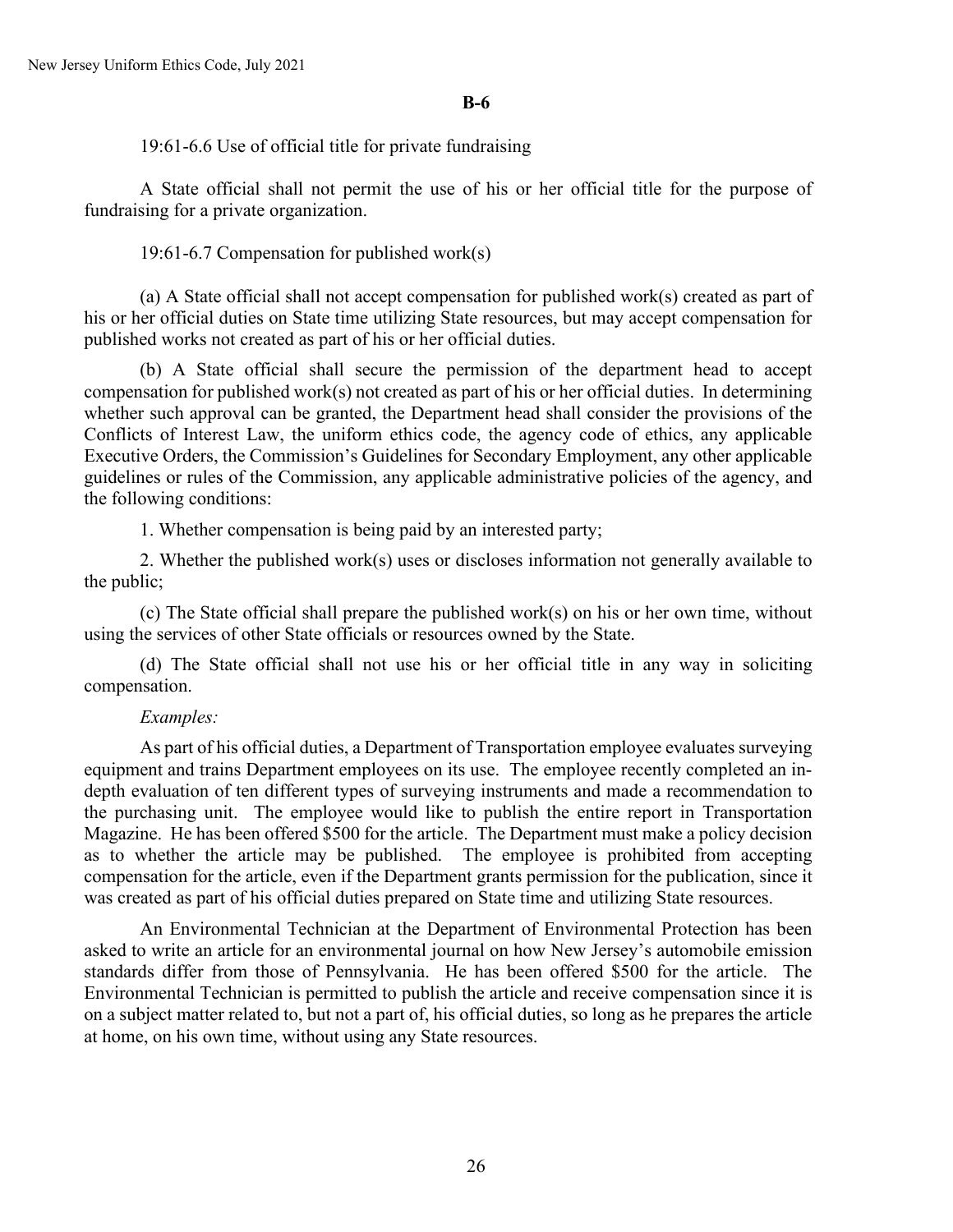# 19:61-6.8 Approval request form

(a) State officials shall use the following form to request approval to attend events.

# **REQUEST FOR APPROVAL FOR ATTENDANCE AT EVENT**

| Name $\frac{\text{Division}}{\text{Title}}$ $\frac{\text{Delephone}}{\text{Replace}}$ $\frac{\text{Division}}{\text{FAX}}$         |
|------------------------------------------------------------------------------------------------------------------------------------|
|                                                                                                                                    |
|                                                                                                                                    |
|                                                                                                                                    |
|                                                                                                                                    |
| Sponsor $\frac{1}{\text{Is the sponsor an "interested party"? Yes}}$ No $\frac{1}{\text{No}}$ No $\frac{1}{\text{No}}$             |
| Is the State official a speaker, panel participant or resource person? Yes No                                                      |
| Is the sponsor an agency of the federal government, one or more other states or a political subdivision thereof?<br>$Yes \_ No \_$ |
| Is the sponsor a nonprofit organization? $Yes$ $\qquad$ No $\qquad$                                                                |
| If Yes, is the employee or agency a member? Yes _____ No                                                                           |
| Does the nonprofit organization have any contracts with the State? Yes _____ No                                                    |
| Location $\frac{\text{Date(s)}}{\text{Overnight accommodation required? Yes}}$ No $\frac{\text{Date(s)}}{\text{No}}$               |
|                                                                                                                                    |
| Out-of-state travel required? Yes No                                                                                               |
|                                                                                                                                    |
|                                                                                                                                    |
| Sponsor to pay cost? Yes _______ No ______                                                                                         |
| Employee to pay cost? Yes _______ No _____                                                                                         |
|                                                                                                                                    |
|                                                                                                                                    |
| Will sponsor offer an honorarium or fee? Yes No                                                                                    |
| Employee Signature Date                                                                                                            |
| NOTE: Any substitutions or changes of circumstances must be reported.                                                              |
|                                                                                                                                    |
| Attendance approved Yes _____ No _____ Note: Acceptance of honoraria or fees is not permitted.                                     |
|                                                                                                                                    |
|                                                                                                                                    |
|                                                                                                                                    |
|                                                                                                                                    |
|                                                                                                                                    |
| Signature<br>Date                                                                                                                  |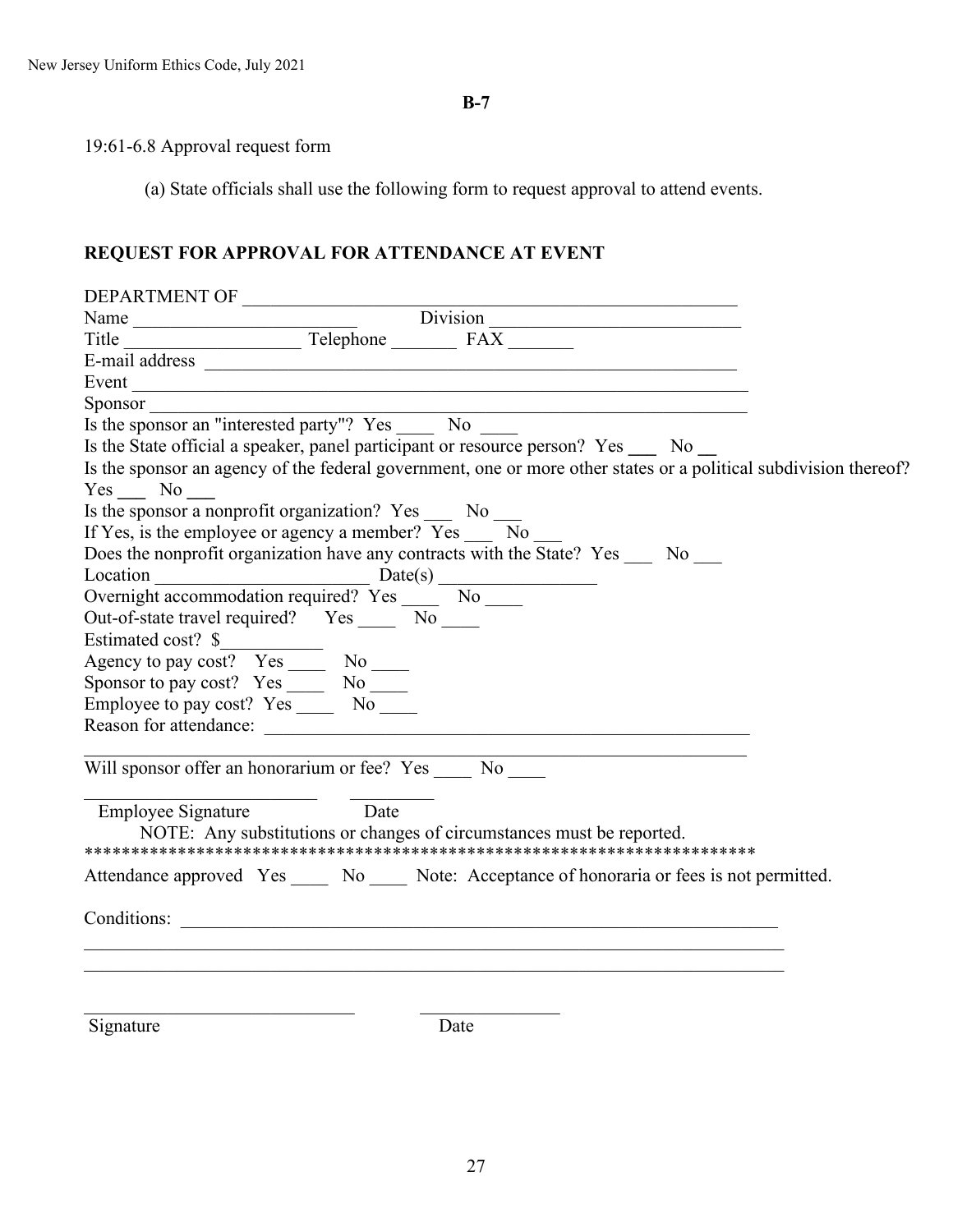#### **C-1**

### **APPENDIX C**

#### **STATE EMPLOYEES' PARTICIPATION IN POLITICAL ACTIVITIES**

Summarized below are Commission cases addressing State employees' participation in partisan political activities. The Commission permits involvement in partisan political activities provided that there is no provision in the Departmental code of ethics prohibiting such activities. (Election Law Enforcement Commission, State Ethics Commission and several other agency codes have specific provisions prohibiting such activities.) State employees, however, may not use State time or State resources in pursuit of such activities and must provide notice to the Departmental Ethics Liaison Officer.

Two sections of the Conflicts Law, *N.J.S.A.* 52:13D-14 and 24, address the acceptance and/or solicitation of campaign contributions.

Section 14 provides:

No State officer or employee, special State officer or employee, or member of the Legislature shall accept from any person, whether directly or indirectly and whether by himself or through his spouse or any member of his family or through any partner or associate, any gift, favor, service, employment or offer of employment or any other thing of value which he knows or has reason to believe is offered to him with intent to influence him in the performance of his public duties and responsibilities. This section shall not apply to the acceptance of contributions to the campaign of an announced candidate for elective public office.

Section 24 provides:

a. No State officer or employee, special State officer or employee, or member of the Legislature shall solicit, receive or agree to receive, whether directly or indirectly, any compensation, reward, employment, gift, honorarium, out-of-State travel or subsistence expense or other thing of value from any source other than the State of New Jersey, for any service, advice, assistance, appearance, speech or other matter related to the officer, employee, or member's official duties, except as authorized in this section.

…

c. This section shall not apply to the solicitation or acceptance of contributions to the campaign of an announced candidate for elective public office, except that campaign contributions may not be accepted if they are known to be given in lieu of a payment prohibited pursuant to this section.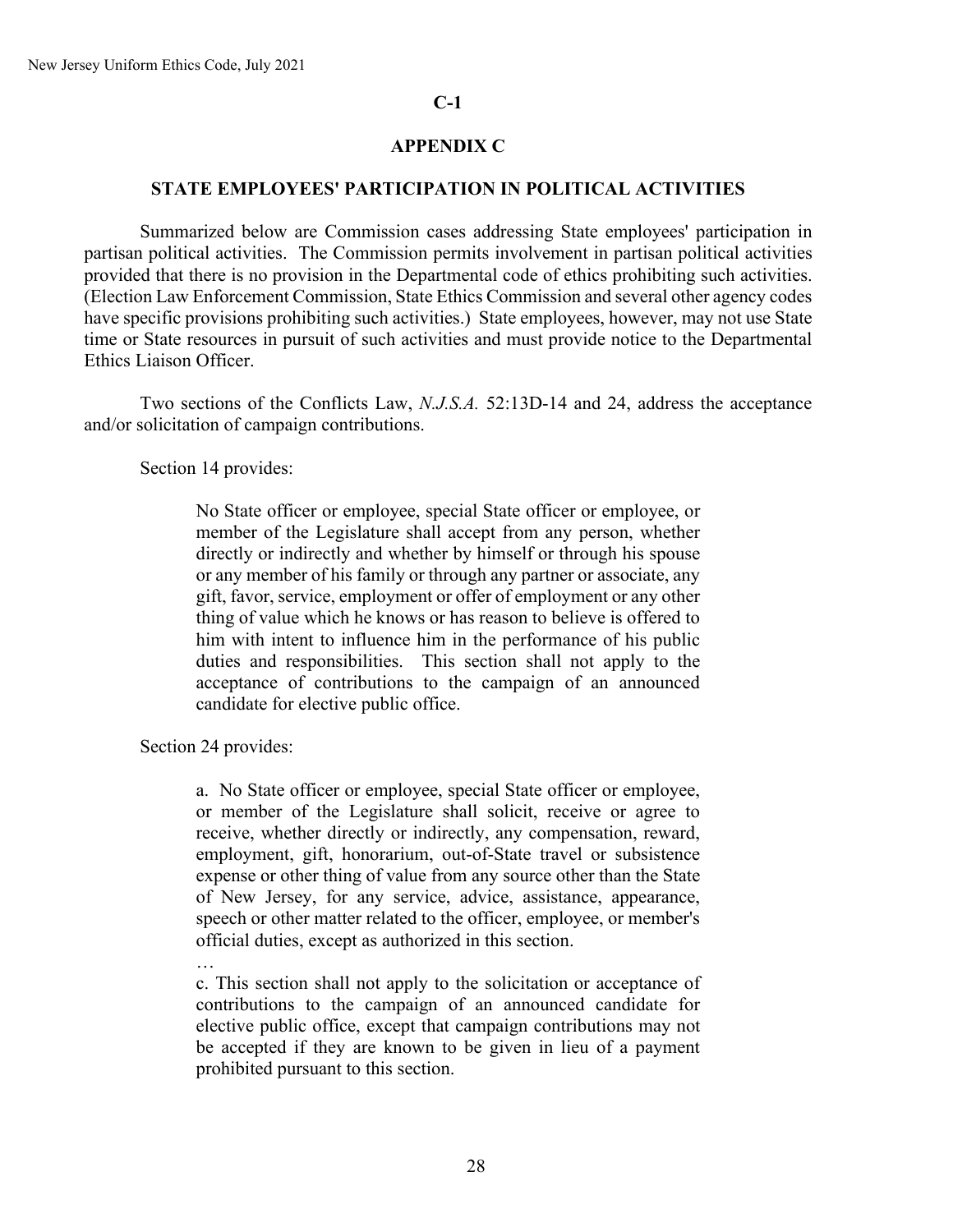In Case No. 45-73, a member of the Commission on Legalized Games of Chance requested an opinion from the Commission as to whether the provisions of the Conflicts of Interest Law would restrict his involvement in political activities in the county where he resided. The Attorney General's Office was asked to review the request and issued an opinion which advised that the State official was permitted to engage in political activities, barring a prohibition against such activities in the Department's Code of Ethics.

In Case No. 201-75, the Commission referred a request for advice as to whether a member of a County Board of Taxation was permitted to become a candidate for and, if elected, hold an Assembly seat, to the Attorney General. Attorney General Opinion M75-2075 concluded that a member of a County Board of Taxation holds a State office of profit within the meaning of Article IV, Section V, Paragraph 4, of the New Jersey Constitution and, as such, was permitted to become a candidate for a seat in the Legislature, but, if elected, must resign as a County Board Member before taking his Legislative seat.

In Case No. 435-77, the Commission determined that a Department of Health employee was permitted to serve as chairman or co-chairman of a public employees' committee in support of a gubernatorial candidate. The State employee was cautioned that he must not use or attempt to use his official position to secure unwarranted privileges or advantages for the candidate of his choice. Further, he must be careful not to permit his political activities to conflict with the proper discharge of his duties in the public interest.

In Case No. 756-79, the Commission determined that it would not be a conflict of interest for a member of a County Board of Taxation to simultaneously serve as a Commissioner on the County Tax Board and hold the position of County Chairman of a political party in the same county.

In Case No. 972-81, the Commission determined that a Housing Finance Agency ("HFA") employee was permitted to run for municipal office in a municipality where housing projects sponsored by the HFA were located. The employee was cautioned that, if elected, she should not have any dealings with any project located in East Orange as long as she was a member of the Council.

In Case No. 987-81, the Commission affirmed the Department of Labor Ethics Committee determination that the employee's position as a Democratic State Committeeman and Member of the Warren County Democratic Committee as well as his candidacy for the Lopatcong Township Council did not constitute a violation of the Conflicts of Interest Law. The Commission also concurred with the caveats imposed by the Department prohibiting the use of State time, stationery and telephones by the employee for his political activities and further extended this prohibition to include any other State resources.

In Case No. 34-85, two members of the Board of Dentistry were advised that *N.J.S.A.* 52:13D-24 expressly permits the solicitation and acceptance of campaign contributions for announced candidates for elective public office. The dentists were cautioned, however, about political activities which directly involve persons subject to licensure and review by the Board of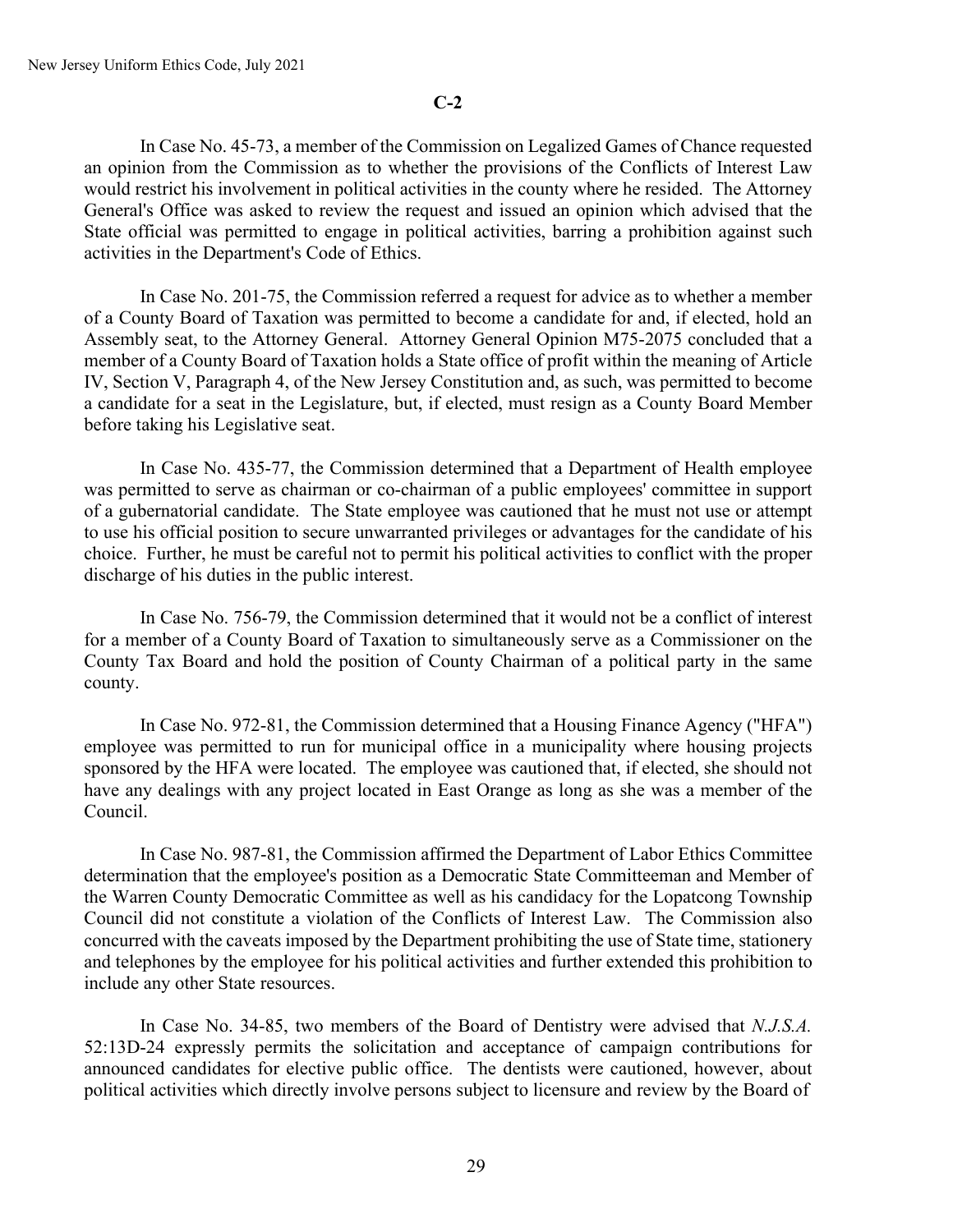Dentistry. The dentists sent letters, on personal stationery, to thousands of New Jersey licensed dentists, to solicit re-election campaign funds for a New Jersey Assemblyman.

In May 1990, the Casino Control Commission ("CCC") requested an Advisory Opinion from the Commission as to whether certain political activities, if engaged in by members of the CCC, would violate ethical restrictions contained in the Casino Control Act or the CCC's Code of Ethics. Because this request involved a statutory interpretation, the Attorney General's Office was asked to review it. An Opinion was received which stated that, given the directive in the Casino Control Act that the CCC promulgate a code of ethics modeled upon the Code of Judicial Conduct, it appeared that without a legislative change to the Casino Control Act, members of the CCC were prohibited from those political and partisan activities that are prohibited by the Code of Judicial Conduct.

In Case No. 17-95, a County Superintendent of Elections employee was advised that she was permitted to run for a council seat in a partisan political election because her responsibilities as Program Coordinator involved only student voter registration, the planning of educational programs and the handling of press releases and correspondence. The employee had no responsibilities in connection with the election process. She was advised, however, that she should have no involvement with student voter registration activities in the municipality in which she was a council candidate.

In 1997, in Case No. 29-97, the Commission considered the effect of section 16(b) of the Conflicts Law on State officers and employees who serve as campaign treasurers. Section 16(b) prohibits State officers and employees from representing, appearing for or negotiating on behalf of, or agreeing to perform any of those activities for, a party other than the State in connection with any matter pending before any State agency. The Commission's precedent has established that signing reports, making telephone calls, attending meetings and/or responding to inquiries by a State agency on behalf of a third party are acts of representation. Campaign reports must be signed by the campaign treasurer and submitted to the Election Law Enforcement Commission ("ELEC"), a State agency, and in the event of a complaint to ELEC, the treasurer would be required to appear in person or respond in writing to ELEC's inquiry. Thus, a State officer or employee is prohibited from serving as a campaign treasurer because the treasurer's duties include representing the campaign organization and/or the candidate before ELEC.

In Case No. 07-01, a County Superintendent of Elections employee was advised that his proposed participation in his friend's campaign for municipal office was not appropriate under the application of section  $23(e)(5)$ , activity which might reasonably be expected to impair objectivity and independence of judgment, and section  $23(e)(7)$ , appearance of impropriety. In his official capacity, the employee supervised a staff of 53 employees, represented the Superintendent of Elections at necessary functions, and assisted voters and interested parties by providing requested records.

The employee expected to participate in the following political activities: door-to-door campaigning, participating in phone bank work, coordinating volunteers, giving instructions on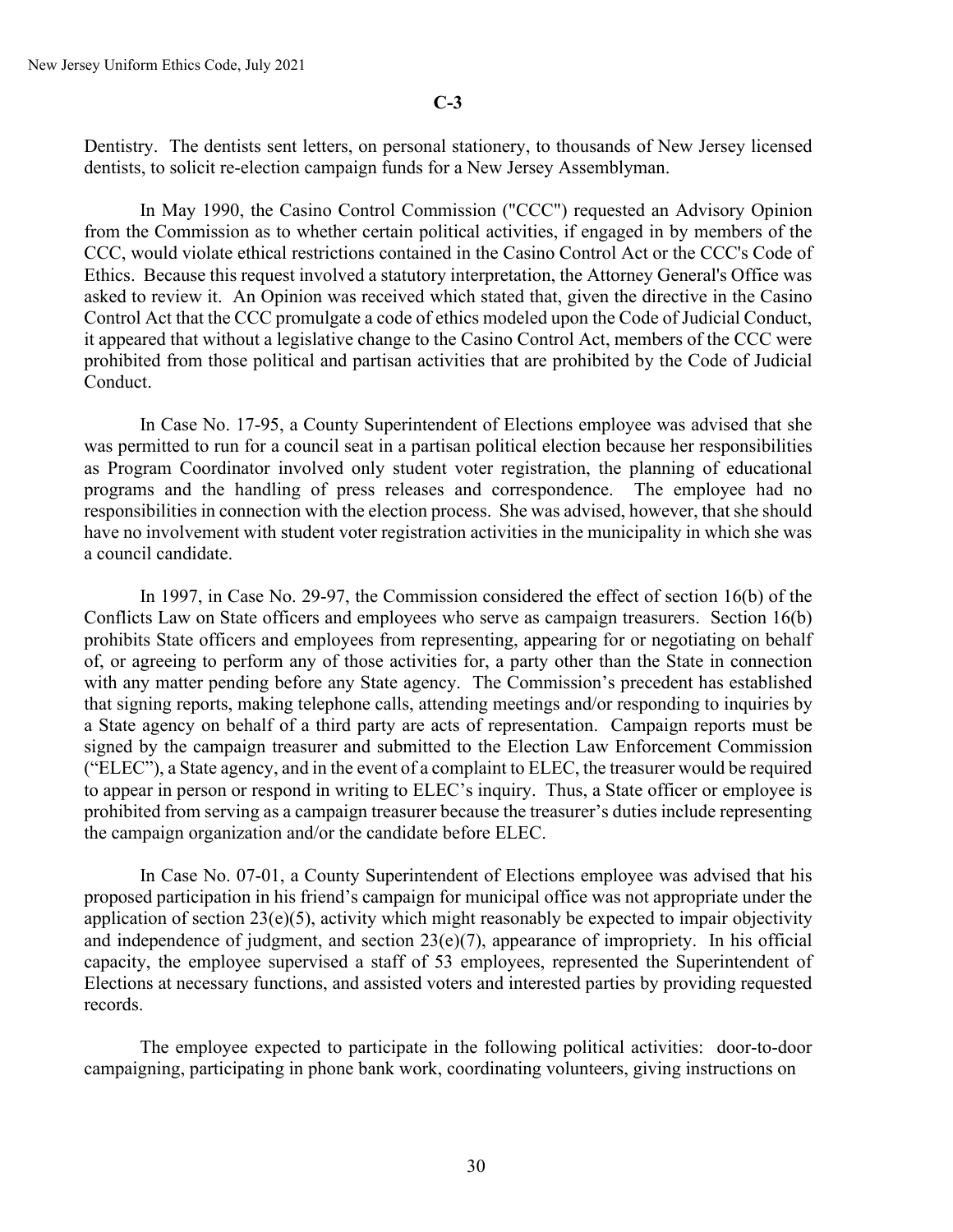#### **C-4**

election procedures, staffing the campaign headquarters, participating in voter registration drives, attending rallies and fundraising events, and preparing mailings to registered voters.

In prohibiting the activity, the Commission balanced the State employee's interests with the public's interest in ensuring fair and unbiased elections.

In Case No. 05-03, the Commission considered an allegation that a Department of Community Affairs ("DCA") employee violated the Political Activities Prohibition of the DCA Code of Ethics when her name and picture appeared on a campaign mailer for a local mayoral candidate. The campaign mailer prominently featured the State employee in her capacity as a former mayor. It did not mention her role with the State and did not reference any relationship between the municipality and the DCA. Section XI, Political Activities Prohibition, of the DCA Code provides as follows:

> An employee shall not directly or indirectly use or seek to use his authority or the influence of his position to control or modify the political action of another person. An employee during the hours of duty shall not engage in political activity; nor shall he at any other time participate in political activities, which would impair his usefulness in the position in which he is employed. A State employee retains the right to vote as he chooses and to express his opinions on political subjects and candidates.

The Commission dismissed the allegation, noting that Section XI of the DCA Code of Ethics specifically states that a State employee retains the right to express opinions on political subjects and candidates. The State employee exercised that right when she endorsed the candidate in his election campaign.

**Additional Restrictions.** The Department of Personnel has issued regulations that address the political activities of State employees. These regulations, which reference the Federal Hatch Act, are not administered or enforced by the Commission and are printed here for the reader's information and convenience.

### *N.J.A.C.* **4A:10-1.2 Political Activity**

- a. No employee in the career or senior executive service shall directly or indirectly use or seek to use his or her position to control or affect the political action of another person or engage in political activity during working hours. See *N.J.S.A.* 11A:2–23.
- b. No employee in the career, senior executive, or unclassified services whose principal employment is in connection with a program financed in whole or in part by Federal grants or loans, shall engage in any of the following prohibited activities under the Hatch Act (5 U.S.C. §§ 1501 et seq.):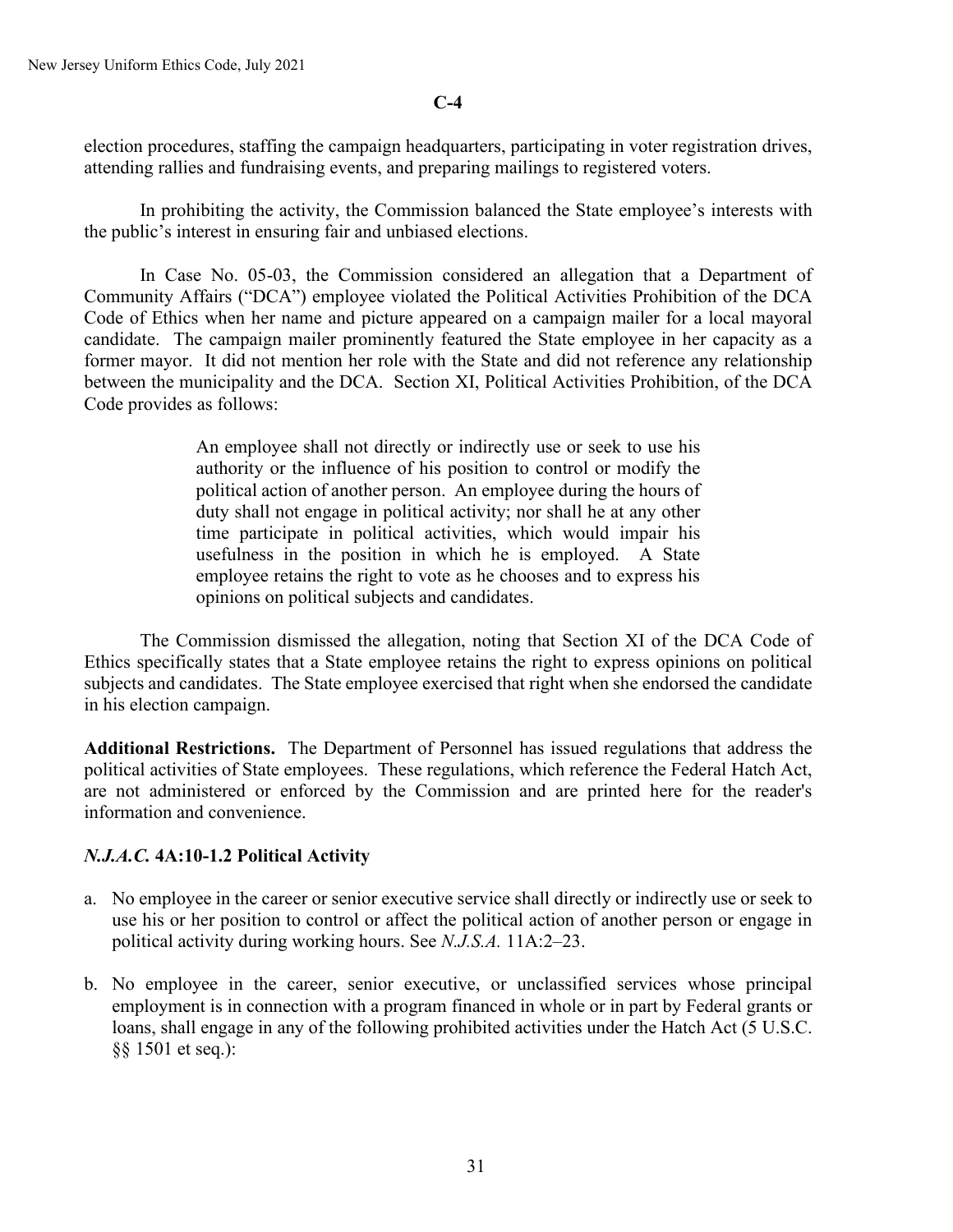**C-5**

- 1. Use official authority or influence for the purpose of interfering with or affecting the result of an election or nomination for office;
- 2. Directly or indirectly coerce, attempt to coerce, command, or advise a State, county, or municipal officer or employee to pay, lend, or contribute anything of value to a party, committee, organization, agency, or person for political purposes; or
- 3. Be a candidate for elective office, if the salary of the employee is paid completely, directly or indirectly, by Federal grants or loans, except that this prohibition shall not apply to:
	- i. The Governor or Lieutenant Governor or an individual authorized by law to act as Governor;
	- ii. The mayor of a city;
	- iii. A duly elected head of an executive department of the State or a municipality, which office does not fall under the Civil Service Act at Title 11A, New Jersey Statutes; or
	- iv. An individual holding elective office.
- c. The office of the Special Counsel of the United States Merit Systems Protection Board has responsibility for the investigation of Hatch Act matters.

# *N.J.A.C.* **4A:2-5.1 General provisions**

b. An appointing authority shall not take or threaten to take any action against an employee in the career service or an employee in the senior executive service with career status based on the employee's permissible political activities or affiliations. This subchapter shall also apply to State service employees in the unclassified service who do not serve in policy-making or confidential positions.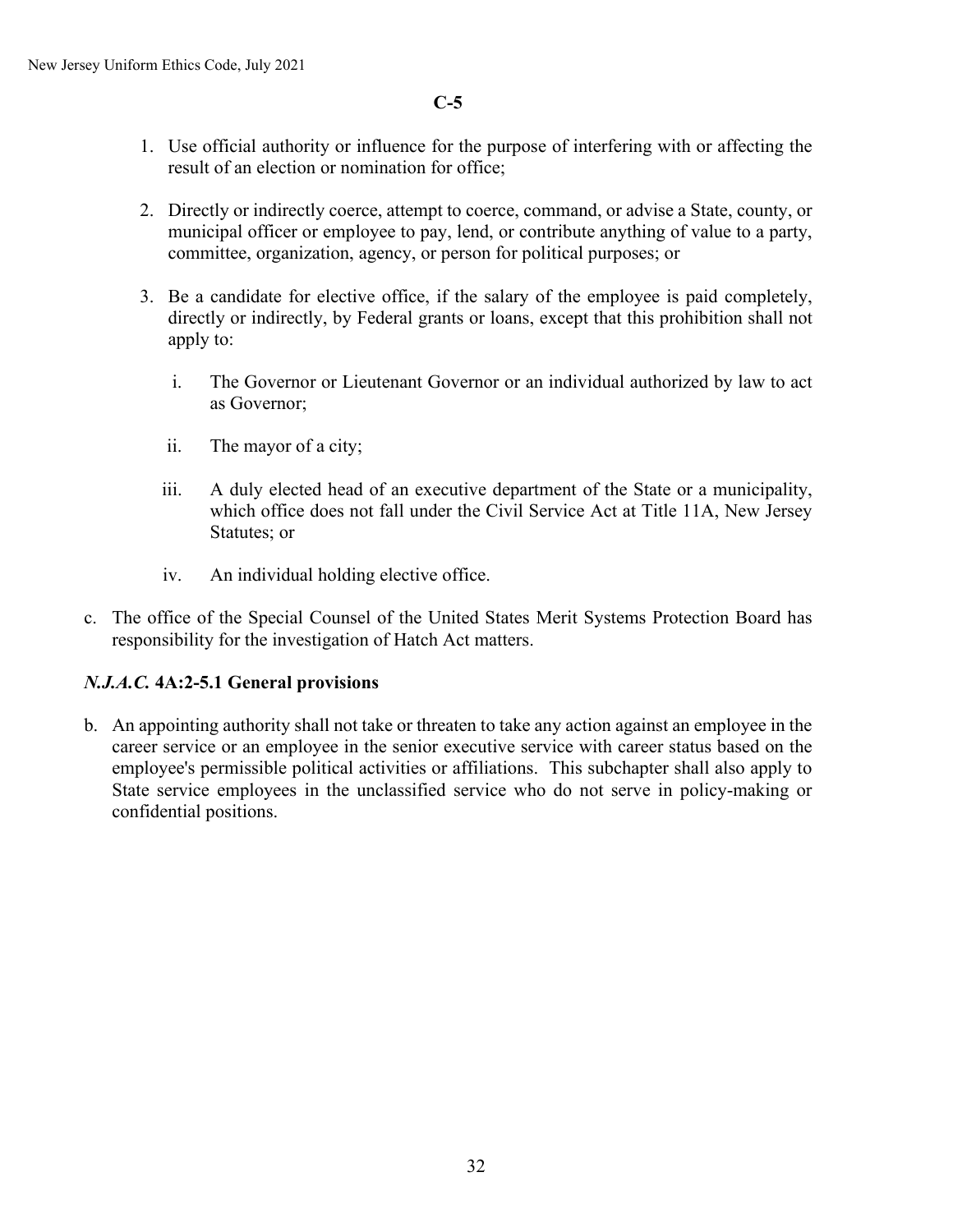### **D-1**

# **STATE OF NEW JERSEY OUTSIDE ACTIVITY QUESTIONNAIRE**

The most recent version of the Outside Activity Questionnaire is available on the SEC's website, [https://nj.gov/ethics/docs/statutes/outsideactfillin.pdf.](https://nj.gov/ethics/docs/statutes/outsideactfillin.pdf)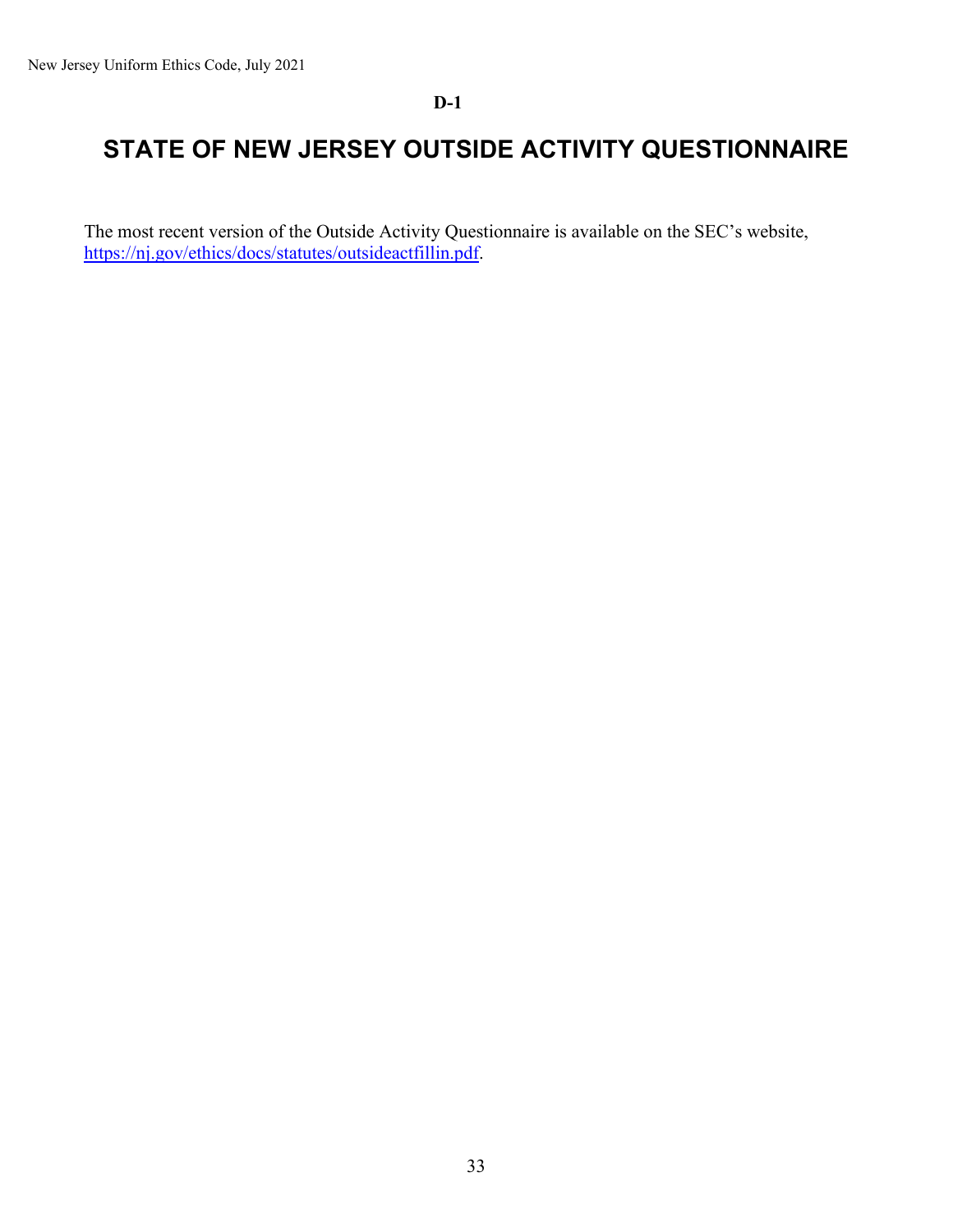### **E-1**

### **APPENDIX E**

#### **GUIDELINES GOVERNING OUTSIDE ACTIVITIES**

These Guidelines present a comprehensive overview of decisions and policies of the State Ethics Commission concerning outside activities, both compensated and uncompensated. The Commission has addressed outside activities under the application of standards embodied in the New Jersey Conflicts of Interest Law, *N.J.S.A.* 52:13D-12 et seq.: sections 16, representation, appearance or negotiation regarding a proceeding pending before a State agency; 17.2(b), State employee/family member relationships with casino applicants or licensees, medical cannabis permit holders, applicants, or entities, and personal use cannabis license holders, applicants, or entities; 19, contracts with State agencies;  $23(e)(1)$ , interest in substantial conflict with official duties;  $23(e)(2)$ , licensed or regulated activities;  $23(e)(3)$ , unwarranted privilege;  $23(e)(5)$ , employment or service reasonably expected to impair objectivity and independence of judgment; 23(e)(7), appearance of impropriety; 24, receipt of thing of value for service related to official duties; 25, information not generally available to the public; and *N.J.A.C.* 19:61-6.7(b), compensation for published works.

**Uniform Ethics Code**. Pursuant to Section VI of the Uniform Ethics Code, State officers and employees must obtain the approval of the agency Ethics Liaison Officer prior to engaging in any outside activity. An agency may find it administratively efficient to exempt disclosure of specific kinds of outside employment; for example, part-time work for businesses not related to the position of employment in the agency.

**Agency Code of Ethics.** Each State agency is required to promulgate a code of ethics to address the particular needs and problems of the agency. The agency code of ethics is a supplement to the Uniform Ethics Code and may prohibit certain types of outside employment.

Outside activities disapproved by a State employee's agency may be appealed to the Commission. Appeals should be directed in writing to the Executive Director, State Ethics Commission, 225 East State Street, P.O. Box 082, Trenton, NJ 08625.

**Review/Approval Process.** The following issues must be examined by the agency Ethics Liaison Officer in determining whether an outside activity can be approved. Does the outside position require representation before a State agency? Does the outside position involve a casino licensee or applicant for a casino license? Does the outside activity involve contracting with a State agency? Is there a significant overlap in the duties and responsibilities of the two positions? Does the State employee's agency have control, supervision, or jurisdiction over the outside entity? Does the outside entity receive grants from or contract with the State employee's agency? Does the outside activity involve a published work? Does the outside interest involve political activity? These Guidelines present summaries of past Commission cases, organized under the questions listed above. The case presentations are solely to provide examples of outside activities that have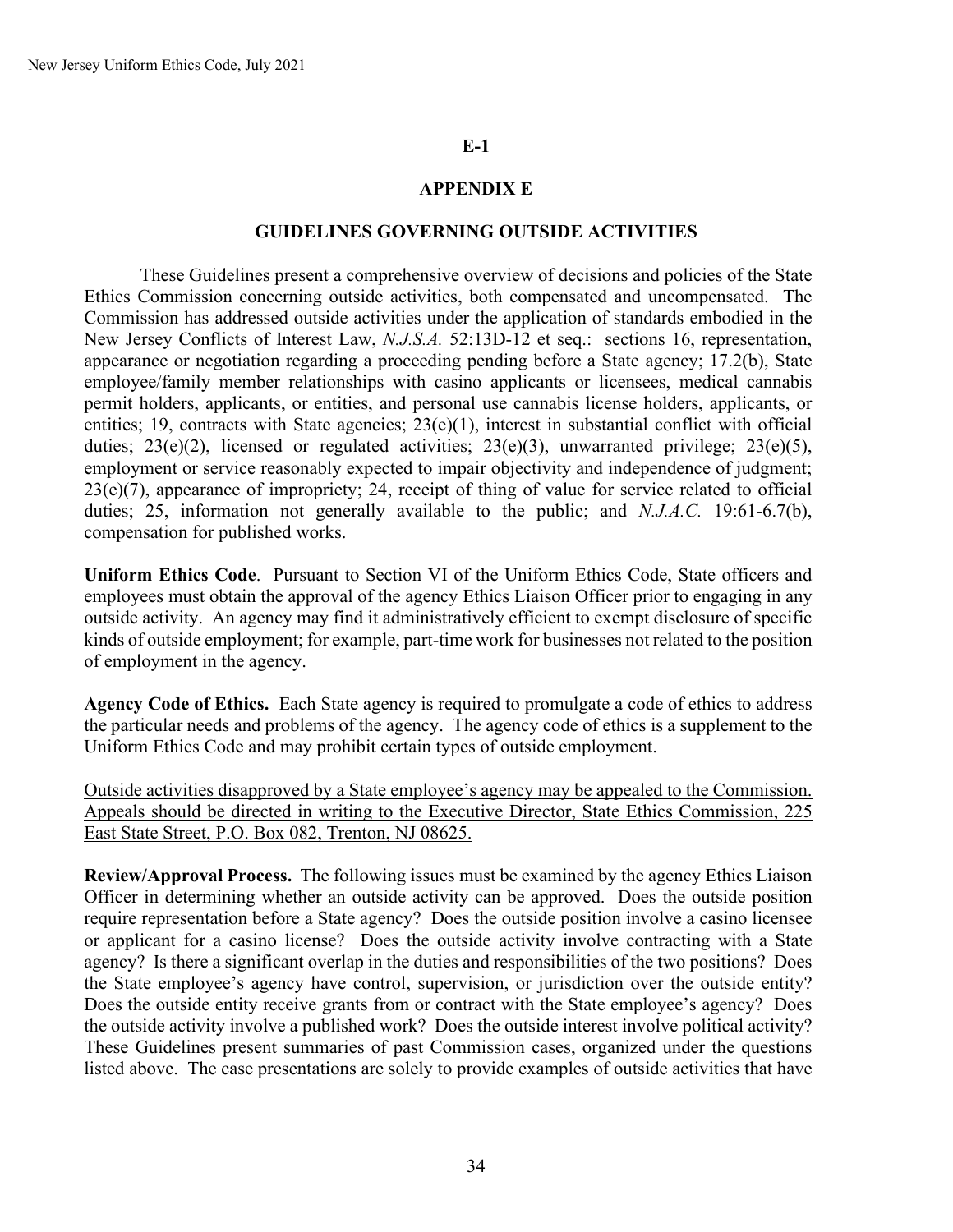**E-2**

been addressed by the Commission. Also included are general explanations of the statutory provisions applicable to outside employment/volunteer activities.

**Does the Outside Position Require Representation Before a State Agency?** Section 16(a) of the Conflicts Law prohibits a special State officer or employee, or any partnership, firm or corporation in which he has an interest, from representing, appearing for, or negotiating on behalf of, or agreeing to perform any of the aforementioned, on behalf of any person or party other than the State in connection with any cause, proceeding, application or other matter pending before the particular agency in which such special State officer or employee holds office or employment.

Section 16(b) of the Conflicts Law prohibits a State officer or employee, or any partnership, firm or corporation in which he has an interest, from representing, appearing for, or negotiating on behalf of, or agreeing to perform any of the aforementioned, on behalf of, any person or party other than the State in connection with any cause, proceeding, application or other matter pending before *any* State agency.

"Interest" is defined in section  $13(g)$  of the Conflicts Law as (1) the ownership or control of more than 10% of the profits or assets of a firm, association, partnership, or more than 10% of the stock in a for-profit corporation, other than a professional service corporation or (2) the ownership or control of more than 1% of the stock in any corporation which is the holder of or applicant for a casino license or in any holding or intermediary company with respect thereto. In the case of a professional service corporation, the provisions governing the conduct of individuals are applicable to shareholders, associates or professional employees regardless of the extent or amount of their shareholder interest in such corporation.

Section 16(c) sets forth exceptions to the general prohibitions of sections 16(a) and 16(b). Those exceptions include matters (1) pending before any court of record in the State, (2) in regard to a workers' compensation claim, (3) in connection with the determination or review of transfer, inheritance or estate taxes, (4) in connection with filing of corporate or other documents in the Office of the Secretary of State, (5) before the Division on Civil Rights, (6) before the State Board of Mediation, (7) before the Public Employment Relations Commission, (8) before the Unsatisfied Claim and Judgment Fund Board, (9) before any State agency on behalf of a county, municipality or school district or any authority, agency or commission thereof except where the State is an adverse party and provided the State employee does not hold office or employment in the State agency where the matter is pending.

**Engineers.**In Case No. 6-93, the Commission was asked to consider the extent of the section 16(b) prohibition in the case of a Department of Transportation Project Engineer. The Project Engineer requested an opinion as to whether his secondary employment performing dam inspections for private land owners and completing reports to be submitted to the Department of Environmental Protection and Energy ("DEPE") constituted representational activity prohibited by section 16(b). The Commission determined that the preparation of the dam inspection reports, attendance at meetings at the DEPE, telephone conversations with DEPE employees regarding the reports and the submission of correspondence to DEPE on behalf of clients constituted representational activity prohibited by section 16(b) of the Conflicts Law. The Commission also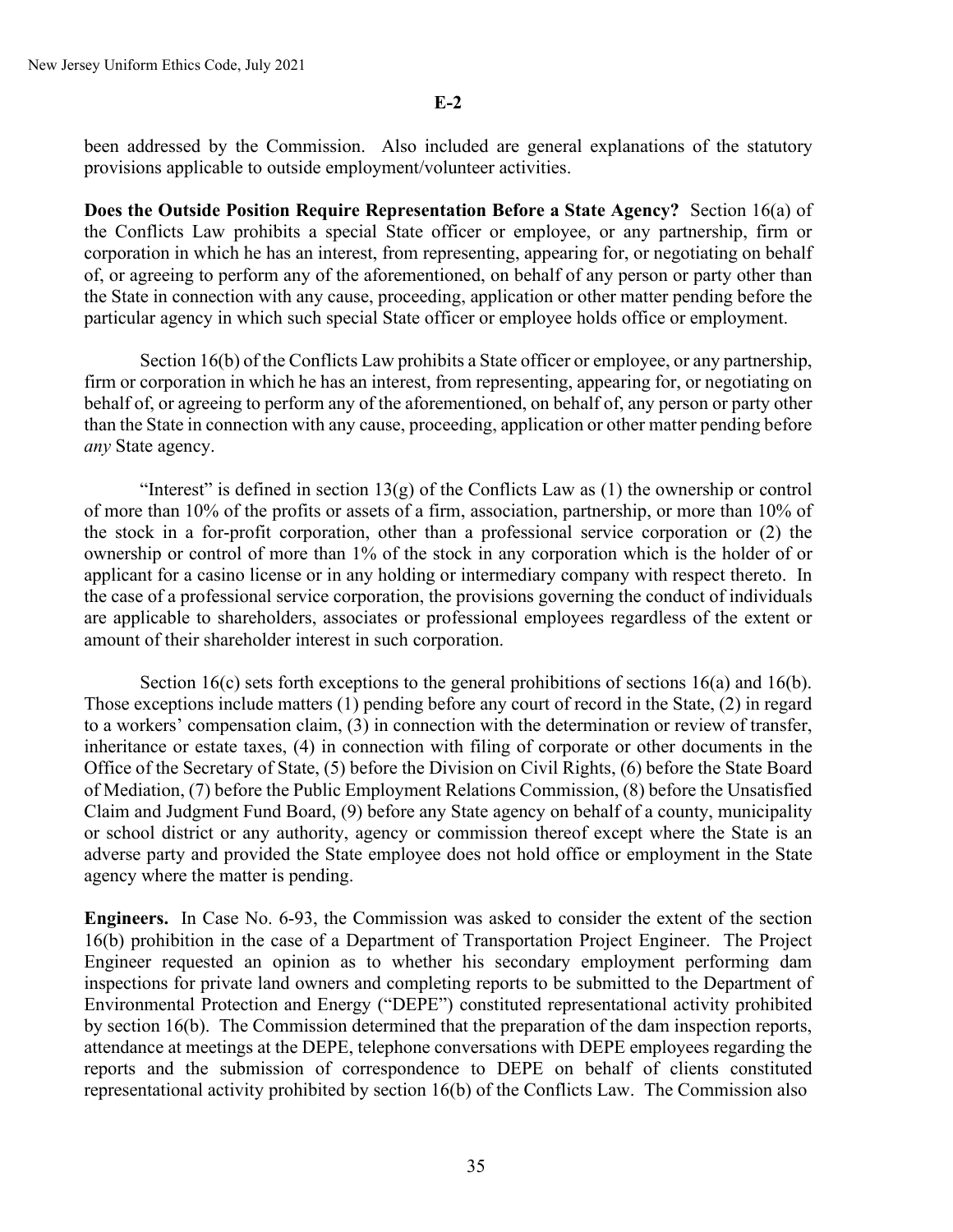determined that submission of the reports by the third-party clients would not mitigate the violation.

In several cases since 1993, the Commission has found that State employees who sign documents, make telephone calls or submit correspondence in connection with matters pending before a State agency are in violation of section 16.

**Tax Preparers.** The Commission has addressed the issue of whether a State employee's outside employment preparing State income tax returns is violative of section 16(b) of the Conflicts Law on a number of occasions (Cases No. 619-77, 830-79, 828-79, 908-80). In these cases, the Commission permitted the State employees to continue their outside employment as tax preparers, but advised them that they had an obligation to inform clients that in the event of a dispute, the State employees could not appear before the Division of Taxation or any other State agency. In 1993, the Commission revisited the issue, determined that the preparer's signature on the State tax return does not constitute representational activity, and confirmed its earlier rulings.

**Attorneys.** In Case No. 48-89, a Member of the Statewide Health Coordinating Council ("SHCC") requested advice from the Commission as to the applicability of Section 16(a) of the Conflicts Law to her situation. The Member secured employment in the health care department of a New Jersey law firm and asked what effect her employment with the firm would have on the firm and its clients. The firm, a partnership, represented providers of healthcare goods and services before the Department of Health, the SHCC, and other related public bodies. The Member's status with the firm was that of employee; she had no interest in the firm as defined in section 13(g) of the Conflicts Law.

The Commission advised the Member that section 16(a) prohibited her from representing, appearing for, or negotiating on behalf of any party other than the State in connection with any matter pending before the SHCC. This prohibition did not extend to the law firm because the Member had no interest in the firm.

In Case No. 394-76, the Commission considered whether it would be a conflict of interest for a Project Specialist, Department of Health ("DOH"), to maintain a part-time law practice out of his home. In his official capacity, the employee was responsible for developing and evaluating a rate system for payment of hospital costs based on diagnostically related illness. The Commission determined that the DOH employee was permitted to engage in the outside practice of law with the understanding that he refrain from representing any person or party, including non-New Jersey governmental agencies, in any case related to rate-setting in health care facilities or other providers of medical care. This would avoid any possibility that decisions or conclusions rendered in such a case could be used to challenge the rate systems in New Jersey. The DOH employee had voluntarily agreed that he would not represent any health care facilities or other providers of medical care within the State while employed by the DOH.

In Case No. 355-76, Administrative Assistant, Child Care Licensing Section, Division of Youth and Family Services, Department of Human Services, the Commission determined that no conflict existed between the Administrative Assistant's State position and his private law practice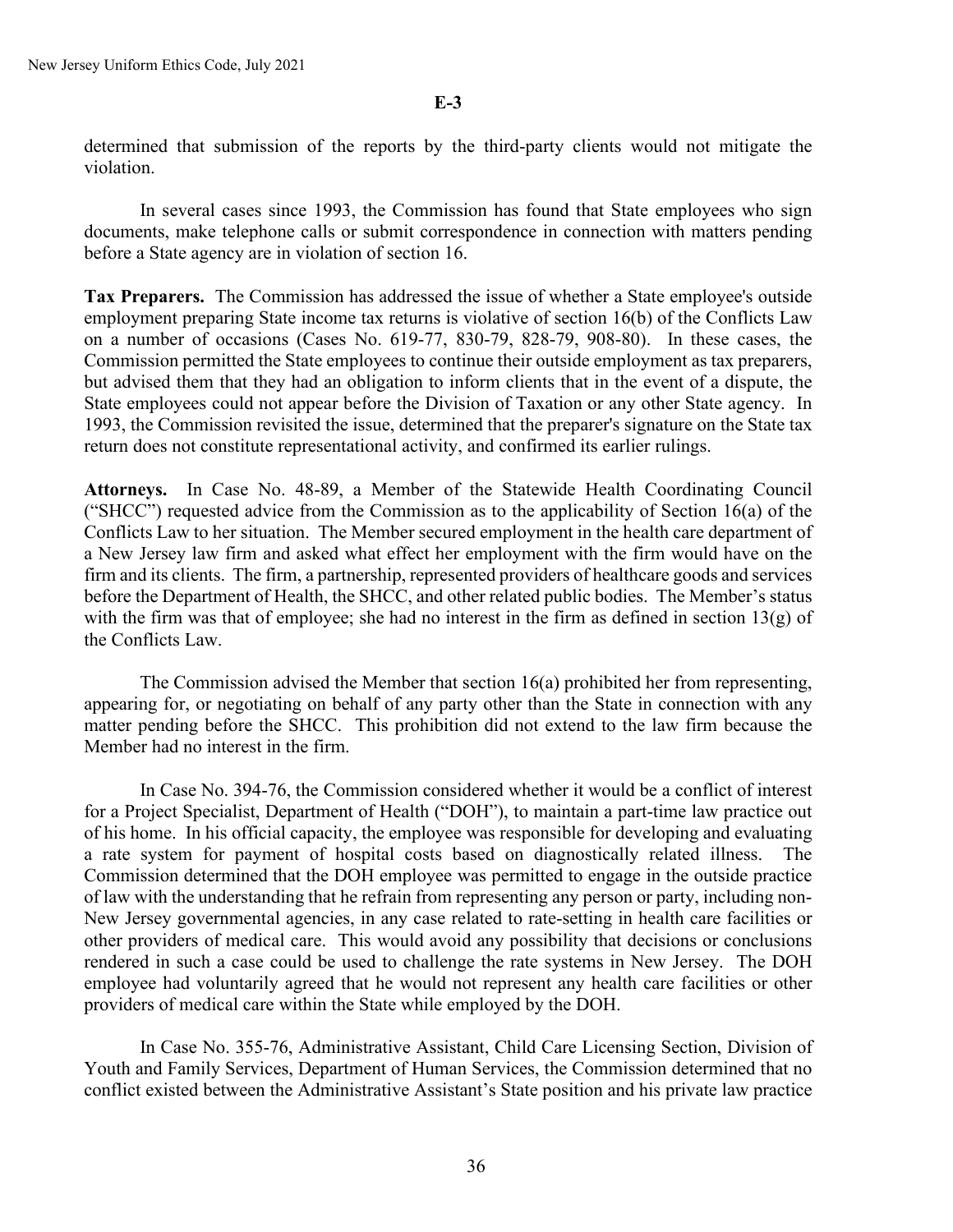provided that he refrain from offering services in any child, family, or licensing matters in which DYFS was involved or might be involved.

**Campaign Treasurer.** In Case No. 29-97, the Commission determined that, under the operation of section 16(b) of the Conflicts Law, State employees are prohibited from acting as campaign treasurers because campaign reports signed by them must be submitted to the Election Law Enforcement Commission ("ELEC"), and, in the event of a complaint to ELEC, a State employee would be required to appear in person or respond in writing to ELEC's inquiry.

## **Does the Outside Position Involve a Casino Licensee or Applicant, Medical Cannabis Permit Holder, Applicant, or Entity, or Personal Use License Holder, Applicant, or Entity?**

**State Officer or Employee.** A State officer or employee, other than a State officer or employee included in the section 17.2(a) definition of "person," may hold employment with a casino licensee or applicant, medical cannabis permit holder, applicant, or entity, or personal use cannabis license holder, applicant, or entity only if the Commission grants a waiver. A waiver of the prohibition can be granted if, in the Commission's judgment, such employment will not interfere with the responsibilities of the State officer or employee and will not create a conflict of interest or reasonable risk of the public perception of a conflict of interest. Waivers may be sought by contacting the Commission.

**Family Members.** Members of the immediate family of a State officer or employee, or of a person, may also hold employment with a casino licensee or applicant, medical cannabis permit holder, applicant, or entity, or personal use cannabis license holder, applicant, or entity by obtaining a waiver from the Commission. An immediate family member is defined as a spouse, civil union partner, domestic partner, child, parent or sibling residing in the same household.

**Does the Outside Activity Involve Contracting With a State Agency?** Section 19(a) of the Conflicts Law prohibits a State officer or employee or from entering into a contract, valued at \$25 or more, with any State agency. A special State officer or employee having any duties or responsibilities in connection with the purchase or acquisition of property or services by the State agency is restricted from contracting with his/her agency. This prohibition also extends to partners or any corporation which the State officer or employee or special State officer or employee controls or in which he owns or controls more than 1% of the stock.

Section 19 exempts only three categories of contracts from this general prohibition: (1) contracts made after public notice and competitive bidding; (2) contracts that may be awarded without public advertising and competitive bidding pursuant to *N.J.S.A.* 52:34-10 or similar provisions; and (3) contracts of insurance entered into by the Director of the Division of Purchase and Property, Department of the Treasury, pursuant to *N.J.S.A.* 52:27(b)-62.

State employees must receive the approval of the Commission prior to contracting under any of the section 19(b) exceptions. The Commission has approved many requests over the years by State employees to bid on contracts that are subject to public notice and competitive bidding. Such requests are generally approved if the contract in question is not with the State employee's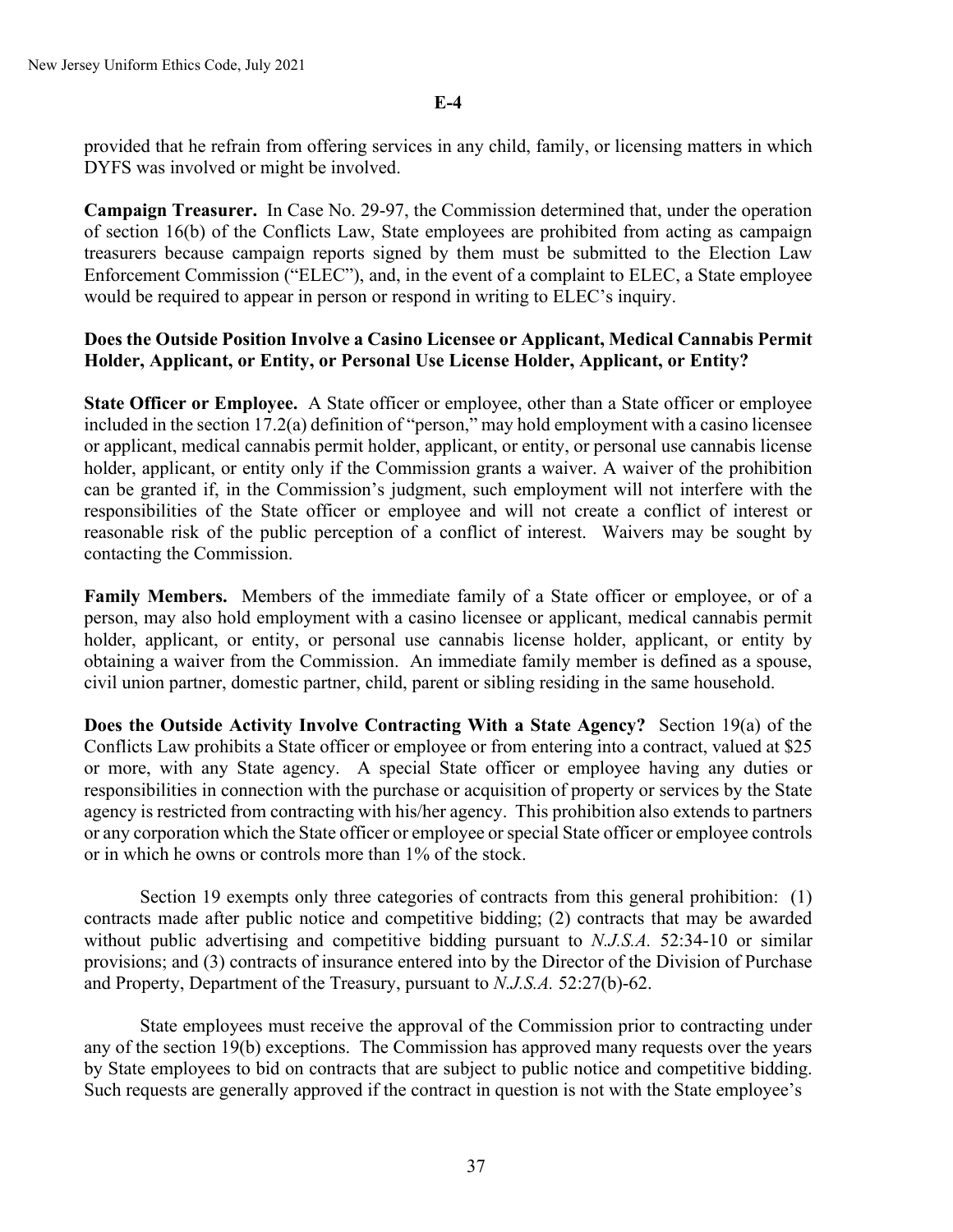own agency. The Commission has relied on section 23(e)(7), the appearance section of the statute, in limiting a State employee's participation in the contracting process when the contract is with his/her own agency.

The Commission has also granted approval for contracts that may be awarded without public advertising and competitive bidding pursuant to *N.J.S.A.* 52:34-10, where the State employee is the sole source of supply for a particular good or service. *N.J.S.A.* 52:34-10 also exempts purchases from the federal or any State government or any agency or political subdivision thereof; public exigency; contracts where more favorable terms can be obtained from a primary source of supply; seasonal articles or wearing apparel; where commodities traded on a national commodity exchange are to be purchased and fluctuations of the market require immediate action; or the equipment to be purchased is of a technical nature and procurement without advertising is necessary in order to assure standardization of equipment and interchangeability of parts.

In Case No. 7-91, the Commission for the Blind and Visually Impaired ("CBVI") requested that the Commission approve an exception to section 19 to permit the CBVI to contract with a State employee for the development of a computer software package. The State employee was identified by the CBVI as the sole source of supply for generating this program. The Commission approved the contract, pursuant to *N.J.S.A.* 52:34-10, with the understanding that all work would be performed on the State employee's own time and without the use of State resources.

In 1992, the Commission considered whether a Department of Human Services caseworker could continue to perform psychosocial evaluations of juvenile inmates for the Department of Corrections ("DOC"), Case No. 30-92. The Commission determined that section 19 permitted dual employment by two different State agencies but did not permit personal service contracts. The Commission determined that caseworker's arrangement with the DOC was a personal service contract that did not fall within the exception of section 19(b). They noted that while it was a contract that could be awarded without public notice and competitive bidding, the authority for such an award was *N.J.S.A.* 52:34-9; section 19(b) only allows contracts which are awarded pursuant to *N.J.S.A.* 52:34-10.

In Case No. 25-94, the Commission considered whether a Statistical Engineer, Bureau of Materials Engineering, Department of Transportation, was permitted, under section 19, to provide photography services to the State Museum and other State agencies. The Commission determined that the Statistical Engineer could not contract with the State Museum to perform photography work because the contracts were not subject to public notice and competitive bidding and did not fall within the exceptions of *N.J.S.A.* 52:34-10.

In Case No. 15-99, the Commission affirmed a Department of Human Services ("DHS") decision that a DHS employee was prohibited, under section 19 of the Conflicts Law, from serving as a pool attorney for the Office of the Public Defender ("OPD"). The OPD uses the services of licensed New Jersey attorneys to handle "pool" cases, cases that have multiple defendants or cases that employees of the OPD cannot handle because of the volume or backlog of work or a conflict of interest. The DHS employee appealed to the Superior Court, Appellate Division, which upheld the Commission's decision.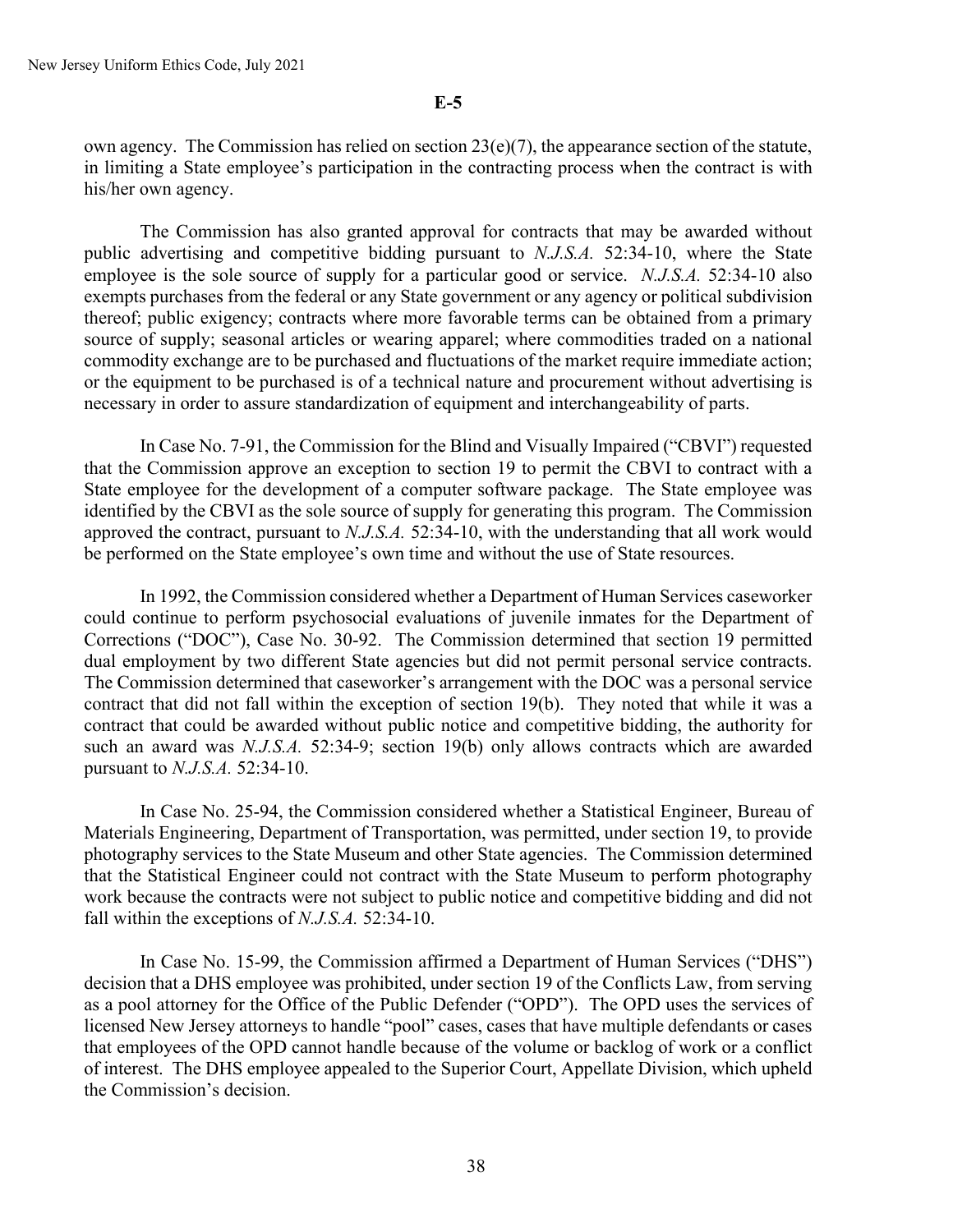**Licensed or Regulated Activities**. Pursuant to section 23(e)(2) of the Conflicts Law, all occupational, trade, business, or professional licenses issued by a State agency must be reported to the Commission. Such licenses include, but are not limited to, attorney, physician, nurse, pharmacist, engineer, real estate, insurance, private detective, and teacher. If the license is inactive, please so note. As is the case with any secondary employment activity, a State employee must receive the prior approval of the agency Ethics Liaison Officer prior to any outside use of a professional license.

**Is There a Significant Overlap in the Duties and Responsibilities of the Two Positions?** In Case No. 40-91, the Commission considered an appeal by the Director of Social Services, Office of Public Guardian ("OPG"), Department of Community Affairs ("DCA"), that her proposed pursuit of a private practice as an "Eldercare Consultant" was incompatible with her State position of Director of Social Services, OPG. The DCA Ethics Committee denied the secondary employment based on the fact that the two positions dealt with the same general area, the duties and responsibilities of the two positions were similar, and the possibility existed that there were individuals, organizations, and entities that the DCA employee might deal with in both positions. The Commission confirmed the ruling of the DCA Ethics Committee. The Commission reviewed the situation under sections  $16(b)$ ,  $23(e)(3)$ ,  $(5)$  and  $(7)$  of the Conflicts Law.

In Case No. 769-79, the Commission considered whether it would be a conflict of interest for the Coordinator, Government and Small Business Aids, Division of Economic Development, Department of Labor and Industry, to serve as a trustee of a local development corporation designed to help small businesses on a local level. The Commission noted that it appeared that the Coordinator would be providing on a local level the same service that he was authorized to offer in his State position. Moreover, it would not be unreasonable to expect that he would review applications for State aid submitted by the small businesses he had assisted on a local level. The Commission determined that it would be a conflict for the Coordinator to hold his present State position and concurrently serve as a trustee of the local development corporation. The Commission cited section 23(e)(5) in its determination.

In Case No. 1127-82, the Commission considered an appeal by the Assistant Chief of Vital Statistics and Registration, Department of Health ("DOH"), from a determination by the DOH that he should discontinue activities in connection with a company owned by him and a co-worker. The company sold vital records binders to municipalities for use by local registrars for the purpose of filing original vital records. In his official capacity, the State employee was responsible for assisting and instructing local registrars in a number of matters including maintenance of vital records files. His partner had even more contact with local registrars in that he was responsible for supervising and training vital statistics field personnel who provided technical assistance and guidelines to them. He further was responsible for conducting inspections of offices of local registrars to ensure compliance with federal and State laws and to ensure the proper maintenance of records. The Commission upheld the DOH's determination that the sales activity had sufficient relationship to their official responsibilities so as to come within the prohibition of section  $23(e)(5)$ .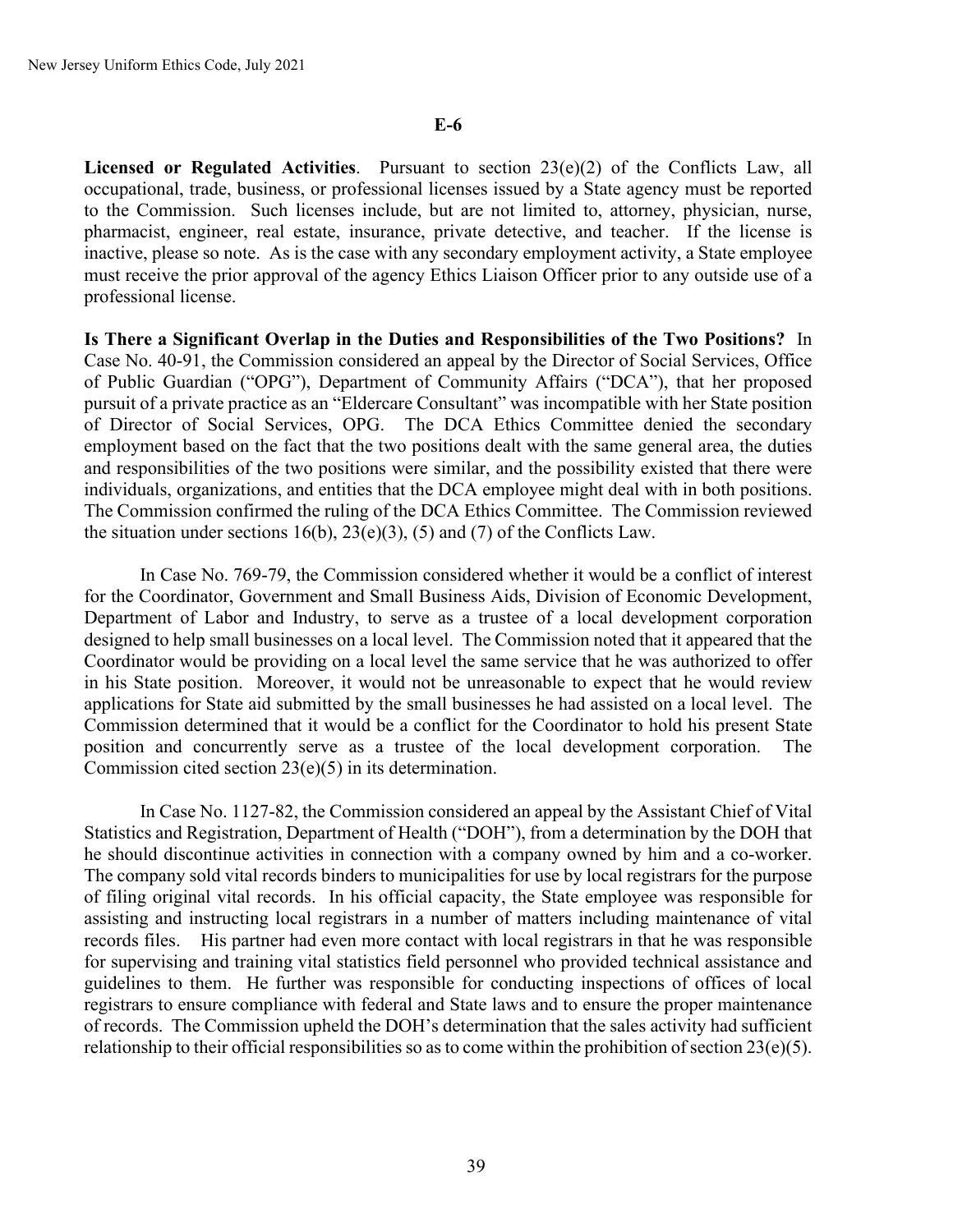**Does the State Employee's Agency Have Control, Supervision, or Jurisdiction over the Outside Employer?** In numerous cases, the Commission has determined that State employees cannot engage in secondary employment when their activities are subject to regulation or inspection by the agency for which they work.

In Case No. 20-92, a Public Health Representative 1, Office of Emergency Medical Services ("OEMS"), Division of Health Facilities Evaluation and Licensing ("DHFEL"), Department of Health ("DOH"), appealed a decision of the DOH Ethics Committee that her secondary employment as a per diem evening shift nursing supervisor at a local hospital constituted a conflict of interest with her Departmental employment. The OEMS is responsible for certifying and conducting routine inspections of hospital-based Mobile Intensive Care Unit programs.

In her capacity as an evening nursing supervisor at the hospital, the DOH employee was the on-site administrator in charge of the hospital during her shift. She had received approval from her supervisor prior to accepting the outside employment. Subsequent to that approval, OEMS was transferred to the DHFEL. The DHFEL is responsible for licensing health facilities in the State and for conducting inspections of the facilities to ensure compliance with statutory and regulatory requirements. The Commission found that the DOH Ethics Committee had balanced the integrity of the DOH's inspection system against the employee's ability to pursue part-time employment and affirmed the ruling of the Committee and the policy prohibiting such activities. The Commission reviewed the situation under sections  $23(e)(5)$  and (7) of the Conflicts Law.

In Case No. 26-92, the Commission concurred with the Department of Law and Public Safety that a Safety Specialist, Division or Motor Vehicles ("DMV"), could not engage in outside employment repairing small holes, chips and cracks in automobile windshields because his customers would be subject to DMV inspection.

In Case No. 24-97, a Conservation Officer III, Division of Fish, Game and Wildlife, Department of Environmental Protection ("DEP"), appealed the DEP's denial of his secondary employment request to participate in the commercial harvest of eels/elvers. The DEP, through the Division, regulates and oversees New Jersey's freshwater fisheries and regulates the commercial harvest of elvers. The DEP employee, in his official capacity, spent between 40 and 60 percent of his enforcement hours working on elvering enforcement during the season. The Commission concurred with the DEP's decision that the employee be denied permission to engage in the commercial harvest of eels/elvers. The Commission reviewed the situation under sections  $23(e)(1)$ ,  $(4)$ ,  $(5)$ , and  $(7)$  of the Conflicts Law.

**Does the Outside Entity Receive Grants from or Contract with the State Employee's Agency?** In July 2000, in Case No. 20-00, the Commission determined that, in the absence of enabling legislation, code of ethics or other applicable guidelines, regulations, or policies that prohibit such activity, that all outside employment situations involving grant or contractual relationships take into account the following factors, in addition to the other factors set forth in these Guidelines, in determining whether approval may be granted.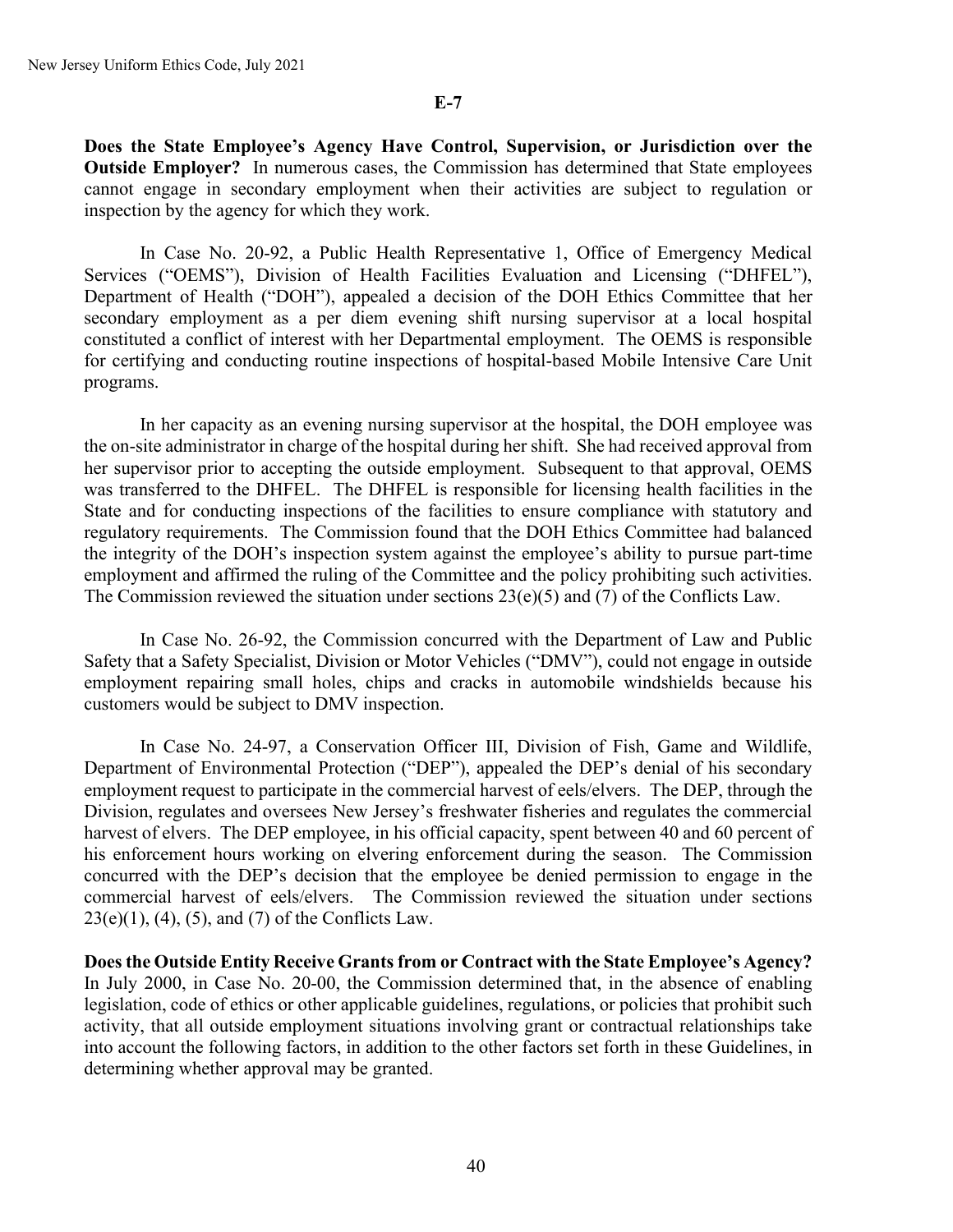- Whether the position in question was created as a result of the State grant or contract.
- Whether the State employee is in a policymaking or decision-making position.
- Whether the State employee had any involvement in the drafting or review of the RFP, the award of the grant, negotiation of the contract, or has oversight responsibilities in connection with the grant or contract.
- Whether the State employee, in his/her official capacity, has authority to refer clients to the outside entity.
- Whether the outside position is in the same geographic area as the employee's State position.
- Whether the State employee has had or can be expected to have any official interaction with the grant recipient or contractor in his/her official capacity.

In Case No. 20-00, the Commission noted that its previous decisions regarding special State officers remained unchanged. Board and commission members make policy, establish grant criteria, review proposals, make decisions, oversee grants and can be expected to have official interaction with the grant recipient(s). Thus, special State officers cannot represent parties before their agencies, cannot receive funding, directly or indirectly, from their agencies, and cannot provide services for agency-funded programs.

**Published Works.** Under N.J.A.C. 19:61-6.7(b), section 24 of the Conflicts Law, and Commission precedent, a State employee may accept compensation for published works under the following conditions.

- There is no prohibition governing such activity in the Department's enabling legislation or Code of Ethics.
- The State employee must obtain prior approval from his/her Department head.
- The published work must not use or disclose information not generally available to the public.
- The State employee must not use State time or resources in connection with the published work.
- The State employee must not use his/her official title in connection with publication or promotion of the published work.
- The State employee cannot promote, advertise or solicit sales of the published work to coworkers or individuals with whom he/she has official dealings.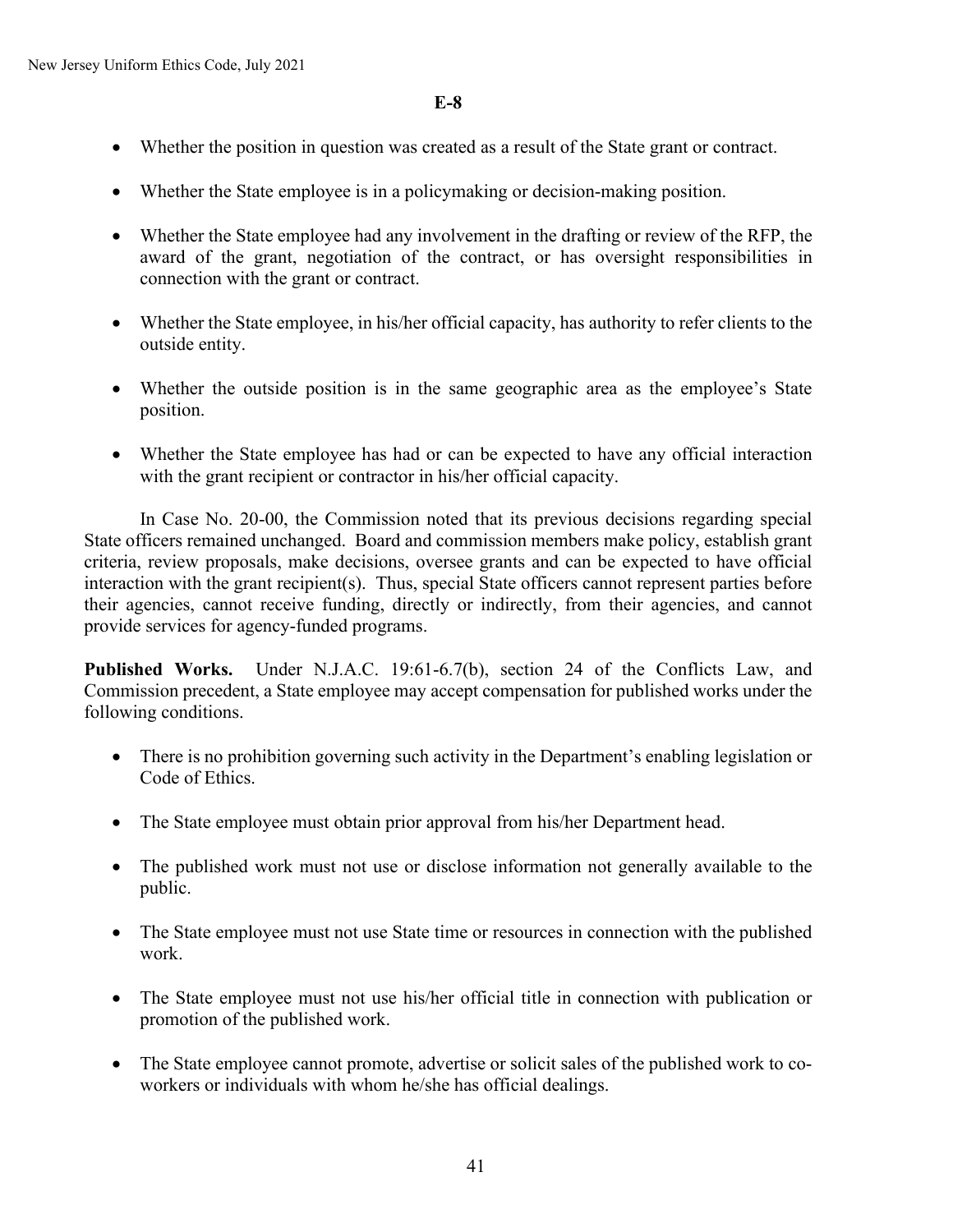- The State employee may not contract to sell the published work to the State except in compliance with section 19 of the Conflicts Law.
- The published work must not have been prepared as part of the State employee's official duties.

In addition, under the current rule, the receipt of compensation from an "interested party" is not prohibited, but is a factor to be considered in deciding whether to grant approval.

In Case No. 255-75, the Commission considered whether employees of the Public Broadcasting Authority ("PBA") could receive a compensation fee for journalistic work used on a commercial station. Various journalists employed full-time by the PBA were approached for the use of news items that they wrote during the hours that they were employed by the State. These scripts, films or tapes were being used on commercial TV channels. The commercial stations wished to compensate the journalists for the use of their work. The Commission determined that it would be a violation of section 24 of the Conflicts Law for State employees to receive compensation from any source other than the State for news items created as part of their official duties.

In Case No. 3-84, the Commission found that the Supervising Program Development Specialist, Bureau of Research, Division of Youth and Family Services ("DYFS"), Department of Human Services ("DHS"), could not accept a cash award from a gerontological society for a paper prepared by him as a DYFS employee.

The DHS was awarded a grant to study abuse of the elderly. Because of his experience in the field of gerontology, the State employee was assigned the task of preparing a paper on the subject as part of his official duties. The paper was prepared entirely on State time with grant monies administered by the State. The State employee then submitted the paper for consideration for an annual research award and was the recipient of

that award. The Departmental Ethics Review Board concluded that the acceptance of the cash award was violative of the Department's Code of Ethics. The Commission noted that the employee had solicited the award and affirmed the DHS' determination. The State employee appealed the Commission's decision to the Superior Court, Appellate Division, which upheld the Commission's determination.

In 1997, the Department of Law and Public Safety requested an opinion as to whether a Division of Law Deputy Attorney General ("DAG") was permitted to co-author a book about psychics and the paranormal, Case No. 3-97. The DAG wanted to write the book in her private capacity and use her married name (she is known by her maiden name in her employment with the Department). The Commission determined that the DAG was permitted to co-author the book under the following conditions: that she not refer to her status as a DAG or member of the Department; that she not permit the use of her title or employment in connection with publication or promotion of the book; that she not write about an active case or use information not generally available to the public; that she avoid any legal analysis that could be interpreted as Division of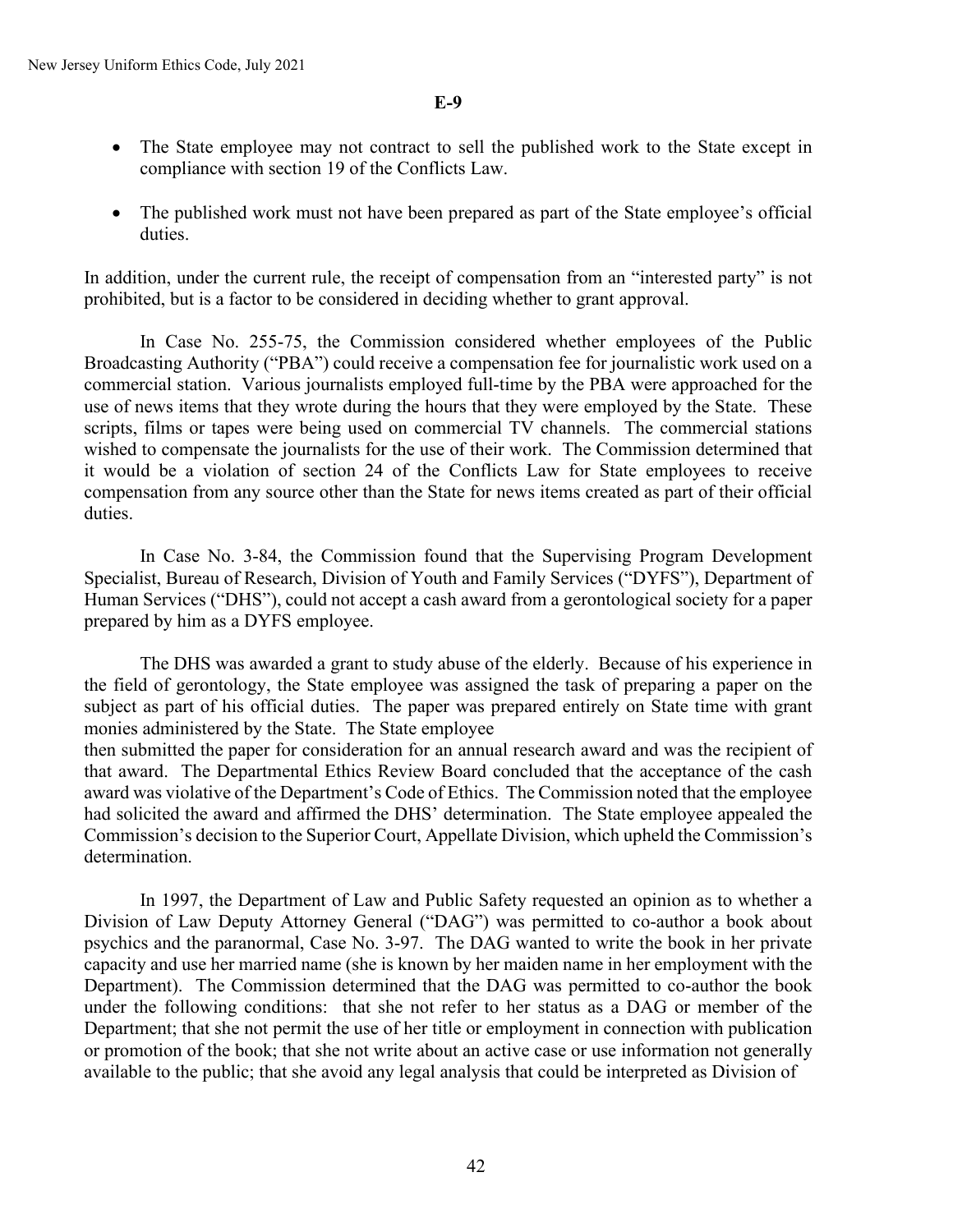Law work product; that she not use State time or resources in connection with her outside activity.

In Case No. 34-98, the Commission determined that the Managing Actuary, Division of Life and Health, Department of Banking and Insurance ("DOBI"), was permitted to co-author and market a study guide utilized by students preparing to take the Society of Actuaries ("SOA") professional examination under the Commission's rules, precedent, the Conflicts of Interest Law and the DOBI Code of Ethics. In approving the activity, the Commission took into account the following factors: the study guide is sold nationally and not just to New Jersey exam registrants, the employee co-authored the book while at Temple, uses only his name and not his official title in connection with the study guide and does not directly solicit regulated entities.

Additional examples of published works situations that have been addressed by the Commission can be found under "Published Works" at [http://nj.gov/ethics/statutes/guide/published\\_works.html](http://nj.gov/ethics/statues/guide/published_works.html) .

**Political Activity.** The Commission permits involvement in partisan political activities provided that there is no provision in the agency code of ethics prohibiting such activities. State employees, however, may not use State time or State resources in pursuit of such activities and must notify their Departmental Ethics Liaison Officer. The Department of Personnel has issued regulations that address the political activities of State employees. These regulations, which reference the Federal Hatch Act, are not administered or enforced by the Commission.

In Commission Case No. 435-77, the Commission determined that a Department of Health employee was permitted to serve as chairman or co-chairman of a public employees' committee in support of a gubernatorial candidate. The State employee was cautioned that he must not use or attempt to use his official position to secure unwarranted privileges or advantages for the candidate of his choice. Further, he must be careful not to permit his political activities to conflict with the proper discharge of his duties in the public interest.

In Commission Case No. 34-85, two members of the Board of Dentistry were advised that *N.J.S.A*. 52:13D-24 expressly permits the solicitation and acceptance of campaign contributions for announced candidates for elective public office. The dentists were cautioned, however, about political activities which directly involve persons subject to licensure and review by the Board of Dentistry. The dentists sent letters, on personal stationery, to thousands of New Jersey licensed dentists, to solicit re-election campaign funds for a New Jersey Assemblyman.

Additional examples of political activity situations that have been addressed by the Commission can be found under "Political Activities" at http://ni.gov/ethics/statutes/guide/political\_activities.html.

**Prohibited Outside Activity – Certain Officials.** Section 24d.(1) of the Conflicts Law prohibits certain designated State officers from soliciting, receiving or agreeing to receive, whether directly or indirectly, any compensation, salary, honorarium, fee, or other form of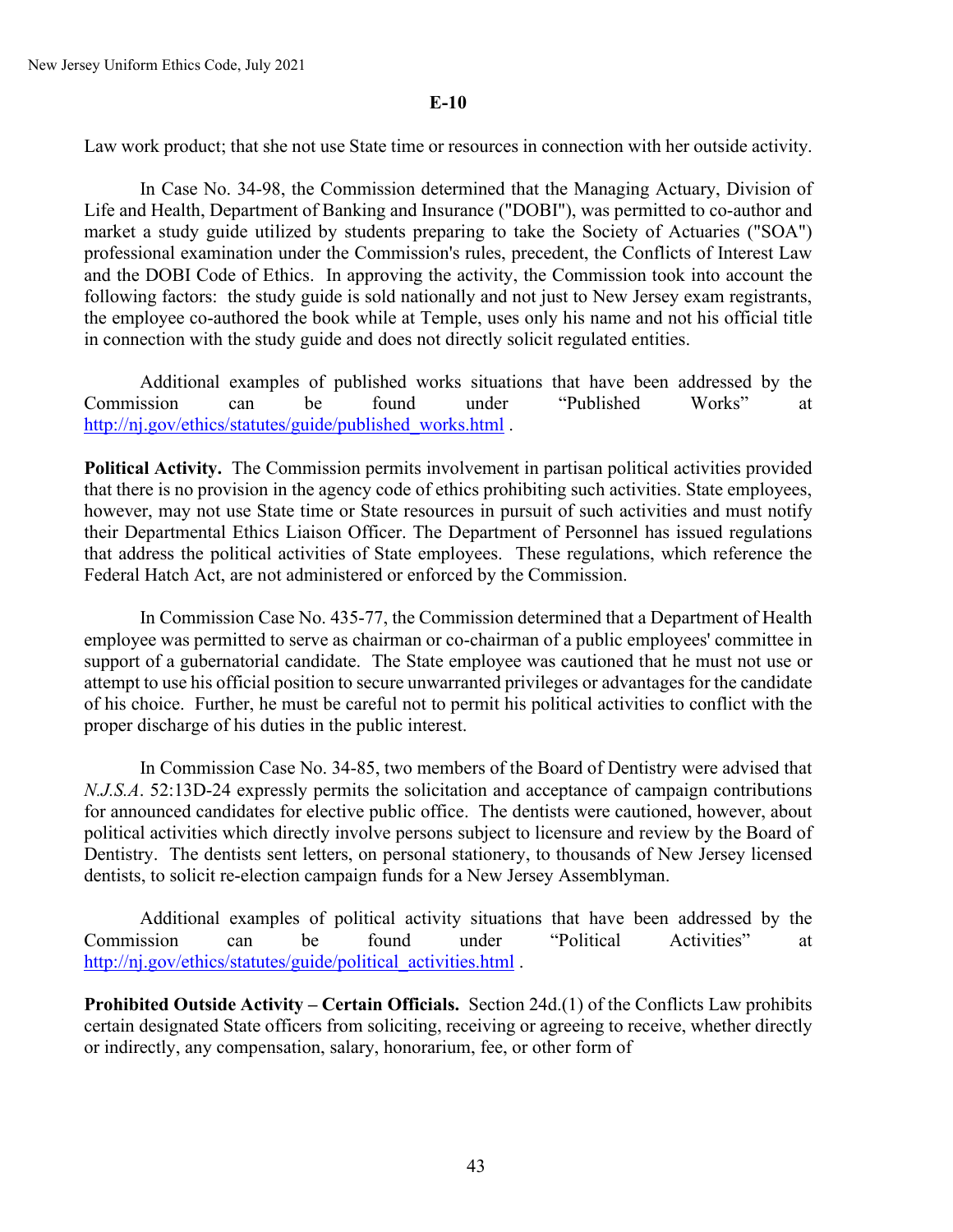income from any source, other than the compensation paid or reimbursed to him/her by the State for the performance of official duties, for any service, advice, assistance, appearance, speech or other matter, except for investment income from stocks, mutual funds, bonds, bank accounts, notes, a beneficial interest in a trust, financial compensation received as a result of prior employment or contractual relationships, and income from the disposition or rental of real property, or any other similar financial instrument and except for reimbursement for authorized travel.

For the purposes of this provision, designated State officer includes: the Governor, the Adjutant General, the Secretary of Agriculture, the Attorney General, the Commissioner of Banking and Insurance, the Secretary and Chief Executive Officer of the Commerce and Economic Growth Commission, the Commissioner of Community Affairs, the Commissioner of Corrections, the Commissioner of Education, the Commissioner of Environmental Protection, the Commissioner of Health and Senior Services, the Commissioner of Human Services, the Commissioner of Labor and Workforce Development, the Commissioner of Personnel, the President of the State Board of Public Utilities, the Secretary of State, the Superintendent of State Police, the Commissioner of Transportation, the State Treasurer, the head of any other department in the Executive Branch, and the following members of the staff of the Office of the Governor: Chief of Staff, Chief of Management and Operations, Chief of Policy and Communications, Chief Counsel to the Governor, Director of Communications, Policy Counselor to the Governor, and any deputy or principal administrative assistant to any of the aforementioned members of the staff of the Office of the Governor.

Note also that, pursuant to Section X of the Uniform Ethics Code, an agency head or assistant head is prohibited from engaging in any private business transactions with any employee of his/her agency.

**General Caveats.** The Commission generally provides the following advice to individuals with approved outside activities. State time cannot be used for outside activities. State resources, including but not limited to telephones, facsimile machines. e-mail, copy machines, mail service and office supplies, cannot be used for outside activities. Coworkers and/or individuals with whom the State employee comes in contact in his/her official capacity cannot be solicited as clients for outside activities, including but not limited to real estate services, cosmetic sales, consulting services, and legal services. State employees are also prohibited from referring clients to any firm with which they are associated.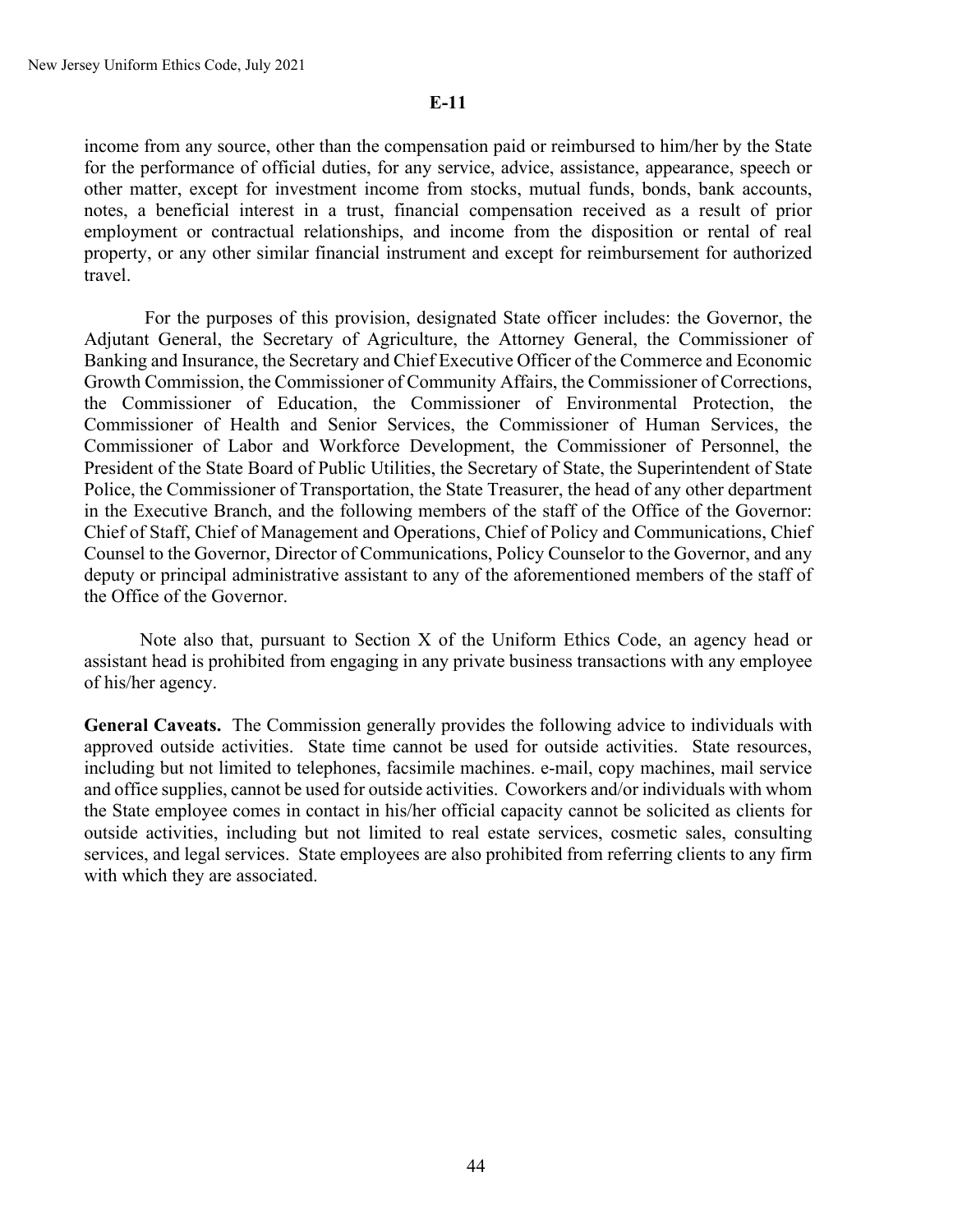## **F-1**

## **APPENDIX F**

## **Blind Trusts**

1. For those situations where a blind trust may be utilized by a State officer or employee or special State officer or employee, his/her spouse or domestic partner or dependent children, and approved by the Commission, such trust shall contain the following characteristics:

a. The trust shall not contain investments or assets in which the holder's ownership right or interest is required to be recorded in a public office or those assets whose permanency makes transfer by the trustee improbable or impractical; these investments or assets would include, but not be limited to, businesses, real estate, security interests in personal property and mortgages;

b. The trust shall contain a clear statement of its purpose, namely, to remove from the grantor control and knowledge of investment of trust assets so that conflicts between grantor's responsibilities and duties as a public employee or public officer and his or her private business or financial interests will be eliminated;

c. The trust shall be irrevocable, and shall be terminated only upon the death of the public employee or public officer or upon termination of his or her status as a public employee or public officer whichever shall first occur;

d. The trustee shall be directed not to disclose to the grantor any information about any of the assets in the trust;

e. The trustee shall be required either to:

(1) prepare and file the grantor's personal income tax returns, withholding from distribution of the trust's net income amounts sufficient to pay the grantor's tax; and further to participate in the audit of the grantor's returns during the period of the trust with authority to compromise the grantor's tax liability; or

(2) submit to the grantor, for income tax purposes, a certification of income paid without identifying the assets producing such income;

f. Among its other powers, the trustee shall have authority to determine whether any of the assets originally transferred to the trustee are to be sold and, if so, when;

g. A provision shall be included in the trust agreement prohibiting the trustee from investing the trust property in corporations or businesses which do a significant amount of business with the State of New Jersey or from knowingly making any investment in a corporation, business or venture over which the grantor has regulatory or supervisory authority by virtue of his or her official position;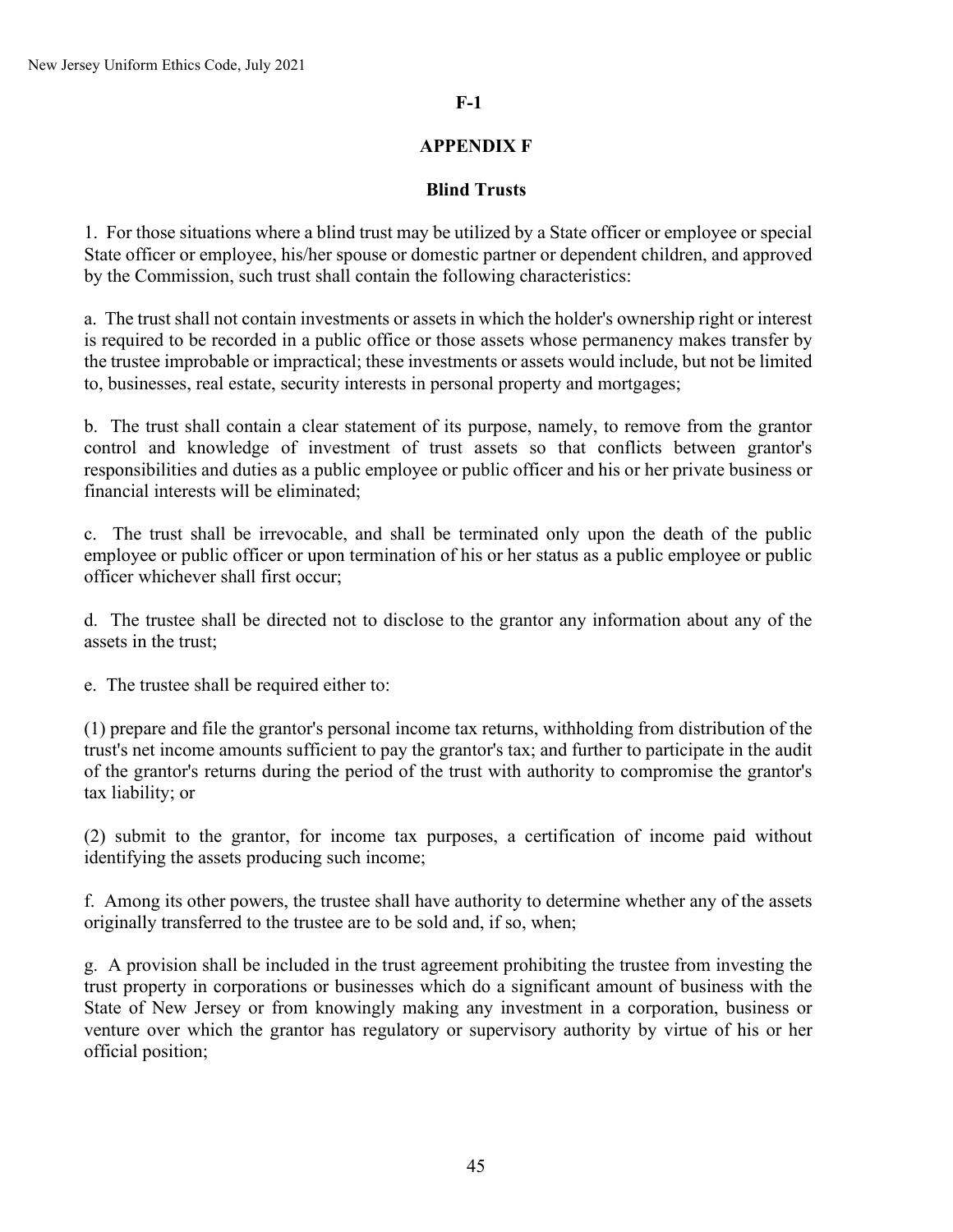**F-2**

h. The grantor shall retain no control over the trustee nor shall he or she be permitted to make any recommendations or suggestions as to the trust property;

i. The trustee shall be a commercial trustee and not a natural person;

j. The principal benefit to be retained by the grantor shall be the right to receive income from the assets transferred to the trust;

k. The trust shall not become effective until submitted and approved by the Commission; and

l. The trust agreement shall provide the trustee will give the Commission access to any records or information related to the trust which is necessary for the performance of the Commission's duties.

2. A copy of the executed blind trust agreement shall be filed with the Commission and with the head of the department in which the State officer or employee holds his/her position. If the grantor is the head of the department, a copy of the executed blind trust shall be filed with the Chief Counsel to the Governor. Attached to such copy shall be a brief statement outlining the business or financial interests from which the State officer or employee seeks to remove himself/herself and the actual or potential conflicts of interest, or appearance of such conflicts, which he/she seeks to avoid by use of the trust agreement.

Blind Trust.doc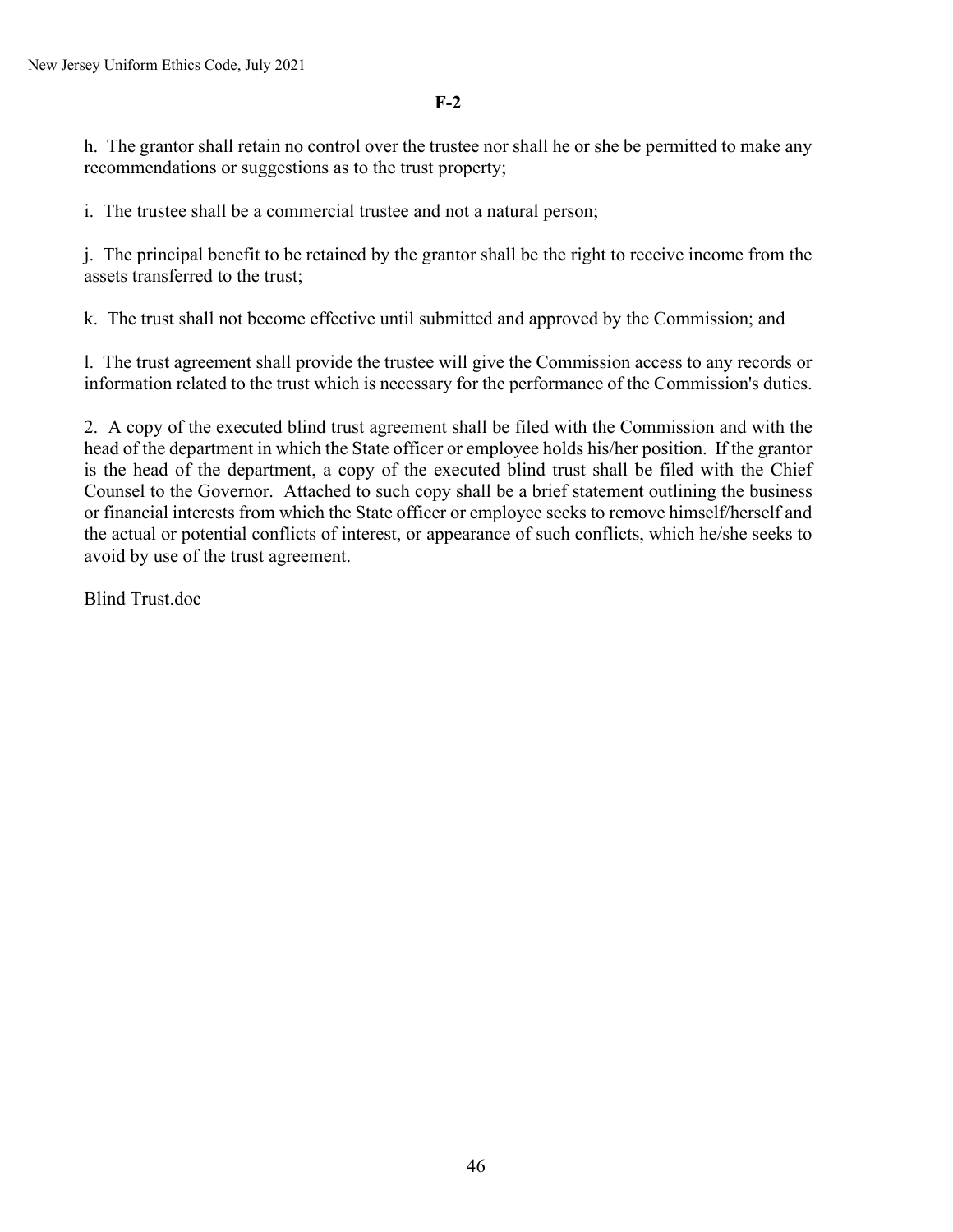### **G-1**

## **APPENDIX G**

### **GUIDELINES GOVERNING THE USE OF OFFICIAL STATIONERY**

State officers and employees and special State officers and employees frequently write letters for various purposes which are not always related to their official duties. Questions about the propriety of letters written on State stationery to further the personal interest of the officer or employee or another individual or entity have been addressed to the State Ethics Commission. To help resolve these questions, the Commission has established the following Guidelines to clarify the use of official stationery for purposes other than the conduct of a State agency's business.

### **Permissible Uses of Official Stationery**

The Commission has determined that the following uses of State stationery are generally permissible:

1. To recommend a current or former employee or colleague for another position, admission to a school or program, etc.

Example: Recommending a subordinate for admission to graduate school.

2. To respond to inquiries from a private entity about a current or former employee or colleague.

Example: Providing a character reference for an employee to an adoption agency during the course of the employee's application to adopt a child.

**Note**: These permissible uses are only acceptable so long as the use of official stationery does not create an impression that the State officer or employee is engaged in an unwarranted use of his or her position. For example, it would not be appropriate for a State employee to recommend an individual for inclusion in a program over which the State employee has supervisory or regulatory authority. In addition, there must be a reasonable connection between the officer's or employee's official duties and the use and purpose of the letter.

#### **Impermissible Uses of Official Stationery**

The Commission has determined that the following examples represent clearly impermissible uses of State stationery:

1. To promote a candidate for elective office.

Example: Writing an endorsement of a candidate for the legislature for inclusion in a campaign pamphlet.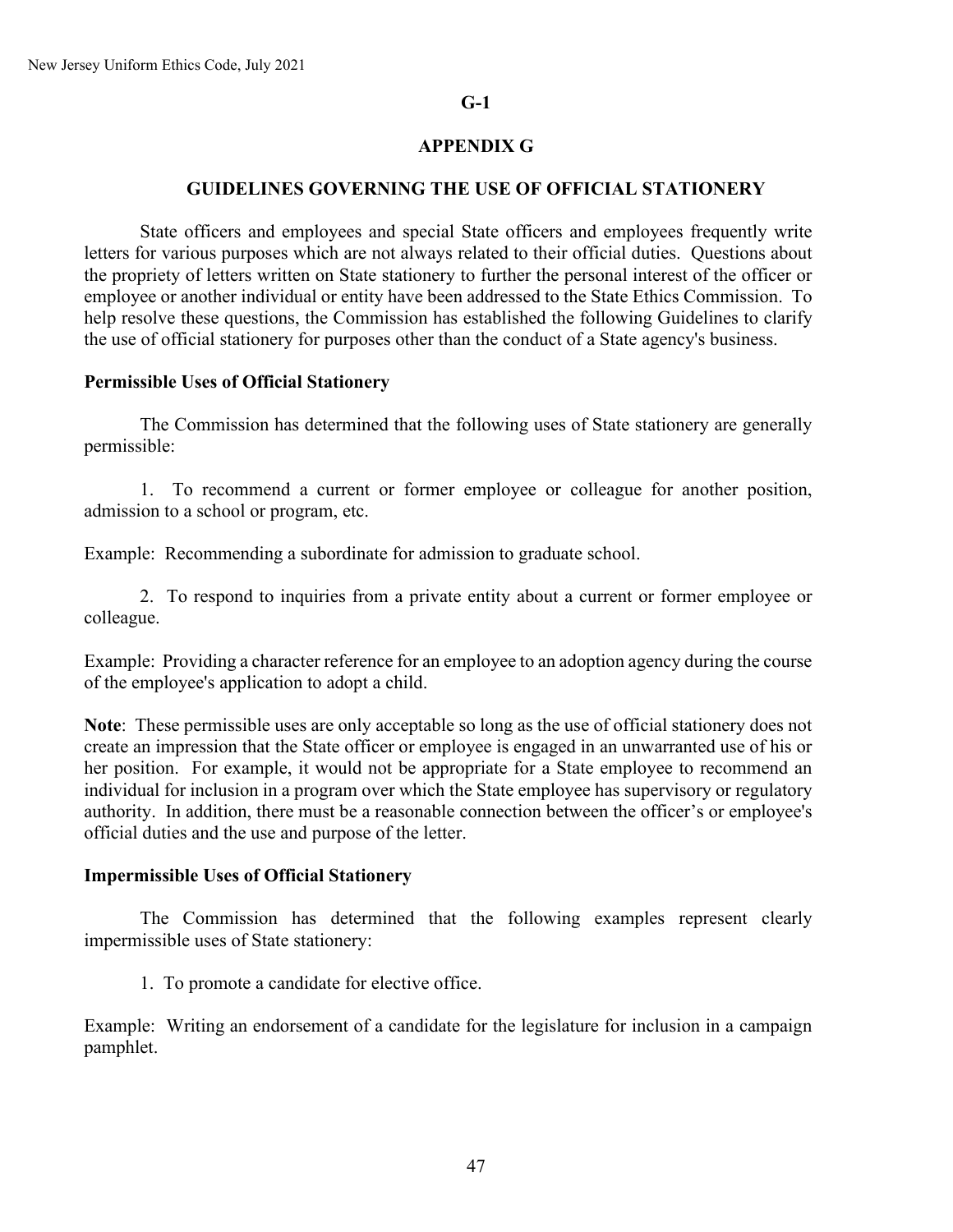2. To endorse a State vendor or contractor.

Example: Writing a letter of general recommendation for a State vendor for dissemination by the vendor. Note, however, that a letter complimenting the vendor for a job well done may be acceptable even though the vendor may later display the letter.

3. To express a personal opinion on a matter that is not related to one's official duties.

Example: Sending a letter to the editor of a newspaper commenting on a matter that is not related to the duties of the State officer or employee or his or her agency.

4. To secure a personal financial gain or pursue a vested interest for one's self.

Example: Writing to a private contractor (plumber, electrician) demanding a refund or a reduction in a quoted price.

# **Personal Stationery Imprinted with Agency, Office or Title**

The Commission has determined that use of personal stationery imprinted with the agency office or title of a State officer or employee, even though paid for personally, is impermissible. Such stationery may create the appearance of official stationery or may create an impression that the State officer or employee is acting in an official capacity.

The Commission acknowledges that there are occasions when it may be appropriate for a State officer or employee to identify himself or herself by position or title in correspondence on personal stationery (i.e., stationery bearing the individual's name and home address).

## **Agency Use of Official Stationery for Solicitations**

1. State agencies shall not solicit contributions of any kind from vendors to the agency or from entities regulated by the agency.

2. Solicitation of any other entities is subject to review and approval by the agency's Ethics Liaison Officer prior to any contact by the agency. The Ethics Liaison Officer must be advised of the purpose of the solicitation, the expected result, the identities of the entities to be solicited, whether there is any personal connection between the agency employees and the solicited entity, and must be provided with a sample of the solicitation letter.

3. The Ethics Liaison Officer should determine whether the solicitation would be problematic under the Uniform Ethics Code, the agency's code of ethics, the Conflicts of Interest Law, any Guidelines promulgated by the Commission, and/or any statutory provisions dealing with charitable contributions. The Ethics Liaison Officer should consider such factors as whether the agency has any business contacts with the recipients of the solicitation, whether any solicited products or services will directly benefit any agency employees, whether the solicitation is of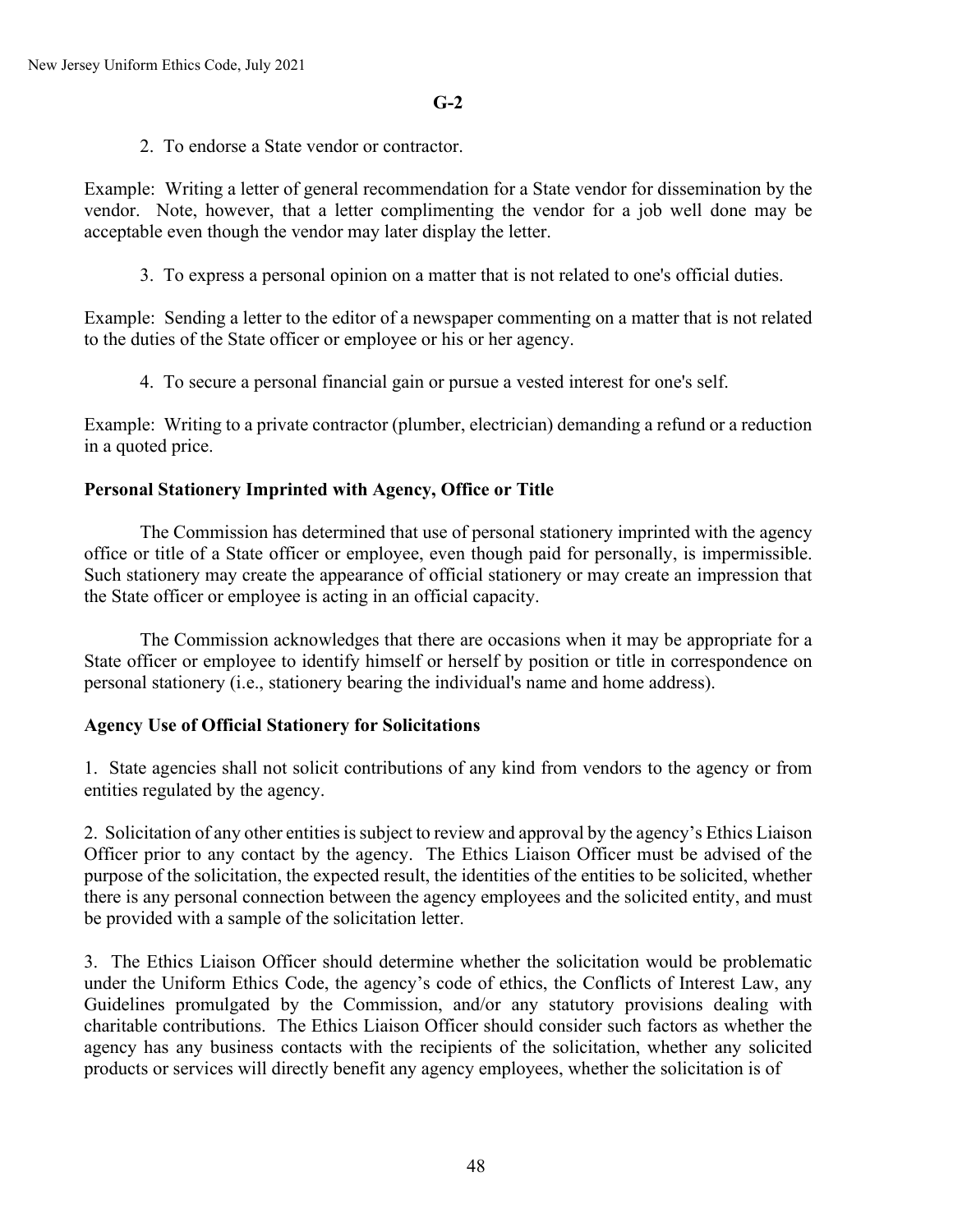## **G-3**

such magnitude that it could be burdensome to the recipient, and whether the language of the solicitation is coercive.

4. The Ethics Liaison Officer shall copy the Commission on all determinations regarding solicitations.

Circumstances that do not fall within the permissible or impermissible examples above require an individual determination by the Commission. Questions and inquiries should be addressed to: State Ethics Commission, P.O. Box 082, Trenton, New Jersey 08625-0082; (609) 292-1892.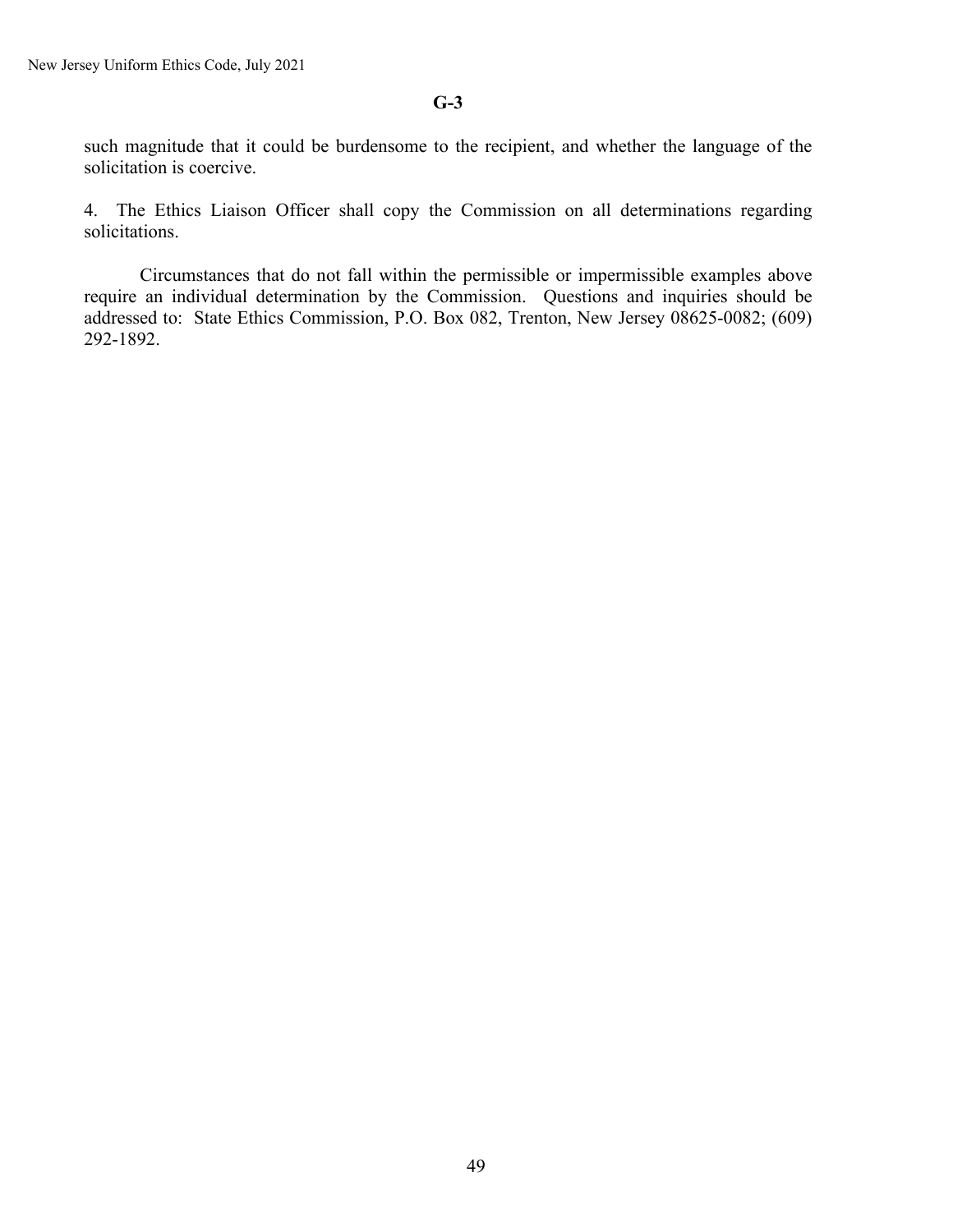### **APPENDIX H**

## **POST-EMPLOYMENT RESTRICTIONS NEW JERSEY CONFLICTS OF INTEREST LAW**

This memorandum presents a comprehensive overview of the State Ethics Commission's decisions, policies and guidelines concerning the post-employment provisions of the Conflicts Law. Presented below are general explanations of the statutory provisions as well as summaries of past Commission cases. The case presentations are designed only to provide examples of postemployment issues that have been addressed by the Commission. Specific questions regarding a particular situation should be addressed directly to the Commission.

The sections of the Conflicts Law covering post-employment are *N.J.S.A.* 52:13D-17, the general prohibition, and 17.2(c) and (d), the casino, medical cannabis, and personal use cannabis post-employment restrictions. In addition, the Uniform Ethics Code contains a one-year ban on certain State officials' interactions with their former agencies.

#### *N.J.S.A.* 52:13D-17 provides:

No State officer or employee or special State officer or employee, subsequent to the termination of his office or employment in any State agency, shall represent, appear for, negotiate on behalf of, or provide information not generally available to members of the public or services to, or agree to represent, appear for, negotiate on behalf of, or provide information not generally available to members of the public or services to, whether by himself or through any partnership, firm or corporation in which he has an interest or through any partner, officer or employee thereof, any person or party other than the State in connection with any cause, proceeding, application or other matter with respect to which such State officer or employee or special State officer or employee shall have made any investigation, rendered any ruling, given any opinion, or been otherwise substantially and directly involved at any time during the course of his office or employment. Any person who willfully violates the provisions of this section is a disorderly person, and shall be subject to a fine not to exceed \$1,000 or imprisonment not to exceed six months, or both.

In addition, for violations occurring after the effective date of P.L.2005, c.382, any former State officer or employee or former special State officer or employee of a State agency in the Executive Branch found by the State Ethics Commission to have violated any of the provisions of this section shall be assessed a civil penalty of not less than \$500 nor more than \$10,000, which penalty may be collected in a summary proceeding pursuant to the "Penalty Enforcement Law of 1999," P.L.1999, c.274 (*C.2A:58-10* et seq.).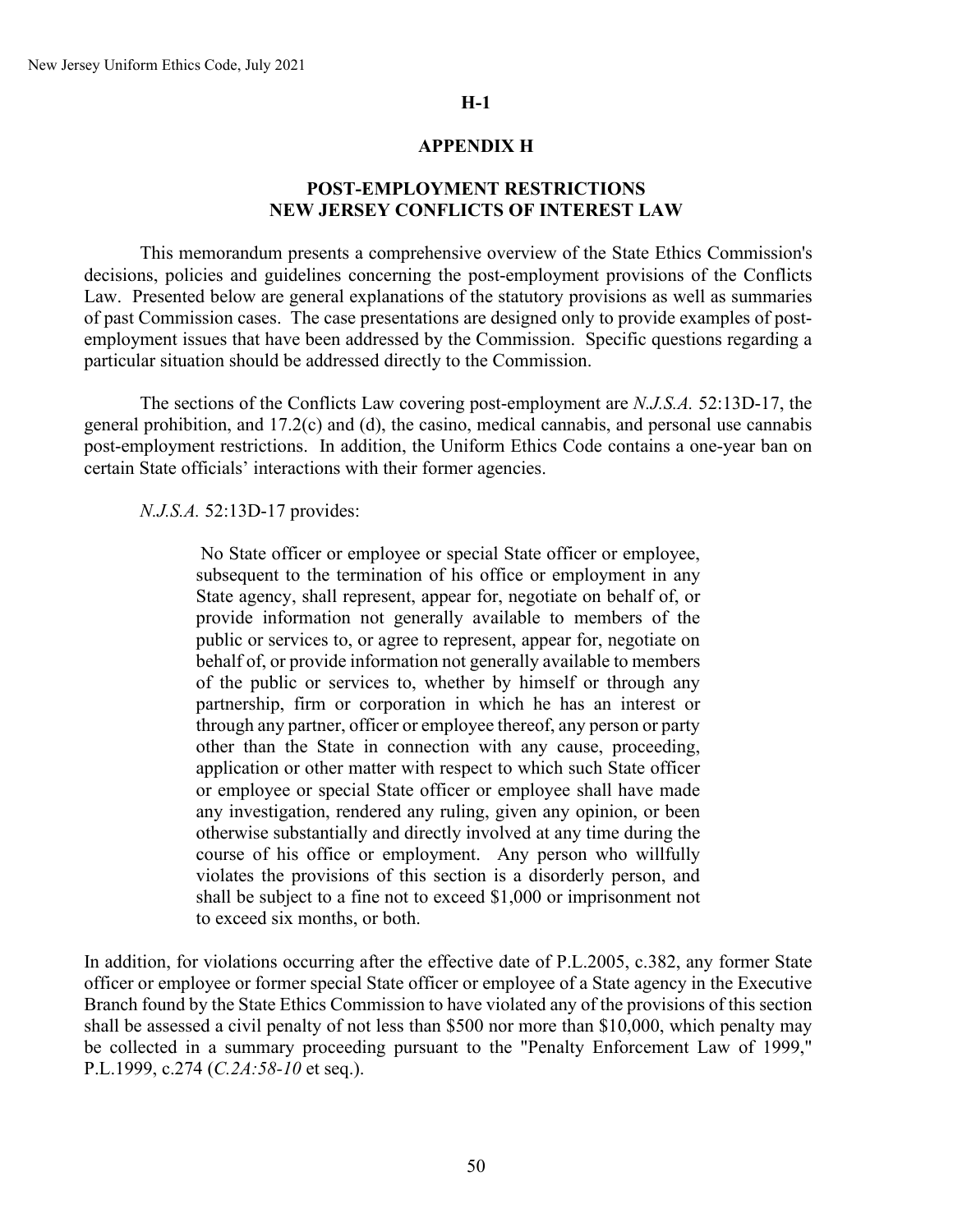#### *N.J.S.A.* 52:13D-13(g) defines "interest" as:

"Interest" means: (1) the ownership or control of more than 10 percent of the profits or assets of a firm, association, or partnership, or more than 10 percent of the stock in a corporation for profit other than a professional service corporation organized under the "Professional Service Corporation Act," P.L.1969, c. 232 (C.14A:17–1 et seq.); or (2) the ownership or control of more than one percent of the profits of a firm, association, or partnership, or more than one percent of the stock in any corporation, (a) which is the holder of, or an applicant for, a casino license or in any holding or intermediary company with respect thereto, as defined by the "Casino Control Act," P.L.1977, c. 110  $(C.5:12-1$  et seq.), or  $(b)$ which is the holder of, or an applicant for, a medical cannabis cultivator, medical cannabis manufacturer, medical cannabis dispensary, or clinical registrant permit issued pursuant to P.L.2009, c. 307 (C.24:6I–1 et al.), or any holding or intermediary company with respect thereto, or (c) which is the holder of, or an applicant for, a cannabis cultivator, cannabis manufacturer, cannabis wholesaler, cannabis distributor, cannabis retailer, or cannabis delivery service license issued pursuant to P.L.2021, c. 16 (C.24:6I– 31 et al.), or which is an entity that employs or uses a certified personal use cannabis handler to perform work for or on behalf of a licensed cannabis establishment, distributor, or delivery service, or any holding or intermediary company with respect to thereto. The provisions of this act governing the conduct of individuals are applicable to shareholders, associates or professional employees of a professional service corporation regardless of the extent or amount of their shareholder interest in such a corporation.

#### **APPLICATION OF SECTION 17 - GENERAL POST-EMPLOYMENT PROHIBITION**

### **Specific Cause, Proceeding, Application or Other Matter**

Section 17 prohibits a former State officer or employee or special State officer or employee from representing, appearing for, negotiating on behalf of, providing information or services not generally available to the public or agreeing to perform any of those activities for any party, other than the State, in connection with those causes, proceedings, applications or other matters in which the officer or employee had made any investigation, rendered any ruling, given any opinion or been otherwise substantially and directly involved while in State employment. There is no time limit on this prohibition.

It is important to note that these restrictions apply to specific causes, proceedings, applications or other matters. This restriction does not extend to "determinations of general applicability or the preparation or review of legislation which is no longer pending before the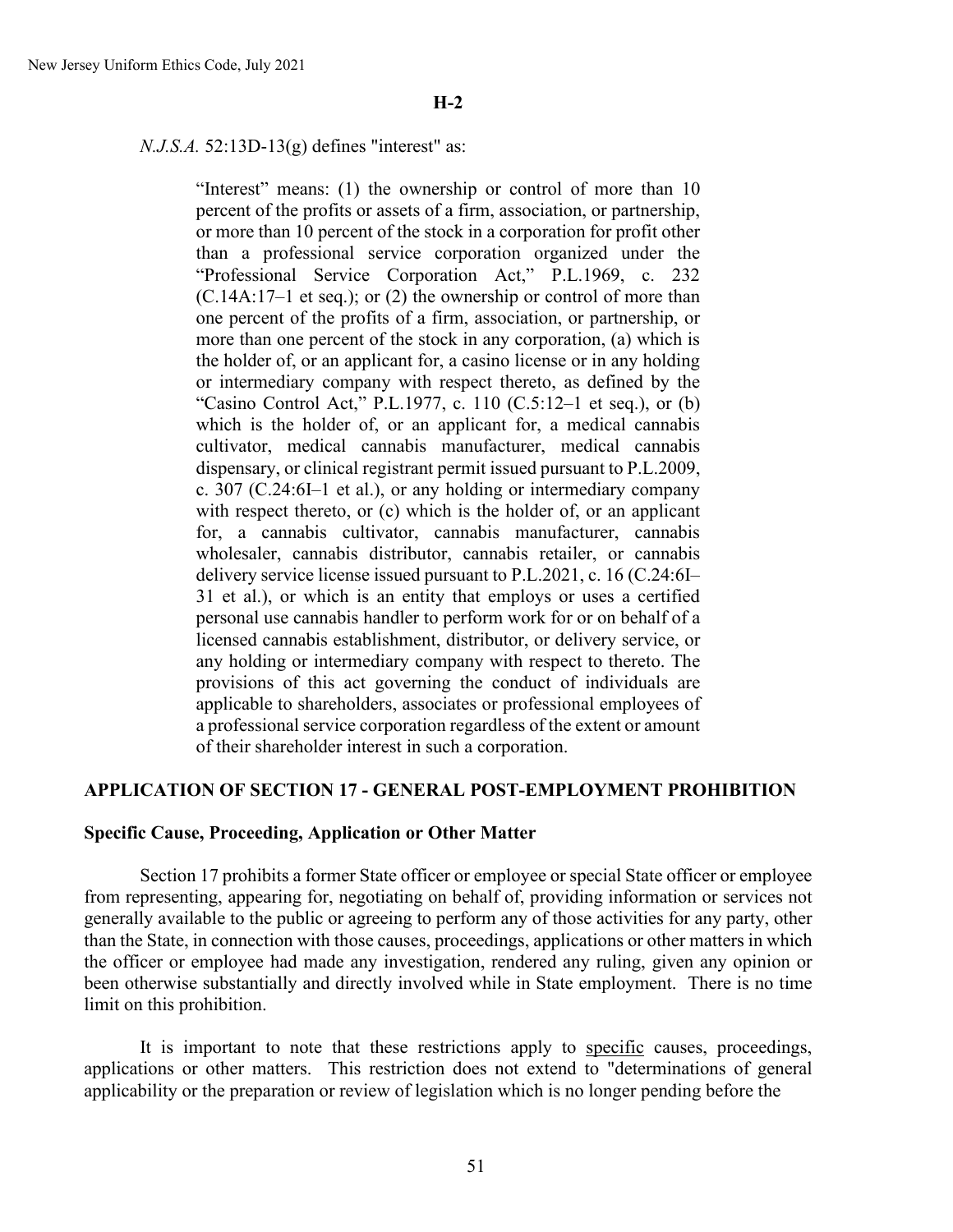Legislature or the Governor." In addition, the Commission determined *In the Matter of Walter J. Maibach*, Case No. 179-93, that a regulation enacted pursuant to rulemaking authority is analogous to legislation and, in accordance with the definition of section 13(h), is not a "matter" when it is no longer pending.

Whether a cause, proceeding, application or other matter at issue in a post-employment question is categorized as specific or general is a determination made by the Commission on a case-by-case basis. Questions about the nature of matters with which employees had involvement during the course of their official duties should be directed to the Commission.

#### **Substantial and Direct Involvement**

In certain situations it may be difficult to determine whether a former State officer or employee or special State officer or employee was "substantially and directly involved" in a certain matter or whether such officer or employee had merely been technically or formally involved. Such determinations are made as individual cases arise. In considering whether a former State employee had substantial and direct involvement in a matter, the Commission has typically reviewed such factors as whether the individual had supervisory responsibility, provided input, submitted reports, signed contracts on behalf of the agency, attended meetings, approved applications, had access to confidential information, or was directly involved in decision making.

#### **Providing Information Not Generally Available to the Public**

Section 17 prohibits former State officers and employees or special State officers or employees from providing information not generally available to the public. The Commission normally solicits input from the former officer's or employee's agency and also considers whether the information is available under the Open Public Records Act, *N.J.S.A.* 47:1A-1 et seq.

#### **Application of Restriction to Partnership, Firm or Corporation**

The restrictions contained in the Conflicts of Interest Law apply to the partnership, firm or corporation under the following circumstances: (1) if the former State officer or employee or special State officer or employee is a shareholder, associate or professional employee of a firm organized as a professional service corporation or (2) if the former State officer or employee or special State officer or employee owns or controls more than 10% of the stock of a corporation or more than 10% of the profits or assets of a firm, association or partnership.

The post-employment restrictions extend, therefore, to former State officers or employees and special State officers or employees personally and to any employees or officers of any professional service corporation with which he/she is employed or associated or is a shareholder. In addition, the restriction also extends to those employees or officers of partnerships, firms or corporations in which the former State officer or employee or special State officer or employee has more than 10% ownership or control. If a former State officer or employee or special State officer or employee is employed by a company in which he/she does not have more than a 10% interest, and the company is not a professional service corporation, the restrictions contained in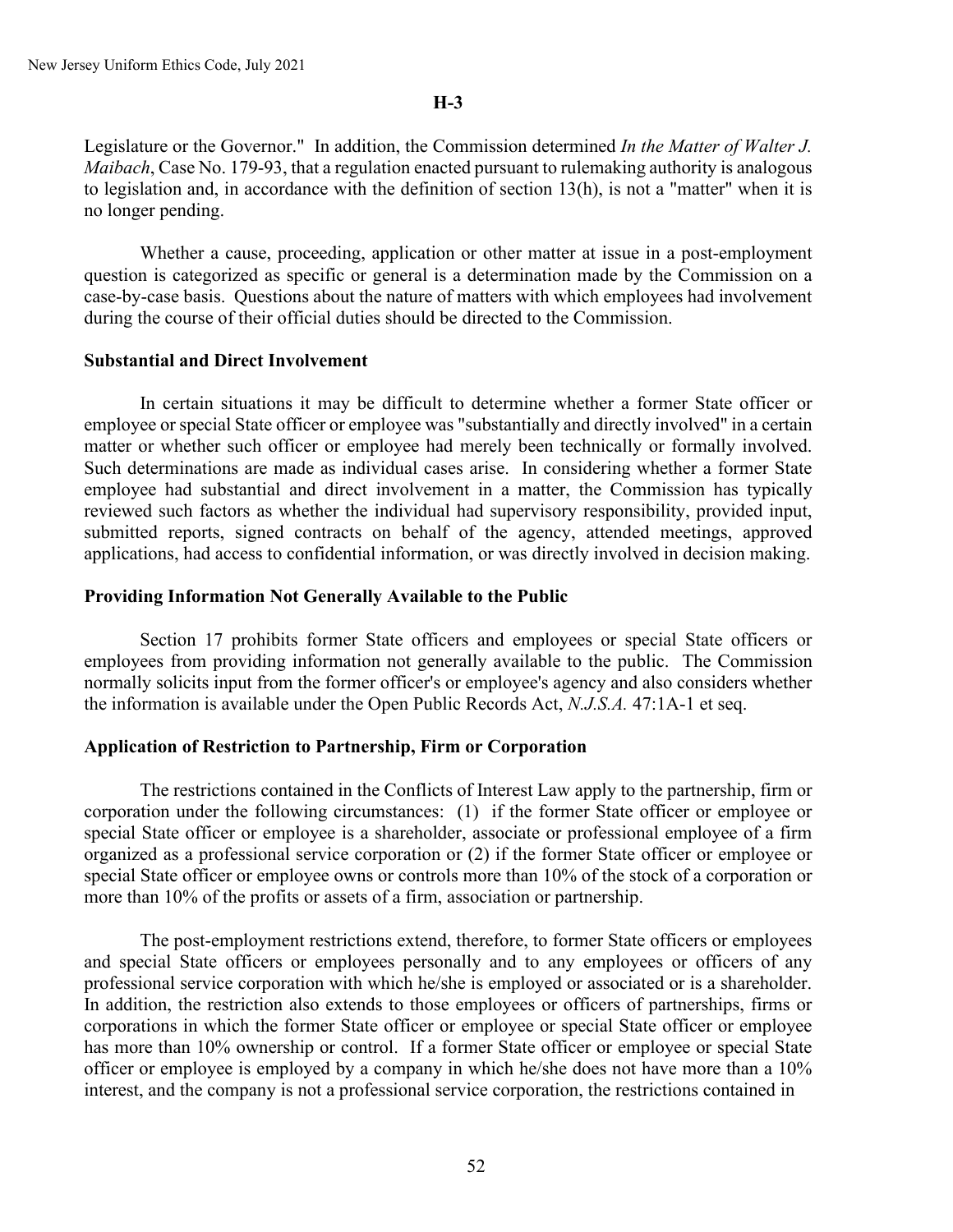the Conflicts Law pertain to him/her personally but do not extend to the corporation by which he/she is employed.

#### **Penalty**

Section 17 of the Conflicts Law was amended in 2006. For violations occurring after the effective date of the amendment, March 15, 2006, any former State officer or employee or former special State officer or employee of a State agency in the Executive Branch found by the Commission to have violated any of the provisions of section 17 shall be assessed a civil penalty of not less than \$500 nor more than \$10,000.

In addition, the fine for a violation of section 17 that is punishable as a disorderly persons offense was increased from \$500 to \$1,000.

## **SAMPLE GENERAL POST-EMPLOYMENT CASES ADDRESSED BY THE COMMISSION**

### **Employment With a Firm With Which State Officer or Employee Has Contact in His/Her Official Capacity**

The Commission has addressed the issue of employment with a firm with which a State officer or employee or special State officer or employee has contact in his/her official capacity on numerous occasions. Listed below are some examples.

In 1979, the State employee, a Highway Supervisor, Division of Design at the Department of Transportation ("DOT") requested permission to accept a position with a firm with which he came in contact in his official capacity. The Division of Design was responsible for all phases of projects involving bridges, drafted the actual contract agreement, supervised its administration, and acted as liaison between the consultant and the Department. The actual choice of the consulting firm was the responsibility of the Contract Selection Committee which was separate and apart from the Division of Design. The employee was not a member of the Contract Selection Committee.

The Commission determined that it would not be a conflict of interest for the employee to accept a consultant position with the firm. He was, however, permanently restricted from representing, appearing for or negotiating on behalf of the firm on any matter in which he had been substantially and directly involved during his State employment. The Commission requested that as a member of the consulting firm, he refrain from working on any bridge projects that were before the DOT while he was a State employee. There were no restrictions on his participation on behalf of the consulting firm on new matters. *In the Matter of Gary Case*, Commission Case No. 763-79.

In 1980, a Department of Energy employee received an offer of employment from a subcontractor with whom she had interaction in her official capacity. The interaction included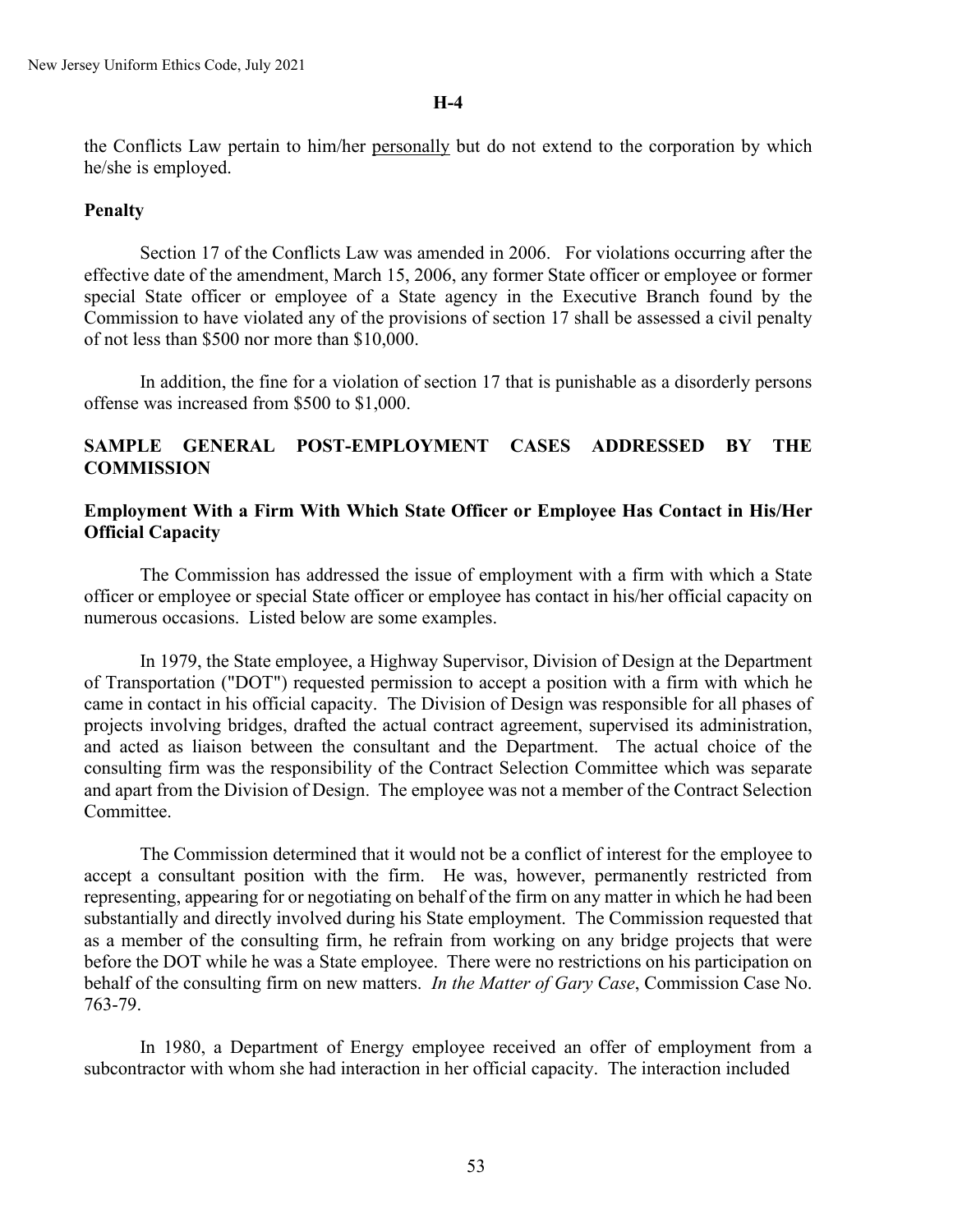accompanying the subcontractor on "walk throughs" of institutions applying for grants from the Department and auditing and monitoring the status of grant applications.

The Commission reviewed the matter under the section 17 post-employment restriction and also considered whether the employee had exercised an unwarranted privilege prohibited by section  $23(e)(3)$  of the statute. The Commission determined that although the employee had some involvement and contact with the subcontractor in her official capacity, there did not appear to have been any substantial and direct involvement in a specific matter by the employee during the course of her employment. As to the unwarranted privilege provision, the Commission determined that since the employee did not solicit the position with the subcontractor but rather was approached by the subcontractor and immediately contacted her supervisor regarding the offer of employment, no unwarranted privilege existed. *In the Matter of Frances Kelly*, Commission Case No. 875-80.

In 1990, the Commission considered a situation in which the State employee was offered a position as vice-president of Facilities Maintenance for a construction management and development company. As a State employee, the individual had been an engineer in the Bureau of Lease Construction, Department of the Treasury, and had been involved in monitoring construction at 2 of the 14 properties owned by the company and leased to the State.

The Commission discussed whether there was an improper "revolving door" appearance to the employee being offered the position. Upon learning that the development company had solicited the employee for the vice-president position and that the employee had not sought the position, the Commission considered the appearance issue to be resolved. The Commission then determined that section 17 did not bar the employment with the development company but that the employee could not represent the company with respect to the two properties with which he had involvement as a State employee. *In the Matter of Lewis Ischinger*, Commission Case No. 5-90.

#### **Matters Pending Before Former Employee's Former Agency**

Former State officers and employees or special State officers or employees are not prohibited from working on matters that originated in their former agencies subsequent to their leaving State service so long as they had no substantial and direct involvement in those matters.

In 1974, the former Acting Director of the Division of Water Resources in the Department of Environmental Protection ("DEP") requested an opinion from the Commission as to whether he could accept employment with a consulting firm that had several matters before the Division. These matters included a stream encroachment permit, two water pollution control permits, a loan offer and grant offer.

The Commission determined that since the Acting Director's signature appeared as approving the two water pollution control permits, the loan offer and the grant offer, he was precluded from becoming involved in those matters during his employment with the firm. Because he was not involved with the stream encroachment permit, the Commission found that it did not fall with the section 17 prohibition. *Advisory Opinion No. 23.*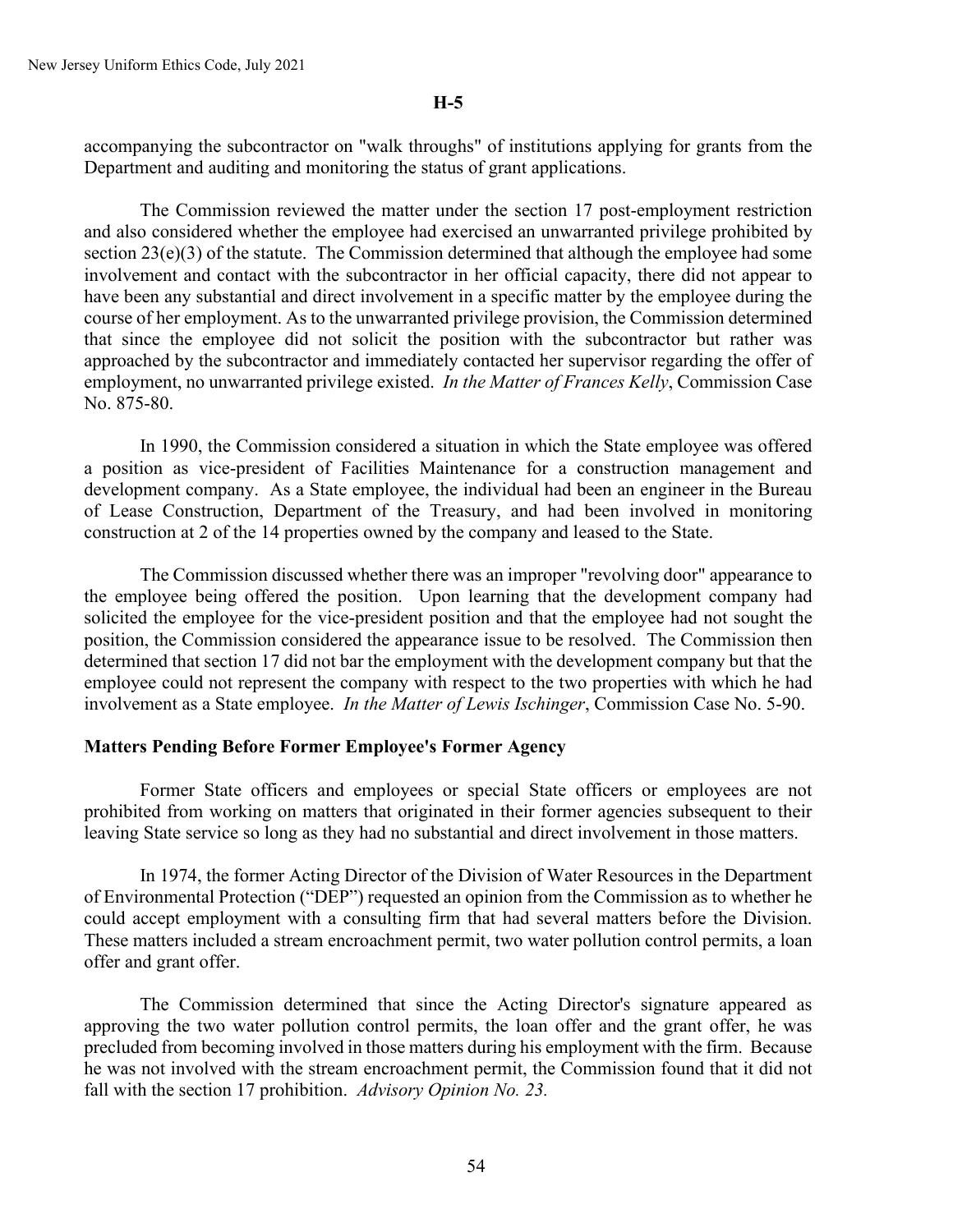In 2001, the Commission considered whether the former Administrator, Office of Finance and Management, Division of Solid Waste, DEP, was permitted to represent ABC in connection with efforts to obtain a solid waste facility permit to operate a transfer station.

In 1994, XYZ had filed an application with the Division for a solid waste facility permit to expand its then operating transfer station and materials recovery facility. Staff who reported to the former Administrator reviewed the application and prepared a draft permit. A public hearing on the draft permit was held in July; the former Administrator acted as the hearing examiner. In August, the final permit was issued under the former Administrator's signature, with an expiration date of August 2000. In 1995, the permit was further modified to include a recycling operation. The modification was issued under the former Administrator's signature; his employment with the Division and with the State terminated in March 1997.

XYZ filed a permit renewal application in the spring of 2000 and that application was pending with the Division at the time of the Commission's review. ABC was in the process of purchasing the assets of XYZ and wished to become the owner/operator of the transfer station. The former Administrator, or the firm with which he was currently associated, wanted to represent ABC in its efforts to obtain a solid waste facility permit to operate the transfer station.

The Commission determined that the ABC permit application was a new matter for the purposes of section 17. The XYZ permit was not transferable. When the sale of XYZ's assets to ABC took place, the existing permit would be revoked and ABC would then be required to comply with DEP regulations applicable to new permits. *In the Matter of Robert C. Ciolek*, Case No. 39- 01.

## **Employment by Entities Contracting With Former Agency**

In 1972, the former Chief of the Bureau of Financial Aid at the Department of Community Affairs ("DCA") requested permission to accept employment with the City of Orange, whose program he was responsible for coordinating during his tenure at the DCA. The employee made the contract arrangements with the city for funding from DCA; however, he did not sign off on the pending contracts.

The Commission determined that the former employee made the contract arrangement for funding by the DCA and that such activity on the part of the employee constituted direct involvement within the meaning of section 17. All monies for administering the municipality's program came from the DCA. *Advisory Opinion No. 2.*

Subsequent to the rendering of *Advisory Opinion No. 2*, the contract in which the former Bureau Chief was originally involved expired. A new contract between Orange and the DCA was ready for execution. Orange wished to engage the former Bureau Chief under this new contract. The Commission sought advice from the Attorney General's Office. In Attorney General Opinion M72-0414, it was determined that the employment of the former Bureau Chief by Orange under a newly executed contract would not violate section 17. The Opinion noted that when the new contract is signed, the direct connection between the funded program and the former employee is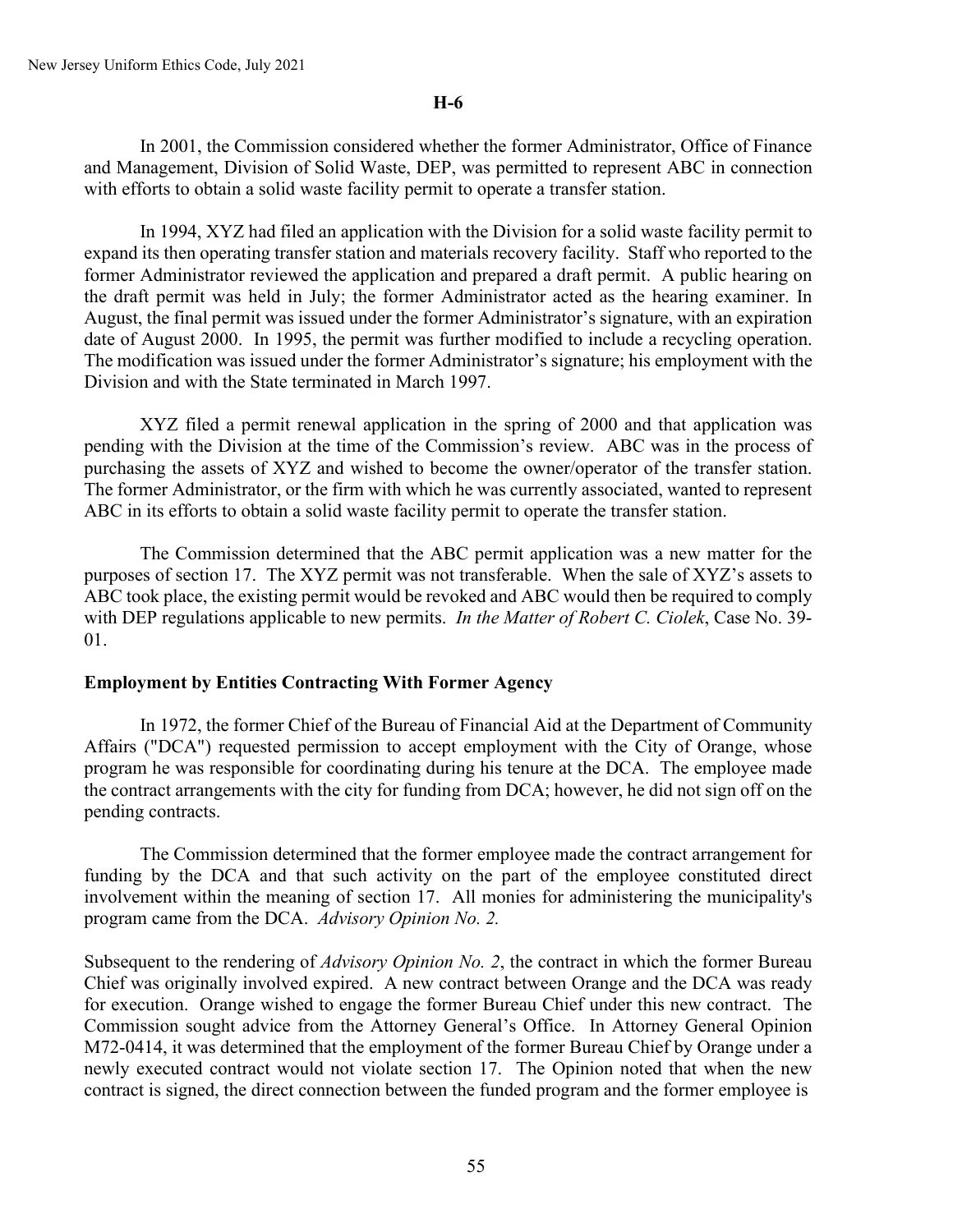severed. The Opinion further stated that "termination of the contract in which the former employee was directly involved appears to be the reasonable point at which the restriction upon the former employee's post-employment activities should also be terminated."

In subsequent cases, the Commission has affirmed its position that a new contract is a new matter for the purposes of the post-employment restriction. (*In the Matter of Rose Zeltzer*, Case No. 3-95, *In the Matter of Michael Rowe,* Case No. 2-96, *In the Matter of Patricia A. Stolpe*, Case No. 35-03).

In 1980, the Commission issued two advisory opinions dealing with employment by entities receiving funding from a former agency and distinguished the cases based on the "substantial and direct" involvement criteria articulated in the statute.

In the first instance, the Commission addressed a situation that involved an individual who worked for the State Law Enforcement Planning Agency ("SLEPA") as a Senior Planner. During the course of his employment, he had official associations with a County Director of a Planning Board who was anxious to participate in a SLEPA Planning Program. The Senior Planner advised the Director to send a letter to SLEPA stating the county's interest in the program, which the Director did. Several months subsequent to receiving information from SLEPA, the Director submitted an application seeking SLEPA funding for his County Planning Program. The Senior Planner then assisted the Director in completing the application by providing data relative to the program and, in particular, to the county's personnel and financial needs. The Senior Planner then became interested in the position that was funded by the SLEPA grant.

The Commission determined that since the individual was substantially and directly involved in the awarding of the SLEPA grant, he was precluded from such employment due to the post-employment restriction. *Advisory Opinion No. 37.*

The Commission considered two related requests for advice involving former SLEPA employees who had accepted or desired to accept positions of employment with county agencies receiving SLEPA grants. The individuals, in their capacities as State employees, had no involvement in processing or otherwise acting upon the grant applications of the county agencies that later became their employers.

The Commission determined that the employment was not proscribed as the former State employees were not substantially and directly involved in these matters during the course of their State employment. The Commission determined that, in and of itself, a grantor-grantee relationship between an individual's former State agency and his subsequent non-State employer normally does not give rise to a prohibited post-employment situation within the framework of section 17. The Commission noted that, of course, the applicability of the post-employment restriction of the Conflicts Law to any given sets of facts and circumstances ultimately can be determined only by direct inquiry to the Commission. *Advisory Opinion No. 39.*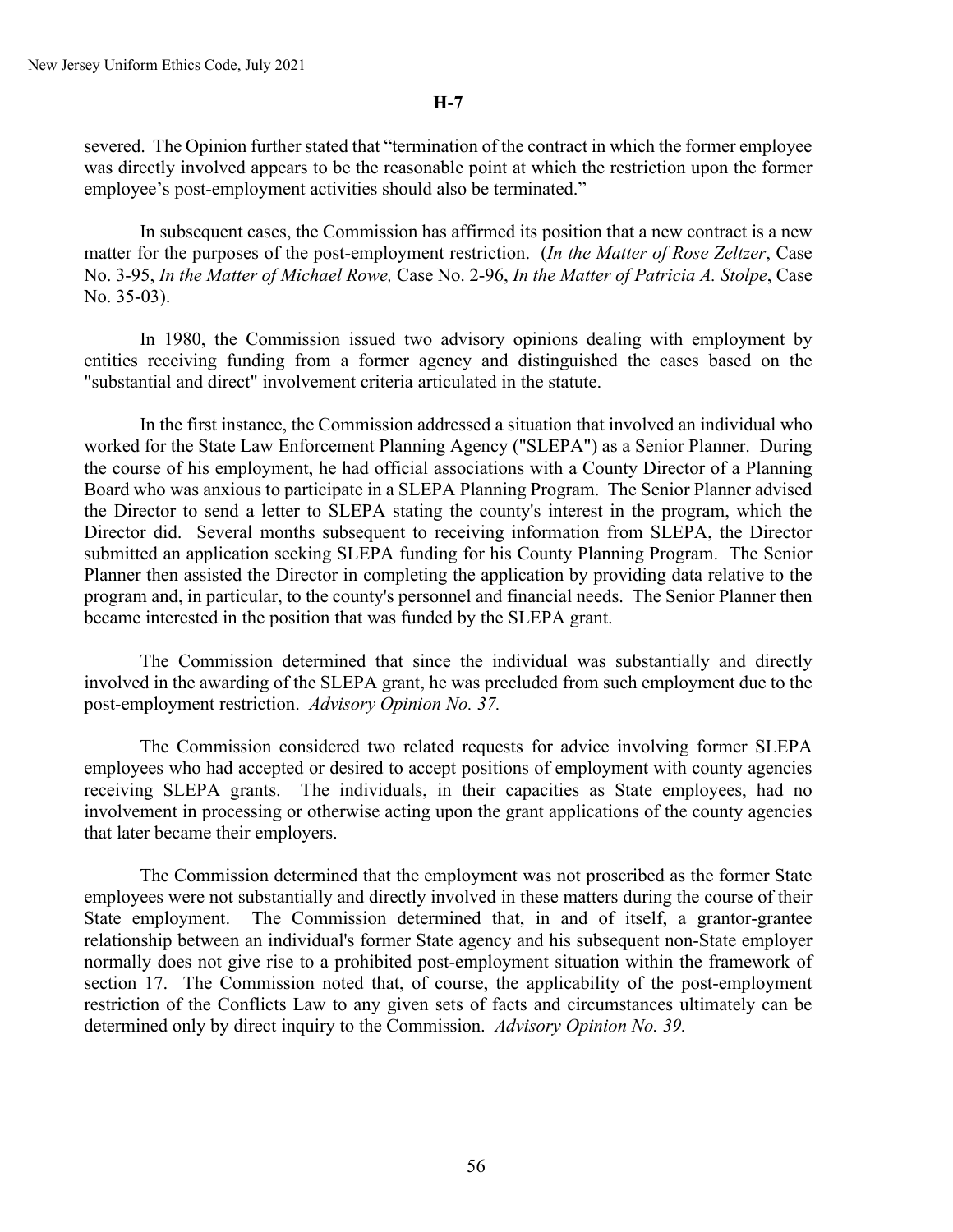#### **Multi-faceted Projects**

The Commission has considered a number of cases involving multi-faceted projects that are of long duration or sequential in development and has declined to segment the projects for the purposes of the post-employment restriction.

In 1998, the Commission was asked whether modifications to an RFP constituted a new matter for the purposes of the post-employment restriction. The former employees acknowledged that they were substantially and directly involved with the original RFP during their State employment. However, they advanced the position that the modified RFP was a new matter because the earlier RFP intended that the work be accomplished through the mandatory use of a particular system. The use of that system was not mandatory in the later RFP on which they bid. The Commission found that the utilization of alternate methodologies to accomplish project goals does not constitute a new matter for the purposes of the post-employment restriction. *In the Matter of Linda Anselmini and Lora Levosky,* Commission Case No. 22-98.

In 1999, the Commission considered whether the former State employee's postemployment activities in connection with the closure of several contaminated sites were violative of section 17. The Commission determined that the former employee was substantially and directly involved in the closure while he was a DEP employee based on a sizable record indicating his participation in meetings and correspondence dealing with specifics of the closure. With respect to the matter, the Commission had to determine whether the matter involved the entire closure process or whether the closure process should be segmented based on changes in regulations and modifications in the technologies applied to the site. After an extensive review, the Commission determined that the closure process should not be segmented for the purposes of the post-employment restriction and, thus, determined that section 17 precluded the former employee's involvement in the closure on behalf of his employer. *In the Matter of Kenneth Siet*, Commission Case No. 6-99,

In 2004, a former State employee requested that the Commission consider whether his previous involvement in a 1996 Landfill Closure/Post Closure Plan ("1996 Plan") during his tenure with the DEP precluded him, or the law firm with which he was now associated, from representing a party other than the State in litigation stemming from the closure.

The employee's position was that the 1996 Plan had been superseded by a 2002 Plan, with which he had had no involvement, and, thus, the post-employment prohibition did not apply. The Commission viewed the 2002 Plan as a revision to the 1996 Plan, not as a new matter. Because the former employee was substantially and directly involved in the 1996 Plan, the Commission determined that he was precluded from having any involvement in the landfill closure. The former employee had no ownership or shareholder interest in the law firm, and the firm was not organized as a professional service corporation; therefore, the restriction on the former State employee did not apply to the firm. *In the Matter of Robert C. Ciolek,* Commission Case No. 13-04.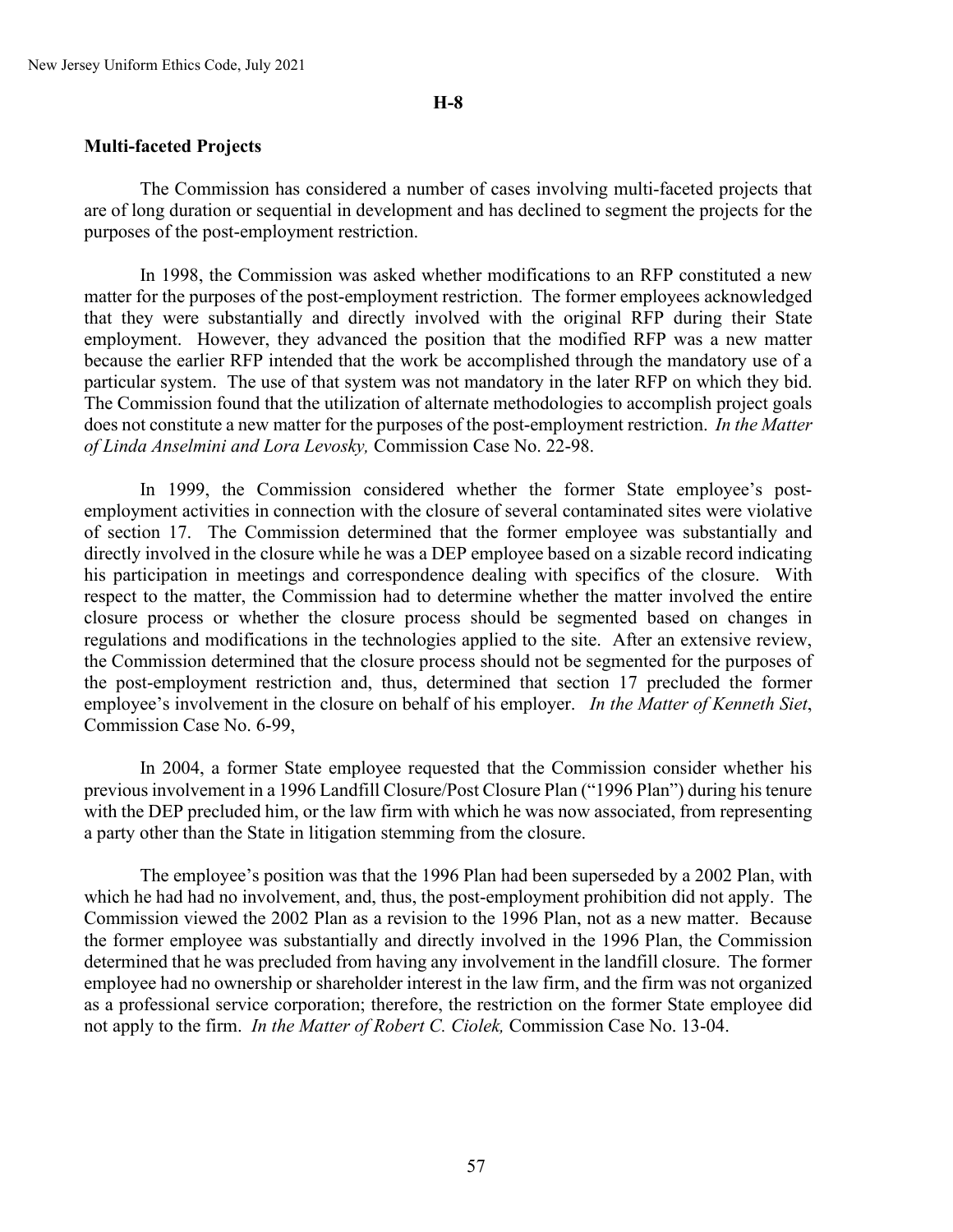#### **One-Year Ban – Certain State Officials**

In accordance with the recommendation of the Special Counsel for Ethics Review and Compliance, the Uniform Ethics Code specifies that for one year after the termination of the State office or employment of any of the individuals noted below, he/she shall not represent, appear for, or negotiate on behalf of, or agree to represent, appear for, or negotiate on behalf of any person or party other than the State with or before any officer or employee of the State agency in which he/she served. The provisions of this subsection shall not apply to any partnership, firm or corporation in which he/she has an interest or is employed, or to any partner, officer, director or employee of such partnership, firm or corporation. Nothing contained in this section prohibits a State agency from contracting with a former State officer or employee to act on behalf of the State.

The one-year ban applies to any head, deputy head or assistant head of any principal department, board, commission or authority, the Superintendent of State Police, the Governor's Chief of Staff, Chief of Management and Operations, Chief of Policy and Communications, Chief Counsel, Director of Communications, Policy Counselor, and any deputy or principal administrative assistant to any of the aforementioned members of the staff of the Office of the Governor.

In addition to the prohibition dealing with one's former agency, the governor and each head of a principal department in the Executive branch are prohibited, for one year after the termination of office or employment, from registering as a "governmental affairs agent," as that term is defined in *N.J.S.A.* 52:13C-20. *N.J.S.A.* 52:13C-21.4. This provision is not enforced by the State Ethics Commission.

#### **Summary**

In summary, the general post-employment restrictions do not prohibit a former State officer or employee or special State officer or employee or any firm in which he/she has an interest from representing a party other than the State concerning:

- Determinations of general applicability.
- Preparation or review of legislation that is no longer pending before the Legislature or the Governor.
- Regulations no longer pending before an agency since these are not specific causes and are analogous to legislation.
- Any matter pending before any State agency, including the individual's former agency, if the former officer or employee or special State officer or employee was not "substantially and directly" involved in the matter while employed by the State.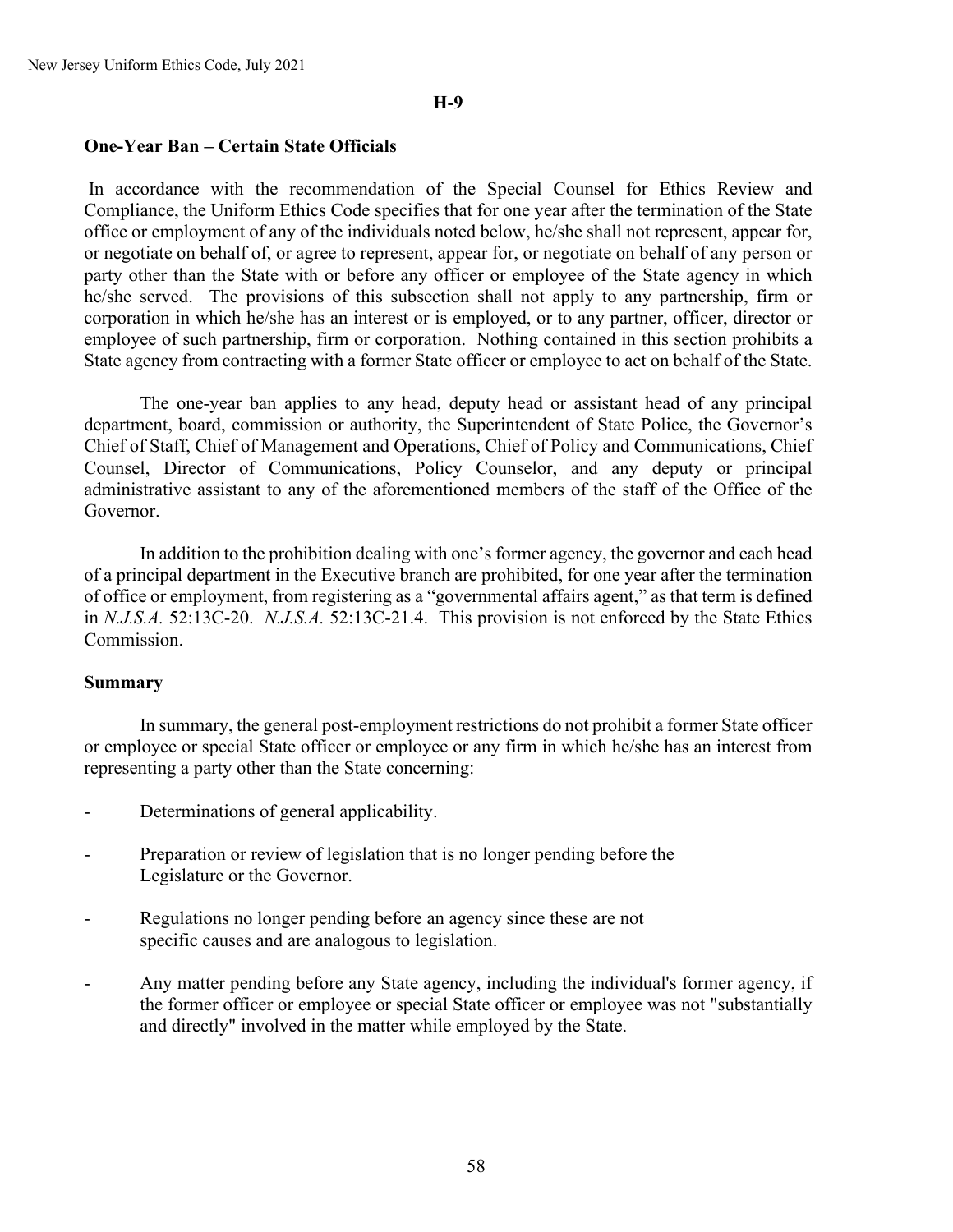- Accepting employment with entities that contract with the individual's former agency or any other State agency if the State officer or employee or special State officer or employee was not "substantially and directly" involved in the matter in question.
- Providing information generally available to the public.
- Accepting employment with a firm with which the State officer or employee or special State officer or employee had contact in his/her official capacity.

However, certain State officials are subject to additional one-year bans on their postemployment activities.

## **Seeking Future Employment**

In the past, the Commission has determined that employees who have direct and substantial contact with any interested parties must refrain from circulating resumes or in any manner initiating employment discussions with those individuals or entities while still in State service. If an employee is solicited for potential employment by an interested party, that solicitation must be disclosed immediately to the employee's management and to the departmental ethics liaison officer to avoid a situation where an employee may appear to be using his/her official position to gain an unwarranted advantage. Employees who do not have direct and substantial contact with interested parties may circulate resumes and enter into discussions regarding potential employment with those firms as long as they avoid a situation that may give rise to an unwarranted advantage. All employees are cautioned that discussions, interviews, and negotiations should not take place on State time. *In the Matter of Theodore Fischer*, Commission Case No. 83-88.

## **SECTION 17.2(c) and (d) – CASINO, MEDICAL CANNABIS, AND PERSONAL USE CANNABIS POST-EMPLOYMENT RESTRICTIONS**

*N.J.S.A.* 52:13D-17.2 (c) and (d) provide:

c. (1) No person or any member of his immediate family, nor any partnership, firm, or corporation with which such person is associated or in which he has an interest, nor any partner, officer, director, or employee while he is associated with such partnership, firm or corporation, shall, within two years next subsequent to the termination of the office or employment of such person, hold, directly or indirectly, an interest in, or hold employment with, or represent, appear for, or negotiate on behalf of, any holder of, or applicant for, a casino license in connection with any cause, application or matter, or any holding or intermediary company with respect to such holder of, or applicant for, a casino license in connection with any phase of casino development, permitting, licensure, or any other matter whatsoever related to casino activity,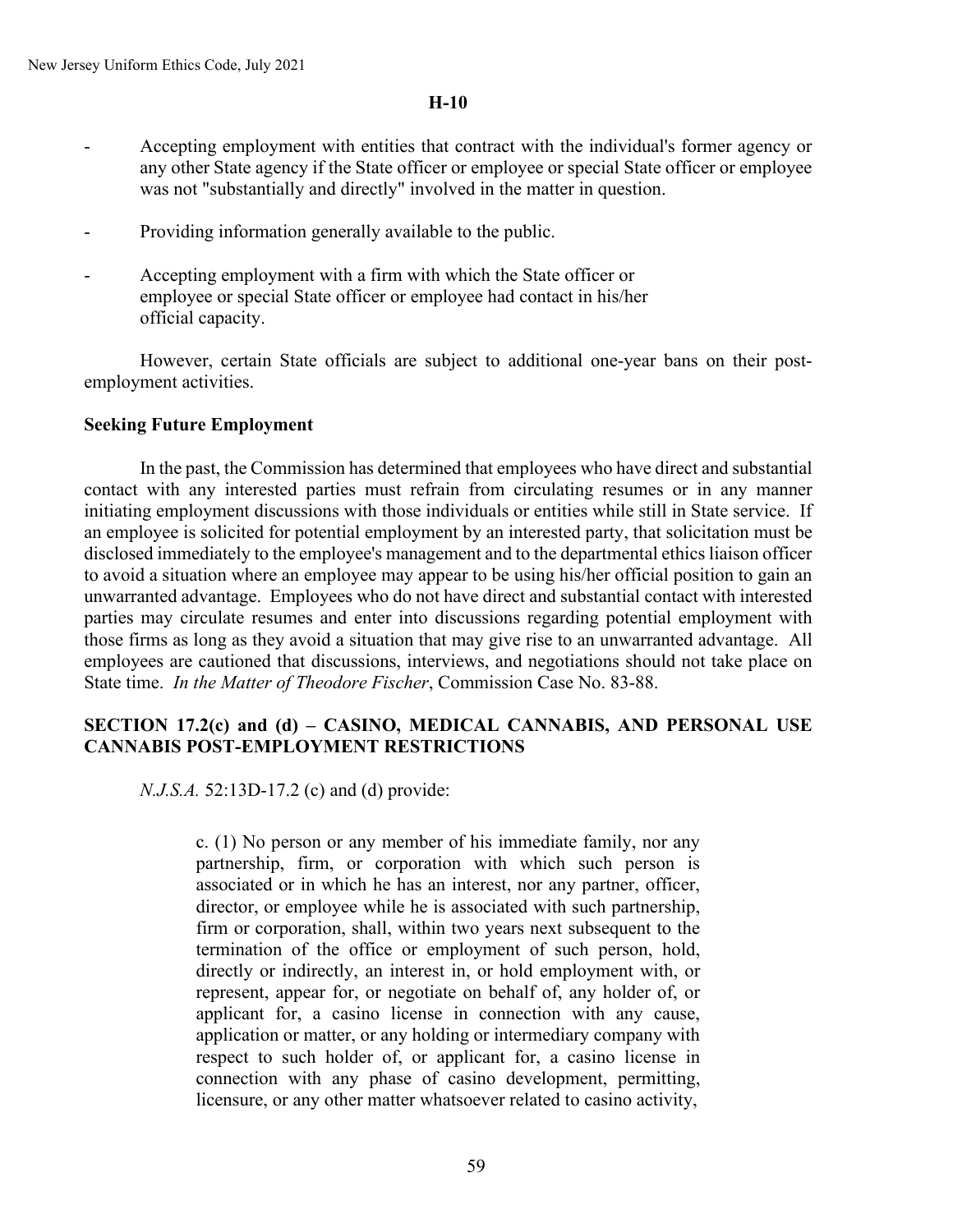except as provided in section 3 of P.L.2009, c. 26 (C.52:13D–17.3), and except that:

(a) a member of the immediate family of a person may hold employment with the holder of, or applicant for, a casino license if, in the judgment of the State Ethics Commission, the Joint Legislative Committee on Ethical Standards, or the Supreme Court, as appropriate, such employment will not interfere with the responsibilities of the person and will not create a conflict of interest, or reasonable risk of the public perception of a conflict of interest, on the part of the person;

(b) an employee who is terminated as a result of a reduction in the workforce at the agency where employed, other than an employee who held a policy-making management position at any time during the five years prior to termination of employment, may, at any time prior to the end of the two-year period, accept employment with the holder of, or applicant for, a casino license if, in the judgment of the State Ethics Commission, the Joint Legislative Committee on Ethical Standards, or the Supreme Court, as appropriate, such employment will not create a conflict of interest, or reasonable risk of the public perception of a conflict of interest, on the part of the employee. In no case shall the restrictions of this subsection apply to a secretarial or clerical employee.

Nothing herein contained shall alter or amend the post-employment restrictions applicable to members and employees of the Casino Control Commission and employees and agents of the Division of Gaming Enforcement pursuant to paragraph (2) of subsection e. of section 59 and to section 60 of P.L.1977, c. 110 (C.5:12–59 and C.5:12–60); and (c) any partnership, firm, or corporation engaged in the practice of law or in providing any other professional services with which any person included in subparagraphs (a) and (b) of paragraph (1) of subsection a. of this section, or a member of the immediate family of that person, is associated, and any partner, officer, director, or employee thereof, other than that person, or immediate family member, may represent, appear for or negotiate on behalf of any holder of, or applicant for, a casino license in connection with any cause, application or matter or any holding company or intermediary company with respect to such holder of, or applicant for, a casino license in connection with any phase of casino development, permitting, licensure or any other matter whatsoever related to casino activity, and that person or immediate family member shall not be barred from association with such partnership, firm or corporation, if for a period of two years next subsequent to the termination of the person's office or employment, the person or immediate family member (i) is screened from personal participation in any such representation, appearance or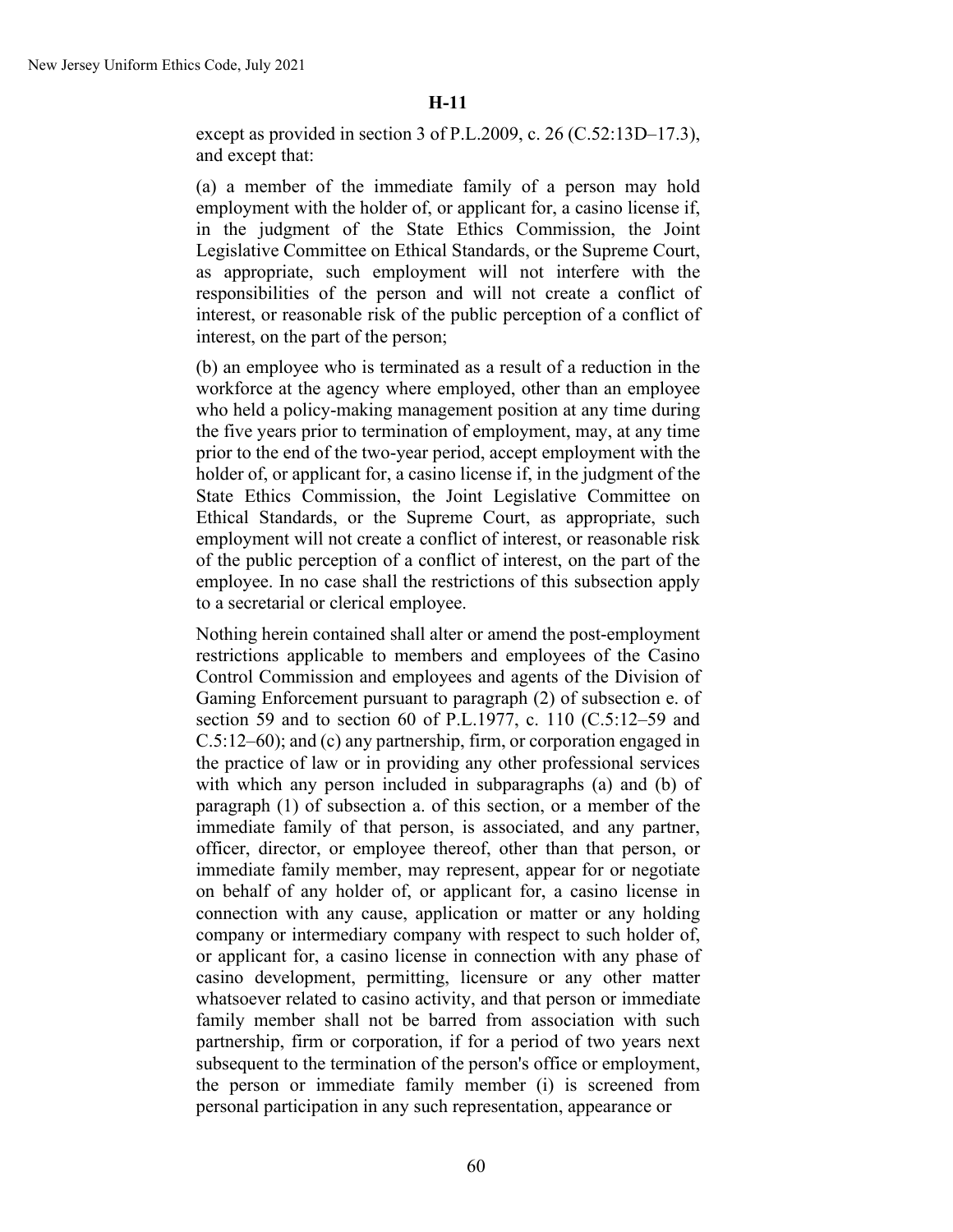negotiation; and (ii) is associated with the partnership, firm or corporation in a position which does not entail any equity interest in the partnership, firm or corporation. The exception provided in this paragraph subparagraph shall not apply to a former Governor, Lieutenant Governor, Attorney General, member of the Legislature, person included in subparagraph (a) of paragraph (2) of subsection a. of this section, or to the members of their immediate families.

(c) any partnership, firm, or corporation engaged in the practice of Law or in providing any other professional services with which any person included in subparagraphs (a) and (b) of paragraph (1) of subsection a. of this section, or a member of the immediate family of that person, is associated, and any partner, officer, director, or employee thereof, other than that person, or immediate family member, may represent, appear for or negotiate on behalf of any holder of, or applicant for, a casino license in connection with any cause, application or matter or any holding company or intermediary company with respect to such holder of, or applicant for, a casino license in connection with any phase of casino development, permitting, licensure or any other matter whatsoever related to casino activity, and that person or immediate family member shall not be barred from association with such partnership, firm or corporation, if for a period of two years next subsequent to the termination of the person's office or employment, the person or immediate family member (i) is screened from personal participation in any such representation, appearance or negotiation; and (ii) is associated with the partnership, firm or corporation in a position which does not entail any equity interest in the partnership, firm or corporation. The exception provided in this subparagraph shall not apply to a former Governor, Lieutenant Governor, Attorney General, member of the Legislature, person included in subparagraph (a) of paragraph (2) of subsection a. of this section, or to the members of their immediate families.

(2) No person or any member of the person's immediate family, nor any partnership, firm, or corporation with which such person is associated or in which the person has an interest, nor any partner, officer, director, or employee while the person is associated with such partnership, firm, or corporation, shall, within two years next subsequent to the termination of the office or employment of such person, hold, directly or indirectly, an interest in, or hold employment with, or represent, appear for, or negotiate on behalf of, any holder of, or applicant for, a medical cannabis cultivator, medical cannabis manufacturer, medical cannabis dispensary, or clinical registrant permit issued pursuant to P.L.2009, c. 307 (C.24:6I–1 et al.) or in any entity that employs any certified medical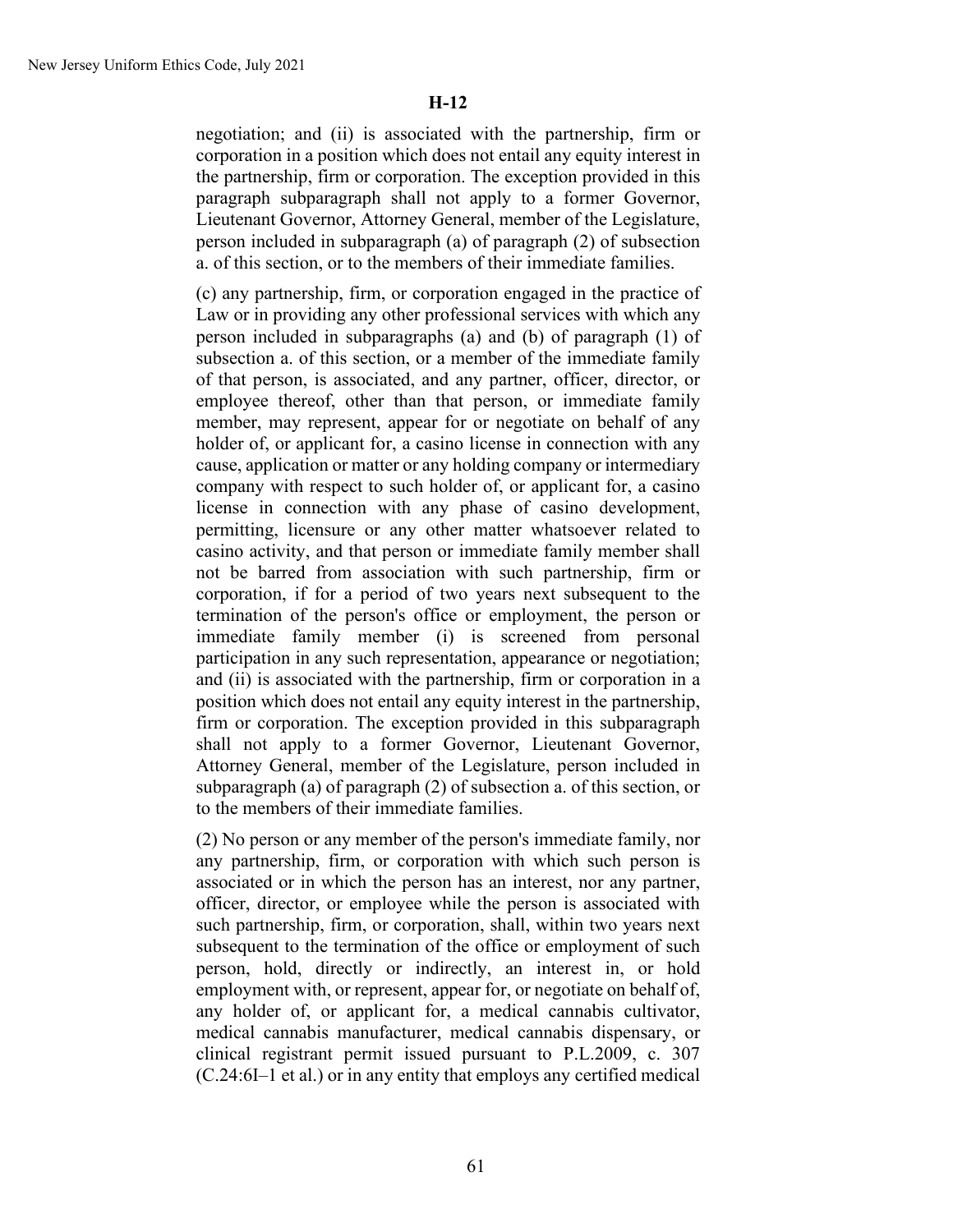cannabis handler to perform transfers or deliveries of medical cannabis, or a cannabis cultivator, cannabis manufacturer, cannabis wholesaler, cannabis distributor, cannabis retailer, or cannabis delivery service license issued pursuant to P.L.2021, c. 16 (C.24:6I– 31 et al.) or any entity that employs or uses a certified personal use cannabis handler to perform work for or on behalf of a licensed cannabis establishment, distributor, or delivery service in connection with any cause, application, or matter, or any holding or intermediary company with respect to such holder of, or applicant for, a medical cannabis cultivator, medical cannabis manufacturer, medical cannabis dispensary, or clinical registrant permit or any entity that employs any certified medical cannabis handler to perform transfers or deliveries of medical cannabis, or a cannabis cultivator, cannabis manufacturer, cannabis wholesaler, cannabis distributor, cannabis retailer, or cannabis delivery service license or any entity that employs or uses a certified personal use cannabis handler to perform work for or on behalf of a licensed cannabis establishment, distributor, or delivery service in connection with any phase of development, permitting, licensure, or any other matter whatsoever related to medical cannabis activity or personal use cannabis activity, except as provided in section 3 of P.L.2009, c. 26 (C.52:13D–17.3), and except that:

(a) a member of the immediate family of a person may hold employment with the holder of, or applicant for, a medical cannabis cultivator, medical cannabis manufacturer, medical cannabis dispensary, or clinical registrant permit issued pursuant to P.L.2009, c. 307 (C.24:6I–1 et al.) or any entity that employs any certified medical cannabis handler to perform transfers or deliveries of medical cannabis, or a cannabis cultivator, cannabis manufacturer, cannabis wholesaler, cannabis distributor, cannabis retailer, or cannabis delivery service license issued pursuant to P.L.2021, c. 16 (C.24:6I–31 et al.) or any entity that employs or uses a certified personal use cannabis handler to perform work for or on behalf of a licensed cannabis establishment, distributor, or delivery service if, in the judgment of the State Ethics Commission, the Joint Legislative Committee on Ethical Standards, or the Supreme Court, as appropriate, such employment will not interfere with the responsibilities of the person and will not create a conflict of interest, or reasonable risk of the public perception of a conflict of interest, on the part of the person;

(b) an employee who is terminated as a result of a reduction in the workforce at the agency where employed, other than an employee who held a policy-making management position at any time during the five years prior to termination of employment, may, at any time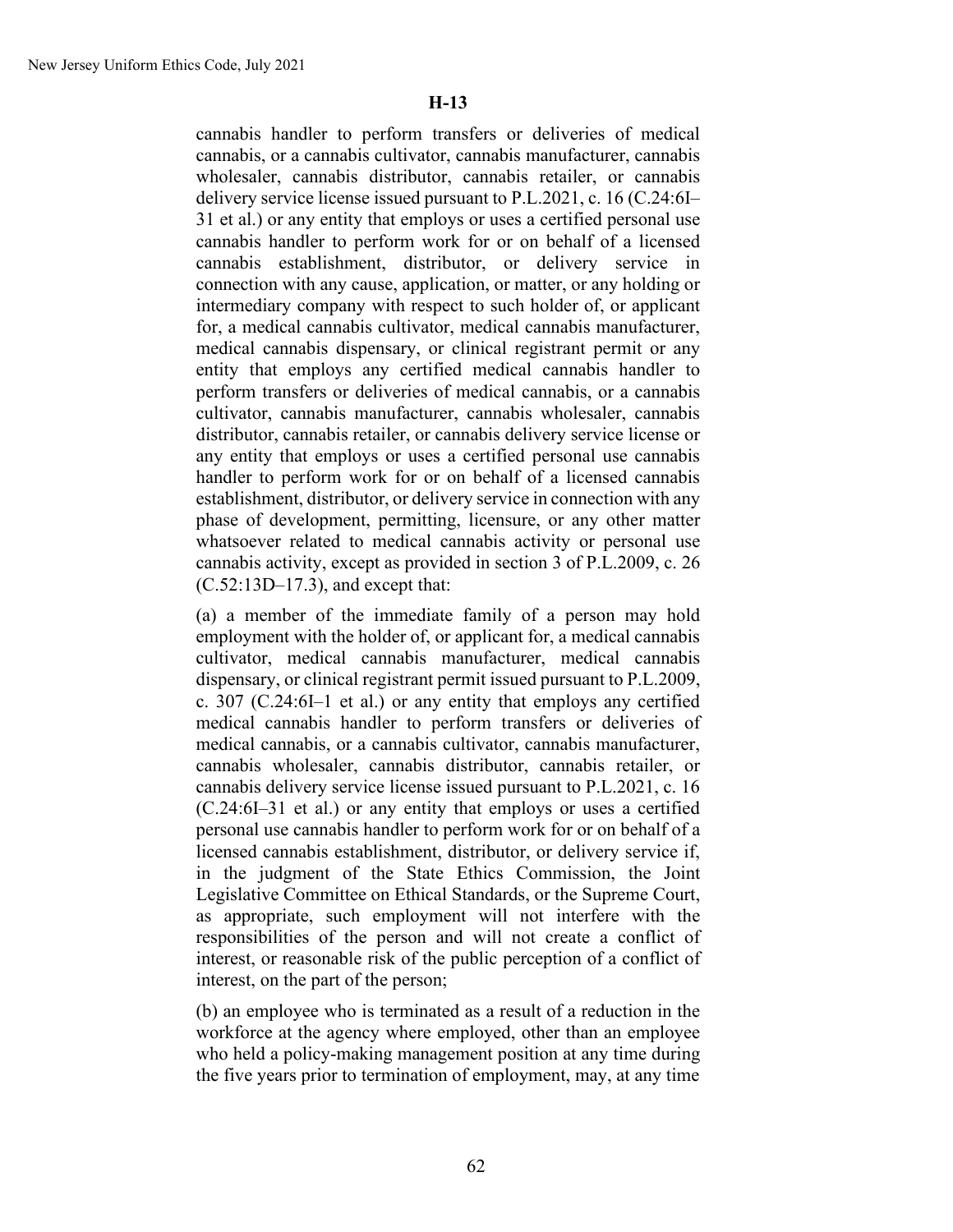prior to the end of the two-year period, accept employment with the holder of, or applicant for, a medical cannabis cultivator, medical cannabis manufacturer, medical cannabis dispensary, or clinical registrant permit or any entity that employs any certified medical cannabis handler to perform transfers or deliveries of medical cannabis, or a cannabis cultivator, cannabis manufacturer, cannabis wholesaler, cannabis distributor, cannabis retailer, or cannabis delivery service license or any entity that employs or uses a certified personal use cannabis handler to perform work for or on behalf of a licensed cannabis establishment, distributor, or delivery service if, in the judgment of the State Ethics Commission, the Joint Legislative Committee on Ethical Standards, or the Supreme Court, as appropriate, such employment will not create a conflict of interest, or reasonable risk of the public perception of a conflict of interest, on the part of the employee. In no case shall the restrictions of this subsection apply to a secretarial or clerical employee. Nothing herein contained shall alter or amend the post-service or post-employment restrictions applicable to members and employees of the Cannabis Regulatory Commission pursuant to paragraph (2) of subsection c. of section 34 and section 35 of P.L.2019, c. 153 (C.24:6I–27 and C.24:6I–28); and

(c) any partnership, firm, or corporation engaged in the practice of law or in providing any other professional services with which any person included in subparagraphs (a) and (c) of paragraph (1) of subsection a. of this section, or a member of the immediate family of that person, is associated, and any partner, officer, director, or employee thereof, other than that person, or immediate family member, may represent, appear for, or negotiate on behalf of any holder of, or applicant for, a medical cannabis cultivator, medical cannabis manufacturer, medical cannabis dispensary, or clinical registrant permit or any entity that employs any certified medical cannabis handler to perform transfers or deliveries of medical cannabis, or a cannabis cultivator, cannabis manufacturer, cannabis wholesaler, cannabis distributor, cannabis retailer, or cannabis delivery service license or any entity that employs or uses a certified personal use cannabis handler to perform work for or on behalf of a licensed cannabis establishment, distributor, or delivery service in connection with any cause, application, or matter or any holding company or intermediary company with respect to such holder of, or applicant for, a medical cannabis cultivator, medical cannabis manufacturer, medical cannabis dispensary, or clinical registrant permit or any entity that employs any certified medical cannabis handler to perform transfers or deliveries of medical cannabis, or a cannabis cultivator, cannabis manufacturer, cannabis wholesaler, cannabis distributor, cannabis retailer, or cannabis delivery service license or any entity that employs or uses a certified personal use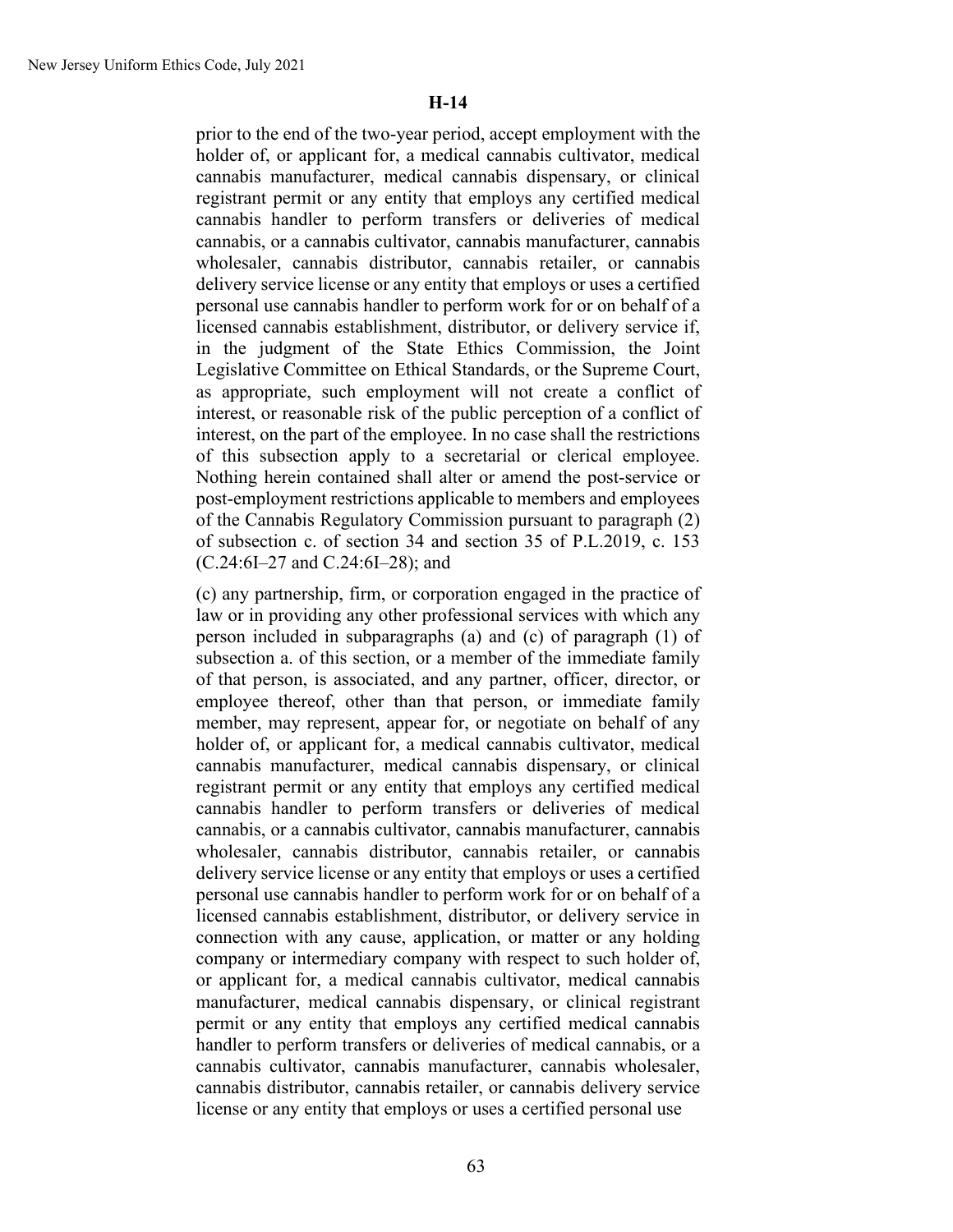cannabis handler to perform work for or on behalf of a licensed cannabis establishment, distributor, or delivery service in connection with any phase of development, permitting, licensing, or any other matter whatsoever related to medical cannabis activity or personal use cannabis activity, and that person or immediate family member shall not be barred from association with such partnership, firm, or corporation, if for a period of two years next subsequent to the termination of the person's office or employment, the person or immediate family member (i) is screened from personal participation in any such representation, appearance or negotiation; and (ii) is associated with the partnership, firm, or corporation in a position which does not entail any equity interest in the partnership, firm, or corporation. The exception provided in this subparagraph shall not apply to a former Governor, Lieutenant Governor, Attorney General, the President of the Senate, the Speaker of the General Assembly, to a person included in subparagraph (b) of paragraph (2) of subsection a. of this section, or to the members of their immediate families.

d. This section shall not apply to the spouse of a State officer or employee, which State officer or employee is without responsibility for matters affecting casino, medical cannabis, or personal use cannabis activity, who becomes the spouse subsequent to the State officer's or employee's appointment or employment as a State officer or employee and who is not individually or directly employed by a holder of, or applicant for, a casino license or , medical cannabis permit, personal use cannabis license, or any entity that employs or uses a certified personal use cannabis handler to perform work for or on behalf of a licensed cannabis establishment, distributor, or delivery service, or any holding or intermediary company thereof.

Section 17.2(c) prohibits a "person" from holding, directly or indirectly, an interest in, or holding employment with, or representing, appearing for, or negotiating on behalf of, any holder of, or applicant for, a casino license in connection with any cause, application or matter, or any holding or intermediary company with respect to such holder of, application for, a casino license in connection with any phase of casino development, permitting, licensure or any other matter whatsoever related to casino activity. A "person" is also prohibited from holding, directly or indirectly, an interest in, or holding employment with, or representing, appearing for, or negotiating on behalf of, any medical cannabis permit holder, applicant, or entity, or personal use cannabis license holder, applicant, or entity, in connection with any cause, application or matter, or any holding or intermediary company with respect to such holder of, application for, a medical cannabis permit or personal use cannabis license in connection with any phase of development, permitting, licensure or any other matter whatsoever related to medical or personal use cannabis activity. This prohibition extends for a period of two years.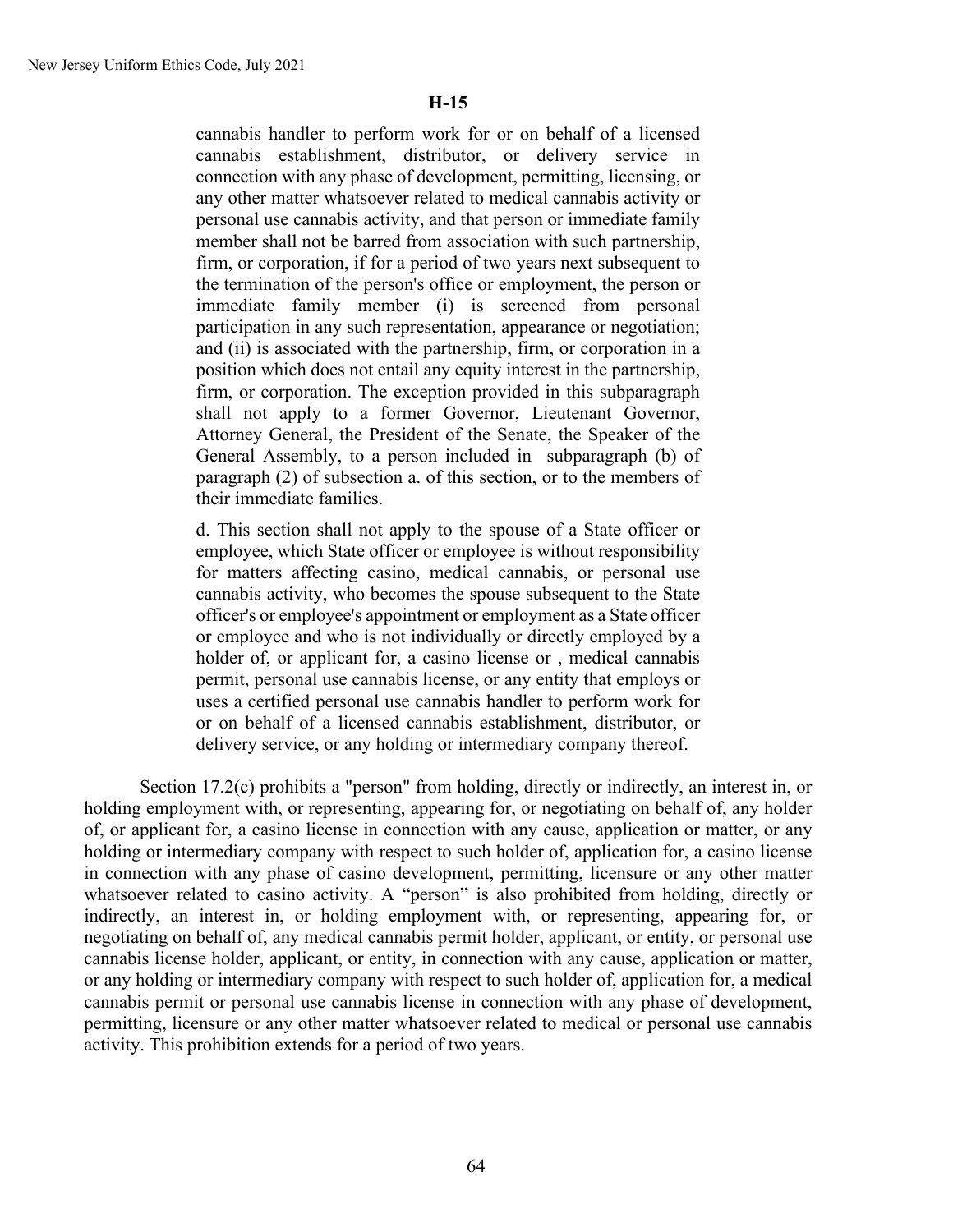Section 17.2(c) was amended on December 20, 1993 to provide an exception for members of a "person's" immediate family. Under the amendment, a family member is permitted to hold employment with the holder of, or applicant for, a casino license, if the Commission determines that such employment will not create a conflict of interest or reasonable risk of the public perception of a conflict of interest. An amendment effective January 25, 1995 provides that a nonpolicy-making employee terminated as a result of a reduction in force may, prior to the end of the two-year period, accept employment with a casino license holder or applicant if the Commission determines that there is no actual conflict of interest or the public perception of a conflict. An amendment dated January 12, 2010 provides an exception to the two year ban if the "person" or a member of the "person's" immediate family is employed by a partnership, firm or corporation providing professional services to a casino licensee or applicant or holding or intermediary company of the licensee or applicant. Under the exception, the entity may engage in casino-related matters but the "person" or member of the "person's" immediate family must be screened from these matters for a period of two years following the termination of the person's State employment. An amendment effective July 2, 2019 made these provisions applicable to medical use cannabis permits. An amendment effective February 22, 2021 extended these provisions to include personal use cannabis licenses. This exception is not applicable if the "person" holds an equity interest in such entity, or is the former Governor, Lieutenant Governor, or Attorney General or a member of the immediate family of one of these individuals.

Section 17.2(a) defines "person" as:

(1) (a) with respect to casino activity, activity related to medical cannabis authorized pursuant to P.L.2009, c. 307 (C.24:6I–1 et al.), and activity related to personal use cannabis authorized pursuant to P.L.2021, c. 16 (C.24:6I–31 et al.): the Governor; the President of the Senate; the Speaker of the General Assembly; any full-time member of the Judiciary; any fulltime professional employee of the Office of the Governor; the head of a principal department; the assistant or deputy heads of a principal department, including all assistant and deputy commissioners; the head of any division of a principal department;

(b) with respect to casino activity: any State officer or employee subject to financial disclosure by law or executive order and any other State officer or employee with responsibility for matters affecting casino activity; any special State officer or employee with responsibility for matters affecting casino activity; any member of the Legislature; any full-time professional employee of the Legislature; members of the Casino Reinvestment Development Authority; or

(c) with respect to activity related to medical cannabis authorized pursuant to P.L.2009, c. 307 (C.24:6I–1 et al.), and activity related to personal use cannabis authorized pursuant to P.L.2021, c. 16 (C.24:6I–31 et al.): any State officer or employee subject to financial disclosure by law or executive order and any other State officer or employee with responsibility for matters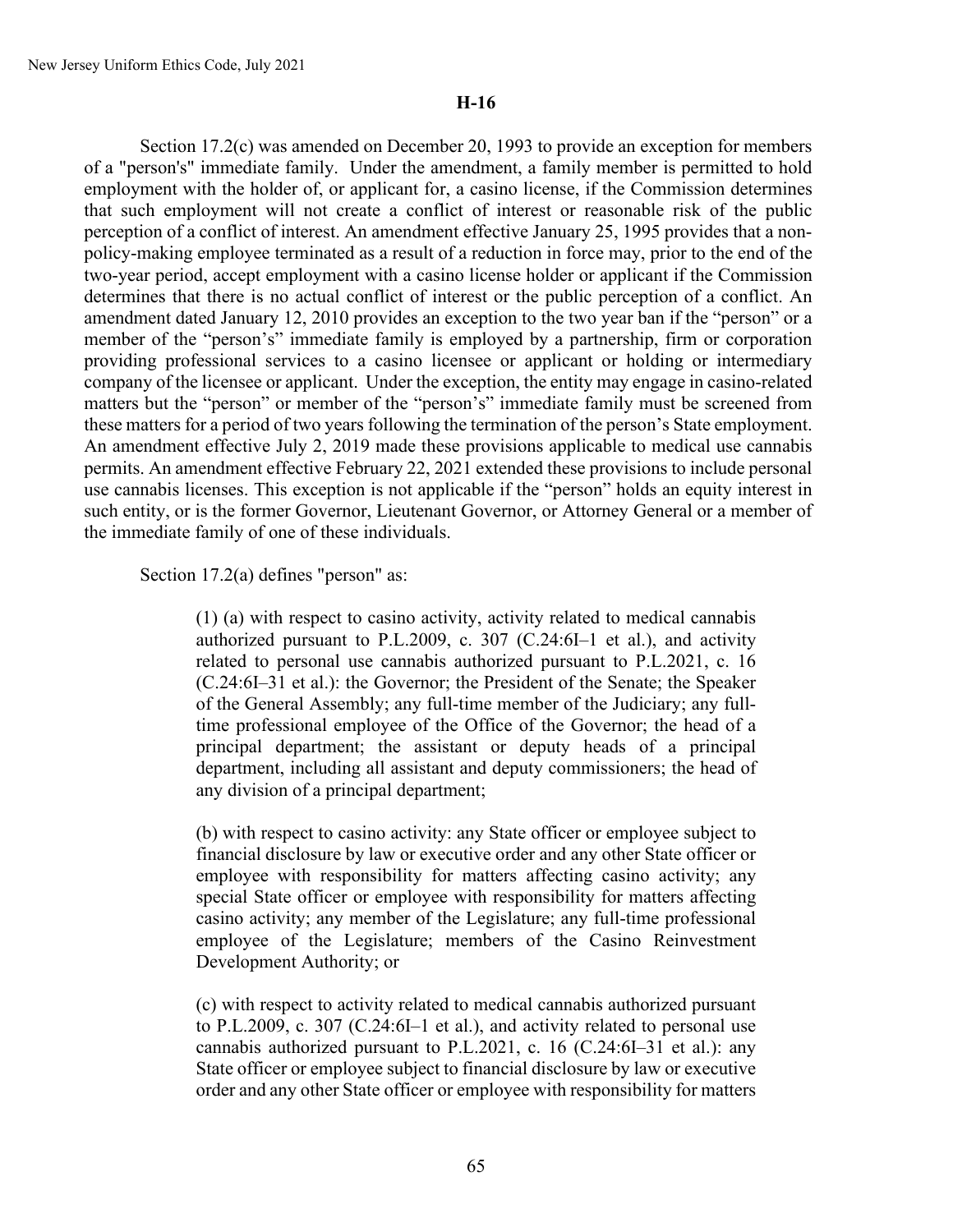affecting medical cannabis activity or personal use cannabis activity; any special State officer or employee with responsibility for matters affecting medical cannabis activity or personal use cannabis activity; members of the Cannabis Regulatory Commission; or

(2)(a) any member of the governing body, or the municipal judge or the municipal attorney of a municipality wherein a casino is located; any member of or attorney for the planning board or zoning board of adjustment of a municipality wherein a casino is located, or any professional planner, or consultant regularly employed or retained by such planning board or zoning board of adjustment; or

(b) any member of the governing body or the municipal judge of a municipality, any member of the planning board or zoning board of adjustment, or any professional planner, or consultant regularly employed or retained by such planning board or zoning board of adjustment, of a municipality wherein a medical cannabis cultivator, medical cannabis manufacturer, medical cannabis dispensary, or clinical registrant issued a permit pursuant to P.L.2009, c. 307 (C.24:6I–1 et al.), or wherein a cannabis cultivator, cannabis manufacturer, cannabis wholesaler, cannabis distributor, cannabis retailer, or cannabis delivery service issued a license pursuant to P.L.2021, c. 16 (C.24:6I–31 et al.), is located.

Section 13(i) defines "member of the immediate family" as:

the person's spouse, domestic partner, civil union partner, child, parent, or sibling residing in the same household.

## **Application of Restriction to Partnership, Firm or Corporation**

The restrictions contained in section 17.2(c) apply to "persons" and immediate family members not granted a waiver and to any partnership, firm or corporation with which such "person" is associated or in which he/she has an interest. The Conflicts Law defines "interest" as the ownership or control of more than 10% of the stock of a corporation or more than 10% of the profits or assets of a firm. The restrictions in 17.2(c) do not extend to a partnership, firm or corporation that is providing professional services if the "person" is not an equity partner.

## **Effect of Restriction on Employment by Casino Association**

In Advisory Opinion No. 41, the Commission determined that, under the application of section 17.2(c), a "person" may not become employed by the Casino Association of New Jersey ("Casino Association") immediately upon leaving State service.

The Casino Association is a non-profit corporation and holder of a non-gaming casino service industry license that operates as a trade association representing the collective interests of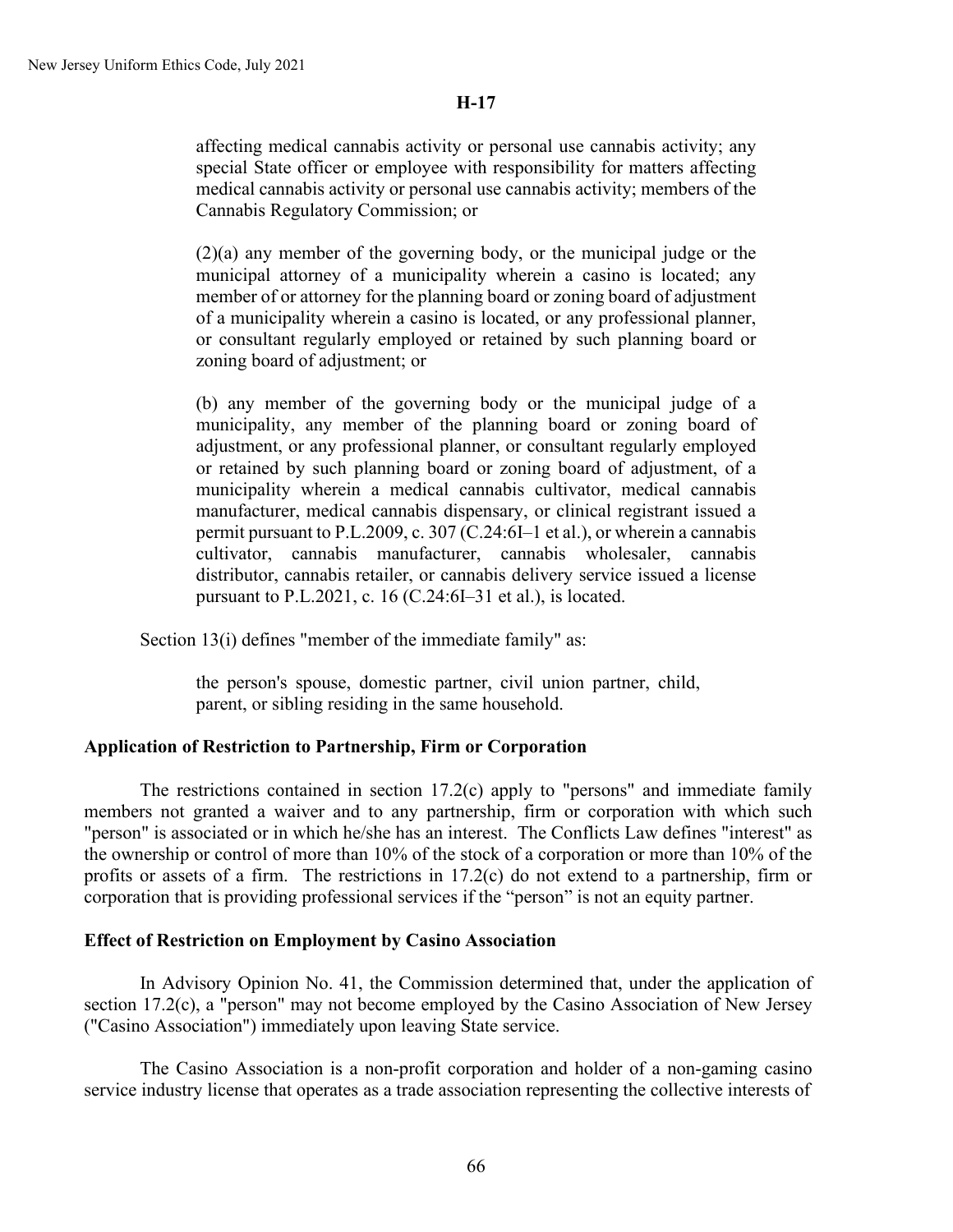Atlantic City casino licensees. Among other things, the Association works to promote the common good of the industry and its members and to provide liaison between the industry and other parties, be they governmental, business, labor, social or civic.

In Advisory Opinion No. 41, the Commission noted that section 17.2 is a part of the Conflicts Law which has as its paramount objective to "ensure propriety and preserve public confidence." *N.J.S.A.* 52:13D-12(b). Section 17.2 supplements both the Casino Control Act and the Conflicts Law in fostering and maintaining this objective. It represents an additional step "to sanitize casino gambling and its potentially corrupting effect upon government." See *Knight v. Margate*, 88 *N.J.* 374, 392 (1981). It is the Commission's view that a technical interpretation of section 17.2(c) that would allow "persons" leaving State service to be employed by the Casino Association would be inconsistent with the overall objectives and purposes of the statute even though the Casino Association is not a casino license holder. Its membership is exclusively casino license holders and it acts to further the aggregate interests of those casino license holders in a number of areas, including interaction with State government. This is exactly the kind of relationship between State "persons" and the casinos that is intended to be regulated by the section 17.2(c) post-employment ban. *Advisory Opinion No. 41.*

### **Members of the Bar**

Former State officers and employees who are also members of the bar must also adhere to the ethical standards adopted by the New Jersey Supreme Court:

Except as law may otherwise expressly permit, and subject to RPC 1.9, a lawyer who formerly has served as a government lawyer or public officer or employee of the government shall not represent a private client in connection with a matter: (1) in which the lawyer participated personally and substantially as a public officer or employee, or (2) for which the lawyer had substantial responsibility as a public officer or employee; or (3) when the interests of the private party are materially adverse to the appropriate government agency, provided, however, that the application of this provision shall be limited to a period of six months immediately following the termination of the attorney's service as a government lawyer or public officer. (RPC 1.11 (a)).

The scope of New Jersey's Conflicts of Interest Law is at least as broad as the rules covering attorney ethics. Requests for advice on the application of the Rules of Professional Conduct should be directed to the Supreme Court Advisory Committee on Professional Ethics.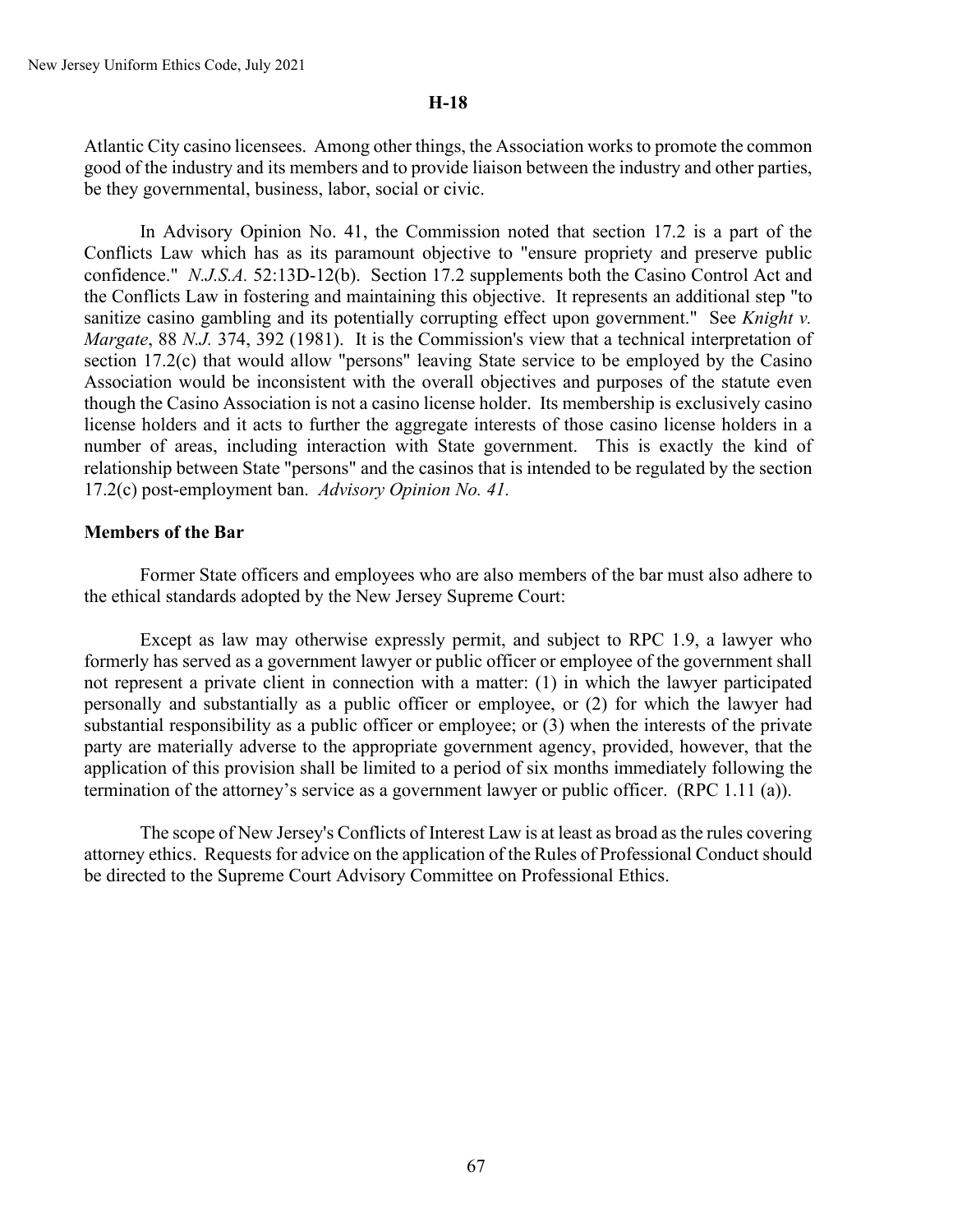### **I-1**

### **APPENDIX I**

### SUBCHAPTER 7. RECUSAL PROCESS

19:61-7.1 Purpose

The purpose of this subchapter is to provide State officials with guidance regarding the circumstances under which a State official must recuse himself or herself and procedures as to properly effectuating a recusal.

19:61-7.2 Scope

The rules in this subchapter apply to all State officers and employees and to all special State officers and employees as defined in the Conflicts of Interest Law, N.J.S.A*.* 52:13D-13(b) and (e), which definitions are incorporated in N.J.A.C*.* 19:61-1.10.

19:61-7.3 Definitions

The following words and terms, as used in this subchapter, shall have the following meanings, unless the context clearly indicates otherwise.

"Recusal" means the process by which a person is disqualified, or disqualifies himself or herself, from a matter because of a conflict of interest.

"Relative" means a spouse, parent, child, sibling, grandparent, grandchild, uncle, aunt, nephew, niece, father-in-law, mother-in-law, daughter-in-law, son-in-law, brother-in-law, sisterin-law, or first cousin, whether in whole or half blood, by marriage, adoption or natural relationship, and the spouse of any such person.

19:61-7.4 Situations where recusal is required

(a) A State official is required to recuse himself or herself from an official matter that involves any private sector individual, association, corporation or other entity that employed or did business with the State official during the one year prior to the official's commencement of State service. This recusal shall remain in effect for one year after the commencement of the official's State service.

(b) A State official is required to recuse himself or herself on an official matter if he or she had any involvement in that matter, other than on behalf of the State, prior to commencement of his or her State service. The recusal shall remain in effect until the agency no longer has any interest in the matter.

(c) A State official is required to recuse himself or herself from an official matter that involves any individual, association, corporation or other entity from which the State official received a campaign contribution, individually or in the aggregate, in an amount required to be reported by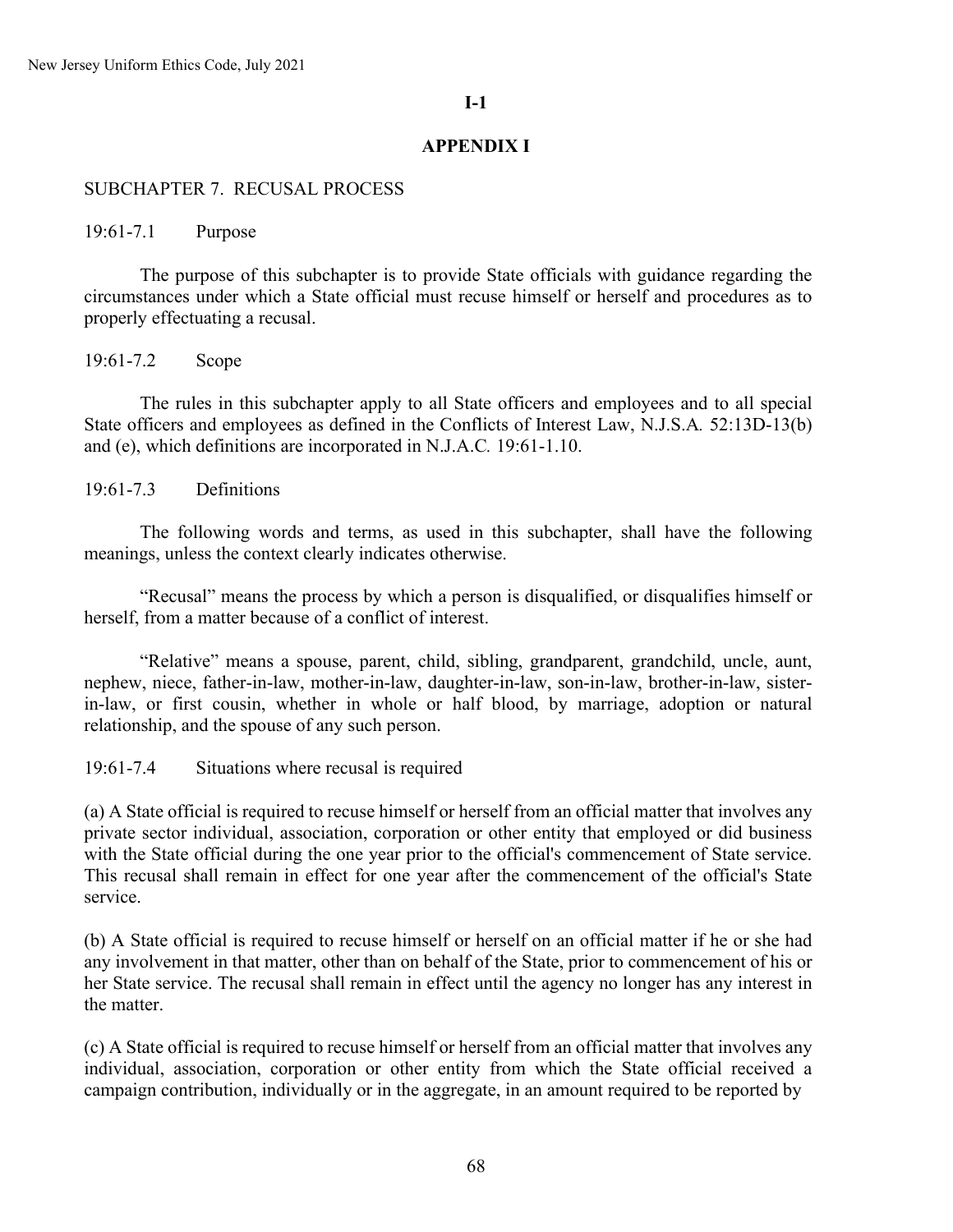**I-2**

N.J.A.C. 19:25-10. Recusal is required regardless of whether the State official is elected to the office or position associated with the campaign contribution. The recusal shall remain in effect until the expiration of the term of office which the State official was seeking when the contribution was made.

(d) A State official must recuse himself or herself from a matter if he or she has:

1. Any financial interest, direct or indirect, that is incompatible with the discharge of the State official's public duties; or

2. Any personal interest, direct or indirect, that is incompatible with the discharge of the State official's public duties.

(e) For purposes of (d) above, an incompatible financial or personal interest includes, but is not limited to, outside employment; a debtor/creditor relationship; a fiduciary relationship; a source of income; any matter pertaining to or involving a relative or cohabitant; a relationship with a person providing funds, goods or services without compensation; any matter pertaining to or involving a business associate or business investment; and a leadership role in a professional or trade organization, which interest might reasonably be expected to impair a State official's objectivity and independence of judgment in the exercise of his or her official duties or might reasonably be expected to create an impression or suspicion among the public having knowledge of his or her acts that he or she may be engaged in conduct violative of his or her trust as a State official.

(f) An incompatible financial or personal interest may exist in other situations which are not clearly within the provisions of (d) and (e) above, depending on the totality of the circumstances. A State official should contact his or her agency ethics liaison officer or the Commission for guidance in such cases.

(g) A State official must seek the advice of the State agency's counsel, agency ethics liaison officer or the Commission as to the propriety of participation in a matter if any person requests that a State official recuse himself or herself from that matter. Oral advice, followed up by a writing, may be provided by the agency's counsel, the agency ethics liaison officer or the Commission to avoid delay. Oral advice should subsequently be memorialized by a writing or by inclusion in public minutes.

# Examples:

1. The spouse of the Director of the Division of Solid and Hazardous Waste (Division), Department of Environmental Protection, recently became a partner in ABC, an environmental consulting firm that represents clients before the Division. The Director must recuse himself from any involvement with ABC matters that come before the Division. The recusal must be memorialized in writing and conform to the standards of N.J.A.C. 19:61-7.5(b).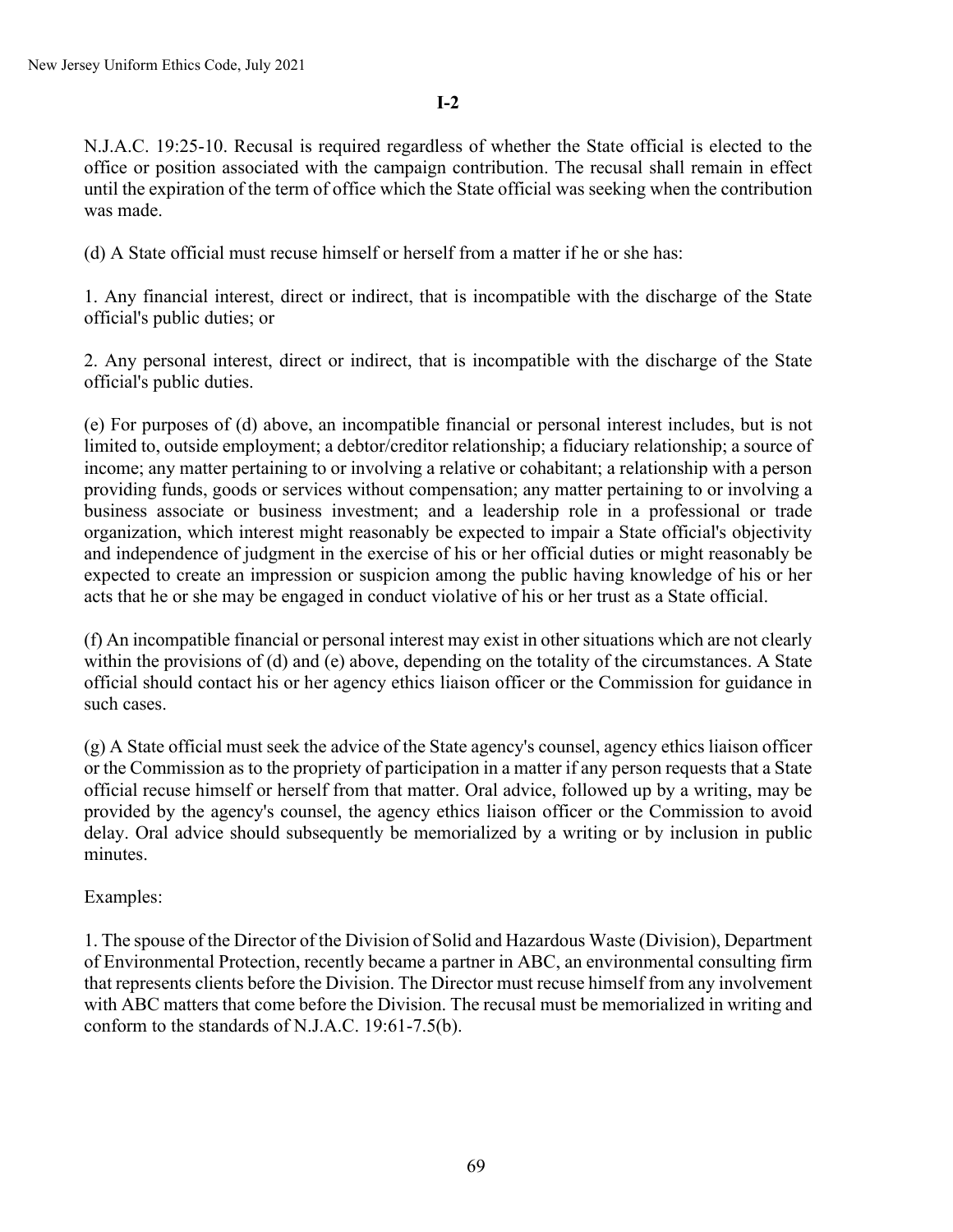2. The Director of a program that regulates health insurance carriers has been approached about possible employment by a regulated entity. The entity does not currently have any specific cause, proceeding, application or other matter pending. The solicitation must immediately be disclosed to the Director's supervisor and the Department Ethics Liaison Officer to avoid a situation where the State official may appear to be using his or her official position to gain an unwarranted advantage. The circumstances surrounding the solicitation and the State official's official interactions with the entity must be reviewed before the official proceeds with any job-seeking activities. If it is determined that the State official may respond to the solicitation, he must recuse himself from any involvement with the entity in his official capacity. Such recusal must conform to the standards of N.J.A.C. 19:61-7.5(b).

3. Pursuant to N.J.A.C. 19:61-3.1(e), if a member of the Commission holds office or employment in the same Department which employs a State official named in an allegation, he or she must disqualify himself or herself from participation in any decisional process relating to that particular case. One of the Commission meeting agenda items is an allegation that a Department of Personnel employee has violated the Conflicts of Interest Law. Because the Commission Chairwoman is the Commissioner of the Department of Personnel, materials associated with this matter would not be forwarded to her. In addition, the Chairwoman would place her recusal and the reason for such recusal on the record at the meeting and leave the room during non-public deliberations.

4. A member of the Real Estate Commission (REC) is a Director and past President of the New Jersey Association of Realtors (NJAR). The NJAR currently opposes a regulation proposed by the REC, has submitted a letter outlining its position, and plans to attend the REC meeting to express its opposition to the regulation. Because the REC member is an officer of the NJAR, he must recuse himself from discussions and voting on the regulation in question.

5. The Governor signed an Environmental Act that requires the establishment of a nine member Oversight Council, four of whom must be county and municipal officials from the region. One of the municipal officials appointed to the Council was recently elected and one of the county officials appointed to the Council recently lost his bid for State Senate. A local engineering firm made a substantial campaign contribution to the successful campaign of the municipal official, and another large donation to the county official's unsuccessful campaign for the State Senate.

Pursuant to N.J.A.C. 19:61-7.4(c), the recently elected municipal official would have to recuse on those matters involving the engineering firm until his current term of office expires. If he sought re-election and received no contribution from the same engineering firm, the recusal rule would no longer be applicable once the new term commences.

Similarly, the county official who unsuccessfully sought a State Senate seat would also have to recuse from matters involving the engineering firm for the duration of the term of that Senate seat because the engineering firm's donation to his campaign could create the impression of conduct violative of his trust as a State official in his current position. If this county official subsequently runs for the State Senate seat again and he accepted another contribution from this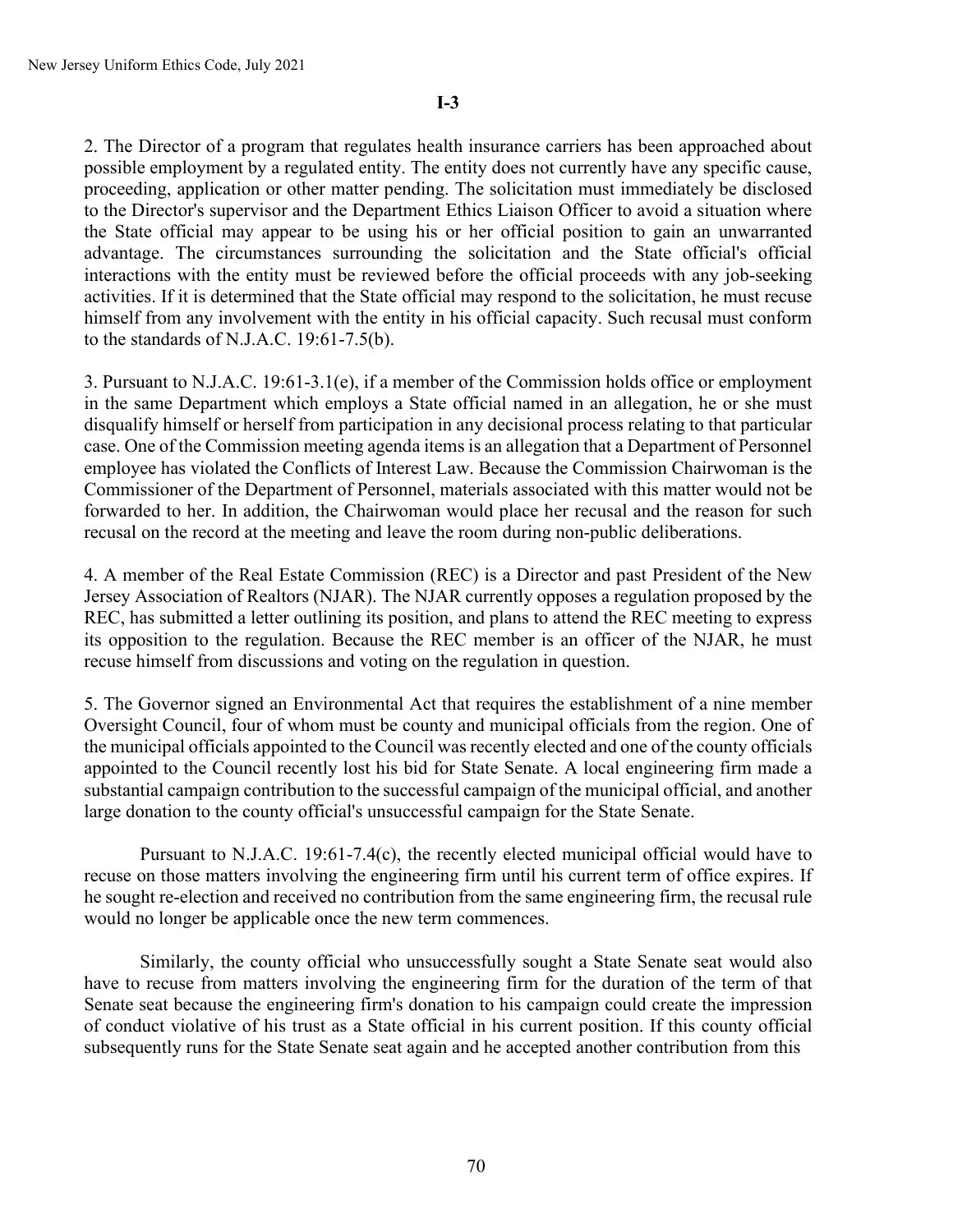**I-4**

engineering firm, he would also have to recuse for the next term of office for the State Senate seat.

19:61-7.5 Procedure for recusal

(a) If a State official finds, or is advised by agency counsel or the agency ethics liaison officer, that an incompatible financial or personal interest exists on a matter, the State official must recuse himself or herself from that matter or seek advice from the Commission. The recusal must be absolute, that is, the State official must have no involvement with the matter from which he or she has recused himself or herself.

*(b) All recusals, other than those provided for in (c) below, must be memorialized in writing. See the subchapter Appendix for samples. The writing must:* 

- 1. Specify the reason for and the date of the recusal;
- 2. Specify the duration of the recusal (which may be expressed in terms related to the pendency of the matter in the State agency);
- 3. Specify the effect of the recusal on the State official and his or her State agency (for example, that the State official is not to be contacted or involved or participate in any manner concerning the matter from which he or she has been recused);
- 4. Name the person who is to assume responsibility and authority for the matter from which the State official has been recused (if applicable); and
- 5. Be disseminated to all persons who might be affected by the State official's recusal and to the agency ethics liaison officer, who shall maintain the writing for as long as the State official serves in his or her position.

(c) In the case of a State agency that maintains a public record of a proceeding, that is, a Board or Commission meeting, formal written recusal is not required; however, the following procedures must be followed:

- 1. To the extent feasible, meeting materials involving a matter from which the State official must recuse himself or herself should not be distributed to the State official;
- 2. At the subject meeting, the State official must place his or her recusal and the reason for such recusal on the record prior to any discussion of the matter; and
- 3. The State official must leave the room at a non-public portion of the meeting while the matter in question is under discussion.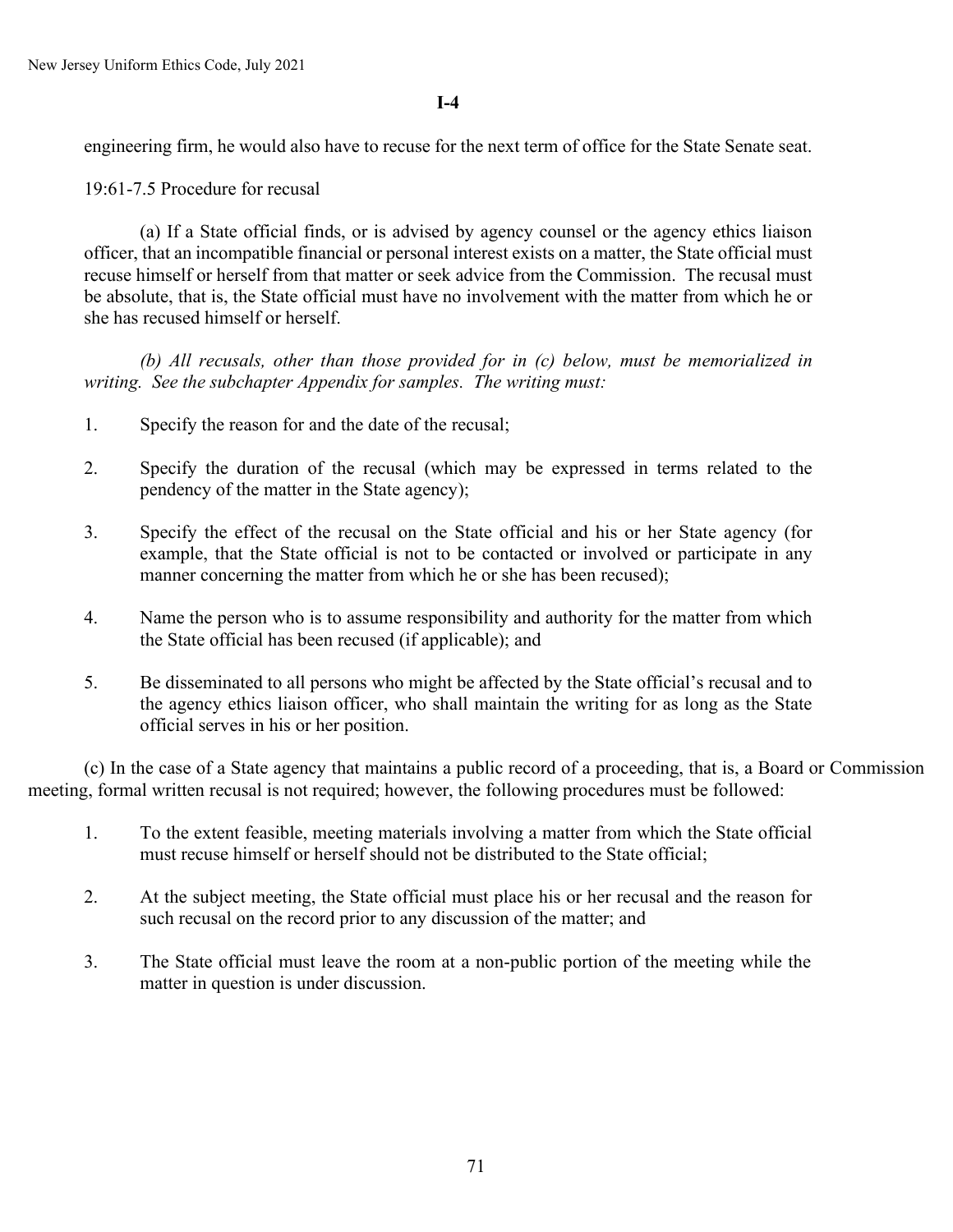## **I-5**

## APPENDIX Sample Recusal Statements Sample Recusal Statement: Seeking Employment

| DATE:           |                                                                  |
|-----------------|------------------------------------------------------------------|
| TO:             | Agency Ethics Liaison Officer                                    |
|                 | <b>State Ethics Commission</b>                                   |
| FROM:           | Name of Employee                                                 |
| <b>SUBJECT:</b> | Recusal – Seeking Employment with (Name of Outside Organization) |

This is to notify you that I am (seriously considering employment with, discussing employment with, or seeking employment with) (Name of Outside Organization).

My seeking employment may present an actual or appearance of a conflict of interest; therefore, I must disqualify/recuse myself from any official duties that involve the above organization. I understand that I may not participate in any way as a State official in any matters regarding the above organization. Furthermore, I understand that it would be appropriate for any matters specifically involving the above-named organization to be referred to my supervisor (or subordinate, if no other option) without consulting me or informing me that such matters are pending. This action is taken with the concurrence of my supervisor (or subordinate), as indicated below.

I understand that this recusal will remain in effect until I inform you in writing that all employment seeking activity has terminated and I receive written permission from the agency ethics liaison officer to resume interactions with the outside organization.

Employee's Name

\_\_\_\_\_\_\_\_\_\_\_\_\_\_\_\_\_\_\_\_\_\_\_\_\_\_\_\_\_\_

Recommend:

(Name of Employee's Director/Supervisor) Date

Approve:

Ethics Liaison Officer Date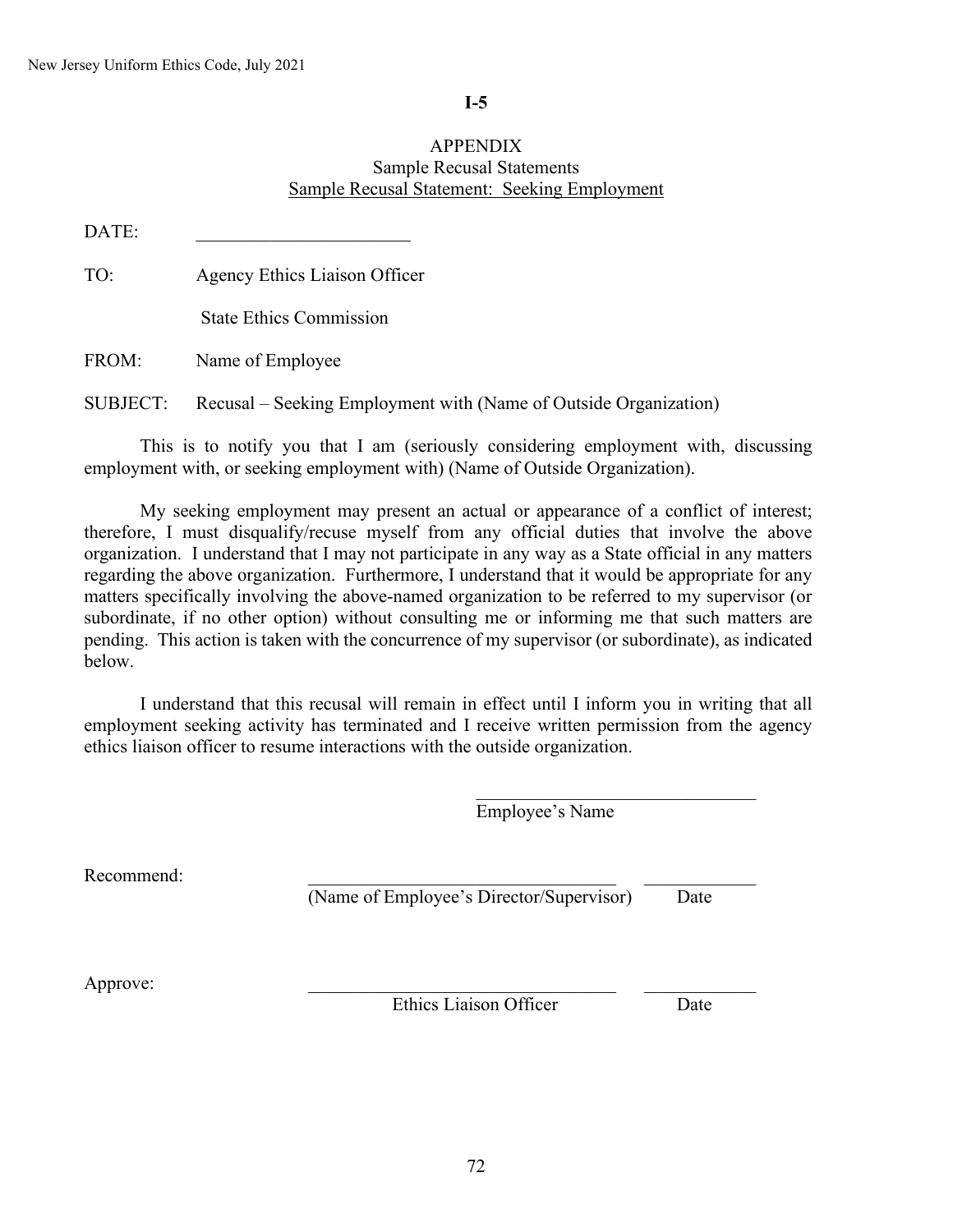# **I-6**

# Sample Recusal Statement: Conflicts

DATE:

TO: Designee(s)

FROM: Name of Employee

SUBJECT: Recusal

Because I may be seen to have a conflict of interest in matters affecting (name of entity or individual) relating to (family relationship, former affiliation with firm, etc.), I am delegating all responsibility and authority for handling any such matters to you. Please ensure that I am screened from any information or communications on any such matters.

By copy of this memorandum, I am instructing (appropriate contacts in office**)** to ensure that I do not receive any communications on any matters affecting (name of entity or individual)**.** This recusal will remain in effect until (state duration of recusal).

c: subordinates responsible for screening communications Ethics Liaison Officer State Ethics Commission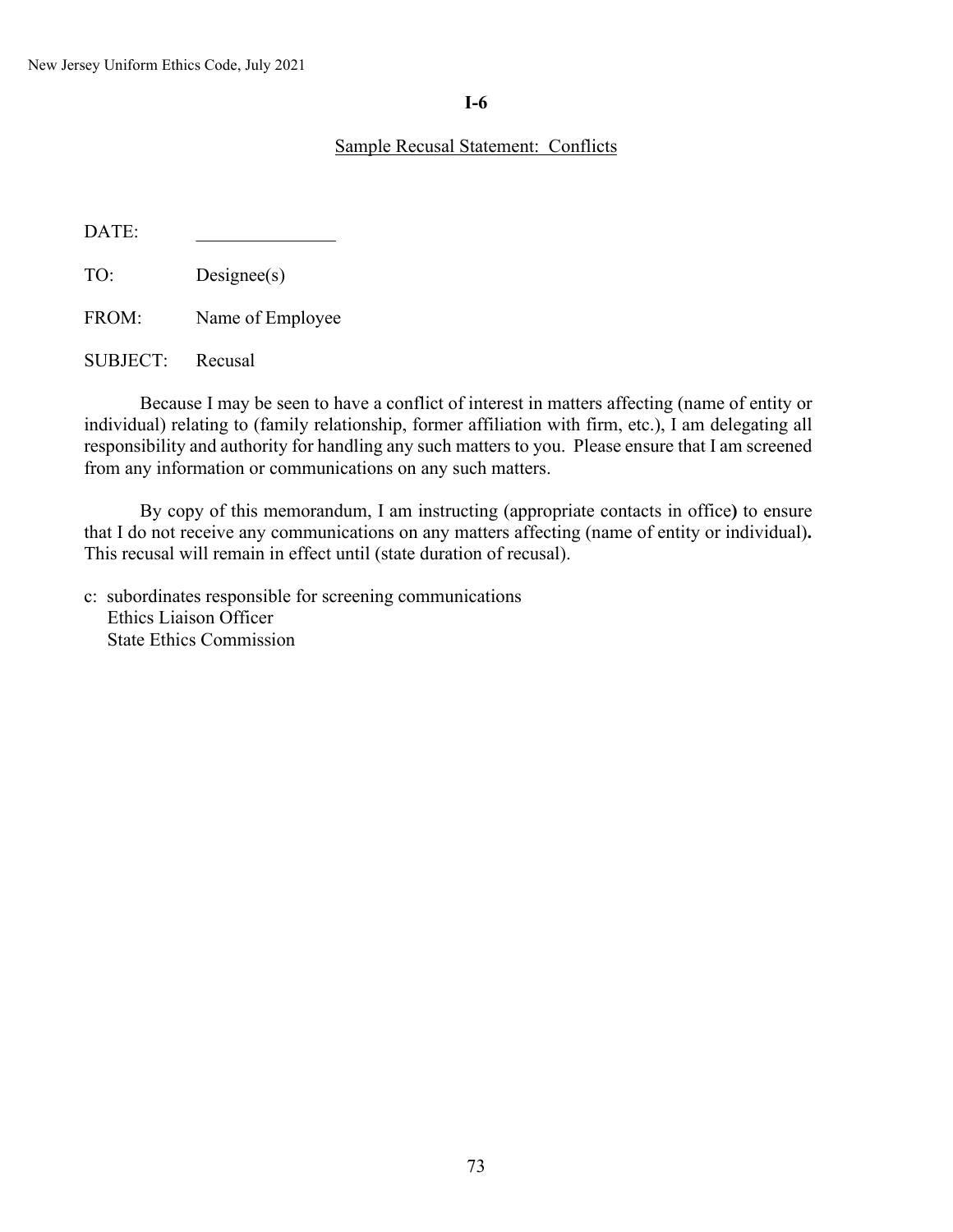# **J-1**

# **APPENDIX J**

### **State Ethics Commission Position on Privatization Issues**

At its December 7, 1994 meeting, the State Ethics Commission considered whether State employees could, under the application of section 19 of the Conflicts Law, participate in an open competitive bid process for the privatization of services currently being provided by their agency and, if successful, could operate the service under the application of section 17.

**Application of Section 19:** Section 19 prohibits a State officer or employee from entering into a contract, valued at \$25 or more, with any State agency. This prohibition also extends to partners or any corporation which the State officer or employee controls or in which he owns or controls more than 1% of the stock. Section 19(b) exempts only three categories of contracts from this general prohibition:

- 1. Contracts made after public notice and competitive bidding;
- 2. Contracts that may be awarded without public advertising and competitive bidding pursuant to *N.J.S.A.* 52:34-10 or similar applicable provisions; and
- 3. Any contract of insurance entered into by the Director of the Division of Purchase and Property, Department of the Treasury, pursuant to *N.J.S.A.* 52:27B-62.

Each of these exceptions requires prior approval of the Commission.

Because the contract for the privatization of the program at issue will be made after public notice and competitive bidding, the Commission approved the employees' participation in the bid process. To deal with concerns expressed in past Commission cases regarding whether State employees could bid on contracts to be awarded by their own agencies, the Commission outlined several safeguards. These safeguards are intended to prevent perceptions of State employees gaining unwarranted advantages or using insider information.

In order to approve an employee's participation in an open competitive bid process for services being privatized by his/her agency, the Commission requires an affidavit to the Commission from the agency management specifying that the employee is not or has not been involved in the privatization decision and will have no involvement in the privatization process, e.g., development of the RFP and winding down of the State-provided service. The affidavit must also specify that the employee will have no involvement in the evaluation of bids. The Commission also requires that the agency maintain records identifying all individuals involved in the privatization process. This requirement will facilitate investigation of any future complaints charging an employee with the use of insider information.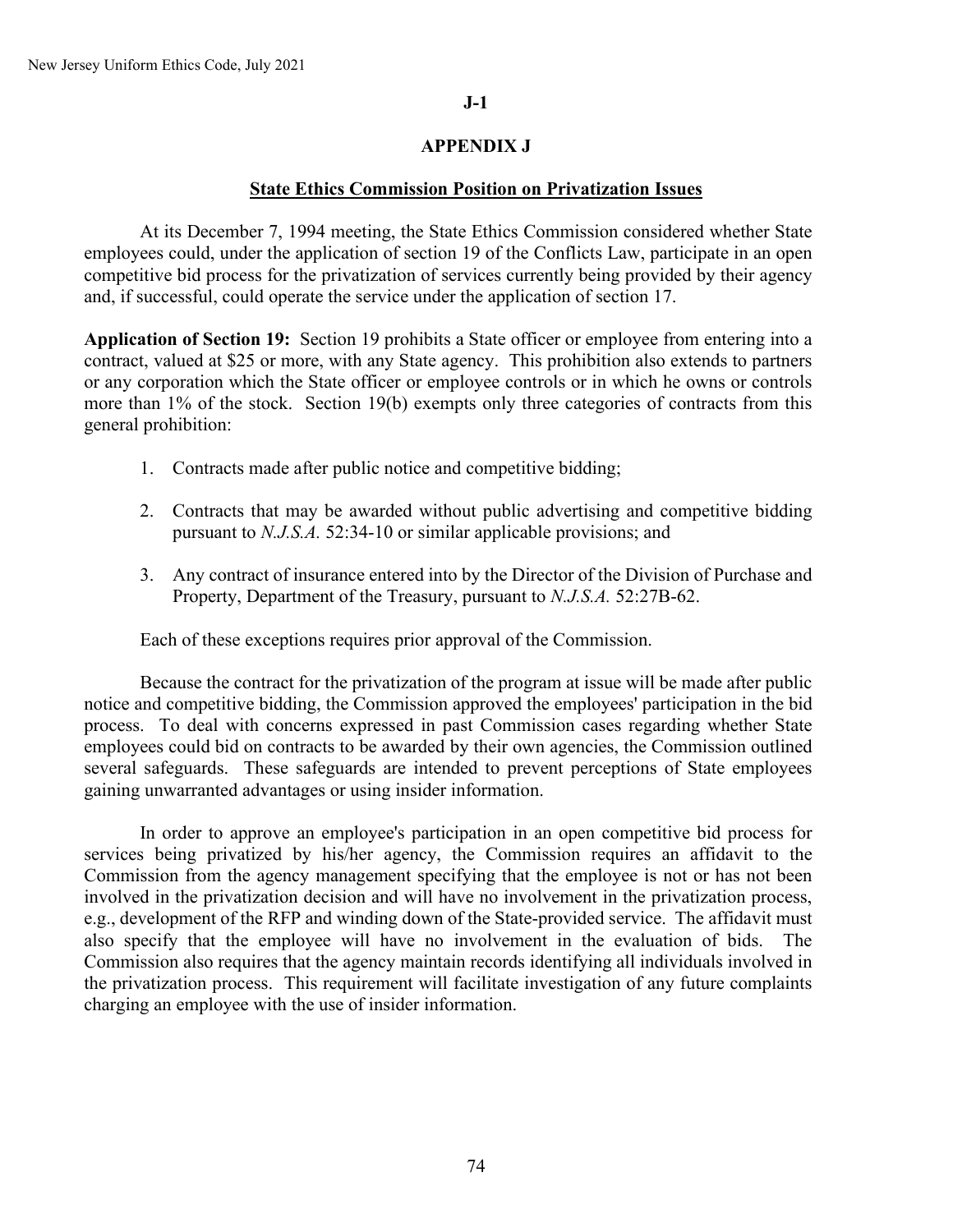The Commission recommends that the RFP contain a notice to all bidders that agency employees or former employees may be submitting proposals. The Commission also recommends the "blind" review of the proposals to the maximum extent feasible. This would involve identifying bidders only by numbers or letters and not by personal or corporate identity.

**Application of Section 17:** The post-employment restriction of the Conflicts Law prohibits a former State employee from representing, appearing for, negotiating on behalf of or providing information or services not generally available to the public to any person or party other than the State in connection with any specific cause, proceeding, application or matter in which he/she had substantial and direct involvement during his/her State employment.

The Commission has taken the position that privatized services that are no longer pending, active or on-going in the State agency that formerly provided the services are not "matters" within the scope of section 17.

The Commission is concerned that individuals who expect to have involvement in the privatized services not participate, while State employees, in the privatization decision and process because of the Conflicts Law provisions that prohibit employees from using their official positions to gain an unwarranted advantage (section 23(e)(3)), acting in their official capacities in matters where they have an interest that may impair their objectivity (section  $23(e)(4)$ ), acting in a way that might create the impression of a violation of the public trust (section  $23(e)(7)$ ) and using or disclosing information not generally available to the public (section 25). Thus, procedurally, the Commission requires that an employee express his/her intention to be involved in any private sector efforts in connection with the privatization to the agency's management and the Commission as soon as it is feasible so that appropriate steps can be taken to screen the employee from the agency's privatization activities.

The Commission will require notice that the employee was not involved in the privatization decision or in the privatization process, e.g., preparation of the RFP, review of bids, evaluation of potential providers. The agency will be required to maintain records identifying all employees involved in the privatization process.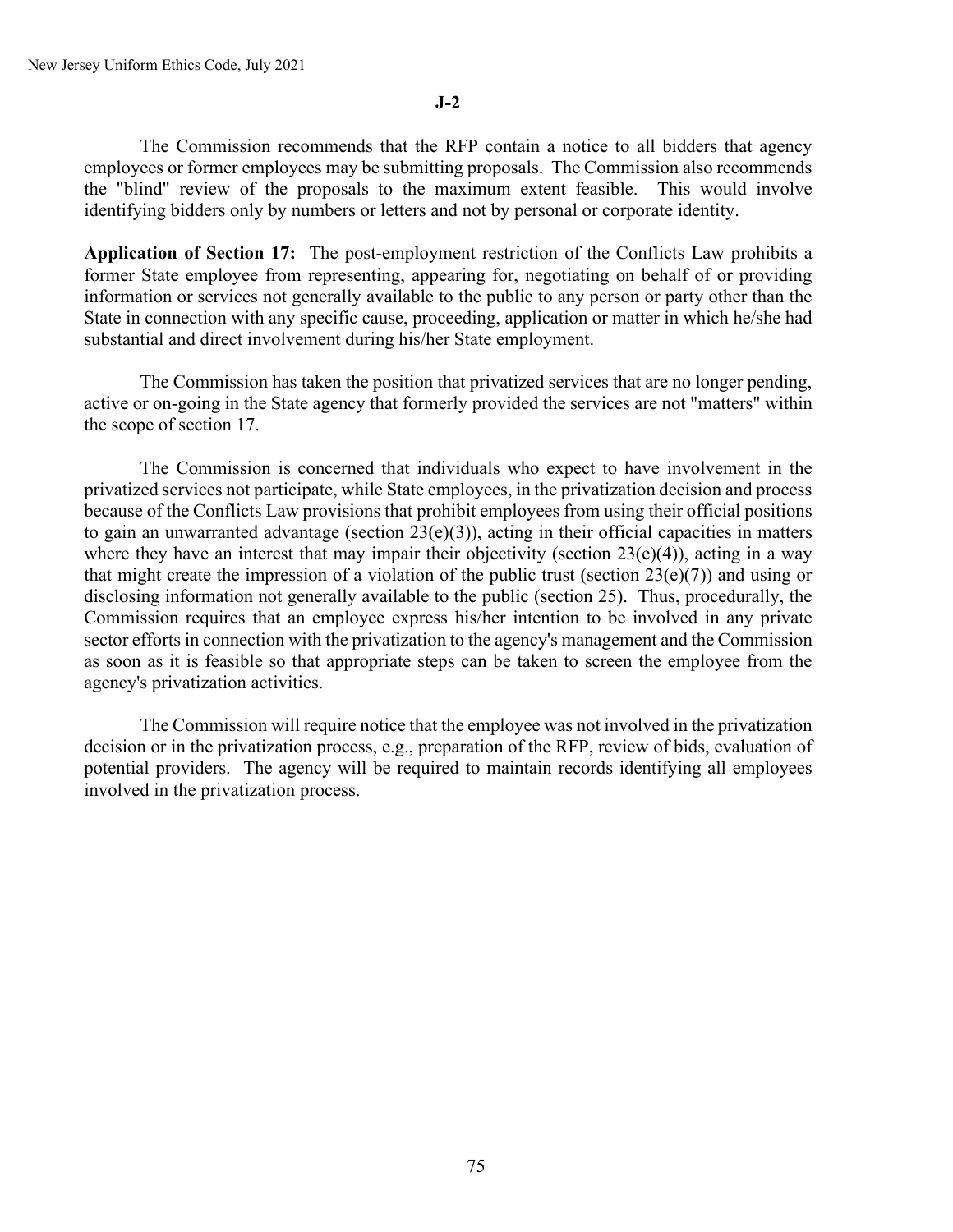### **K-1**

# **APPENDIX K**

# **GUIDELINES REGARDING RETIREMENT GIFTS**

These guidelines address the circumstances under which appropriate recognition can be given to retirees from State service without exceeding the bounds of propriety or giving rise to an impression of violation of the public trust.

Typically, retirement functions comprise a get-together, with or without a meal, and the presentation of a gift or monetary token to the retiree, to his or her spouse, and/or to his or her dependent(s). In planning such events, the responsible group or individual must choose between two approved alternatives with regard to funding and the value of any and all gifts to be presented.

1. Gifts may be funded by a maximum contribution of \$5 per person, collected from invitees to the retirement function. If this method of funding is used, no maximum value is set for the cost of the gifts, but contributions of more than \$5 per invitee are not permitted. or

2. The maximum value of retirement gifts cannot exceed \$1,000. If this method is used, there is no maximum set on individual contributions, but the total value of retirement gifts and/or monetary tokens to the retiree, spouse, and dependent(s) cannot exceed \$1,000.

If, instead of presenting gifts and/or monetary tokens to the retiree, spouse, and dependent(s), a decision is made to make monetary contribution to a qualified organization (under I.R.S. Code  $501(c)(3)$ , no limit is placed on the maximum value of the contribution.

Retirement gifts from parties with whom the employee has had involvement in his/her official capacity are permissible provided the gift is not excessive or inappropriate for the purpose for which it is given.

Any questions about these guidelines or their implementation should be addressed to:

State Ethics Commission 225 East State Street  $5<sup>th</sup>$  Floor – P.O. Box 082 Trenton, New Jersey 08625 (609) 292-1892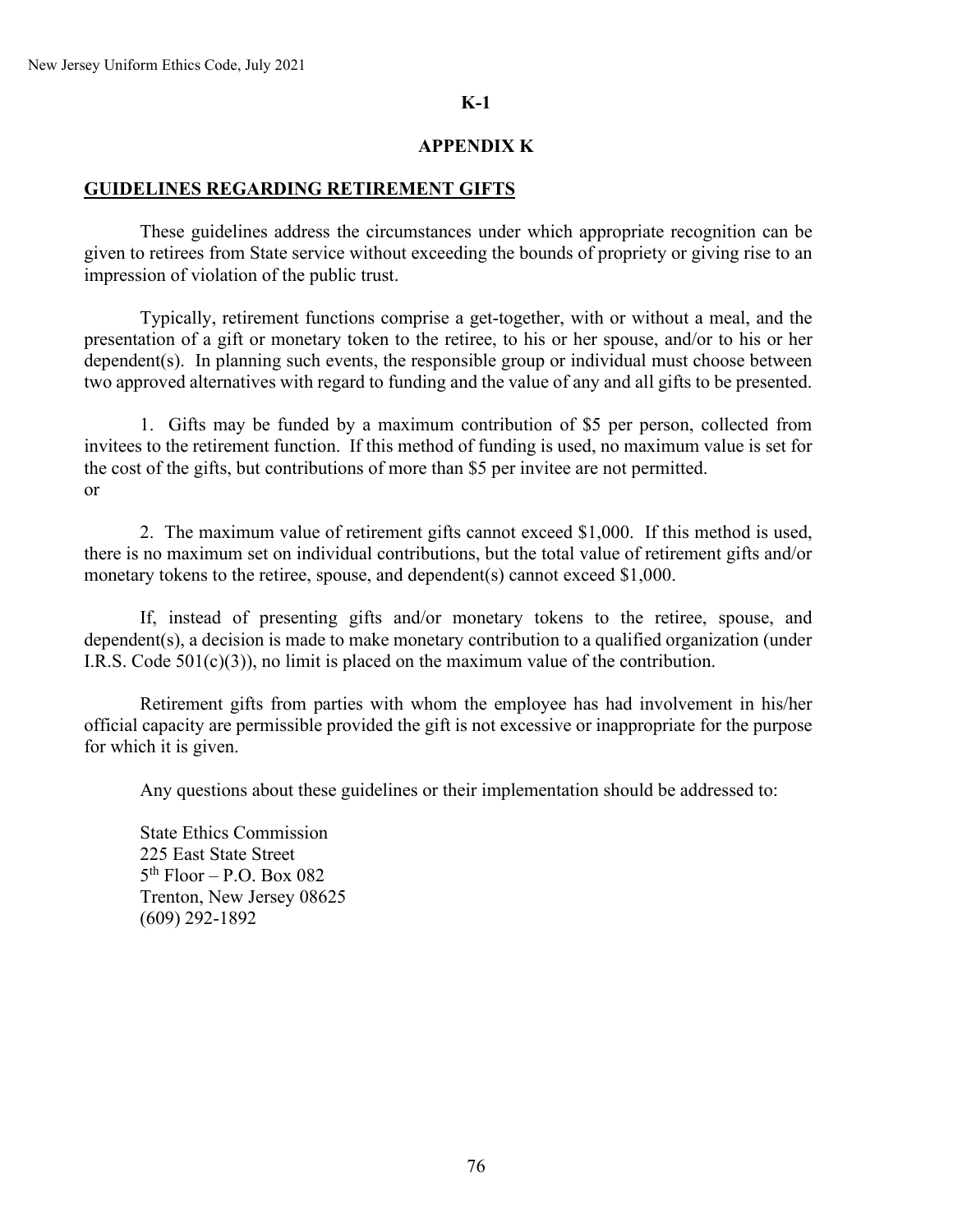# **APPENDIX L**

### **PUBLISHED WORKS**

The State Ethics Commission staff frequently receives inquiries regarding State employees' activities in connection with authoring and publishing research papers, articles and books. The Commission has addressed these situations over the years, primarily under the application of sections 23(e)(1), direct or indirect financial or other interest; 23(e)(5), impairment of objectivity and independence of judgment; 23(e)(7), the appearance of impropriety; 24, receipt of compensation for a matter related to official duties; and 25, disclosure or use for personal gain of information not available to the public. Subsequent to March 1997, the Commission has also considered such inquiries under *N.J.A.C.* 19:61-6.7(b), compensation for published works.

Section 23(e)(1) of the Conflicts Law provides:

No State officer or employee or special State officer or employee should have any interest, financial or otherwise, direct or indirect, or engage in any business or transaction or professional activity, which is in substantial conflict with the proper discharge of his duties in the public interest.

Section 23(e)(5) of the Conflicts Law provides:

No State officer or employee or special State officer or employee should undertake any employment or service, whether compensated or not, which might reasonably be expected to impair his objectivity and independence of judgment in the exercise of his official duties.

Section 23(e)(7) of the Conflicts Law provides:

No State officer or employee or special State officer or employee should knowingly act in any way that might reasonably be expected to create an impression or suspicion among the public having knowledge of his acts that he may be engaged in conduct violative of his trust as a State officer or employee or special State officer or employee.

Section 24 of the Conflicts Law provides:

a. No State officer or employee, special State officer or employee, or member of the Legislature shall solicit, receive or agree to receive, whether directly or indirectly, any compensation, reward, employment, gift, honorarium, out-of-State travel or subsistence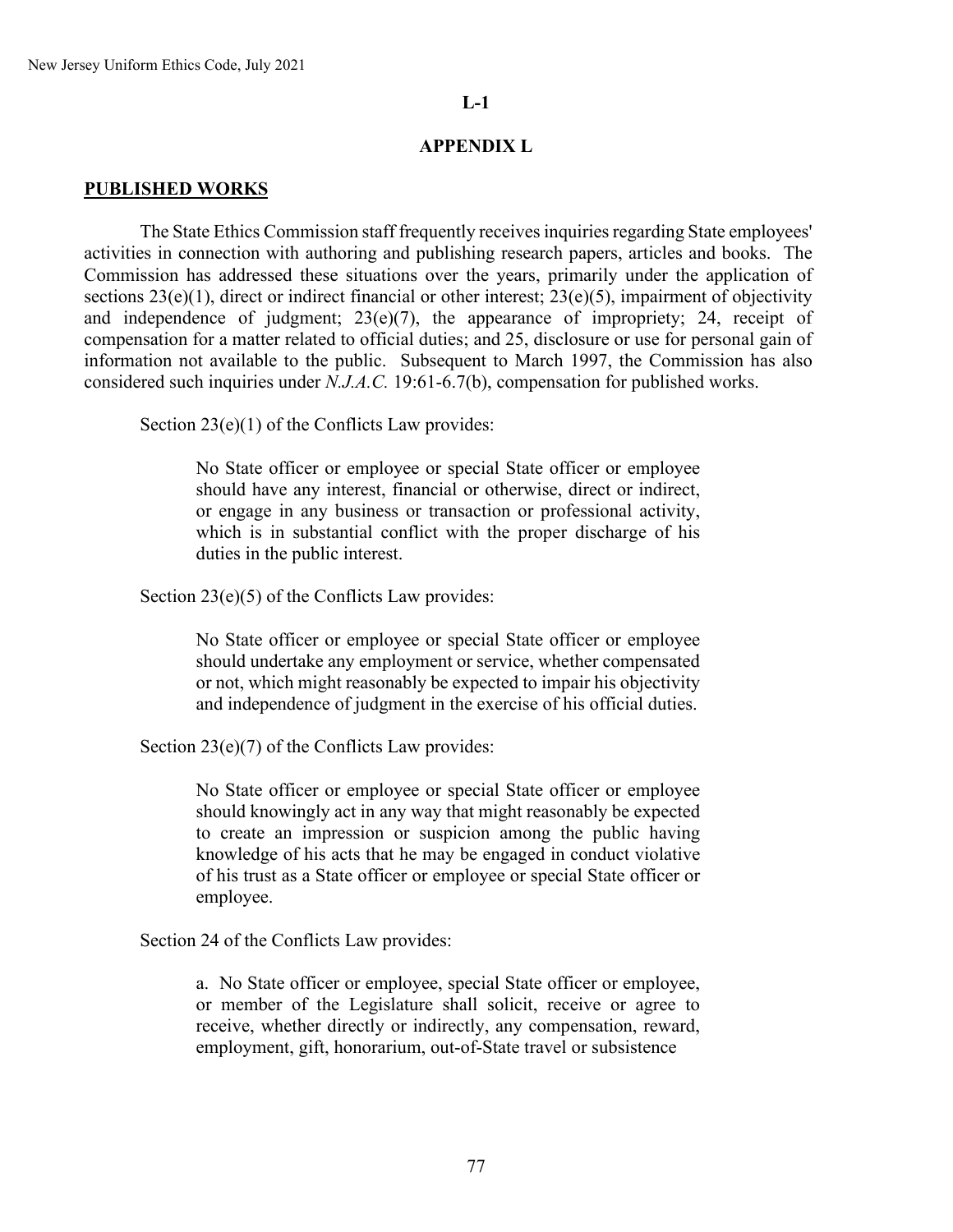expense or other thing of value from any source other than the State of New Jersey, for any service, advice, assistance, appearance, speech or other matter related to the officer, employee, or member's official duties, except as authorized in this section.

b. A State officer or employee, special State officer or employee, or member of the Legislature may, in connection with any service, advice, assistance, appearance, speech or other matter related to the officer, employee, or member's official duties, solicit, receive or agree to receive, whether directly or indirectly, from sources other than the State, the following:

(1) reasonable fees for published books on matters within the officer, employee, or member's official duties…

Section 25 of the Conflicts Law provides:

No State officer or employee, special State officer or employee, or member of the Legislature shall willfully disclose to any person, whether or not for pecuniary gain, any information not generally available to members of the public which he receives or acquires in the course of and by reason of his official duties. No State officer or employee, special State officer or employee, or member of the Legislature shall use for the purpose of pecuniary gain, whether directly or indirectly, any information not generally available to members of the public which he receives or acquires in the course of and by reason of his official duties.

*N.J.A.C.* 19:61-6.7, Compensation for Published Works, provides:

(b) A State official shall secure the permission of the department head to accept compensation for published work(s) not created as part of his or her official duties. In determining whether such approval can be granted, the Department head shall consider the provisions of the Conflicts of Interest Law, the uniform ethics code, the agency code of ethics, any applicable Executive Orders, the Commission's Guidelines Governing Outside Activities, any other applicable guidelines or rules of the Commission, any applicable administrative policies of the agency, and the following conditions.

- 1. Whether compensation is being paid by an interested party;
- 2. Whether the published work(s) uses or discloses information not generally available to the public;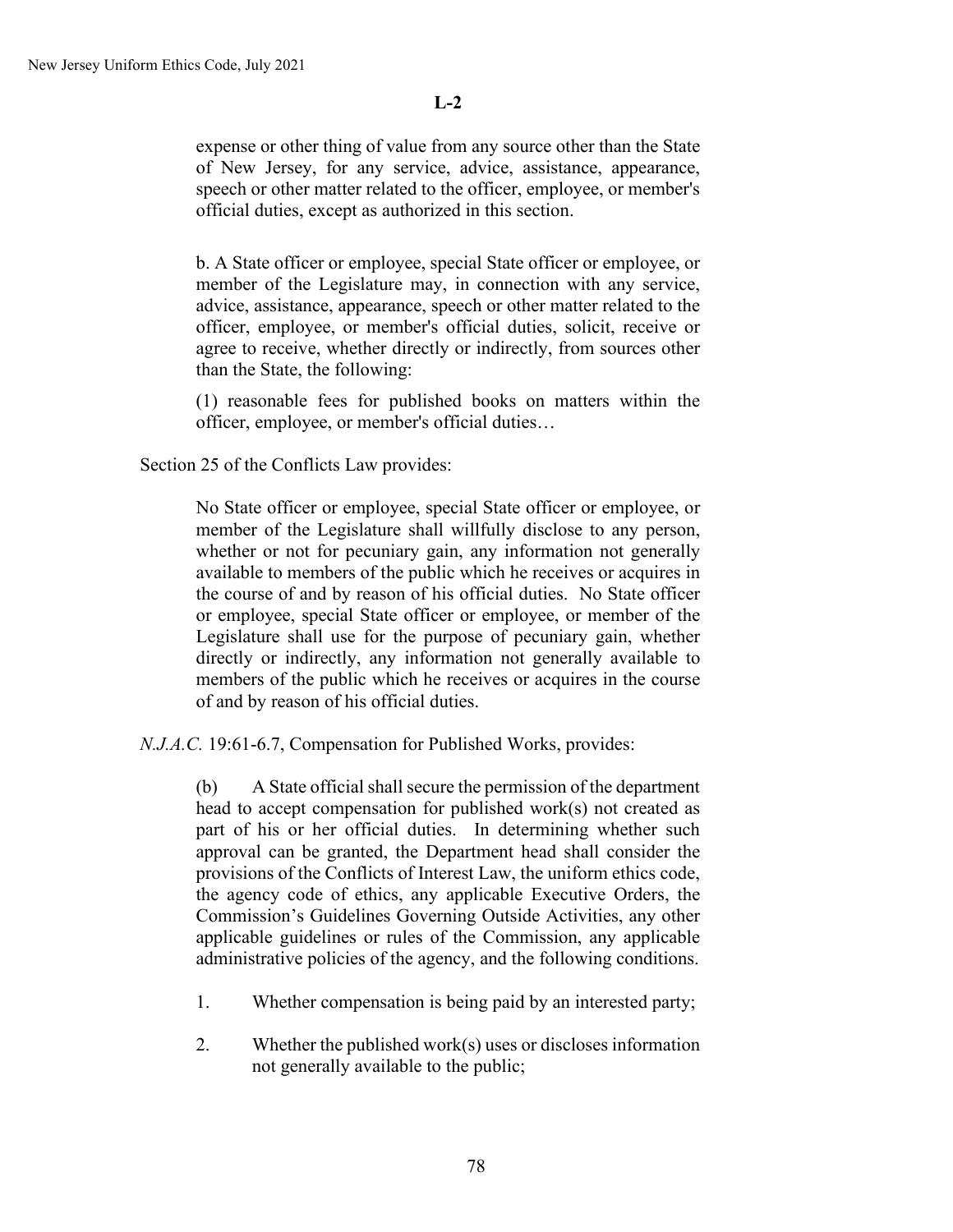(c) The State official shall prepare the published work(s) on his or her own time, without using the services of other State officials or resources owned by the State.

(d) Except as provided in (e) below, the State official shall not use his or her official title in any way in soliciting compensation. (e) A State official acting in a scholarly capacity may accept compensation for published works created as part of his or her official duties on State time utilizing State resources.

Summarized below are Commission cases dealing with published works.

In Case No. 255-75, the Commission considered whether employees of the Public Broadcasting Authority ("PBA") could receive a compensation fee for journalistic work used on a commercial station. Various journalists employed full-time by the PBA were approached for the use of news items that they wrote during the hours that they were employed by the State. These scripts, films or tapes were being used on commercial TV channels. The commercial stations wished to compensate the journalists for the use of their work.

The Commission determined that it would be a violation of section 24 of the Conflicts Law for State employees to receive compensation from any source other than the State for news items created as part of their official duties.

In Case No. 402-76, the Commission considered whether a professor at a State college was permitted, under the Conflicts Law, to receive payment of royalties for a book he published prior to his State employment and for an instructional manual to be used in conjunction with the book. The instructional manual was authored by him during his State employment.

Prior to his State position, while employed at a New York university, the professor devised a method to teach philosophy to elementary school children and authored a book on the topic. Two years after the professor joined the State college, the Board of Trustees formed the Institute for the Advancement of Philosophy for Children ("IAPC") as a means of further research and curriculum development for the purpose of training elementary school teachers to teach philosophical thinking to children. The professor was appointed Director of the IAPC.

The Commission determined that it would not be a violation of the Conflicts Law for the professor to receive royalties from the original book, written materials related to the original book or future materials authored on the subject of the development of philosophy in the elementary grades. This decision was based on the fact that the State college did not have a specific policy governing receipt of royalties for published works written by faculty members during their employment with the college. The agreement between the professor and the State college to act as Director of the IAPC did not provide that he author any publications in connection with this topic. The Commission thus determined that writing the instructional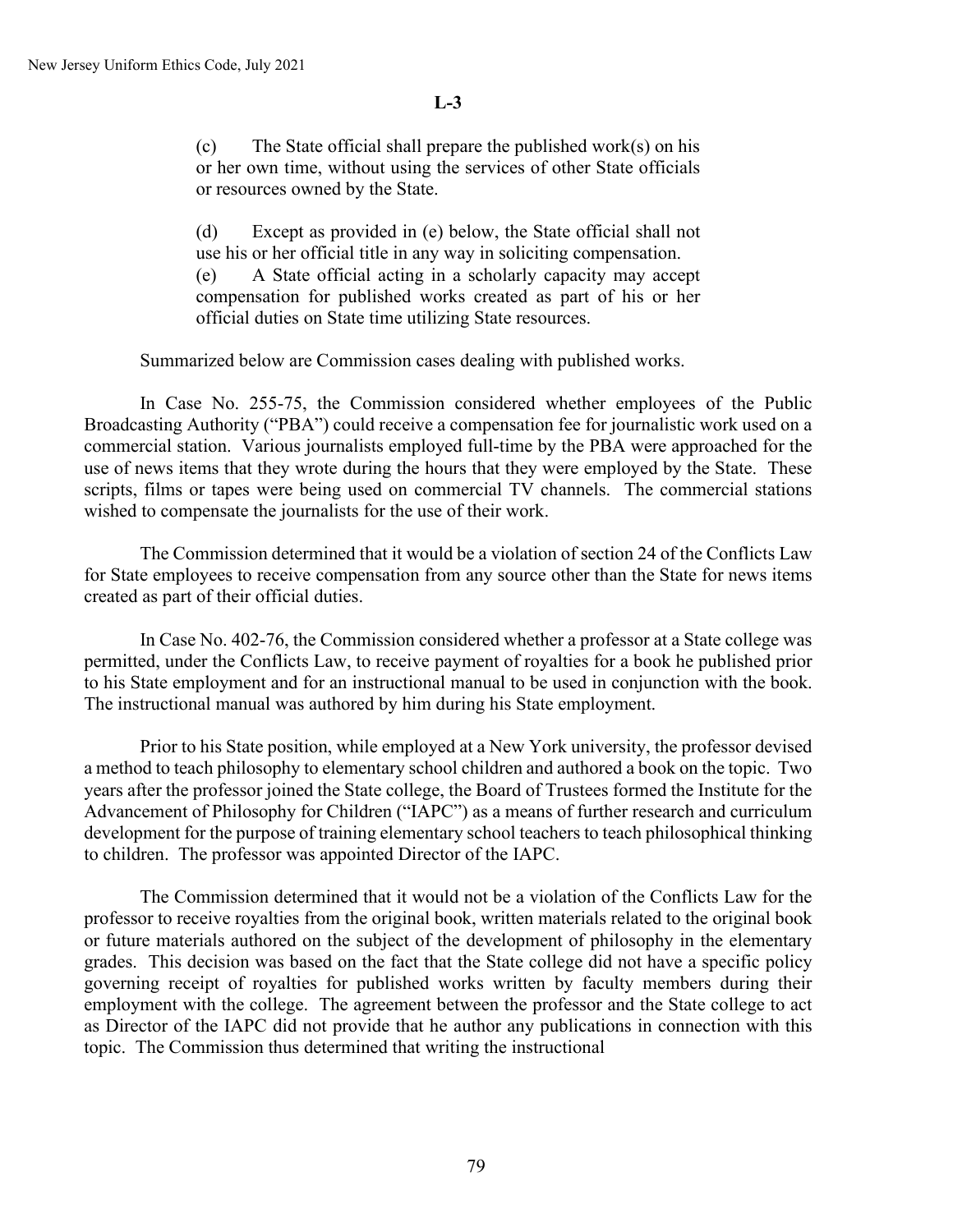manual and any future curriculum materials related to this issue could not be said to be related to his official duties. The professor was advised that, in his official capacity, he could not encourage the purchase of any materials that he authored.

In Case No. 427-76, the Commission considered whether the Deputy Director, Division of Field Services, Department of Education, could collect royalties from a book which he coauthored, with his wife, on the subject of communicating with hearing impaired and autistic individuals. Prior to his employment with the State, the Deputy Director had been associated with a school for the deaf in another state.

The Commission determined that the State employee was permitted to collect royalties from the sale of the book because the subject matter was unrelated to his official duties and he had no authority or control over the education of hearing impaired or autistic children. The State employee was advised that he could not promote the sale of the book to entities in New Jersey.

In Case No. 601-77, the Commission determined that it would not be a conflict of interest for the Chief Engineer, Operations and Local Aid, DOT, in his private capacity, to write an article on transportation systems to be contained in a book entitled "Focus on New Jersey: Problems and Prospects," to be published by a private publisher. In his official capacity, the employee functioned as a traffic engineer designing roads for counties and municipalities. The employee was well known in his field and as a result had given lectures in approximately 50 universities throughout the country on the topics of highway safety and highway traffic.

In Case No. 1028-82, the Department of Education requested that the Commission review the outside activities of three Department employees. The three employees were approached by an entity that received funding from the Department to assist in the production of a multi-cultural handbook to be used in teacher training. The Department was responsible for appointing the Board of Directors of the outside entity and provided funding for administrative purposes. The State employees' Division used the facilities of the private entity for training workshops. The project in question was being funded by a federal grant. All three employees' official responsibilities included the development of instructional programs for students not proficient in English.

The Commission found that a potential for an appearance of a conflict existed because the State employees dealt with the private entity in their official capacity and were involved with essentially the same subject matter in both positions. The Commission also advised the Department that the private entity should have solicited assistance from the Department rather than directly approaching the State employees.

In Case No. 1160-83, the Commission considered whether a Teacher, Adult Basic Education Program, New Lisbon State School, Department of Human Services, was permitted to publish a cookbook written on her own time. In her official capacity, the State employee was responsible for teaching home economics and nutrition programs to the adult developmentally disabled population at New Lisbon State School. The cookbook was a pictorial cookbook/teachers guide for non-readers and the handicapped. The development of the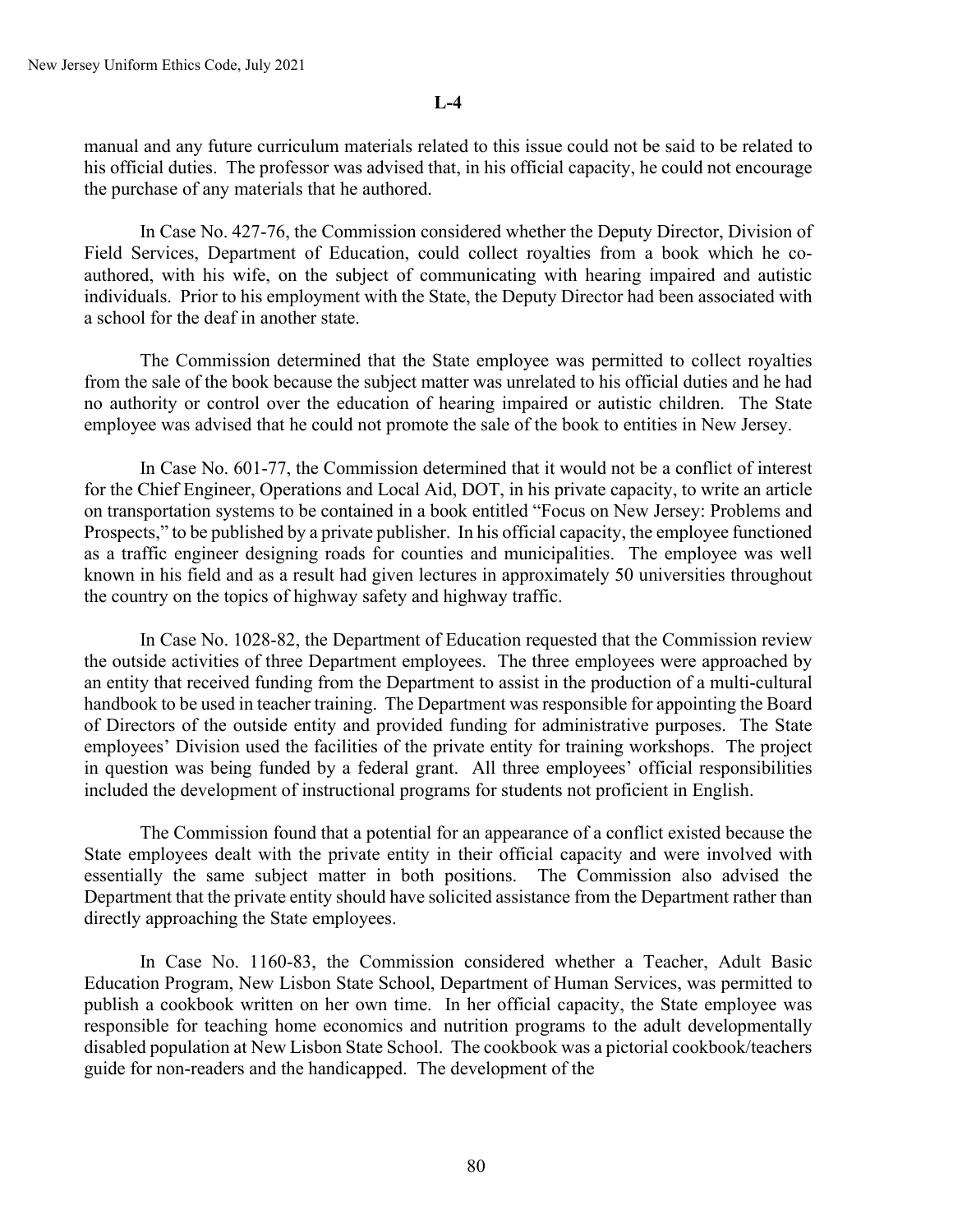cookbook was not part of the employee's official duties and responsibilities. She was advised not to make use of the cookbook in her classes after it appeared in published form.

In Case No. 1186-83, the Commission considered whether Coordinator III, Office of Equal Educational Opportunity, Department of Education, was permitted to publish a book entitled "Analogies and Black History," developed and financed by him for the purpose of assisting minority students in taking college entrance exams. The publication was not developed as part of his official duties, although part of his official function was to conduct black history in-service courses. At the meeting where this matter was considered, the Commission's Counsel at the time indicated that State employees may receive reasonable compensation for published works so long as they are not directly compensated by the State for those same works. Counsel explained that State employees would not be permitted to receive compensation if they were designated to prepare a book for the State as part of their official duties.

The Commission permitted the publication but placed the following restrictions on the employee. He could not conduct any field testing of his material within the area of his geographic assignment; he could not directly promote, advertise or solicit sales of his book to any State employee or any person with whom he had or may have official

dealings; he could not contract to sell these materials to the State of New Jersey unless in compliance with section 19 of the Conflicts Law.

In Case No. 3-84, the Commission found that the Supervising Program Development Specialist, Bureau of Research, Division of Youth and Family Services ("DYFS"), Department of Human Services ("DHS"), could not accept a cash award from a gerontological society for a paper prepared by him as a DYFS employee.

The DHS was awarded a grant to study abuse of the elderly. Because of his experience in the field of gerontology, the State employee was assigned the task of preparing a paper on the subject as part of his official duties. The paper was prepared entirely on State time with grant monies administered by the State. The State employee then submitted the paper for consideration for an annual research award and was the recipient of that award. The Departmental Ethics Review Board concluded that the acceptance of the cash award was violative of the Department's Code of Ethics. The Commission noted that the employee had solicited the award and affirmed the DHS' determination. The State employee appealed the Commission's decision to the Superior Court, Appellate Division, which upheld the Commission's determination.

In 1997, the Department of Law and Public Safety requested an opinion as to whether a Division of Law Deputy Attorney General ("DAG") was permitted to co-author a book about psychics and the paranormal, Case No. 3-97. The DAG wanted to write the book in her private capacity and use her married name (she is known by her maiden name in her employment with the Department). The Commission determined that the DAG was permitted to co-author the book under the following conditions: that she not refer to her status as a DAG or member of the Department; that she not permit the use of her title or employment in connection with publication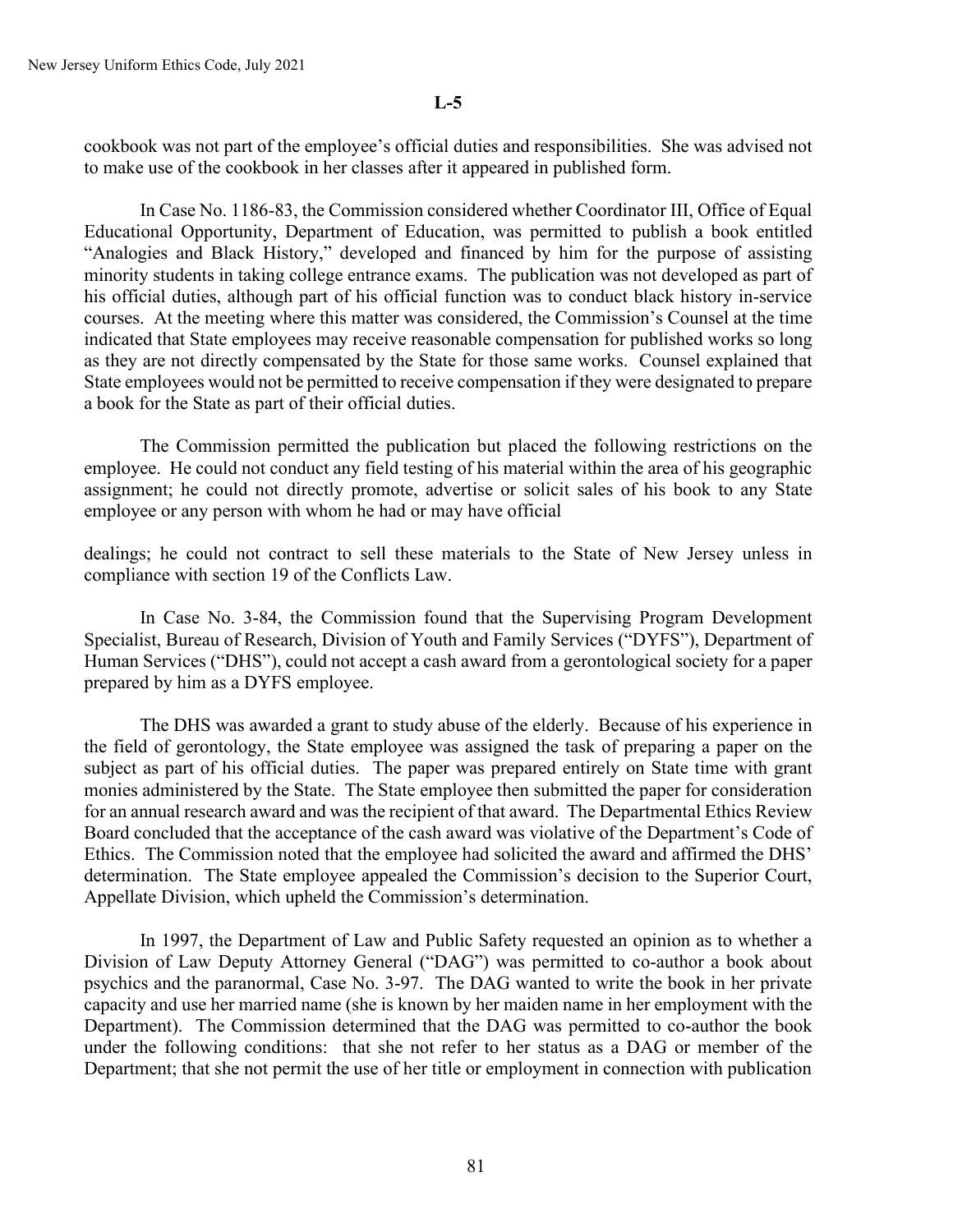or promotion of the book; that she not write about an active case or use information not generally available to the public; that she avoid any legal analysis that could be interpreted as Division of Law work product; that she not use State time or resources in connection with her outside activity.

In Case No. 34-96, Assistant Director, Division of Administrative Rules ("DAR"), Office of Administrative Law ("OAL"), and Case No. 35-96, Assistant Director, Judicial Standards and Procedures ("JSP"), OAL, the employees requested an opinion regarding outside employment. They were co-authors of an annual update of the Administrative Law Volume of the New Jersey Practice Series published by West Publishing Company ("West"). The matter at issue was the pocket part which updates the main text. West paid royalties to the employees.

West was an "interested party" under the Commission's rules. West did business with the OAL in two ways: it was the sole supplier of law library materials and also had the exclusive license to publish the New Jersey Register and the New Jersey Administrative Code. The OAL formerly produced these materials. West had a 7-year contract with three 1-year extensions which could be exercised at the State's option. The JSP Assistant Director had no involvement with West in any of its OAL dealings. The DAR Assistant Director had official contact with West regarding the license agreement.

As to the JSP employee, the Commission determined that she was permitted to engage in the outside employment. Under the Commission's rules governing compensation for published works in effect at the time, State employees were flatly prohibited from accepting compensation from an interested party. West was an interested party, but after reviewing all of the facts and circumstances, the Commission determined that her arrangement with West did not do violence to the intent of the rule. The Commission noted that the intent of the interested party provision was to prevent any influence by a discretionary vendor. This did not appear to be the situation in her case.

West was a sole-source provider, and she would not be able to influence any decision regarding West. The royalties were not subject to negotiation; there was a formula based on the sale of the books.

As to the DAR employee, the Commission determined that his co-authorship did not constitute a conflict with his official duties and permitted the outside employment, subject to the condition that he recuse himself from any actions in connection with contract renewals or rebidding at the conclusion of the current 7-year contract.

The Commission determined that the interested party prohibition was overly broad. Subsequent to the two decisions, in March 1997, the Commission proposed and adopted the current provision regarding compensation for published works. Under the amended rule, *N.J.A.C.* 19:61- 6.7, the fact that compensation is from an interested party does not automatically preclude acceptance of compensation, but is only one of a number of factors to be considered.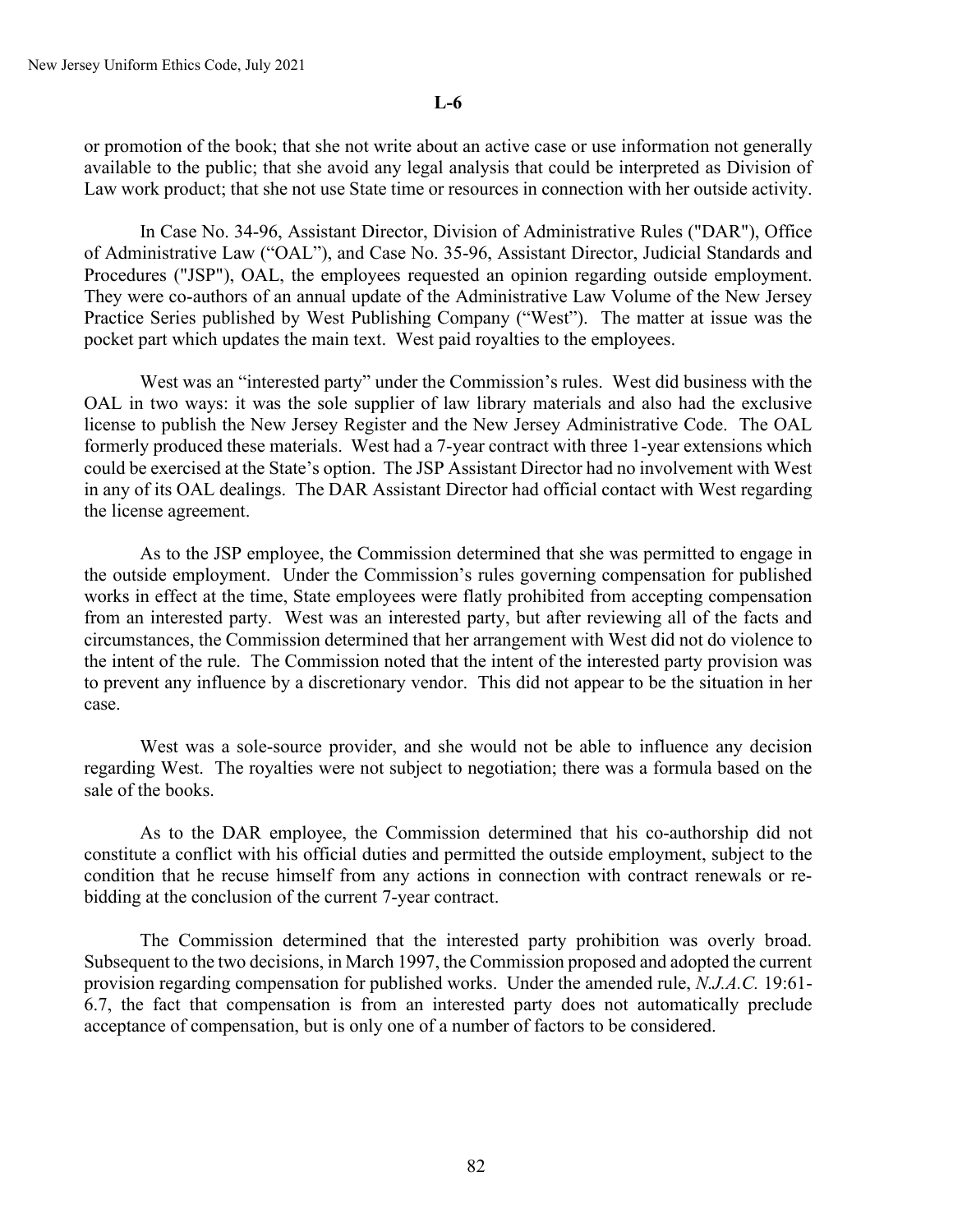In Case No. 17-98, a Principal Environmental Specialist, Department of Transportation, requested an opinion from the Commission as to whether he was permitted to author a book on New Jersey archeological sites to be published by Rutgers University Press ("RUP"). Rutgers University is a State agency for the purposes of the Conflicts Law, and RUP is fully integrated into the University. The employee's proposed outside activity raised a number of issues: the use of DOT archeological reports prepared by the employee or consultants supervised by him, the receipt of compensation for published works based on these reports, and contracting with Rutgers, a State agency.

The Commission determined that the use of DOT archeological reports in connection with the proposed published work appeared to be approvable under *N.J.A.C.* 19:61-6.7 and section 25 of the Conflicts Law. While there was no precedent directly on point, the Commission noted that State employees have been permitted to accept compensation for published works on subject matters related to their official duties. While the employee's activity was approvable under the rules governing published works and under section 25 of the Conflicts Law, the Commission determined that he was prohibited under section 19 of the Conflicts Law from undertaking or executing a contract or agreement for \$25 or more with RUP.

In Case No. 34-98, the Commission determined that the Managing Actuary, Division of Life and Health, Department of Banking and Insurance ("DOBI"), was permitted to co-author and market a study guide utilized by students preparing to take the Society of Actuaries ("SOA") professional examination under the Commission's rules, precedent, the Conflicts of Interest Law and the DOBI Code of Ethics.

The employee co-authored the study guide in 1995 while on the faculty of Temple University. The examination contains ten segments; the study guide deals with only one particular segment of the exam. The book previously identified the employee as a faculty member at Temple, but new copies identify him only by name and give no indication of his current employment with the DOBI. The authors distribute approximately one third of the books themselves through direct mail; they purchased an advertisement which is distributed with materials sent by the SOA to all exam registrants. The remaining two thirds of the book are sold through several mail order books stores that specialize in actuarial books. The study guide is used by student actuaries; the majority of them are employees of insurance companies or actuarial consulting firms. Some students are employed by insurance companies and are reimbursed by their employers when they purchase books; insurance companies also purchase the study guide directly.

In approving the activity, the Commission took into account the following factors: the study guide is sold nationally and not just to New Jersey exam registrants, the employee coauthored the book while at Temple, uses only his name and not his official title in connection with the study guide and does not directly solicit regulated entities.

**Summary.** Under the rule addressing compensation for published works, *N.J.A.C.* 19:61-6.7, and under Commission precedent, a State employee not acting in a scholarly capacity may accept compensation for published works under the following conditions.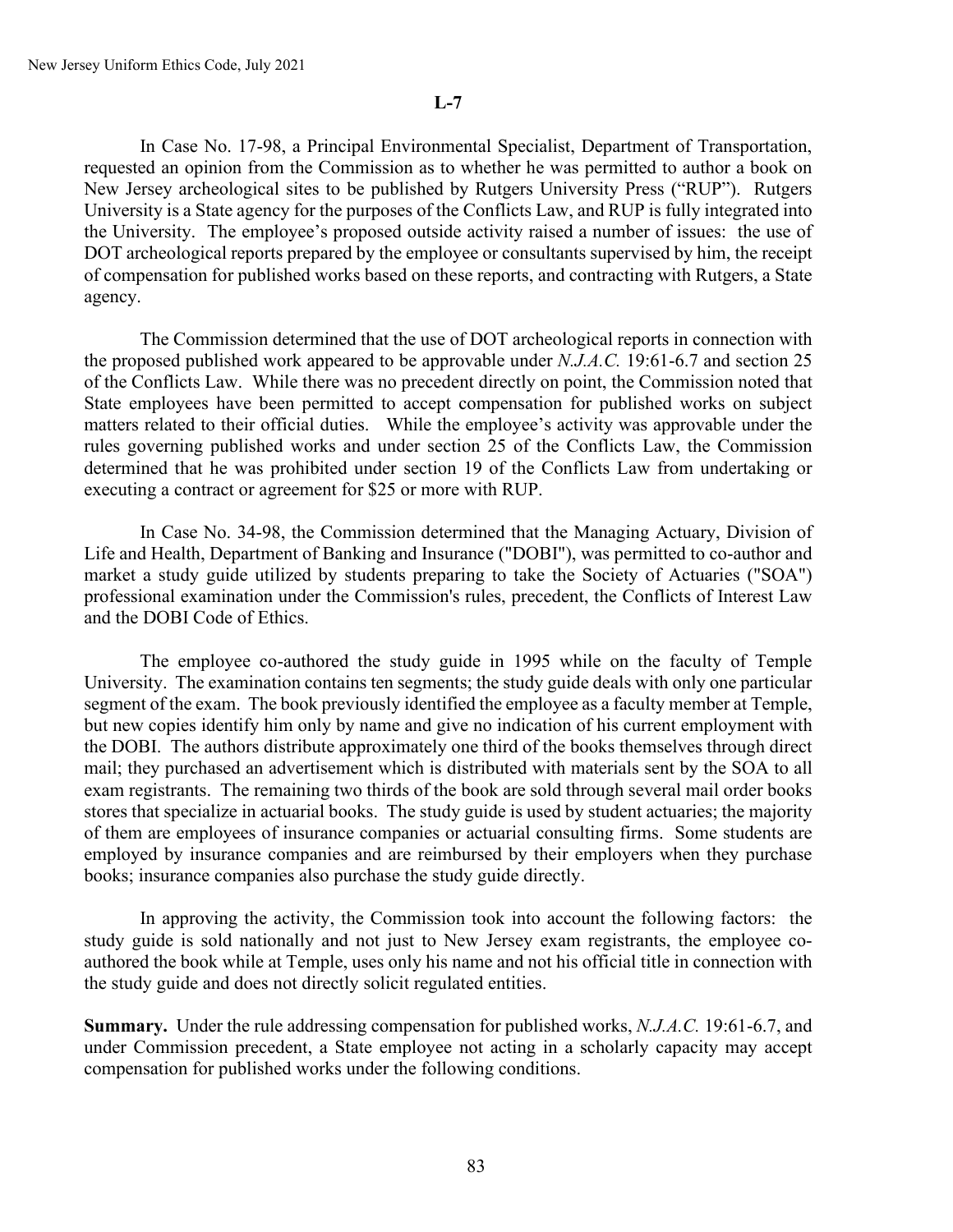- There is no prohibition governing such activity in the Department's enabling legislation or Code of Ethics.
- The State employee must obtain prior approval from his/her Department head.
- The published work must not use or disclose information not generally available to the public.
- The State employee must not use State time or resources in connection with the published work.
- The State employee must not use his/her official title in connection with publication or promotion of the published work.
- The State employee cannot promote, advertise or solicit sales of the published work to coworkers or individuals with whom he/she has official dealings.
- The State employee may not contract to sell the published work to the State except in compliance with section 19 of the Conflicts Law.
- The published work must not have been prepared as part of the State employee's official duties.

pubworks.doc August 1999 June 2006 August 2006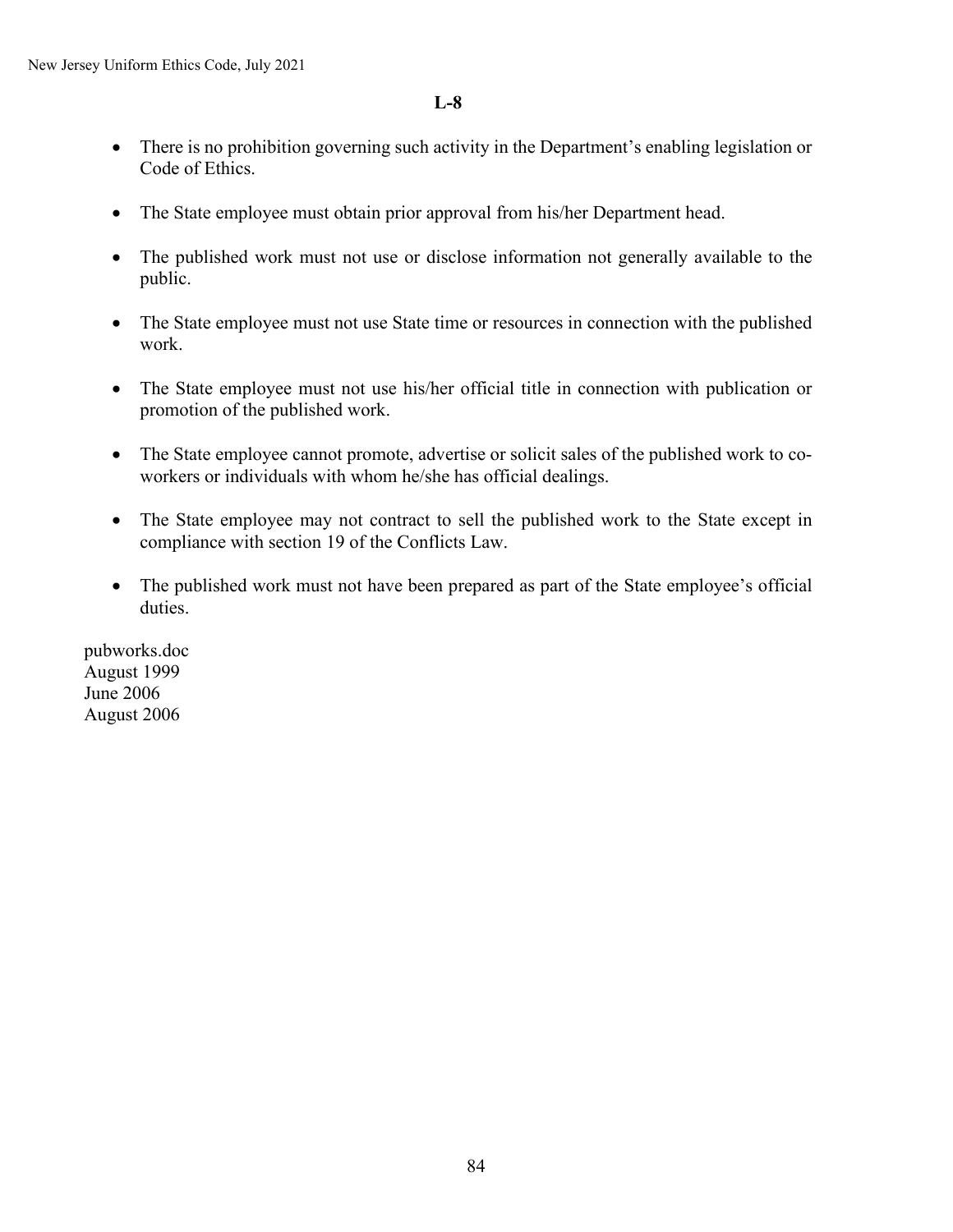# **APPENDIX M**

# **OFFICIAL INTERACTIONS WITH FAMILY MEMBERS/COHABITANTS AND DATING RELATIONSHIPS**

The State Ethics Commission staff frequently receives inquiries regarding the propriety of State officials interacting in the course of their duties with family members. The majority of the inquiries concern relatives employed by the same State agency or interactions with family members employed in the private sector. Prior to 2006, the New Jersey Conflicts of Interest Law, *N.J.S.A.* 52:13D-12 et seq., did not contain an anti- nepotism provision. However, the statute was amended, effective March 15 2006, to prohibit certain relatives of certain State officials from holding particular governmental positions and also to prohibit State officials from supervising, or exercising authority with regard to personnel actions over, a relative of the State official.

*N.J.S.A*. 52:13D-21.2 provides:

a. (1) A relative of the Governor shall not be employed in an office or position in the unclassified service of the civil service of the State in the Executive Branch of State Government.

(2) A relative of the commissioner or head of a principal department in the Executive Branch of State Government shall not be employed in an office or position in the unclassified service of the civil service of the State in the principal department over which the commissioner or head of the principal department exercises authority, supervision, or control.

(3) A relative of an assistant or deputy commissioner or head of a principal department in the Executive Branch of State Government who is employed in an office or position in the unclassified service of the civil service of the State may be employed in the principal department in which the assistant or deputy commissioner or head serves, but shall not be assigned to a position over which the assistant or deputy commissioner or head exercises authority, supervision, or control.

(4) A relative of a head or assistant head of a division of a principal department in the Executive Branch of State government who is employed in an office or position in the unclassified service of the civil service of the State may be employed in the principal department in which the head or assistant head of a division serves, but shall not be assigned to a position over which the head or assistant head exercises authority, supervision, or control.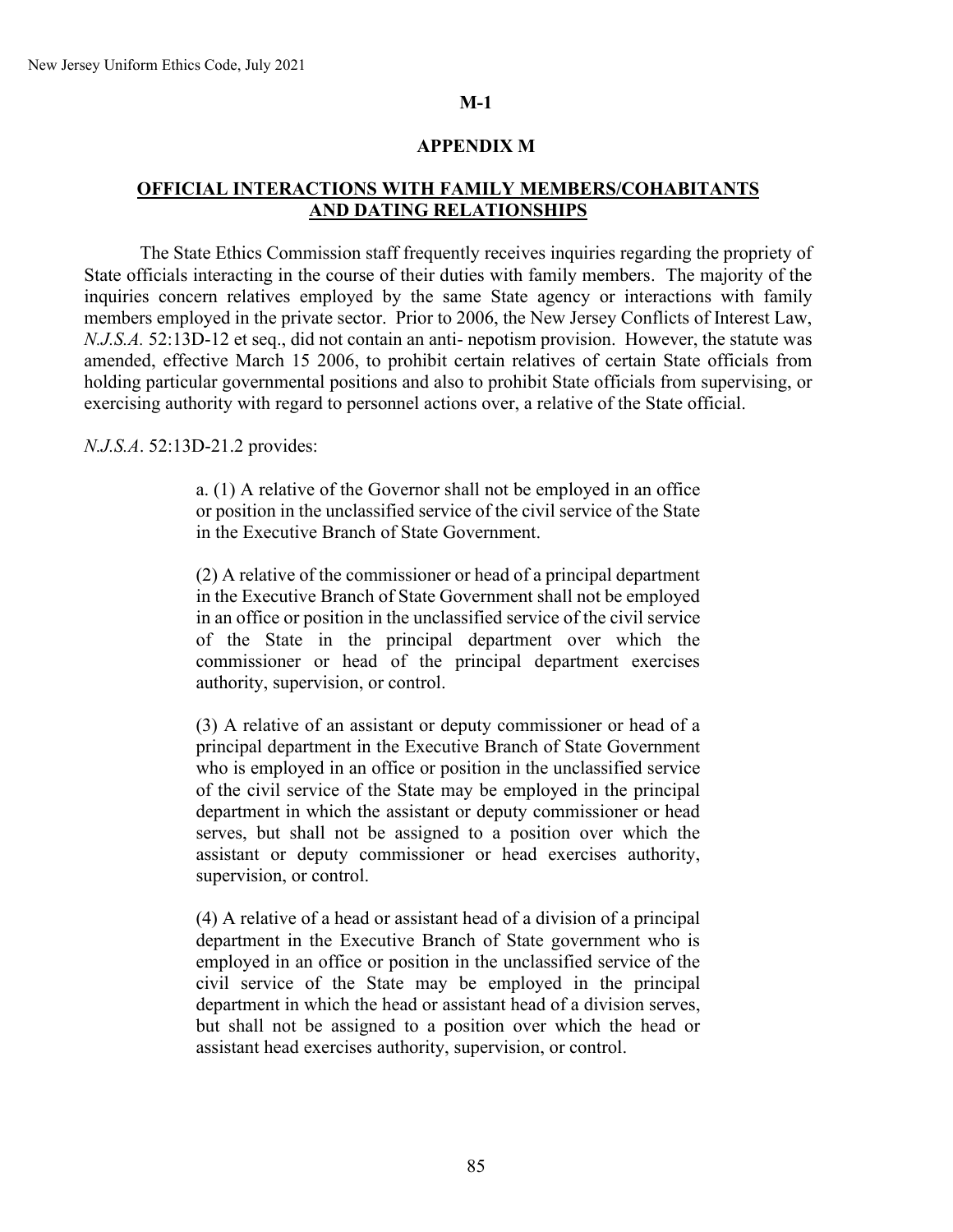b. (1) A relative of an appointed member of a governing or advisory body of an independent authority, board, commission, agency or instrumentality of the State shall not be employed in an office or position in that independent authority, board, commission, agency or instrumentality.

(2) A relative of an appointed New Jersey member of a governing body of a bi-state or multi-state agency shall not be employed in an office or position in that bi-state or multi-state agency, to the extent permitted by law.

c. A State officer or employee or a special State officer or employee of a State agency in the Executive Branch shall not supervise, or exercise authority with regard to personnel actions over, a relative of the officer or employee.

d. As used in this section, "relative" means an individual's spouse or the individual's or spouse's parent, child, brother, sister, aunt, uncle, niece, nephew, grandparent, grandchild, son-in-law, daughter-inlaw, stepparent, stepchild, stepbrother, stepsister, half brother or half sister, whether the relative is related to the individual or the individual's spouse by blood, marriage or adoption.

Attorney General Opinion 06-0006 addresses the issue of the application of the antinepotism provision, *N.J.S.A*. 52:13D-21.2, to previously hired employees and advises that a State employee is not required to be terminated when a relative is subsequently appointed to a high level position within the agency. However, arrangements must be made to prohibit the relative's involvement in the exercise of authority, supervision, or control with regard to the incumbent holder of the affected State office or position.

The provisions of the Conflicts Law related to casino activity, medical cannabis activity, and personal use cannabis activity also contain prohibitions that apply to a State official's immediate family members, defined in *N.J.S.A.* 52:13D-13(i) as the person's spouse, domestic partner, civil union partner, child, parent, or sibling residing in the same household. *N.J.S.A.* 52:13D-17.2(b) deals with the concurrent employment of immediate family members with casino licensees or applicants, medical cannabis permit holders, applicants, or entities, and personal use cannabis license holders, applicants, or entities, while *N.J.S.A.* 52:13D-17.2(c) deals with postemployment situations of immediate family members. These two provisions are discussed above in Appendix H.

The Commission has addressed various family member issues over the years, primarily under the application of sections  $23(e)(3)$ , unwarranted privilege,  $23(e)(4)$ , direct or indirect personal financial interest that might reasonably be expected to impair objectivity and independence of judgment, and 23(e)(7), the appearance of impropriety. Summarized below are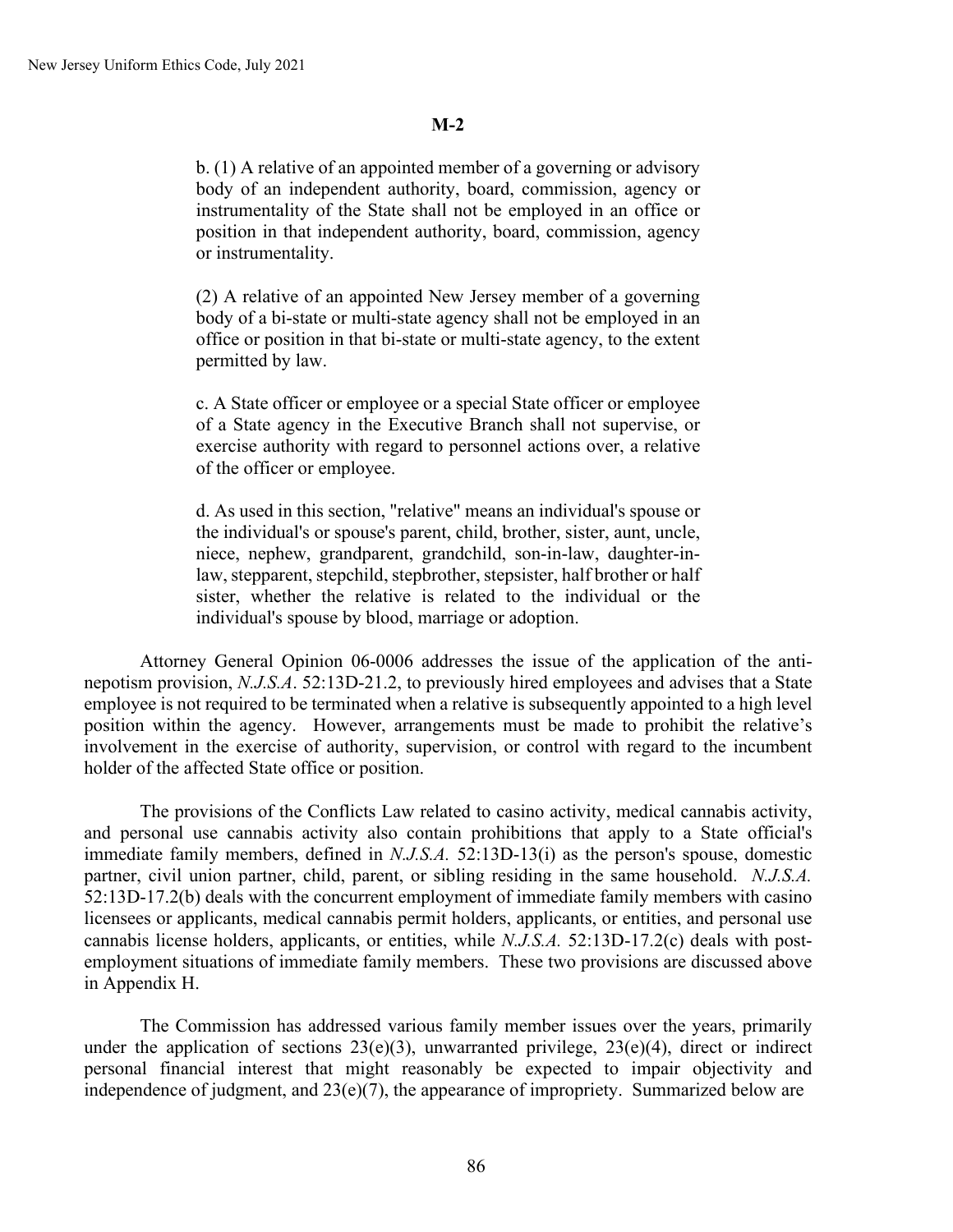sample Commission cases that address a number of common family member scenarios. It should be noted that these cases were decided prior to the March 2006 Nepotism amendment.

# **STATE EMPLOYMENT**

**Family Members Employed by the Same Agency.** In Case No. 27-91, the Commission considered whether the spousal relationship of the Chief of the Department of Labor Appeal Tribunal and her husband, a member of the Department of Labor Board of Review ("Board"), gave rise to a conflict of interest or appearance of a violation of the public trust. The Appeal Tribunal reviews determinations of the Division of Employment Security that are appealed by an aggrieved or dissatisfied claimant. The three-member Board of Review decides appeals of decisions issued by the Appeal Tribunal. The Chief did not decide cases; her job duties consisted of devising strategy and creating administrative policies for the Appeal Tribunal.

The Board adopted a policy precluding the Member from reviewing or having any connection with decisions issued by the Chief on those rare occasions when it was necessary for the Chief to conduct a hearing and function as an Appeals Examiner. The Commission concurred with the Deputy Attorney General who represented the Board that the recusal policy in place at the Board was a sufficient mechanism to avoid a conflict situation.

In Case No. 19-98, the Commission issued a complaint charging the Chairman of the Ocean County Soil Conservation District, Department of Agriculture, with violating sections 23(e)(4) and (7) of the Conflicts Law when he participated in a controversial matter pending before the District Board in which his brother, an employee of the District, had substantial involvement and for voting on matters that involved personnel and salary issues affecting his brother.

**Supervisor/Subordinate Relationships.** In Case No. 1161-83, the Commission considered whether a situation where spouses worked for the same agency and had a supervisor-subordinate relationship constituted a conflict of interest. This situation was reviewed under the application of section 23(e)(4) of the Conflicts Law which prohibits State employees from acting in their official capacity in a matter wherein they have a direct or indirect personal financial interest that might reasonably be expected to impair their objectivity or independence of judgment.

The Commission determined that one spouse has a direct personal financial interest in the salary and continued employment of the other spouse and thus should not be in a position to provide direct supervision or to take personnel actions such as performance evaluations and salary increases. The Commission advised the agency to take administrative action to resolve the conflict situation, and the agency transferred one of the spouses out of the work unit.

In Case No. 182-93, the Department of Community Affairs requested an opinion as to whether Commission precedent prohibiting family members from having supervisor/subordinate relationships should also apply to non-related individuals who share the same household with the same financial interdependence that the Commission viewed as creating a conflict in spousal situations. The Commission determined that where non-related supervisor/subordinate employees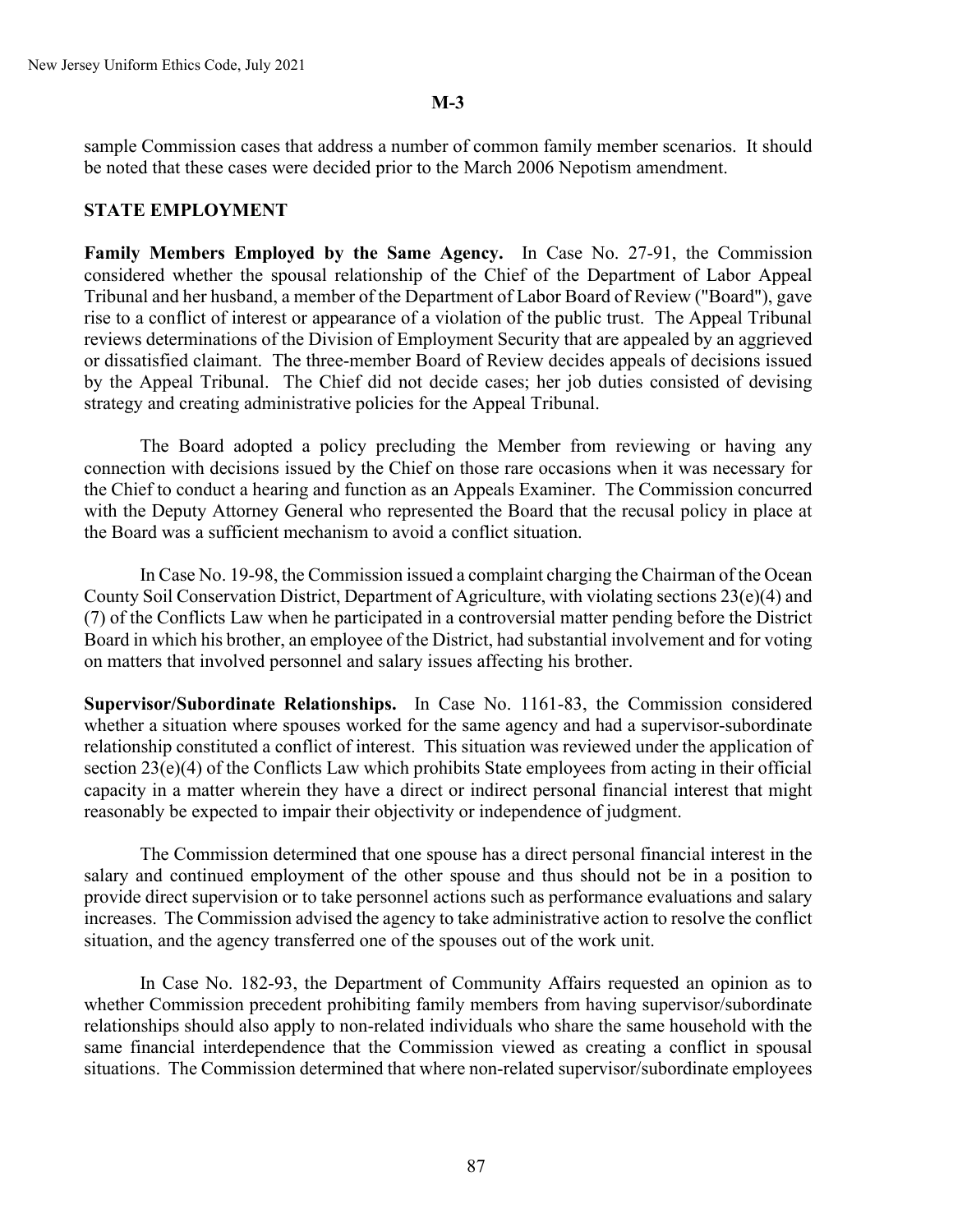share the same household under circumstances where there is financial interdependence, there must be an intermediate supervisory level between the two and the higher placed employee should have no supervisory or signing authority regarding personnel matters affecting the subordinate employee.

In Case No. 9-94, the Commission determined that the Conflicts Law was not violated by virtue of the fact that a Manager, Division of Motor Vehicles, Department of Law and Public Safety, worked in the same facility as his two cousins. Because the cousins were not members of the Manager's immediate family, as defined in section 13(i) of the Conflicts Law, the Commission determined that a supervisor/subordinate relationship was not per se prohibited under Commission precedent. The Commission reviewed the specifics of this particular situation and noted that the Manager did not directly supervise his cousins, complete their PARS or sign their time sheets. Thus, it was unlikely there could be an appearance of impropriety by virtue of his cousins working in the same facility.

**Hiring of Family Members.** In Case No. 23-88, the Commission was asked to approve the Department's removal of an employee from his position due to a number of violations of the Department's Code of Ethics. Among the violations was one that the employee secured employment for his daughter with a private organization that received funding from the Department. The employee directly monitored the organization's performance under the contract. After the employee's supervisor learned of his daughter's employment, the employee was relieved of all monitoring responsibilities. After reviewing the various violations, the Commission concurred with the Department's findings and approved the proposed sanction.

In Case No. 32-90, the Commission reviewed an allegation that the Warren County Conservation District ("District") had contracted with the District Manager's wife for financial and bookkeeping services without public announcement or advertisement of the availability of the contractual position. The Commission determined that the circumstances surrounding the contract were violative of section 23(e)(3), the unwarranted privilege section of the statute. The contract between the District and the District Manager's wife was terminated.

In Case No. 34-92, the Commission found indications of violations of sections  $23(e)(3)$ , unwarranted privilege, and  $23(e)(7)$ , appearance of impropriety, in connection with the Sussex County District ("District") Manager's hiring and supervising of her son. The manager and her son resided in the same household. The Commission ordered that her son's employment with the District be terminated and that a complaint against the District Manager be prepared. The Commission later approved a consent order in this matter.

In Case No. 2-93, the Commission found indications of violations of section  $23(e)(3)$ , unwarranted privilege, and 23(e)(7), appearance of impropriety, in connection with the Director of the Library of the Blind and Handicapped's hiring and supervision of her daughter for summer employment. The position was never advertised to the job-seeking public and the Director did not use any of the State contractors who normally performed the services in question. Commission approved a consent order with the Director.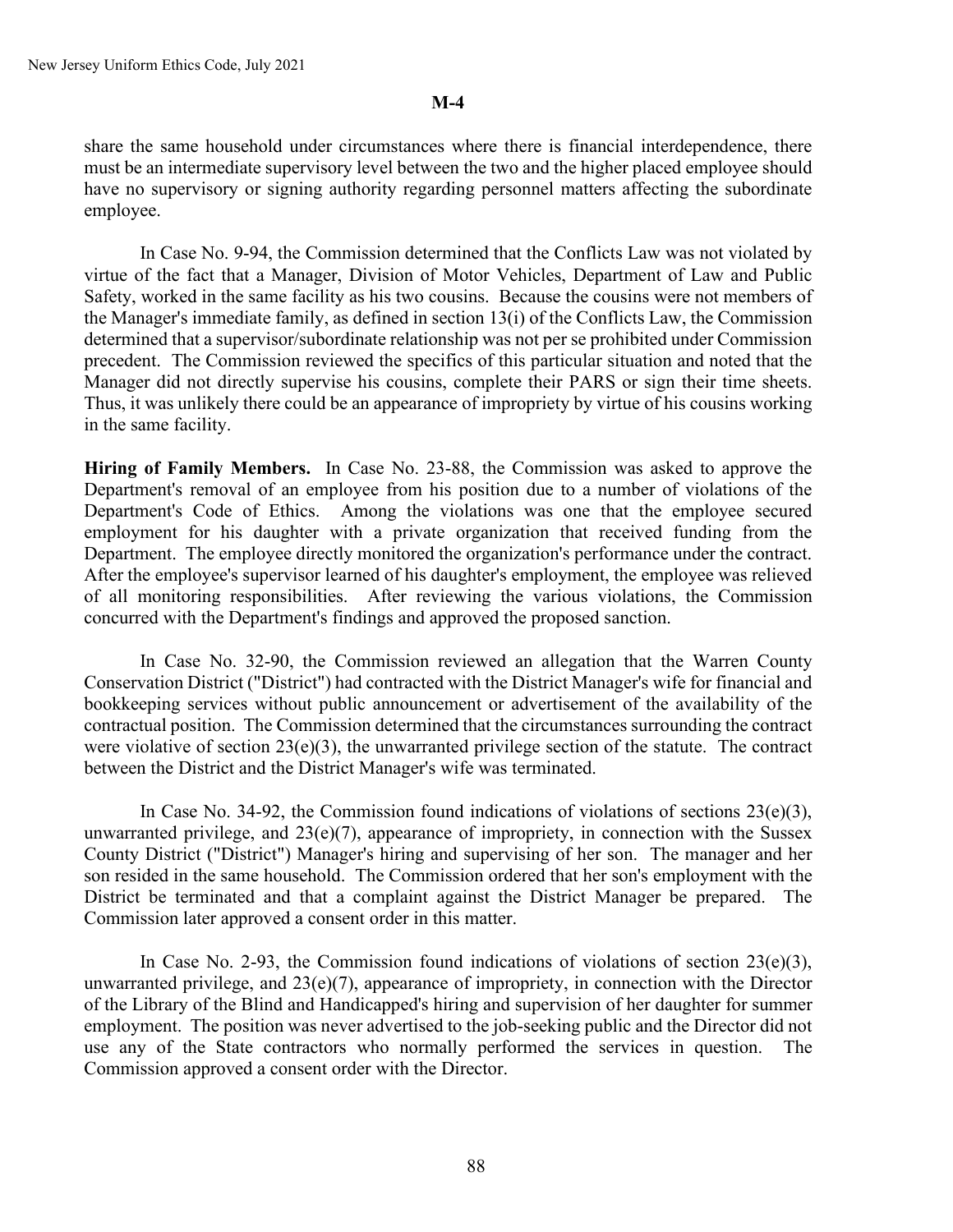In Case No. 23-96*,* the Commission issued a complaint alleging that a Deputy Superintendent of Elections violated the Conflicts Law when, among other activities, she hired and supervised six family members. The Deputy Superintendent entered into a consent order with the Commission.

In Case No. 9-98(B), the Commission reviewed an allegation concerning the hiring of the son of the Director of Human Resources, Department of Corrections ("DOC"), for a position within the DOC. The Director had asked the Chief of the Bureau of Parole if he would be interested in hiring his son while a DOC employee was out on sick leave. The Bureau Chief then forwarded a personnel action request to the DOC Office of Human Resources seeking a freeze exemption to appoint a new employee. The form was signed by the Director. Other individuals were on the certified list who ranked higher than the Director's son and were not advised of the interim position. The Commission determined that there were indications that the State employee violated sections 23(e)(3) and (7) of the Conflicts Law. The Director entered into a consent order with the Commission.

### **STATE PROGRAMS**

In Case No. 30-04, the Commission reviewed an allegation that an Assistant Commissioner, Department of Personnel ("DOP"), used her official position to attempt to place her nephew in the Pilot Program of a course developed by the DOP's Human Resource Development Institute ("HRDI") to prepare individuals to take the Law Enforcement Examination. The Assistant Commissioner's responsibilities included oversight of the HRDI.

The Commission determined that there were indications that the Assistant Commissioner violated sections 23(e)(3) and (7) of the Conflicts Law and authorized the drafting of a complaint. The Assistant Commissioner entered into a consent order with the Commission and agreed to a civil penalty of \$750.

### **PRIVATE SECTOR SITUATIONS**

In *Advisory Opinion No. 33*, issued September 17, 1975, the Commission determined that a Member of a County Board of Taxation must disqualify himself from hearing tax appeals when the assessor of the responding city is his second cousin or is more closely related to the Board Member. Because Members of the County Boards of Taxation act in a quasi-judicial capacity, the Commission was guided by cases interpreting the Canons of Judicial Ethics as applied to family member situations. It was noted that the need for unquestionable integrity, objectivity and impartiality is just as great for quasi-judicial personnel as for judges.

In Case No. 344-76, the Commission considered whether the Chief Engineer, Cable Television Section, Department of Public Utilities, was permitted to become involved in a challenge to the award of a franchise by the cable television company of which his son was President. If a company is denied a franchise in a municipality in favor of another company, it is the duty of the Chief Engineer to pass upon the engineering qualifications of the successful applicant. The Commission determined that it would be an appearance of a conflict if the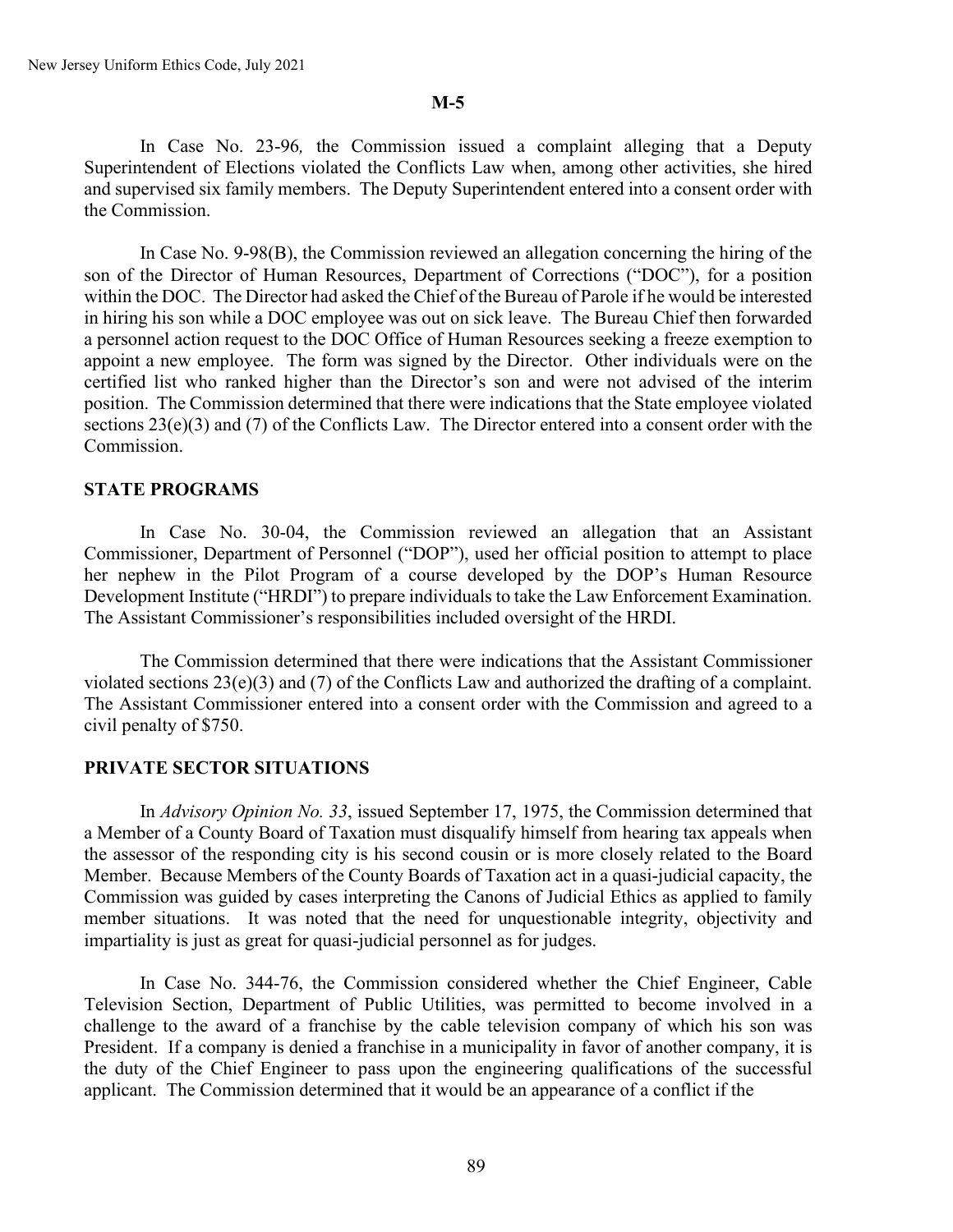engineer were to become involved in any way in the challenge of the subject franchise or any future action with respect to the company that employed his son.

In Case No. 651-78, a Member of the New Jersey State Council on the Arts, Department of State, requested advice from the Commission regarding actions affecting a grant recipient. The Member's husband was president of an advertising agency which performed public relations work for the grant recipient. The Member asked if it was necessary for the advertising agency that employed her husband to resign from the account. The Commission determined that it did not have the authority to require the private public relations firm to relinquish the account and recommended that the Member refrain from participation in discussion and voting on any matters pertaining to the grant recipient.

In Case No. 35-79, the Division of Youth and Family Services ("DYFS"), Department of Human Services, requested an opinion from the Commission as to whether there was a violation of the Conflicts Law for a DYFS employee to serve as Administrator of Management Operations while his brother was employed as a salesman for a company that sold equipment to DYFS. The Commission determined that to avoid any potential conflict or appearance of a conflict, the Administrator should in no way be involved in contracts negotiated or executed by DYFS or DHS with the company that employed his brother. Further, in his State capacity, the Administrator should not solicit any State business for nor refer any State business to his brother's employer. Also, neither his brother nor any representatives of the company should call on the Administrator and the Administrator should have no involvement with matters pertaining to the company.

In Case No. 941-80, the Commission determined that it would not violate the Conflicts Law for the Director, Division of Hazard Management ("DHM"), Department of Environmental Protection, to review and approve contracts with an environmental company which was a subsidiary of the company that employed the Director's father-in-law. The parent organization had more than 30 subsidiary companies segmented into 9 control groups. The control group with which the Director's father-in-law was affiliated had no direct relationship with the environmental company that contracted with DHM. The Commission determined that the nexus was too remote to suggest that the Director was acting in his official capacity in a matter wherein he had a direct or indirect personal financial interest that might reasonably be expected to impair his objectivity or independence of judgment.

In Case No. 1176-83, the Commission determined that no conflict would result from the award of the Lottery Commission's advertising contract to the firm that employed the wife of the Deputy Chief of Staff, Office of the Governor, or by her assignment to perform work under that contract. The Commission noted the absence of any indication that the Deputy's spouse's position was offered to her for the purpose or with the intent of influencing him nor was there any evidence that the Deputy had used his position to obtain employment for his spouse with the bidder or to secure her assignment under the proposed contract. There was also no indication of any interest held by the Deputy in the bidder that would bar the contract under section 19, the contracting section of the statute.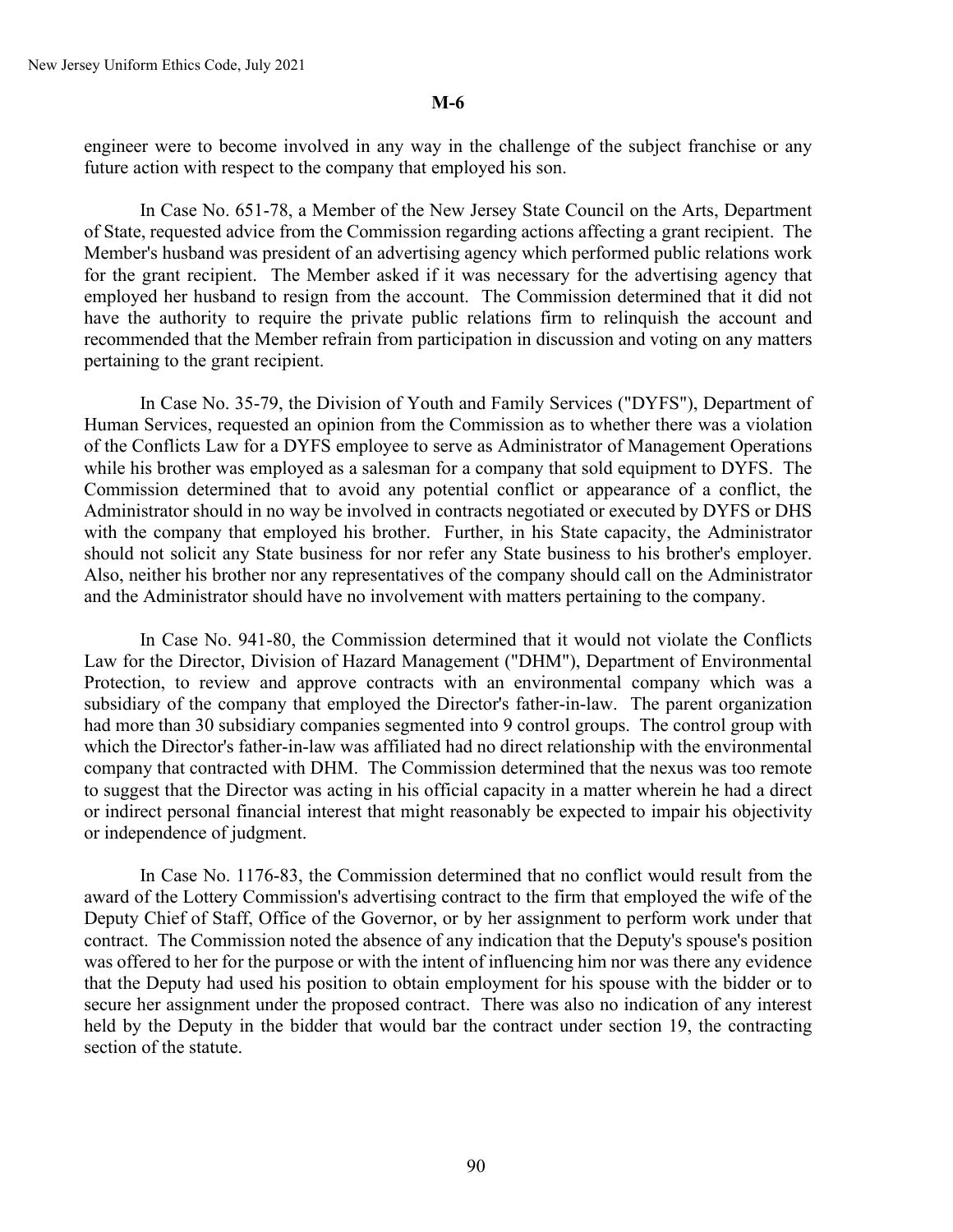As for the appearance of impropriety, the Commission noted that the Deputy's spouse had obtained employment with the bidder prior to their marriage and long before his appointment as Deputy and that the lack of involvement by him in bidding process matters involving the Lottery Commission, on the part of the Governor's Office, would substantially ameliorate any appearance problems. The Commission based its advice on the assumption that he would have no duties concerning this contract or the Lottery Commission in general, such as appointment of members, which might raise impairment of objectivity issues due to his personal financial interest in his spouse's employment. The Commission also cautioned the Deputy that willful disclosure or use of information not generally available to the public received or acquired in the course of or by reason of official duties is prohibited.

In Case No. 25-84, the Commission considered whether it was a conflict of interest for the Ombudsman, Department of Corrections, to handle inmate complaints concerning Corrections Officers represented by the union of which her husband was State President. The Ombudsman was generally responsible for receiving, investigating and making recommendations concerning complaints received from persons incarcerated or on parole. The Commission determined that the Ombudsman and the Department should be advised that it is not consistent with the Conflicts Law for her to have involvement as Ombudsman in handling complaints concerning Correction Officers represented by the Union while her husband served as President. The advice was based on considerations of indirect interest, impairment of objectivity and appearance of impropriety.

In Case No. 14-85, the Commission approved the Department of Education's handling of a matter wherein the Program Manager, Gifted Education Contracts, Division of General Academic Education, recommended that her husband be employed as a consultant to the Division. The employee also recommended her husband as a consultant to a school district which received funding from the Department for a project related to the education of gifted students. The Department determined that the manager's recommendation of her husband as a Division consultant was violative of the Conflicts Law. She was also advised that she should not implicitly or explicitly make recommendations to local districts as to consultants or programs for gifted and talented education with which she has a direct or indirect relationship.

In Case No. 17-85, the Commission determined that the Medical Director, Division of Disability Determinations ("DDD"), did not use her official position to advance her husband's private medical practice. As a private practitioner in the field of internal medicine, her husband worked in conjunction with the DDD as a Consultative Examining Physician ("CEP"). The Commission based its determination on the fact that while the Medical Director's responsibilities placed her in direct contact with CEPs, she recused herself from all involvement regarding her husband and/or his specialty of internal medicine. The Medical Director had no direct control over the scheduling of examinations between DDD clients and CEPs. In addition, while it was the Director's responsibility to review a physician's qualifications prior to acceptance as a CEP, her husband became a CEP four years before she became Medical Director.

In Case No. 25-85, the Commission determined that the Chief, Bureau of Construction Code Enforcement ("BCCE"), Department of Community Affairs, violated the Conflicts Law by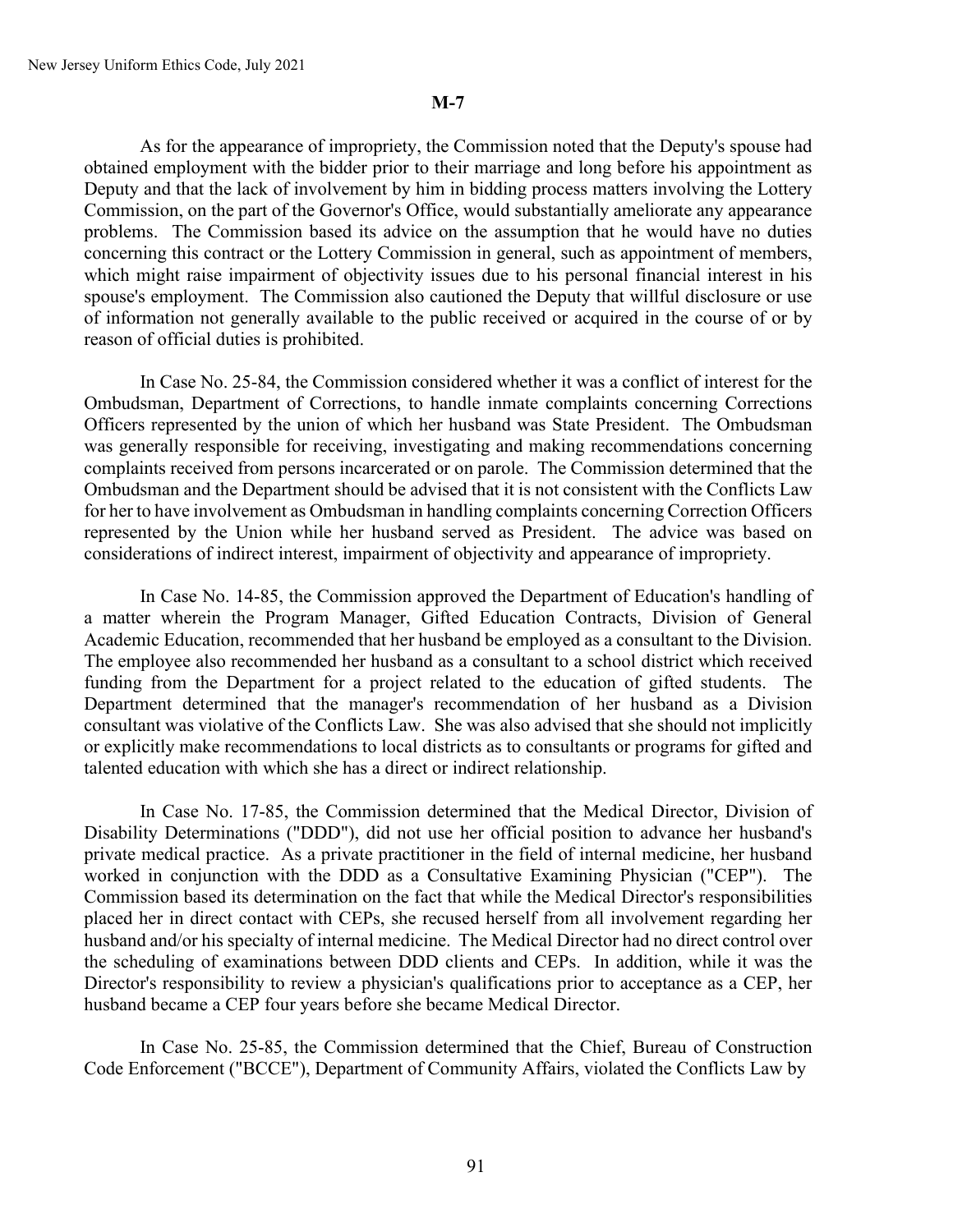soliciting and receiving, on behalf of his daughter, a scholarship award from an organization whose members were regulated by the BCCE. The Chief's daughter received the award for academic year 1983. In 1984, she applied personally for the scholarship. The organization's Board of Directors questioned the propriety of awarding the scholarship to the daughter of the Chief of the BCCE and advised the Chief that the award would not be granted until the conflicts issue was resolved. The Commission determined that the Conflicts Law was violated and ordered the Chief to reimburse the organization for the amount of scholarship monies awarded to his daughter.

In Case No. 9-86, the Commission considered a request for advice as to whether a nominee to the Racing Commission was in a conflict situation due to his son's business relationship, as an insurance broker, for an organization regulated by the Racing Commission. The Racing Commission does not regulate the selection of insurance brokers but does require that a surety bond be submitted by the track owner's insurance broker. The nominee's son provided this bond to the Racing Commission. The Commission determined that there was no conflict of interest per se; however, the nominee was cautioned to abstain from discussions and voting on any insurance matters that came before the Racing Commission.

In Case No. 27-89, the Commission considered whether a Casino Control Commission Member was required to recuse herself on matters where one of the parties was represented by a law firm for whom her father worked as an accountant. The Commissioner had been associated with the same law firm that employed her father prior to entering State service. The Commissioner had recused herself on eight previous occasions. The Commission determined that the Commissioner should continue to recuse herself from all matters related to the law firm in order to support her ability to render independent decisions and to be so perceived.

In Case No. 42-90, the Chairman of the Casino Control Commission ("CCC") requested an opinion as to whether he was required, under the operation of the Casino Control Act, the CCC Code of Ethics or the Conflicts of Interest Law, to recuse himself from matters involving his brother-in-law, a credit executive with a casino hotel, and/or his brother-in-law's employer. The Commission determined that the Chairman should recuse himself from participation in any matter involving his brother-in-law or the credit department of the casino hotel by which he was employed and advised him that his intention, in any matters involving his brother-in-law's employer, to advise the interested parties on the record of his relationship and to provide the opportunity for any interested party to seek his recusal was an adequate measure to protect the public interest.

In Case No. 245-93, the Commission reviewed an allegation that the Administrator, Office of Set-Aside and Certification, Department of Commerce, certified a business owned by his son for eligibility to participate in a program administered by his office. The Commission determined that the employee violated section  $23(e)(3)$ , the unwarranted privilege provision, section  $23(e)(4)$ , the prohibition against acting in one's official capacity if one has a direct or indirect personal financial interest in a matter, and section  $23(e)(7)$ , the appearance provision, in regard to certifying a business owned by his son. The Administrator should have delegated another employee in the office to handle his son's application.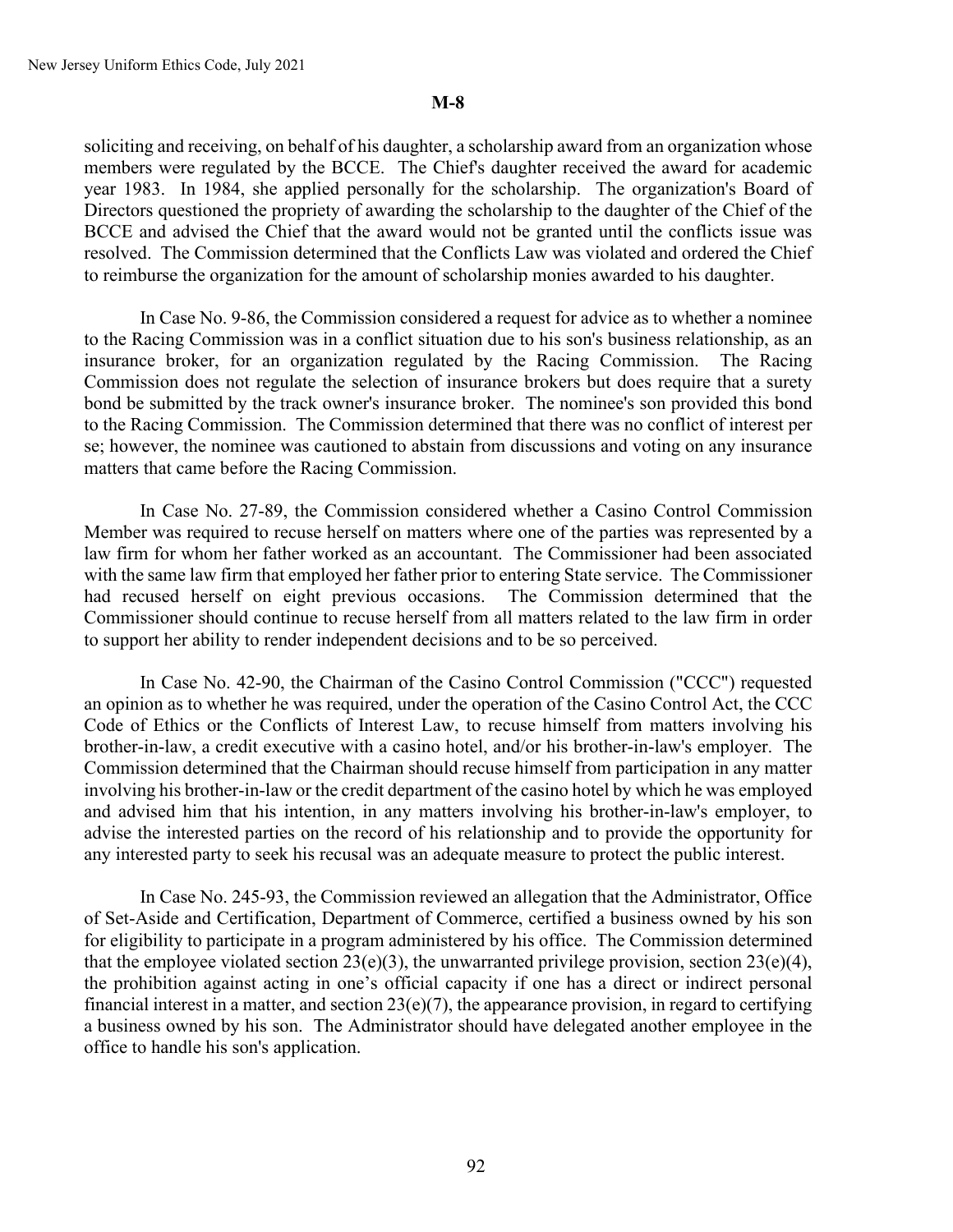In Case No. 1202-93, the Commission reviewed an allegation that the Director, Division of Administration, Department of Education, used his position to influence the award of grants and contracts to a school district employing his son. The Commission noted that most of the State funding to local school districts was awarded based on a statutorily mandated formula. Discretionary grants decisions are made by Program Division Heads with the Commissioner. The Division of Administration monitors and verifies the fiscal and statutory accuracy of grants and contracts after award decisions are made. The Commission voted to dismiss the complaint; however, the Director was advised to abstain from involvement in any matter which directly impacted his son's employment.

In Case No. 23-97, the Chief Planner, Hackensack Meadowlands Development Commission ("HMDC"), requested an opinion regarding her involvement on projects that directly or indirectly involve her husband's new employer. Her husband's employer was the environmental and engineering consultant on a project for which the Planner had been coordinator for ten years. Her husband had no involvement with the project. The Commission determined that the Planner could have no official involvement with projects that directly or indirectly involved her husband's employer regardless of whether her husband actually worked on the project.

In Case No. 23-98, the Senior Staff Engineer, HMDC, requested an opinion regarding her involvement on projects that directly or indirectly involve her husband. Her husband operated a consulting company and had been retained as a subcontractor to conduct an alternative site analysis required the Army Corp. of Engineers. The State employee had been asked to assist in the review of the hydrology and hydraulics for the project in question. Her involvement would include the writing of a scope of work document to hire a consultant to review the hydraulics and hydrology prepared by the consultant and to act as a liaison. The Commission noted that even though the two tasks, the State employee's involvement with the hydraulics and hydrology segment of the project and her husband's involvement in the alternate site analysis, are unrelated, due to the high profile nature of the project and the controversy surrounding it, it was conceivable that the participation of family members on the project could become an issue. The Commission determined that, because the HMDC could easily assign another engineer to perform the hydraulics and hydrology review, there appeared to be no reason, under these facts, to grant an exception to the existing HMDC policy, affirmed by the Commission in *Case No. 23-97*.

In Case No. 17-01, the Acting Chief Engineer, HMDC, requested that the Commission review its decision in Case No. 23-98 because her husband had not been involved with the project in question since July 1999. The Commission advised the Acting Chief Engineer that because her husband was no longer employed by the subcontractor and was not involved in the project, she was not precluded from having official involvement in the project.

In Case No. 14-01, the Acting Chief Engineer, HMDC, requested an opinion regarding her involvement in a project that was being performed by a firm that recently hired her brother-in-law. The Commission determined that the Acting Chief Engineer should recuse herself from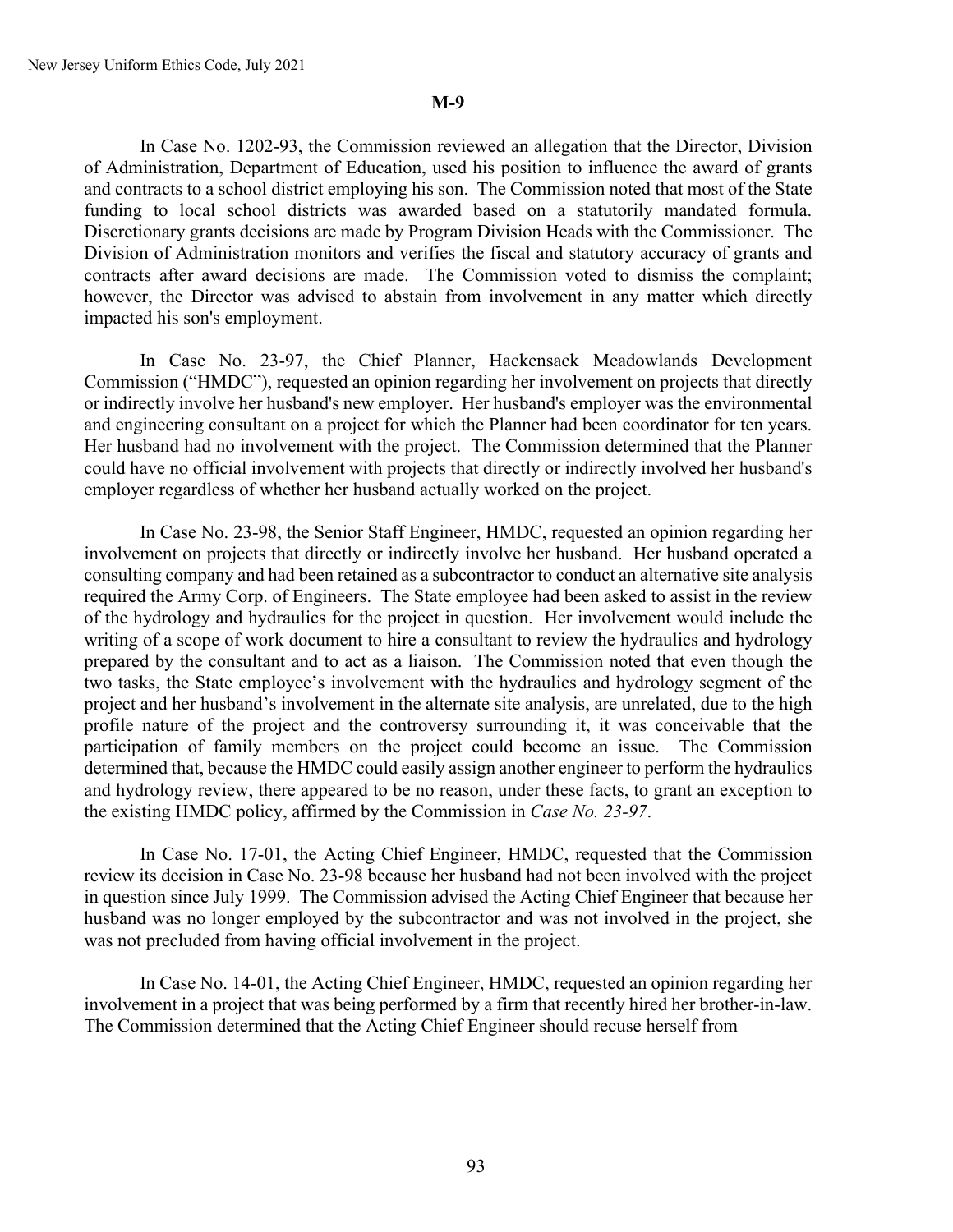any involvement in matters involving the firm as long as her brother-in-law was employed by the firm.

**Dating Relationships.** In Case No. 16-99, the Ombudsman for the Institutionalized Elderly, Division of Senior Affairs, Department of Health and Senior Services, developed a dating relationship with a vendor to the Division. The vendor initially contracted with another State agency and later contracted with the State employee's division to develop a software program. The development and implementation of the software program was a multi-phase project. During the period of the project, the Ombudsman began a social and personal relationship with the vendor and worked on and signed licensing and maintenance agreements on behalf of the Division with the vendor. Shortly thereafter, the Ombudsman sought additional funding for the vendor to supply additional services.

The Commission determined that there were indications that the Ombudsman violated sections  $23(e)(3)$ , (4) and (7) of the Conflicts Law. The Commission determined that under the applicable sections of the statute and the Commission's precedent, the State employee should have recused herself from any official involvement with the vendor after her social and personal relationship began. The Commission entered into a consent order with the employee.

In Case No. 43-98*,* the Commission determined that the Assistant Executive Director of New Jersey Transit ("NJT") used his official position to secure an unwarranted advantage for his fiancé, an Account Executive at an insurance company. The insurance company was invited to provide additional insurance to NJT employees. NJT sent out letters to employees on NJT stationery, produced posters, and made insurance company sales representatives available on NJT premises. The Assistant Executive Director's fiancé received commissions on sales to NJT employees. The Assistant Executive Director entered into a consent order with the Commission.

**Agency Contracts.** In Case No. 38-01*,* the Commission determined that the Director, Juvenile Sex Offender Treatment Services, Juvenile Justice Commission ("JJC"), was prohibited from acting as a co-trainer with his wife as long as he was employed in his current position at the JJC. The Director's wife began contracting with the JJC in 1997, prior to his being hired by the agency. The Director had been assisting as a co-trainer since 1997. The Director's wife was paid the same fee as all other trainers. The Director was not compensated for his participation. The Commission determined that the Director's involvement as a co-trainer raised appearance concerns because of the financial interdependence of the parties.

In Case No. 25-00, the Commission determined that the Executive Director of the Communications Institute at Rowan University violated the Conflicts Law by awarding a subcontract to a firm in which he and his adult children had a financial interest. The Director entered into a consent order with the Commission.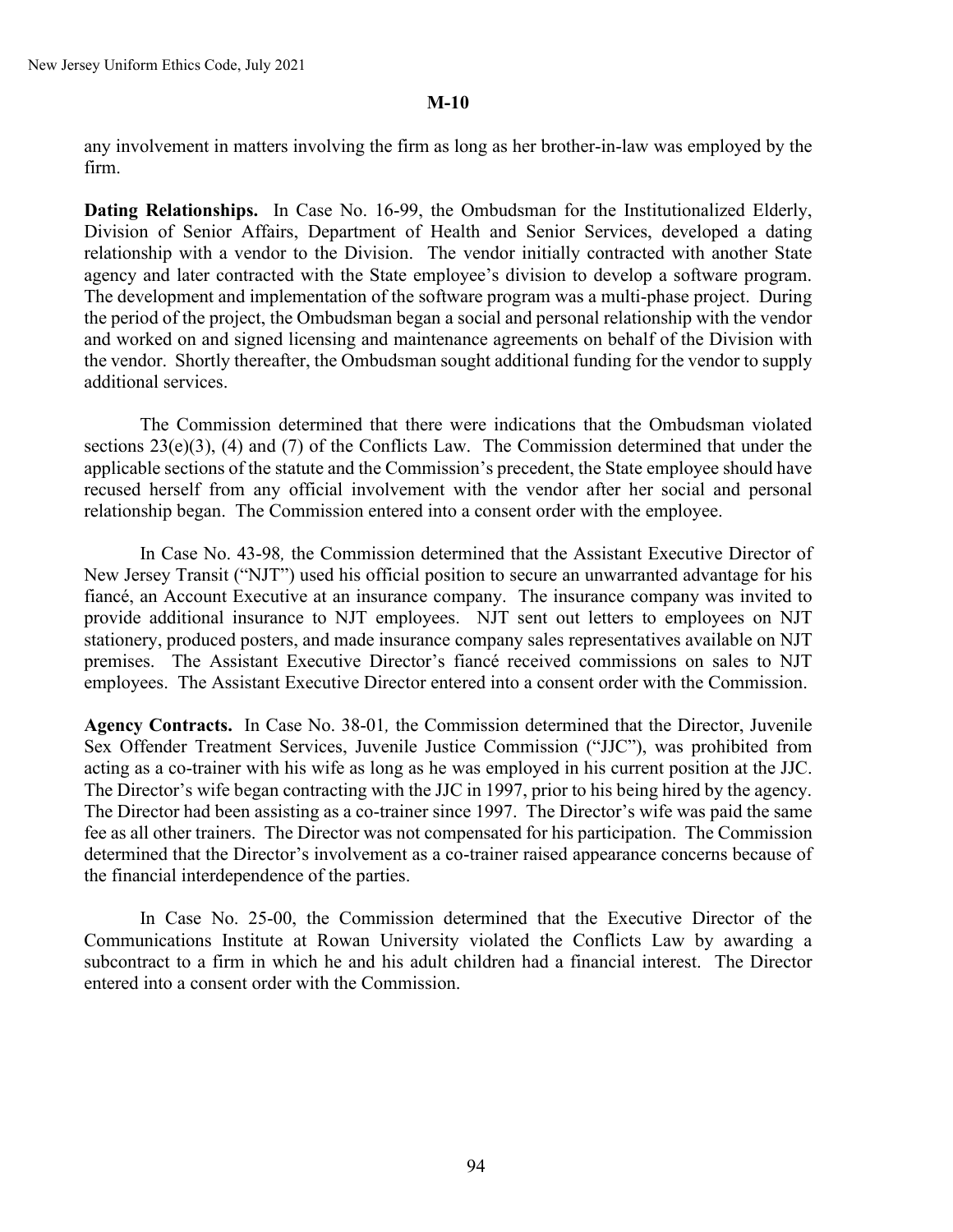# **CASINO AND CANNABIS-RELATED PROHIBITIONS**

Please see Appendix H above for details regarding Casino and Cannabis-Related Prohibitions.

# **CODES OF ETHICS**

Codes of Ethics specific to a particular agency may also contain provisions applicable to family members. State officers and employees should review their agency's code of ethics or consult with their agency Ethics Liaison Officer to determine whether the Code contains any provisions applicable to family members.

# **OTHER STATUTORY PROVISIONS**

Statutory provisions and/or administrative regulations specific to a particular agency may also contain prohibitions applicable to family members. In Case No. 21-72, the Commission received a request for advice regarding whether an appointee to the Board of Trustees of the Commission for the Blind could hold that position in light of the fact that the appointee's husband was an employee of the Commission for the Blind. The Commission sought an opinion from the Attorney General's Office because the determination turned on the interpretation of *N.J.S.A.* 30:40- 1 which provides that at least two members of the Board of Trustees of the Commission for the Blind shall themselves be legally blind but shall not be employees or related by blood, marriage or adoption to any employee of the Commission for the Blind. The appointee in question was legally blind; however, the Attorney General's Office advised that *N.J.S.A.* 30:4-1 precluded the appointee from serving in such capacity because she was married to an employee of the Commission.

State officers and employees should consult with their agency Ethics Liaison Officer to determine whether there is any statutory provision or regulation that prohibits the agency's employment of or other contractual relationship with family members. The Commission does not have jurisdiction to interpret these provisions and refers such inquiries to the Attorney General's Office.

# **SUMMARY**

**2006 Nepotism Amendment**. The Conflicts Law was amended, effective March 15, 2006, to prohibit certain relatives of certain State officials from holding particular governmental positions and also to prohibit State officials from supervising, or exercising authority with regard to personnel actions over, a relative of the State official.

**Commission Precedent.** In the case of spouses who work for the same agency, the Commission has determined that supervisor/subordinate relationships are not permitted because one spouse has a direct financial interest in the salary and continued employment of the other spouse and thus should not directly supervise or take personnel actions in regard to the spouse. This policy is also applicable to non-related individuals who share the same household with the same financial interdependence that the Commission views as creating a conflict in spousal situations.